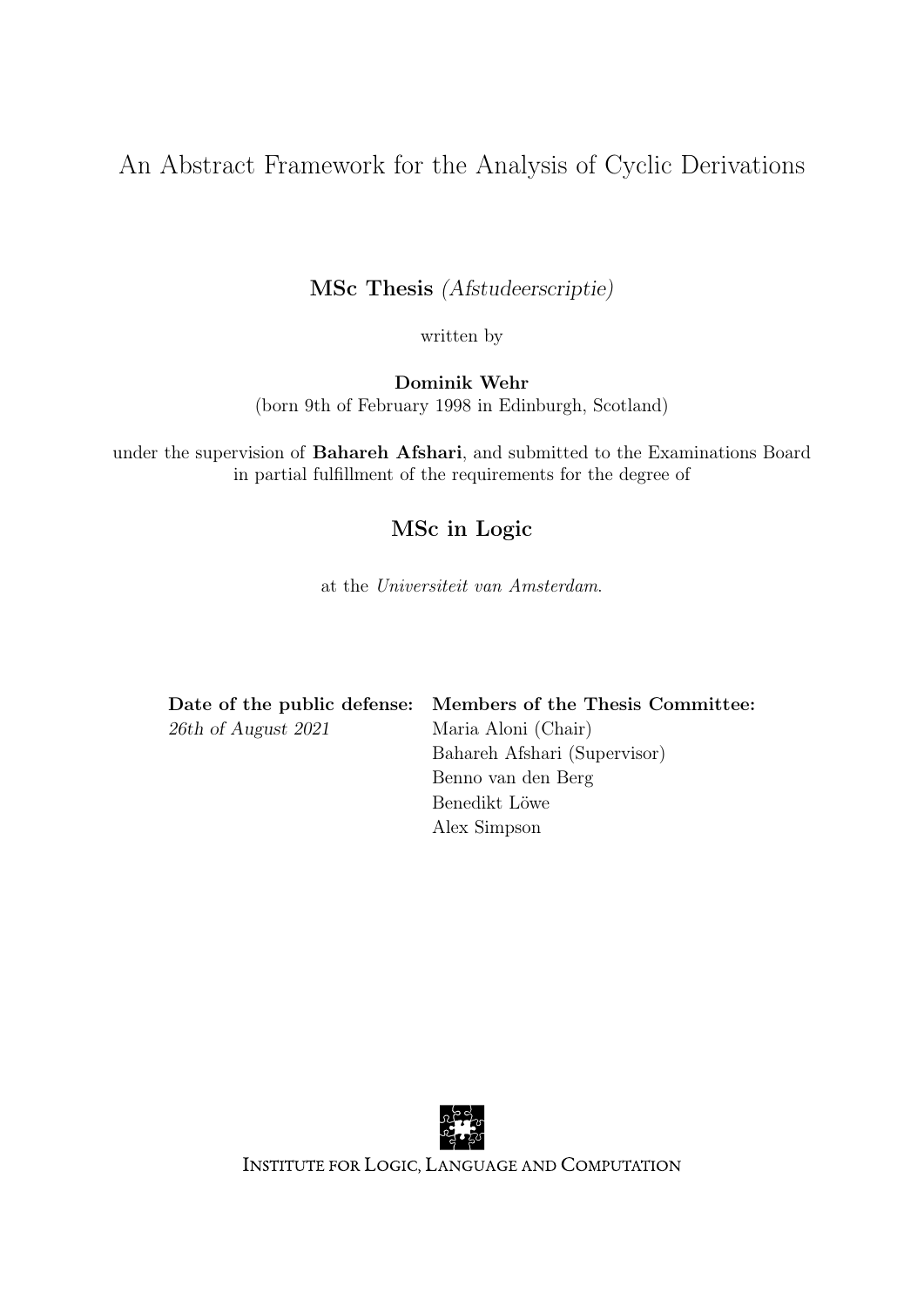## Abstract

Cyclic derivations are finite graphs in which adjacent nodes are labeled by sequents according to locally sound derivation rules. These graphs serve as a finite representation of the infinite derivation trees obtained by unraveling them. To be considered proofs, such derivations need to satisfy an additional soundness condition called the global trace condition. Intuitively, any given cyclic derivation system can be separated into two different aspects: (i) its logical content, captured by the derivation rules and by how the global trace condition relates to the sequents being derived, and (ii) its cyclic content, which is concerned with the combinatorial aspects of the global trace condition and which kinds of graphs can serve as derivations. When comparing cyclic derivation systems, even ones with wildly different logical content, one often observes that their cyclic content is very similar. A general theory of the cyclic content of cyclic derivation systems could prove useful when designing, studying and comparing concrete cyclic derivation systems.

In this thesis, we formalize the cyclic content described above in an abstract manner easily applicable to most cyclic derivation systems. We do this by abstracting infinite branches through derivations to infinite sequences of morphisms through trace categories, categories which are equipped with a condition on such sequences of morphisms which is invariant under certain transformations. Cyclic derivations can then be represented as functors mapping cyclic graphs into trace categories. Notably, this representation discards all of the logical content of a cyclic derivation. Indeed, a handful of different trace categories are sufficient to capture the cyclic content of all cyclic derivation systems in the literature we have examined so far.

We demonstrate the viability of these abstract notions of cyclic content in two ways: First, we use the framework to derive uniform proofs of properties of cyclic derivation systems. Among them the regularization theorem for infinite proofs in finite derivation systems and a well-known application of Ramsey's theorem which reduces proof checking to the examination of certain periodic paths. Second, we demonstrate that various cyclic derivation systems from the literature fit within our framework, allowing the uniform proofs to be applied to them.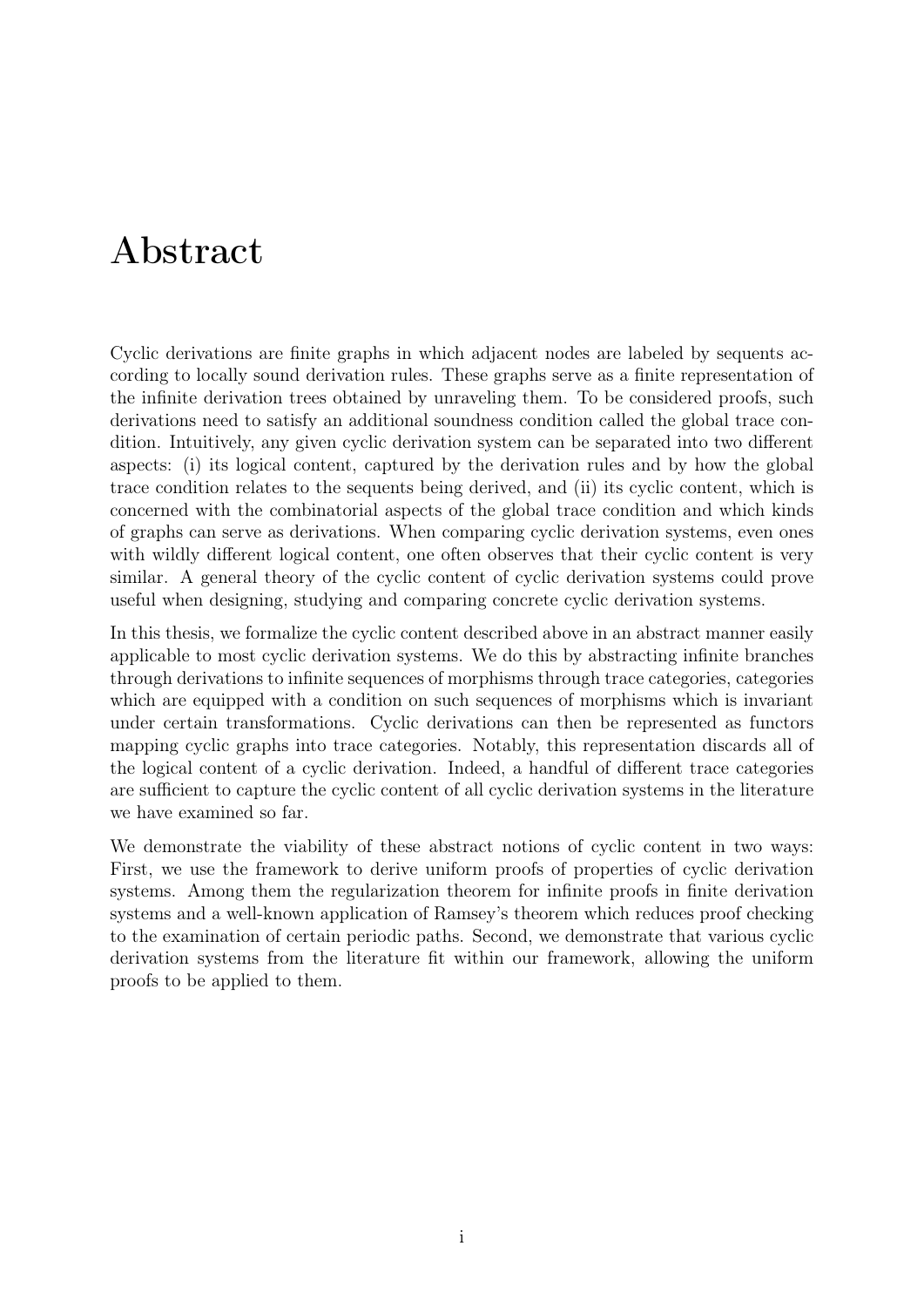# Acknowledgements

First and foremost, I want to thank Bahareh Afshari for agreeing to supervise this thesis and for giving me so much control over its topic and direction. Working with her is truly inspiring, not the least because of her deep knowledge of cyclic proof theory and her ability to always pick out the right questions and references to drive the research forward. I specifically want to thank her for all of her encouragement and infectious enthusiasm in times when I felt stuck. Doing research together with her has always been a pleasure and I am looking forward to our continued collaboration.

Furthermore, I owe an unfathomable amount of gratitude to my family, who have always supported and encouraged me in my academic endeavors. Specifically, I want to thank my parents for both graciously funding my studies in Amsterdam and later allowing me to stay with them while writing my thesis during the lockdown. I am thankful for my father's willingness to listen to me ramble about my research and his valuable feedback and pointers concerning the category theory in this thesis. I thank my mother for all of her encouragement and for always letting me tag along when I was looking for diversion. I thank my sister for never failing to making me laugh, especially for all of her efforts to lift my spirits during the final weeks before the deadline.

My thanks also go out to everyone I met during my time at the ILLC. Specifically, I want to thank Bahareh Afshari, Benno van den Berg and Robert Passman for each supervising a research project I undertook as part of the Master of Logic. I also want to thank Benno van den Berg, Nick Bezhanishvili, Benedikt Löwe and Yde Venema for all of the beautiful lectures they so meticulously prepared.

I also want to, once again, thank the people at the Programming Systems Lab at Saarland University, where I spent much time while obtaining my undergraduate degree. Leaving for another university has made me appreciate once more not only the wealth of technical knowledge but also the lessons of academic life they have imparted on me. Among them, I want to thank Dominik Kirst specifically for his insightful feedback on an earlier draft of this thesis and for supervising a Master of Logic research project.

Lastly, I want to thank Maria Aloni, Benno van den Berg, Benedikt Löwe and Alex Simpson for agreeing to be on my thesis committee and for their valuable feedback on this thesis.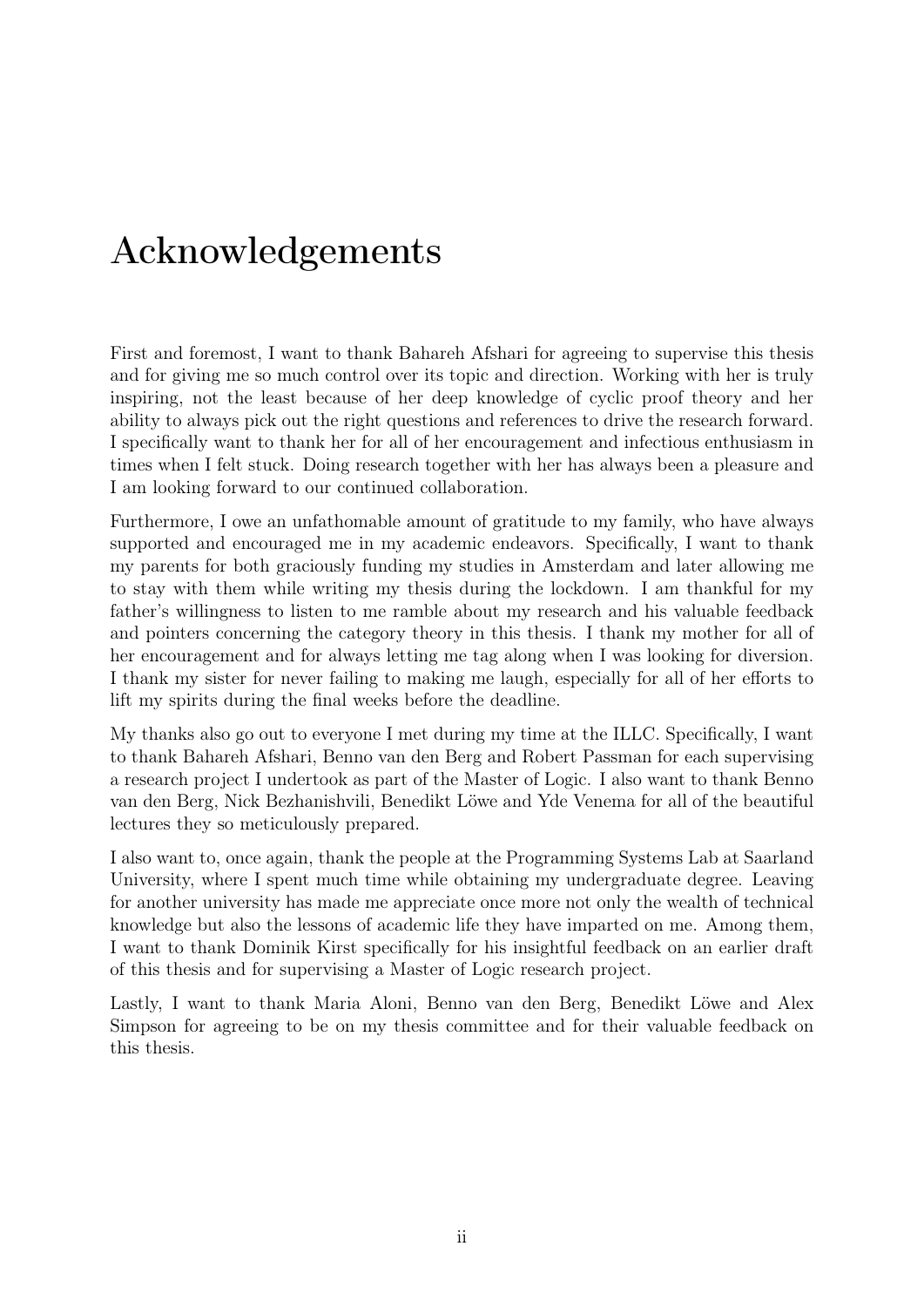# **Contents**

| $\mathbf{1}$   | Introduction                                                                            | $\mathbf{1}$   |
|----------------|-----------------------------------------------------------------------------------------|----------------|
|                | 1.1                                                                                     | $\overline{2}$ |
|                | 1.2<br>Outline                                                                          | 3              |
|                | 1.3                                                                                     | $\overline{4}$ |
| $\overline{2}$ | <b>Abstract Cyclic Derivations</b>                                                      |                |
|                | 2.1                                                                                     | 10             |
|                | 2.2                                                                                     | 17             |
| 3              | <b>Infinite Derivation Trees</b>                                                        | 22             |
|                | Infinite Labeled Trees and Construction Rule-Sets<br>3.1                                | 22             |
|                | 3.2                                                                                     | 25             |
|                | Trace-Interpretations and Branch-Tracking Categories<br>3.3                             | 30             |
|                | Converting between Regular $\infty$ -Derivations and Abstract Cyclic Derivations<br>3.4 | 36             |
| 4              | Abstract Theorems of Cyclic Proof Theory                                                | 38             |
|                | 4.1                                                                                     | 38             |
|                | 4.2                                                                                     | 41             |
| $\bf{5}$       | <b>Concrete Trace Categories</b>                                                        | 45             |
|                | 5.1                                                                                     | 45             |
|                | 5.2                                                                                     | 51             |
|                | 5.3                                                                                     | 56             |
| 6              | <b>Concrete Cyclic Derivation Systems</b>                                               | 59             |
|                | Higher-Order Fixed-Point Logic with Natural Numbers<br>6.1                              | 59             |
|                | 6.2                                                                                     | 64             |
|                | 6.3                                                                                     | 67             |
| 7              | <b>Discussion</b>                                                                       |                |
|                | 7.1                                                                                     | 71             |
|                | 7.2                                                                                     | 72             |
|                | <b>Bibliography</b>                                                                     | 75             |
|                | A Purely Categorical Matters                                                            | 78             |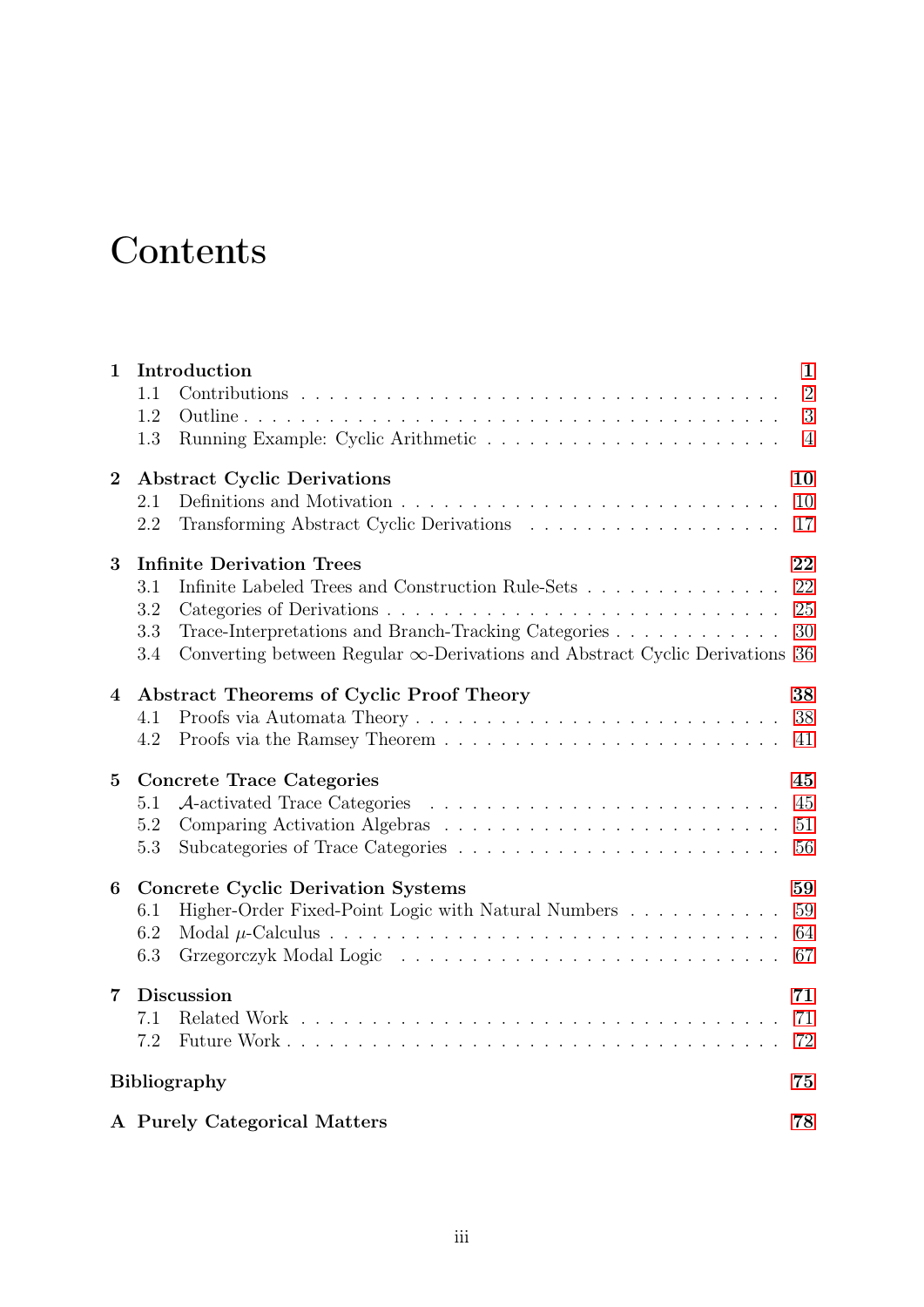## <span id="page-4-0"></span>Chapter 1

### Introduction

Cyclic derivations are rooted, cyclic graphs whose nodes are labeled with sequents according to locally sound derivation rules. While a cyclic derivation is a finite object, unfolding its cycles yields an infinite derivation tree, if at least one such cycle is present in the graph. The fact that each derivation rule is locally sound in such an infinite derivation, and by extension in a cyclic derivation, is not sufficient to guarantee that it embodies a valid argument. This is because the soundness of its infinite branches cannot be reduced to the validity of axioms. For a cyclic derivation to be a proof, it thus needs to satisfy an additional soundness condition called the global trace condition (GTC). While the details vary from system to system, the GTC generally requires every infinite branch through the derivation to satisfy some desirable property. Usually, this "desirable property" is some event taking place infinitely often in a trace along the branch, such as some object decreasing according to a well-order or some fixed-point being unfolded.

Cyclic derivation systems exhibit useful properties which set them apart from more traditional derivation systems based on finite trees. For example, if there already exists an infinite game semantics for a logic, it can often be "transformed" into a cyclic proof system quite naturally because the winning conditions of infinite games are usually structurally similar to GTCs. Examples of systems derived in this manner are the cyclic tableaux for the modal  $\mu$ -calculus [\[28\]](#page-79-0) and the cyclic proof system for the higher-order fixed-point logic with natural numbers [\[20\]](#page-79-1). When comparing the cyclic and finite tree-based proof systems in logics for which both are known, such as Peano arithmetic [\[33\]](#page-79-2) or the modal  $\mu$ -calculus [\[21,](#page-79-3) [28\]](#page-79-0), the cyclic derivation systems usually require fewer axioms, often omitting some of the more complex axioms, such as induction schemata or fixed-point rules. This difference makes cyclic proof systems very attractive for use as underlying derivation systems of automated theorem provers (ATPs), programs designed to find proofs of logical statements without further help or interaction from the user. When designing an ATP, determining how to "guess" the right place and instantiation of complex axioms during proof search often is a major point of difficulty. By using a cyclic derivation system without such axioms, this issue can often be sidestepped completely, although at the cost of having to perform an often computationally difficult GTC satisfaction check on any candidate derivation. Indeed, there exist multiple automated theorem provers using cyclic derivation systems [\[5,](#page-78-0) [6,](#page-78-1) [27,](#page-79-4) [38\]](#page-80-0) and current investigations such as that of Stratulat [\[37\]](#page-80-1) promise to further reduce the cost currently imposed by the GTC checks during proof searches, making cyclic derivation systems a promising tool for designing future ATPs.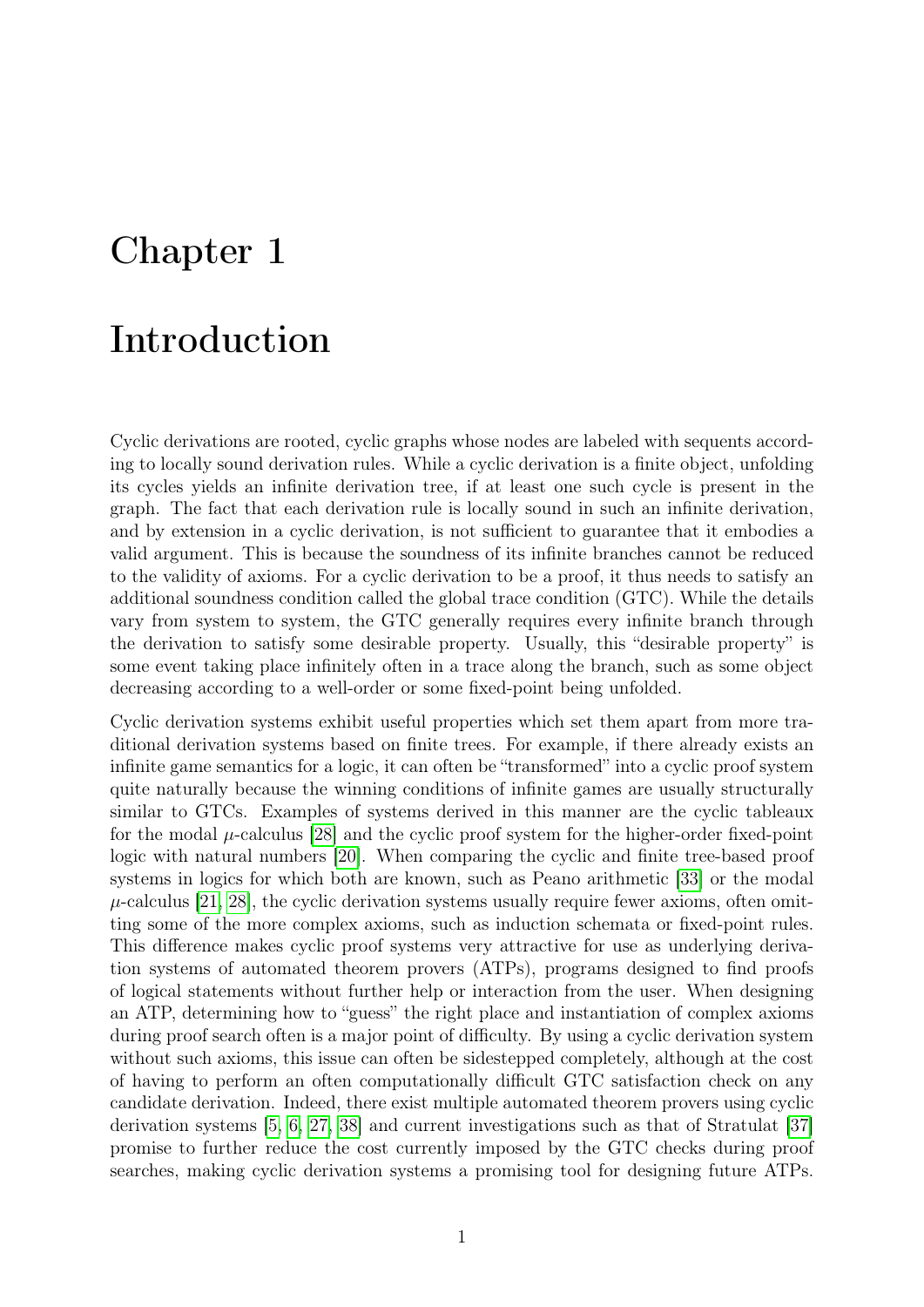Cyclic proofs have also proven useful in carrying out proof-theoretic investigations. As a recent example, cut-free cyclic proof systems have been applied to derive various interpolation properties in a proof-theoretic manner, such as in [\[2,](#page-78-2) [24,](#page-79-5) [31\]](#page-79-6). Their suitability to this task again stems from the absence of some of the more complex rules whose application can disturb the proof-theoretic approach to interpolation (see e.g. [\[7\]](#page-78-3)).

While cyclic derivations lend themselves to a broad range of different logics, they nonetheless tend to have some features in common, such as reasoning about inductively defined structures  $\begin{bmatrix}4, 20, 33\end{bmatrix}$  $\begin{bmatrix}4, 20, 33\end{bmatrix}$  $\begin{bmatrix}4, 20, 33\end{bmatrix}$ , the presence of fixed-point quantifiers  $\begin{bmatrix}10, 20, 28, 34\end{bmatrix}$  $\begin{bmatrix}10, 20, 28, 34\end{bmatrix}$  $\begin{bmatrix}10, 20, 28, 34\end{bmatrix}$  and proofs generating (co-)recursively defined functions [\[9,](#page-78-6) [12,](#page-78-7) [30\]](#page-79-8). Even when comparing wildly different logics, their cyclic derivation systems themselves often have a common structure. This similarity extends to logical properties desired of cyclic derivation systems: Apart from soundness (and possibly completeness) the most important property of a cyclic derivation system is the decidability of whether a sequent-annotated cyclic graph constitutes a proof. While deciding whether it is a cyclic derivation is quite easy (simply check whether each rule is applied correctly), deciding whether it satisfies the GTC tends to be more complex. Most papers on cyclic derivation systems employ a variant of the GTC decision procedure based on Büchi automata inclusion first put forward by Sprenger and Dam [\[34\]](#page-79-7) (for examples of this, see e.g. [\[9,](#page-78-6) [20,](#page-79-1) [33\]](#page-79-2)). While targeting very different logics, the automata constructed during this decision procedure tend to be very similar from system to system. These observations suggest that any given cyclic derivation system can be separated into two different aspects: (i) its logical content, captured by the derivation rules and by how the global trace condition relates to the sequents being derived, and (ii) its cyclic content, which is concerned with the combinatorial properties of the global trace condition and which kinds of graphs can serve as derivations. Two systems of wildly different logical content may thus be very similar in their trace content.

#### <span id="page-5-0"></span>1.1 Contributions

In this thesis, we develop an abstract, categorical framework capturing the trace content of cyclic derivation systems. We represent infinite paths through derivations by infinite sequences of morphisms through trace categories, categories which come equipped with a trace condition on such paths which is invariant under certain transformations. Cyclic derivations are then abstracted into the functorial images of finite, rooted, cyclic graphs into a trace category. Notably, this approach discards virtually all logical content of cyclic derivation systems, allowing cyclic proofs for many different logics to be represented in terms of the same trace category.

We demonstrate the viability of this framework in two ways:

- 1. We state theorems about cyclic derivation systems in terms of our categorical framework and prove them in a uniform manner;
- 2. We demonstrate that the cyclic content of various cyclic derivation systems from the literature is captured by our framework.

The abstract theorems of point 1 can then be specialized to the systems considered under point 2 to obtain the theorems specific to those systems.

We believe that such a general notion of trace condition and cyclic proof can be applied to multiple lines of investigation: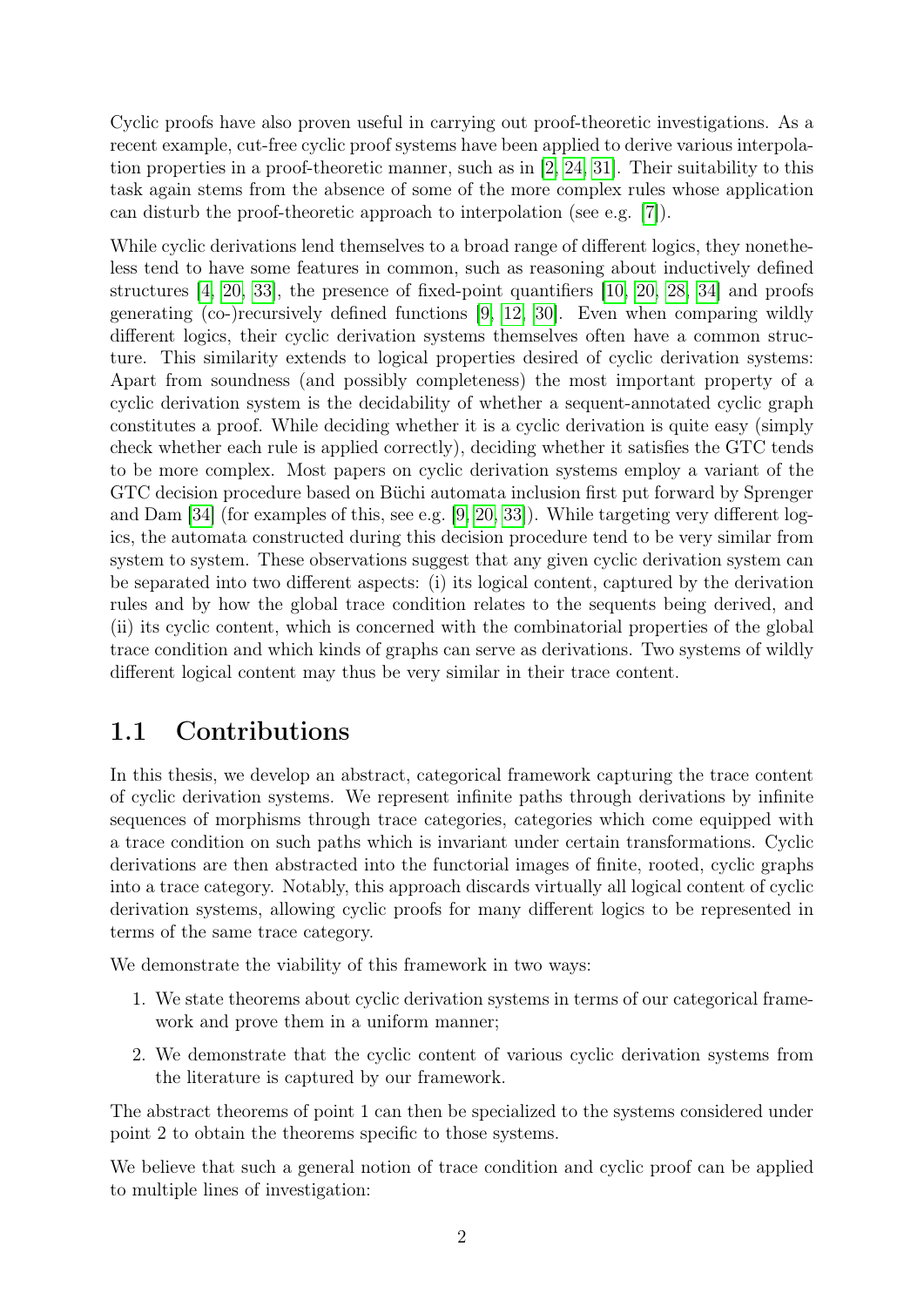- (a) Unifying the proofs of commonly reproven theorems about cyclic derivation systems by carrying them out within the categorical framework. Besides making the arguments clearer by divorcing them from specific logical details, these general theorems can then directly be applied to newly designed cyclic derivation systems, saving their designers the trouble of having to reprove the theorems once again.
- (b) Comparing the cyclic content of cyclic derivation systems, highlighting the similarities and differences between their global trace conditions by investigating in which trace categories they can be expressed.
- (c) Asking and Answering new questions about the general properties of cyclic derivation systems in a manner which applies to many such systems at once.
- (d) Generalizing results which are currently tied to specific cyclic derivation systems by viewing them through the lens of the categorical framework, allowing them to be easily transferred to many other cyclic derivation systems.

Within this thesis, we present results belonging to points (a) through (c). Notably, we derive a novel GTC decision procedure which does not make use of automata theory and which arises quite naturally from the notions of our abstract framework. Examples of some problems suitable to inquiry along the line of (d) are given as future work in Section [7.2.](#page-75-0)

Lastly, we note that ours is not the first proposed abstract notion of trace condition. A system with similar underlying ideas and goals has previously been put forward by Brotherston in his dissertation [\[4\]](#page-78-4). Brotherston's approach is purely combinatorial while we employ a category theoretic framework. Nonetheless, there are both significant overlaps and differences between our approaches. For example, while his abstract notion of trace and our A-activated trace categories are of equivalent expressivity, our more general notion of trace categories has no analogue in his work. We postpone a detailed comparison between his framework and ours to Section [7.1](#page-74-1) since it requires referencing of a lot of the more technical definitions and results laid out within this thesis. However, it should be noted that all definitions and results concerning our framework have been derived independently of those of Brotherston since we only became aware of his work during the late writing stage of this thesis.

#### <span id="page-6-0"></span>1.2 Outline

We close this chapter in Section [1.3](#page-7-0) by laying out the cyclic derivation system for Peano arithmetic to serve as a running example for later chapters. After this, the thesis is structured as follows:

In Chapter [2](#page-13-0) we introduce the concepts underpinning the rest of the thesis. Section [2.1](#page-13-1) defines trace categories (Definition [2.7\)](#page-16-0) and abstract cyclic derivations (ACDs) (Definition [2.12\)](#page-19-0), which separate the "trace content" of cyclic derivations from the specific logic they embody. Section [2.2](#page-20-0) gives two procedures for transforming abstract cyclic derivations into simpler, equivalent ACDs.

Chapter [3](#page-25-0) gives a categorical mechanism for specifying the transformation procedure which converts the cyclic derivations of a given logic into ACDs. For this, Section [3.1](#page-25-1) provides an account of infinite trees constructed according to certain rule sets, a slightly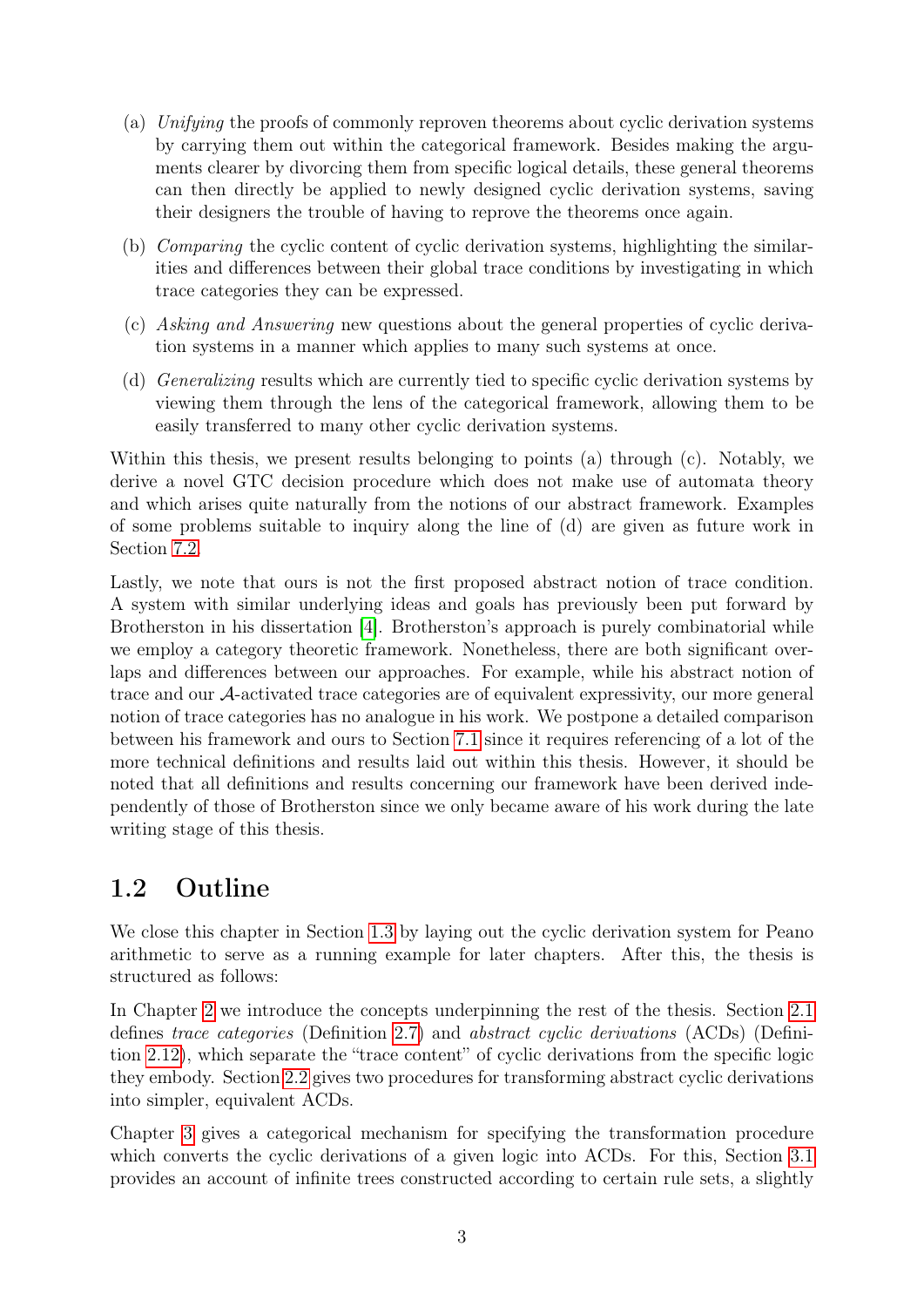more general rendering of infinite derivation trees. We then introduce *categories of deriva*tions (Definition [3.12\)](#page-28-1) which are a categorical reformulation of the ideas form Section [3.1.](#page-25-1) Based on categories of derivations, we define trace-interpretations (Definition [3.24\)](#page-33-1), functors which annotate derivations with trace information. These allow us to formalize the distinction between  $\infty$ -derivations and  $\infty$ -proofs categorically. The chapter closes with Section [3.4](#page-39-0) in which we demonstrate how a trace-interpretation induces a transformation from cyclic derivations of a logic to ACDs.

In Chapter [4](#page-41-0) we prove general theorems about cyclic derivations using the abstract notions from Chapters [2](#page-13-0) and [3.](#page-25-0) The results in Section [4.1](#page-41-1) are obtained via automata-theoretic methods. We prove that the global trace condition of abstract cyclic derivations over certain trace conditions is decidable (Theorem [4.4\)](#page-42-0) and that in certain finite derivation systems, all  $\infty$ -proofs can be regularized (Theorem [4.6\)](#page-43-0). The results in Section [4.2](#page-44-0) are based on Ramsey's theorem. We identify an alternative soundness condition for abstract cyclic derivations (Lemma [4.13\)](#page-45-0) which is equivalent to the global trace condition and derive from it a novel GTC decision algorithm which does not use automata (Theorem [4.14\)](#page-46-0).

Chapter [5](#page-48-0) is concerned with giving and comparing concrete examples of trace categories. In Section [5.1](#page-48-1) we introduce activation algebras (Definition [5.1\)](#page-48-2) and their induced trace categories (Definition [5.2\)](#page-48-3), which yield a diverse range of trace categories. We then prove for which kinds of activation algebras the induced trace categories exhibit the properties required for results from Chapters [3](#page-25-0) and [4.](#page-41-0) In Section [5.2](#page-54-0) we analyze and compare activation algebras and their associated trace categories via activation-respecting homo-morphisms (Definition [5.18\)](#page-55-0). We close the chapter in Section [5.3](#page-59-0) by investigating which properties of trace categories are inherited by their subcategories, applying these results to the subcategory of injective trace maps of a given A-activated trace category.

In Chapter [6](#page-62-0) we demonstrate how a selection of cyclic derivation systems from the literature fits within the abstract framework outlined in the previous chapters and deduce some of their properties as corollaries of results from Chapter [4.](#page-41-0)

We close the thesis in Chapter [7.](#page-74-0) We discuss related work in Section [7.1,](#page-74-1) including a detailed comparison between our framework and that put forward in Brotherston's dissertation [\[4\]](#page-78-4). In Section [7.2](#page-75-0) we lay out some questions raised by our work and point out a number of problems suitable to investigations using our formalism.

Category Theory Prerequisites Most definitions and theorems of this thesis are presented using ideas from category theory. We assume that the reader is already familiar with the basic concepts of category theory, including categories, functors and natural transformations. Readers unfamiliar with such matters are recommended to first consult introductory works on category theory, such as [\[23\]](#page-79-9). All of the less common concepts of category theory we employ, such as semi-categories and monoidal categories, are defined in Appendix [A.](#page-81-0)

### <span id="page-7-0"></span>1.3 Running Example: Cyclic Arithmetic

This thesis deals mostly in abstract definitions and theorems. It is thus useful to have at hand a concrete cyclic derivation system to refer back to in examples. The system we have chosen for this purpose is the cyclic derivation system for Peano arithmetic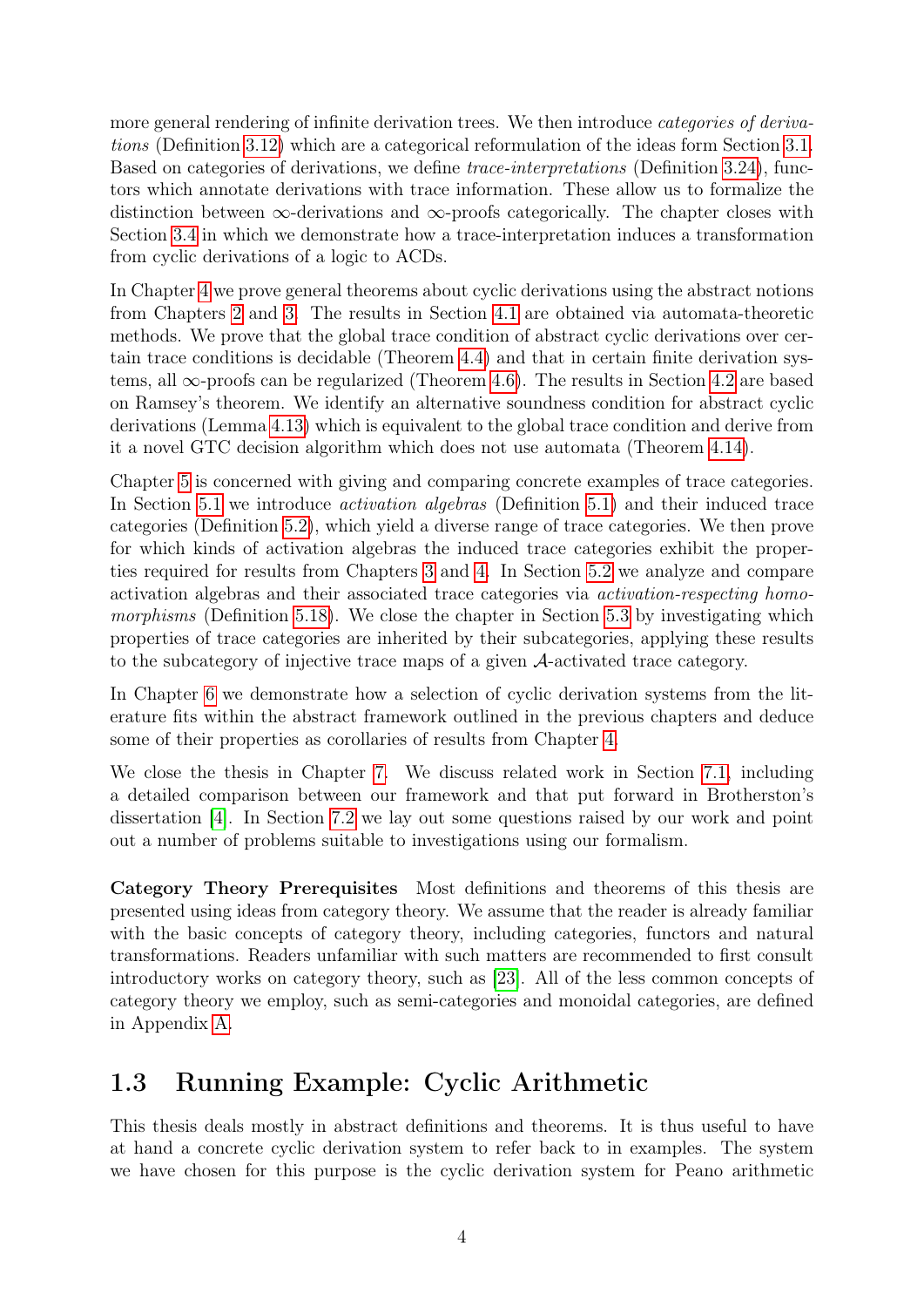first put forward by Simpson [\[33\]](#page-79-2), commonly referred to as "cyclic arithmetic" (CA) in the literature. We begin by recalling the syntax and semantics of first-order arithmetic.

Definition 1.1. The terms and formulas of first-order arithmetic are specified by the grammar given below:

$$
s, t \in \text{TERM} ::= x \mid 0 \mid S s \mid s+t \mid s \cdot t
$$
  

$$
\varphi, \psi \in \text{FORM} ::= s = t \mid s < t \mid \bot \mid \varphi \land \psi \mid \varphi \lor \psi \mid \varphi \rightarrow \psi \mid \forall x. \varphi \mid \exists x. \varphi
$$

**Definition 1.2.** For assignments  $\rho : \text{VAR} \rightarrow \omega$  we define a term interpretation by

 $0^{\rho}$ :  $x^{\rho} := \rho(x)$   $(S t)^{\rho} := t^{\rho} + 1$   $(s + t)^{\rho} := s^{\rho} + t^{\rho}$   $(s \cdot t)^{\rho} := s^{\rho} \cdot t^{\rho}$ 

and satisfaction in the standard model  $\rho \models \varphi$ 

| $\rho \models s = t$ holds iff $s^{\rho} = t^{\rho}$                                                                                   | $\rho \models s < t$ holds iff $s^{\rho} < t^{\rho}$                                                 |
|----------------------------------------------------------------------------------------------------------------------------------------|------------------------------------------------------------------------------------------------------|
| $\rho \models \varphi \land \psi$ holds iff $\rho \models \varphi$ and $\rho \models \psi$                                             | $\rho \models \varphi \lor \psi$ holds iff $\rho \models \varphi$ or $\rho \models \psi$             |
| $\rho \models \forall x \ldotp \varphi$ holds iff $\rho[x \mapsto n] \models \varphi$ for all $n \in \omega$                           | $\rho \models \varphi \rightarrow \psi$ holds iff $\rho \models \varphi$ entails $\rho \models \psi$ |
| $\rho \models \exists x.\varphi$ holds iff $\rho[x \mapsto n] \models \varphi$ for some $n \in \omega$ $\rho \models \bot$ holds never |                                                                                                      |

We write  $\rho \models (\Gamma \Rightarrow \Delta)$  if there is  $\varphi \in \Gamma$  such that  $\rho \not\vdash \varphi$  or there is  $\varphi \in \Delta$  such that  $\rho \models \varphi$ . We write  $\models (\Gamma \Rightarrow \Delta)$  if  $\rho \models (\Gamma \Rightarrow \Delta)$  for all assignments  $\rho : \text{VAR} \rightarrow \omega$ .

The derivation system of cyclic arithmetic (Definition [1.3\)](#page-8-0) is mostly standard, consisting of the usual sequent rules for classical first-order logic (including the Cut-rule) and the axioms of Robinson arithmetic, all arithmetical axioms of Peano arithmetic save for the scheme of induction. The absence of the induction principle is a noteworthy example of the pattern of complex axiom schemata being omitted from cyclic variants of proof systems. The system furthermore contains two rather unusual rules: The SUB-rule allows for some occurrences of a term  $t$  to be replaced by a fresh variable  $x$ , an operation admissible in most derivation systems. The second rule, called Repeat, is more curious: If it is applied at a node labeled with  $\Gamma \Rightarrow \Delta$ , any occurrence of  $\Gamma \Rightarrow \Delta$  above the point of application in the derivation may be treated as an axiom. The purpose of the Repeatrule is to create cycles in the derivation: When, while reading a CA proof bottom-up, one reaches a leaf discharged because of the Repeat-rule, one circles back to the Repeatapplication and continues following the branches upward. The Repeat-rule thus allows for the subderivation above it to be "pasted" onto suitable nodes above it, thus creating cycles which induce an infinite derivation. We have chosen to present CA in terms of such a Repeat-rule, inspired by that from [\[1\]](#page-78-8), instead of general cyclic derivations graphs, the variant more common in the literature, due to the similarity of its presentation to traditional finitary derivation systems.

<span id="page-8-0"></span>**Definition 1.3.** The sequents we consider are  $\Gamma \Rightarrow \Delta$  where  $\Gamma, \Delta$  are sets of formulas. The expressions  $\Gamma, \varphi$  and  $\Gamma, \Gamma'$  are shorthands for  $\Gamma \cup {\varphi}$  and  $\Gamma \cup \Gamma'$ , respectively.

The derivation rules of cyclic arithmetic are the following standard rules for first-order logic, denoting by  $[t/x]$  the operation of substituting a term t into all free occurrences of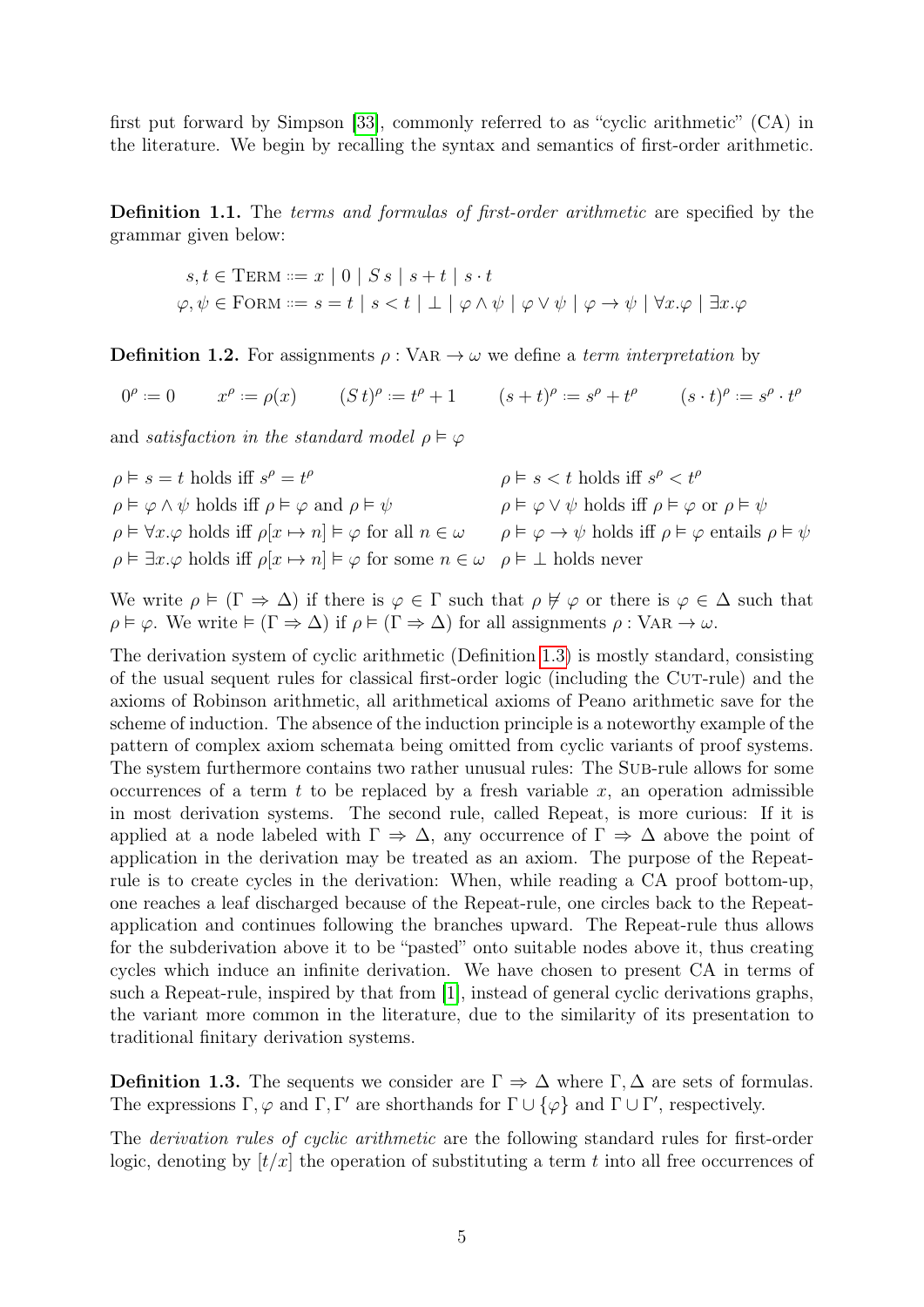the variable  $x$ ,

$$
A x \frac{\Gamma, \varphi \Rightarrow \varphi, \Delta \qquad \rightarrow L \frac{\Gamma, \varphi \Rightarrow \Delta \qquad \Gamma \Rightarrow \psi, \Delta}{\Gamma, \varphi \rightarrow \psi \Rightarrow \Delta} \qquad \rightarrow R \frac{\Gamma, \varphi \Rightarrow \psi, \Delta}{\Gamma \Rightarrow \varphi \rightarrow \psi, \Delta}
$$
  
\n
$$
\wedge L \frac{\Gamma, \varphi, \psi \Rightarrow \Delta}{\Gamma, \varphi \land \psi \Rightarrow \Delta} \qquad \wedge R \frac{\Gamma \Rightarrow \varphi, \Delta \qquad \Gamma \Rightarrow \psi, \Delta}{\Gamma \Rightarrow \varphi \land \psi, \Delta} \qquad \vee L \frac{\Gamma, \varphi \Rightarrow \Delta \qquad \Gamma, \psi \Rightarrow \Delta}{\Gamma, \varphi \lor \psi \Rightarrow \Delta}
$$
  
\n
$$
\vee R \frac{\Gamma \Rightarrow \varphi, \psi, \Delta}{\Gamma \Rightarrow \varphi \lor \psi, \Delta} \qquad \forall L \frac{\Gamma, \varphi[t/x] \Rightarrow \Delta}{\Gamma, \forall x. \varphi \Rightarrow \Delta} \qquad \forall R \frac{\Gamma \Rightarrow \varphi, \Delta \qquad x \notin FV(\Gamma, \Delta)}{\Gamma \Rightarrow \forall x. \varphi, \Delta}
$$
  
\n
$$
\exists L \frac{\Gamma, \varphi \Rightarrow \Delta \qquad x \notin FV(\Gamma, \Delta)}{\Gamma, \exists x. \varphi \Rightarrow \Delta} \qquad \exists R \frac{\Gamma \Rightarrow \varphi[t/x], \Delta}{\Gamma \Rightarrow \exists x. \varphi, \Delta} \qquad \bot L \frac{\Gamma, \bot \Rightarrow \Delta}{\Gamma, \bot \Rightarrow \Delta}
$$
  
\n
$$
= L \frac{\Gamma[t/x, s/y] \Rightarrow \Delta[t/x, s/y]}{\Gamma[s/x, t/y], s = t \Rightarrow \Delta[s/x, t/y]} \qquad \exists R \frac{\Gamma \Rightarrow \Gamma, \bot \Rightarrow \Gamma, \bot \Rightarrow \Delta}{\Gamma \Rightarrow \exists x. \varphi, \Delta}
$$

together with the following structural rules

$$
WK \frac{\Gamma \Rightarrow \Delta}{\Gamma, \Gamma' \Rightarrow \Delta, \Delta} \qquad \text{Cur} \frac{\Gamma, \varphi \Rightarrow \Delta \Gamma \Rightarrow \varphi, \Delta}{\Gamma \Rightarrow \Delta}
$$

$$
[\Gamma \Rightarrow \Delta] \qquad [\Gamma \Rightarrow \Delta]
$$

$$
\vdots
$$

$$
SUB \frac{\Gamma \Rightarrow \Delta}{\Gamma[s/x] \Rightarrow \Delta[s/x]} \qquad \text{Repeat} \frac{\Gamma \Rightarrow \Delta}{\Gamma \Rightarrow \Delta}
$$

and the following arithmetic-specific axioms and rules

| $s < t, t < u \Rightarrow s < u$ | $s < t \Rightarrow S s < S t$     | $\Rightarrow s + St = S(s + t)$              |
|----------------------------------|-----------------------------------|----------------------------------------------|
| $s < t, t < s \Rightarrow$       | $\Rightarrow$ s < t, s = t, t < s | $\Rightarrow t \cdot 0 = 0$                  |
| $s < t, t < S$ $s \Rightarrow$   | $\Rightarrow t < S t$             | $\Rightarrow$ $s \cdot St = (s \cdot t) + s$ |
| $t < 0 \Rightarrow$              | $\Rightarrow t+0=t$               |                                              |

and the arithmetic-specific derivation rule

$$
\frac{\Gamma, t = S \, x \Rightarrow \Delta \quad x \text{ fresh}}{\Gamma, 0 < t \Rightarrow \Delta}
$$

A cyclic derivation of  $\Gamma \Rightarrow \Delta$  is a finite derivation, derived according to the rules above such that all of its leaves  $\Gamma' \Rightarrow \Delta'$  are either axioms or discharged via an application of the Repeat-rule. In the latter case, the leaf-occurrence of  $\Gamma' \Rightarrow \Delta'$  is called a bud and the application of the Repeat-rule is called its companion.

An  $\infty$ -derivation of  $\Gamma \Rightarrow \Delta$  is a possibly infinite derivation of  $\Gamma \Rightarrow \Delta$  constructed according to the rules above, excluding the Repeat-rule, such that all of its leaves are axioms.

As the scheme of induction is an axiom of Peano arithmetic and cyclic arithmetic is a proof system for Peano arithmetic, the scheme of induction should be provable in cyclic arithmetic. This is demonstrated by the derivation below which proves the scheme of induction for a given formula  $\varphi$ . We employ the shorthand  $\text{prg}(\varphi) := \varphi \to \varphi[Sx/x]$  to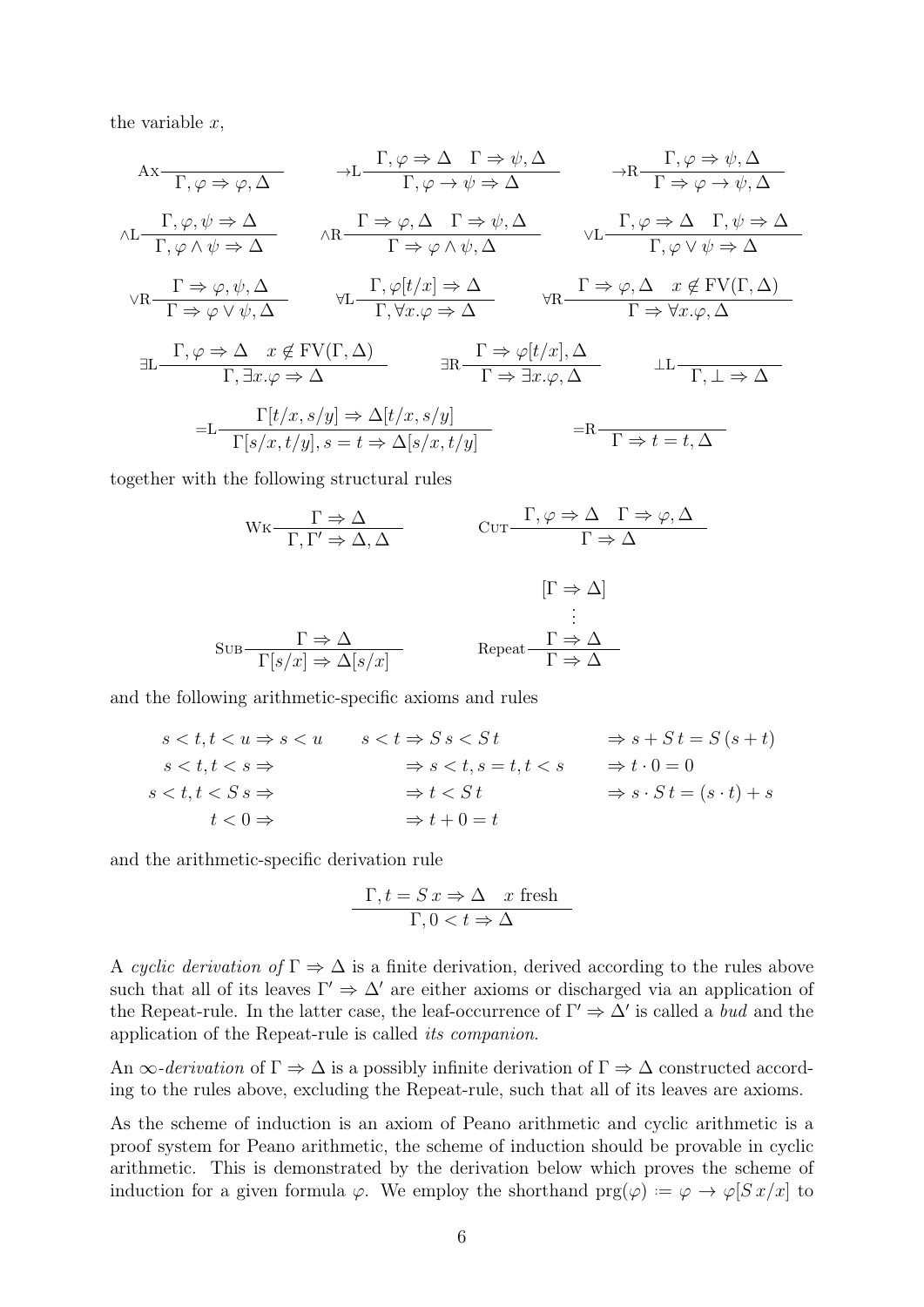denote the fact that  $\varphi$  is progressing. Note that, for the sake of readability, we do not restrict ourselves to only use rules from Definition [1.3](#page-8-0) but also employ other rules which are easily seen to be admissible in cyclic arithmetic. Observe specifically the necessity of the Sub-rule in the right-hand branch to obtain a sequent which may be discharged by the Repeat-rule.

$$
w_{\kappa} \frac{\varphi[y/x] \Rightarrow \varphi[y/x]}{\cdots, \varphi[y/x]} \frac{\varphi[0/x], \forall x. \text{prg}(\varphi) \Rightarrow \varphi] (*)}{\varphi[0/x], \forall x. \text{prg}(\varphi) \Rightarrow \varphi[y/x]} \text{ s.t.}
$$
\n
$$
w_{\kappa} \frac{\varphi[0/x] \Rightarrow \varphi[y/x]}{\cdots, \varphi[y/x]} \frac{\cdots, \varphi[y/x]}{y < x, \varphi[0/x], \forall x. \text{prg}(\varphi) \Rightarrow \varphi[y/x]} \xrightarrow{\gamma \text{prg}(\varphi) \Rightarrow \varphi[y/x]} \frac{\varphi[0/x], \forall x. \text{prg}(\varphi), \text{prg}(\varphi)[y/x] \Rightarrow \varphi[0/y]}{\cdots, \forall x. \text{prg}(\varphi) \Rightarrow \varphi[0/y], \forall x. \text{prg}(\varphi) \Rightarrow \varphi[0/y]} \xrightarrow{\gamma \text{prg}(\varphi) \Rightarrow \varphi} (s, s, \varphi) \text{ s.t.}
$$
\n
$$
w_{\kappa} \frac{\varphi[0/x], \forall x. \text{prg}(\varphi) \Rightarrow \varphi}{\varphi[0/x], \forall x. \text{prg}(\varphi) \Rightarrow \varphi}
$$

The attentive reader may have noticed that we have not yet introduced the global trace condition. Indeed, based on our explanation in the introduction of this thesis, one would expect that simply taking cyclic CA derivations as a notion of proof should be unsound. As an example of this, consider the derivation of  $\Rightarrow \bot$  given below:

$$
(*)\ \text{Repeat}\ \frac{\left[\Rightarrow\ \bot\right]\ (\ast)}{\Rightarrow\ \bot}
$$

Specifying the global trace condition of cyclic arithmetic requires further definitions. We begin by first introducing the GTC for  $\infty$ -derivations and derive the GTC for cyclic derivations from it later in the chapter.

<span id="page-10-0"></span>**Definition 1.4.** A term t occurs in a sequent  $\Gamma \Rightarrow \Delta$  if it appears, possibly as a subterm of another term, in a formula in  $\Gamma$  or  $\Delta$ .

Let  $\Gamma' \Rightarrow \Delta'$  be a premise of derivation rule R concluding  $\Gamma \Rightarrow \Delta$  as below

$$
R \xrightarrow{\cdots} \frac{\Gamma' \Rightarrow \Delta' \quad \cdots}{\Gamma \Rightarrow \Delta}
$$

Let t and t' be terms occurring in  $\Gamma \Rightarrow \Delta$  and  $\Gamma' \Rightarrow \Delta'$ , respectively. The term t' is called a *precursor* of t if one of the following three conditions holds:

 $-t=t';$ 

− if  $R =$  SUB and  $\Gamma = \Gamma'[s/x], Δ = Δ'[s/x]$  and  $t = t'[s/x];$ 

− if  $R = (=L)$  and  $\Gamma = \Gamma''[s/x, t/y], \Gamma' = \Gamma''[t/x, s/y]$  and analogously for the  $\Delta$  and there exists a term  $t''$  such that  $t = t''[s/x, t/y]$  and  $t' = t''[t/x, s/y]$ .

When  $\Gamma \Rightarrow \Delta$  and  $\Gamma' \Rightarrow \Delta'$  are clear from the context, we write  $t' \prec_R t$  to denote the fact that  $t'$  is a precursor of  $t$ . Similarly, if the derivation rule can also be inferred, we often omit the R, writing  $t' \prec t$ .

<span id="page-10-1"></span>**Definition 1.5.** Let  $(\Gamma_i \Rightarrow \Delta_i)_{i \in \omega}$  be an infinite branch through an  $\infty$ -derivation and  $(R_i)_{i\in\omega}$  be a sequence of rules such that  $\Gamma_i \Rightarrow \Delta_i$  is derived via  $R_i$  and  $\Gamma_{i+1} \Rightarrow \Delta_{i+1}$  is one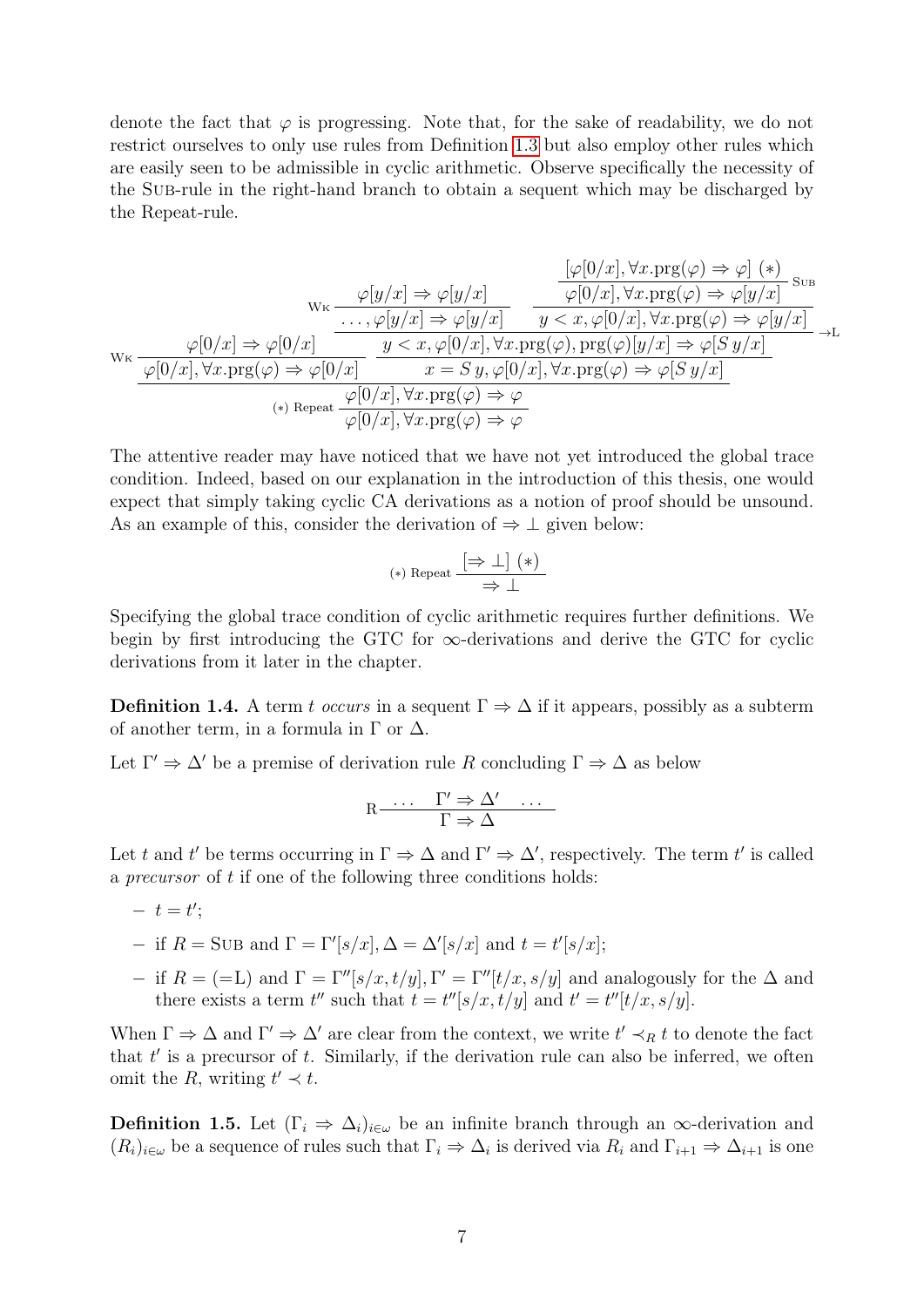of the premises. A trace through  $(\Gamma_i \Rightarrow \Delta_i)_{i\in\omega}$  is a sequence of terms  $(t_i)_{i\in\omega}$  such that  $t_i$ occurs in  $\Gamma_i \Rightarrow \Delta_i$  and for every  $i \in \omega$ 

> $t_{i+1} \prec_{R_i} t_i$  $t_i$  or there exists  $s \prec_{R_i} t_i$  s.t.  $(t_{i+1} < s) \in \Gamma_{i+1}$

If the latter condition holds for  $t_i, t_{i+im}$  the index  $i \in \omega$  is called a *progress point*. We call such a trace *progressing* if it has infinitely many progress points.

Remark. Intuitively,  $s \prec t$  means that s and t denote the same natural number. This observation extends to the fact that at any progress point  $i \in \omega$  the natural number denoted by  $t_{i+1}$  is strictly smaller than that denoted by  $t_i$ . A progressing trace thus denotes a sequence of never increasing, infinitely often decreasing natural numbers.

**Definition 1.6.** An  $\infty$ -derivation is a  $\infty$ -proof if it satisfies the global trace condition: every branch  $(\Gamma_i \Rightarrow \Delta_i)_{i \in \omega}$  through the proof has a suffix through which there exists a progressing trace.

**Example 1.7.** It is quite clear that unfolding the cyclic derivation of  $\Rightarrow \bot$  cannot yield an ∞-proof: It does not even contain any terms which could serve as the basis of a progressing trace. On the other hand, the cyclic derivation of the induction scheme we have given above does unfold into an  $\infty$ -derivation which satisfies the global trace condition. To see why, observe that there is only one branch which runs through it ("always go right"). The progressing trace through it starts with  $t_0 = x$  and tracks it until switching to the term y above the  $\rightarrow$ L-application, focusing back on x at the SUB application. This trace is progressing as during the switch from x to y, the formula  $y < x$  is an assumption. As that means all branches through the  $\infty$ -derivation have a progressing trace, it is an  $\infty$ -proof.

Having formally separated  $\infty$ -derivations and  $\infty$ -proofs, we now check that the global trace condition indeed constitutes a soundness condition of ∞-derivations.

<span id="page-11-0"></span>**Theorem 1.8.** If there is an  $\infty$ -proof of  $\Gamma \Rightarrow \Delta$  then  $\models (\Gamma \Rightarrow \Delta)$ .

*Proof.* For this suppose that there was some  $\rho \not\vdash (\Gamma \Rightarrow \Delta)$ . From this, we can obtain a branch annotated with sequents  $(\Gamma_i \Rightarrow \Delta_i)_{i \in \omega}$  through the ∞-proof, together with a sequence of assignments  $(\rho_i)_{i\in\omega}$  such that  $\rho_i \not\vdash (\Gamma_i \Rightarrow \Delta_i)$  and furthermore if s and t are terms occurring in  $\Gamma_i \Rightarrow \Delta_i$  and  $\Gamma_{i+1} \Rightarrow \Delta_{i+1}$ , respectively, then  $t \prec s$  entails  $t^{\rho_{i+1}} = s^{\rho_i}$ . We start by taking  $\Gamma_0 := \Gamma, \Delta_0 := \Delta$  and  $\rho_0 := \rho$ . Now suppose this sequence had already been derived up to some index  $i \in \omega$ . Then we perform a case distinction on the rule  $R_i$ used to derive  $\Gamma_i \Rightarrow \Delta_i$ . We only spell out three illustrative cases, the other cases are all analogous to one of them.

- $-\Gamma_i \Rightarrow \Delta_i$  is an axiom: This is not possible as any axiom is valid under every assignment and  $\rho_i \not\vdash (\Gamma_i \Rightarrow \Delta_i)$ .
- $-R = \text{SUB: Then } \Gamma_i = \Gamma'[s/x], \Delta_i = \Delta'[s/x]. \text{ Pick } \Gamma_{i+1} := \Gamma' \text{ and } \Delta_{i+1} := \Delta'.$ Furthermore, pick  $\rho_{i+1} := \rho_i[x \mapsto s^{\rho_i}].$  Then  $\rho_{i+1} \not\vdash (\Gamma_{i+1} \Rightarrow \Delta_{i+1})$  as we know that  $\rho_i \not\vdash (\Gamma_{i+1}[s/x] \Rightarrow \Delta_{i+1}[s/x])$ . For the condition on precursors, observe that if  $t_{i+1} \prec_{\text{SUB }} t_i$  then either  $x \in \text{FV}(t_{i+1})$  meaning  $t_i = t_{i+1}[s/x]$  and thus  $t_i^{\rho_i} = t_{i+1}^{\rho_{i+1}}$ , or  $x \notin \text{FV}(t_{i+1})$  and thus  $t_i = t_{i+1}$  and  $t_i^{\rho_i} = t_{i+1}^{\rho_{i+1}}$  as  $\rho_i \upharpoonright \text{VAR} \setminus \{x\} = \rho_{i+1} \upharpoonright \text{VAR} \setminus \{x\}.$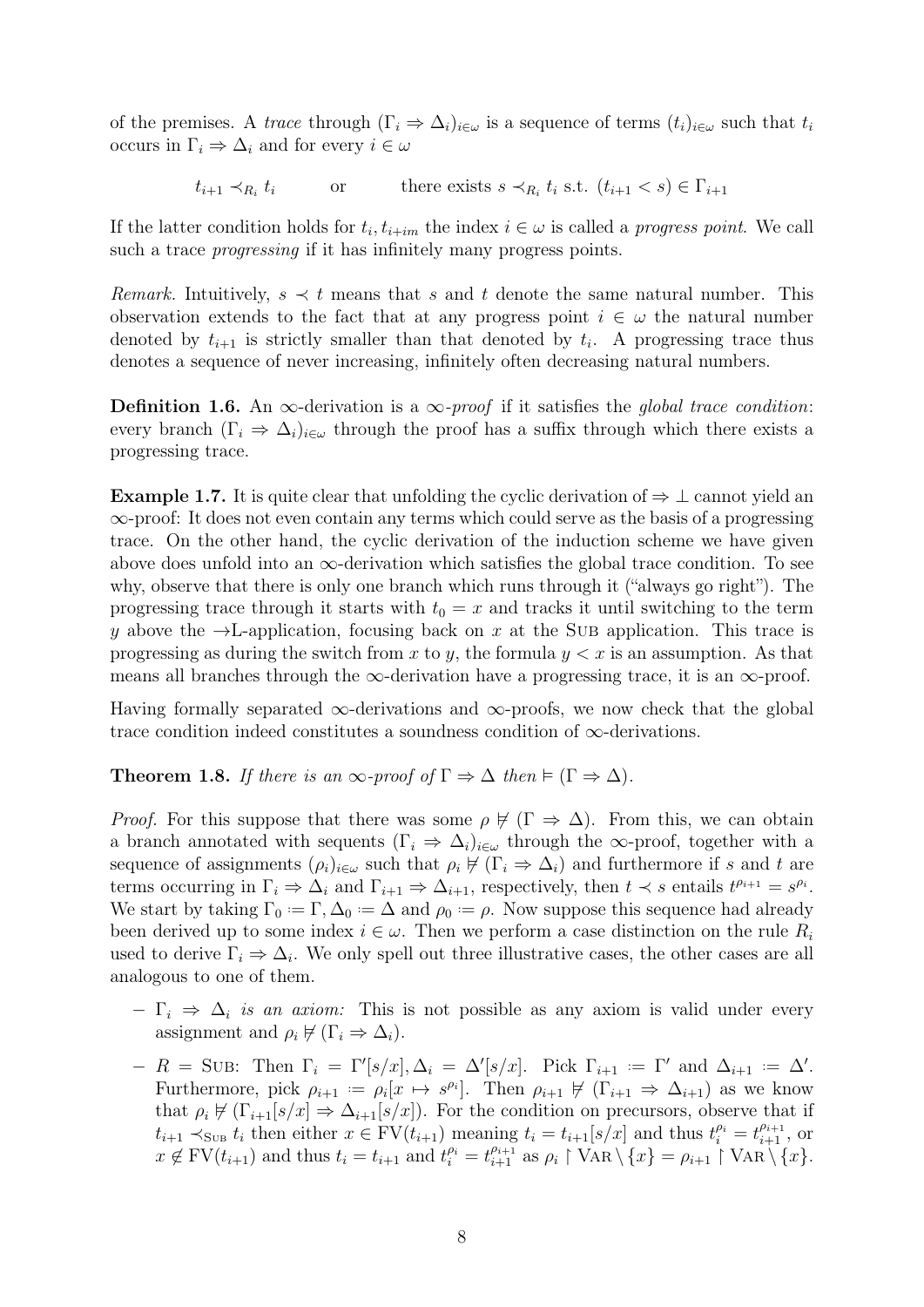$-R = \land R$ : Then  $\Delta_i = \Delta', \varphi_1 \land \varphi_2$ . Because  $\rho_i \not\vdash (\Gamma_i \Rightarrow \Delta_i)$  we know that  $\rho_i \not\vdash \varphi_1 \land \varphi_2$ and thus that there has to be  $j \in \{1,2\}$  such that  $\rho_i \not\vdash \varphi_j$ . Then pick  $\Gamma_{i+1} := \Gamma_i$ and  $\Delta_{i+1} := \Delta', \varphi_j$  with  $\rho_{i+1} := \rho_i$ .

Because the ∞-proof satisfies the global trace condition, there exists a good trace  $(t_i)_{i\in\omega}$ along  $(\Gamma_i \Rightarrow \Delta_i)_{i \in \omega}$ . Consider the sequence of natural numbers given by  $(t_i^{p_i})_{i \in \omega}$ : At every index  $i \in \omega$ , either  $t_{i+1} \prec_{R_i} t_i$ , and thus  $t_{i+1}^{\rho_{i+1}} = t_i^{\rho_i}$ , or there is some term s such that  $s \prec_{R_i} t_i$  and  $t_{i+1} < s \in \Gamma_{i+1}$ . In the latter case, we know by the same reasoning that  $s^{\rho_{i+1}} = t_i^{\rho_i}$  and furthermore that  $\rho_{i+1} \not\vdash (\Gamma_{i+1} \Rightarrow \Delta_{i+1})$  means that  $\rho_{i+1} \models t_{i+1} < s$  and thus  $t_{i+1}^{\rho_{i+1}} < s^{\rho_{i+1}} = t_i^{\rho_i}$ . As the latter case occurs infinitely often along  $(t_i^{\rho_i})_{i \in \omega}$ , it is a non-increasing sequence of natural numbers which decreases infinitely often, contradicting the well-orderedness of the natural numbers.

Remark. Intuitively, the global trace condition of CA enforces that  $\infty$ -proofs constitute arguments by infinite descent: Along every infinite branch there is an infinitely decreasing sequence of terms. This guarantees that each "semantic instance" of the derivation, the derivation in which variables are interpreted by some assignment  $\rho$ , does not have any infinite paths as these would give rise to a contradictory sequence of naturals which decreases infinitely often. This means that each "semantic instance" of an ∞-derivation is well-founded and its validity can thus be reduced to the validity of the axioms.

The global trace condition for  $\infty$ -derivations of CA extends quite naturally to cyclic derivations of CA.

<span id="page-12-0"></span>**Definition 1.9.** An *infinite branch through a cyclic derivation* of  $\Gamma \Rightarrow \Delta$  is a sequence  $(\Gamma_i \Rightarrow \Delta_i)_{i \in \omega}$  such that  $\Gamma_0 = \Gamma, \Delta_0 = \Delta$  and furthermore for every  $i \in \omega$ 

 $-$  Γ<sub>i</sub>  $\Rightarrow$  Δ<sub>i</sub> is an inner node of the derivation and Γ<sub>i+1</sub>  $\Rightarrow$  Δ<sub>i+1</sub> is one of its premises

 $-\Gamma_i \Rightarrow \Delta_i$  is a bud and  $\Gamma_{i+1} \Rightarrow \Delta_{i+1}$  is the premise of its companion

A cyclic derivation is a cyclic proof if it satisfies the global trace condition: infinite every branch through it has a suffix which has a progressing trace.

**Proposition 1.10.** If there is a cyclic proof of  $\Gamma \Rightarrow \Delta$  then  $\models (\Gamma \Rightarrow \Delta)$ .

*Proof.* Observe that any cyclic proof can be "unfolded" into an  $\infty$ -proof whose infinite branches are precisely the infinite branches through the cyclic proof. Then the claim follows by Theorem [1.8.](#page-11-0)

Showing that cyclic arithmetic proves the same theorems as Peano arithmetic is quite complex, which is why we choose to omit this result from our account of cyclic arithmetic. We encourage the interested reader to consult [\[33\]](#page-79-2) for the original proof and [\[8\]](#page-78-9) for a more detailed analysis of the derivations produced by the proof method.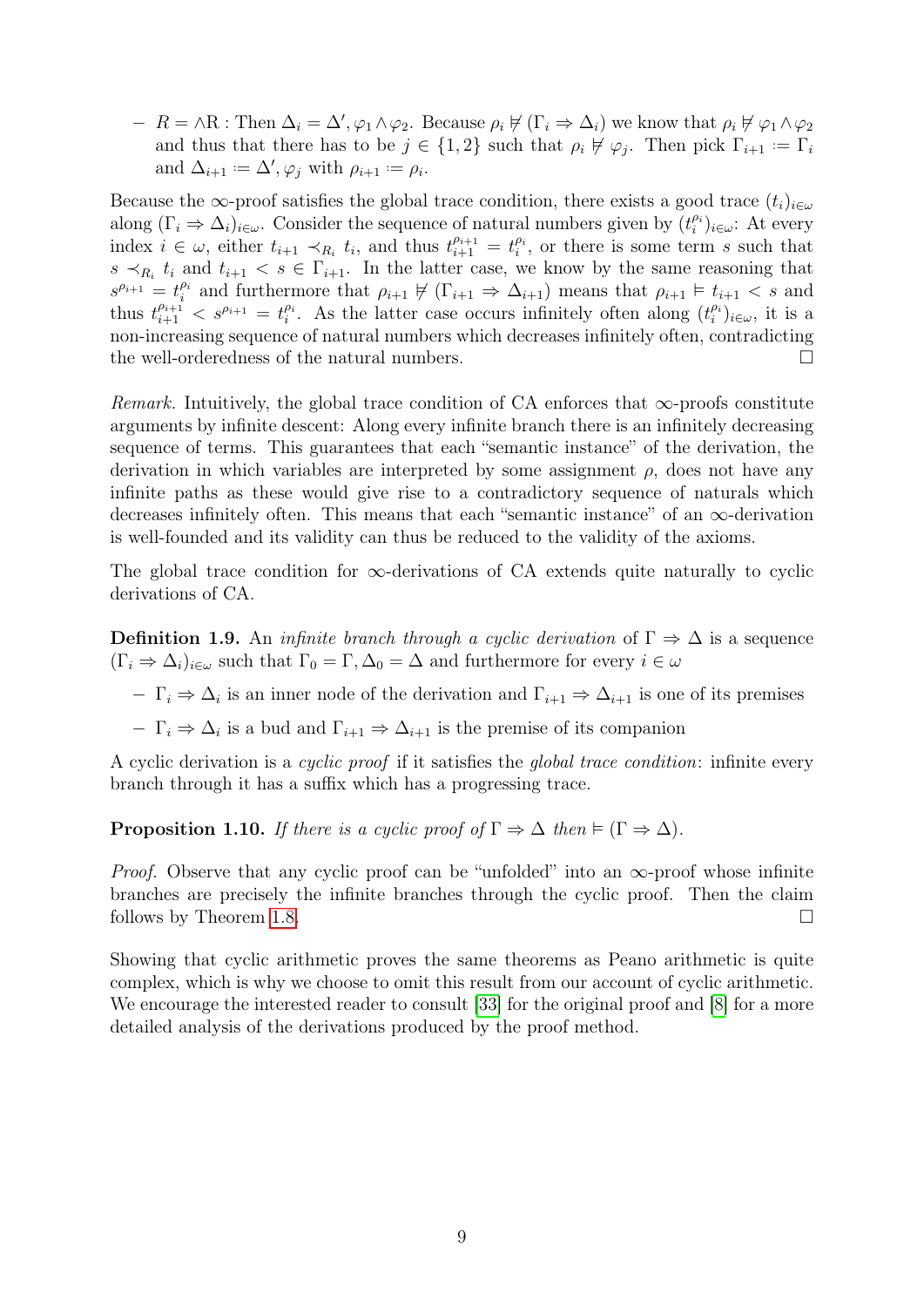## <span id="page-13-0"></span>Chapter 2

## Abstract Cyclic Derivations

This chapter covers most ideas at the heart of this thesis: cyclic trees, trace categories and abstract cyclic derivations. These are introduced in order to obtain an abstract representation of cyclic derivations that captures all of their cyclic content (which infinite branches run through the derivation and whether these branches satisfy the trace condition) while discarding all of their logical content (the sequents and the specific derivation rules used to manipulate them as well as how the trace condition relates to said sequents). Section [2.2](#page-20-0) defines algorithms to simplify these abstract representations in different ways.

#### <span id="page-13-1"></span>2.1 Definitions and Motivation

The notions we introduce in this section are easier understood in terms of examples, hence we fix the following derivation of  $\Rightarrow x = x$  in cyclic arithmetic as a running example. To fit the page, the derivation has been split into two trees at the node marked with "Cont.".

$$
\begin{array}{ll}\n\text{W}_{\text{K}} & \frac{x < 0 \Rightarrow}{x < 0 \Rightarrow x = 0, 0 < x} & \Rightarrow x < 0, x = 0, 0 < x \\
& \text{W}_{\text{K}} & \frac{\Rightarrow x = 0, 0 < x}{\Rightarrow x = 0 \lor 0 < x} & \frac{\text{Cont.}}{x = 0 \lor 0 < x \Rightarrow x = x} \\
& \text{W}_{\text{K}} & \frac{\Rightarrow x = x, x = 0 \lor 0 < x}{\Rightarrow x = x} & \frac{\Rightarrow x = x}{x = 0 \lor 0 < x \Rightarrow x = x} \\
& \text{H}_{\text{R}} & \frac{\Rightarrow x = x}{\Rightarrow x = x} & \frac{\Rightarrow x = x}{\Rightarrow x = x} \\
& \text{H}_{\text{R}} & \frac{\Rightarrow x = x | (*)}{\Rightarrow y = y} \text{ Sub} \\
\text{W}_{\text{K}} & \frac{\Rightarrow y < Sy}{\Rightarrow Sy = Sy, y < Sy} & \frac{\Rightarrow Sy = Sy}{\Rightarrow Sy = Sy} & \frac{\Rightarrow Sy = Sy}{\Rightarrow Sy = Sy} \\
& \text{H}_{\text{R}} & \frac{\Rightarrow Sy = Sy}{x = Sy \Rightarrow x = x} & \frac{\Rightarrow Sy = Sy}{\Rightarrow Sy = Sy} & \frac{\Rightarrow Sy = Sy}{\Rightarrow Sy = Sy} \\
& \text{H}_{\text{R}} & \frac{x = 0 \Rightarrow x = x}{x = 0 \lor 0 < x \Rightarrow x = x} & \frac{0 < x \Rightarrow x = x}{\text{Cont.}}\n\end{array}
$$

The arithmetical content of the proof is extremely trivial as the same statement could be proven with just one application of the  $(=R)$  rule. However, it serves as a simple example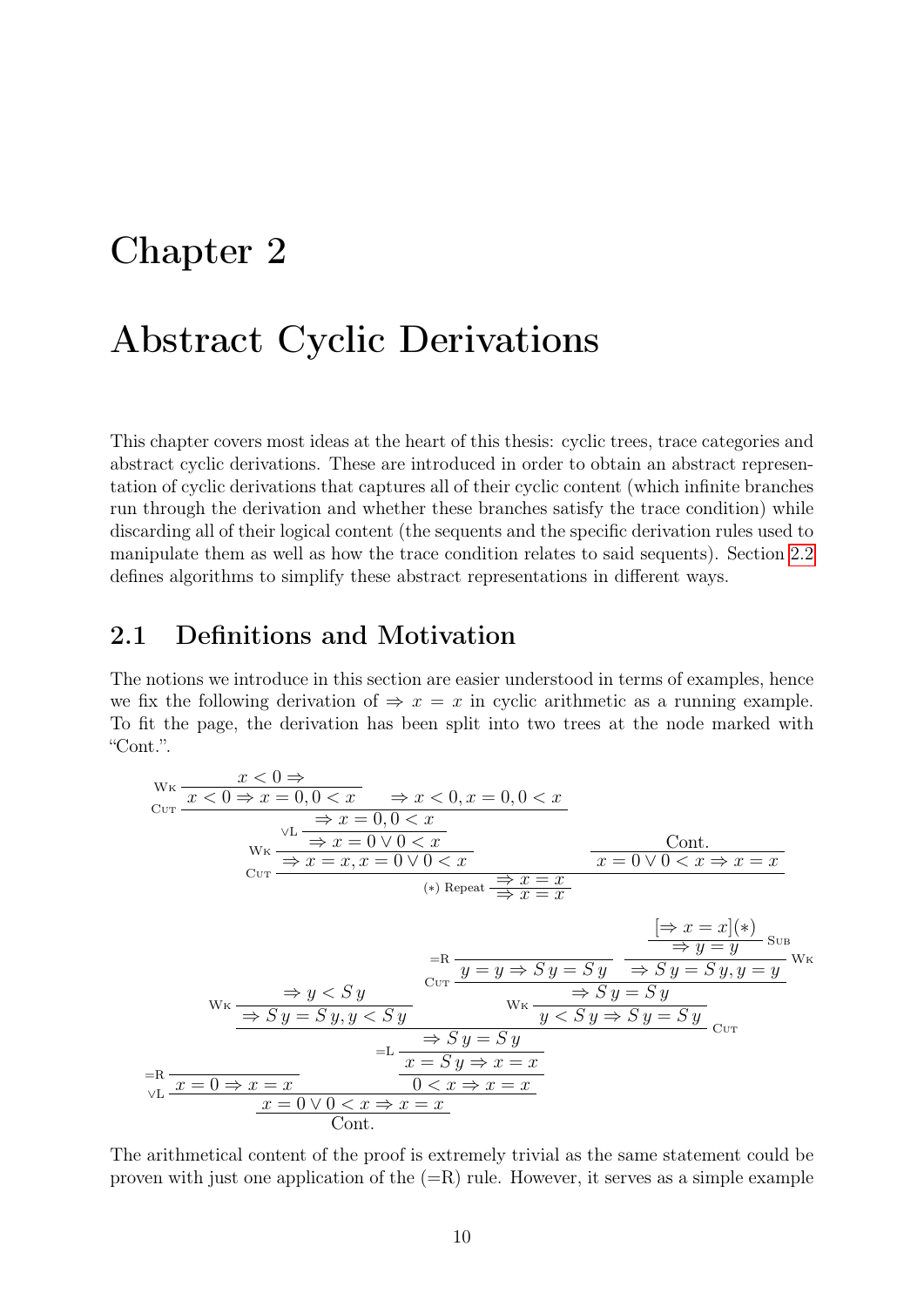of a CA proof with a cycle. Its size is owed to the fact that we did not omit any details in the proof. To verify that this is indeed a "proof" and not just a cyclic derivation, note that there is only one infinite branch through the derivation ("always go right"). The progressing trace along that branch tracks x until encountering the application of  $(=L)$ , briefly tracking S y and then switching the tracking to y at the (CUT) which is maintained until the (SUB) application, when x is tracked again. Said trace is progressing as  $y < S y$ is an assumption when the focus is switched from  $S y$  to y, making it a progress point which occurs infinitely often along the trace.

An important cyclic aspect of any cyclic derivation is its "shape" which dictates the branches which can run through it. We capture the tree shape of a derivation as trees over sets.

**Definition 2.1.** Given a set X, the *prefix-ordering* on  $X^*$  is defined as follows: For  $s, t \in X^*$  is s a prefix of t, writing  $s < t$ , if there is  $u \in X^+$  such that  $su = t$ . If  $|u| = 1$ then one also writes  $s \leq t$  and calls t a direct extension of s.

**Definition 2.2.** Any non-empty set  $T \subseteq X^*$  is called a *tree* if it is prefix-closed, that is, if  $t \in T$  and  $s < t$  then  $s \in T$ . Every  $s \in T$  is called a node of T and  $\varepsilon \in T$  its root.

The *children* of a node  $s \in T$  are given by  $Chld(s) := \{t \in T \mid s \leq t \}$  and its *breadth* is  $\text{bd}(s) = |\text{Chld}(s)|$ . A tree T is finitely branching if  $\text{bd}(s) \in \omega$  for all  $s \in T$ . A sequence  $s \in T$  is called a *leaf* if Chld $(s) = \emptyset$  and an *inner node* otherwise.

<span id="page-14-0"></span>**Example 2.3.** The tree shape of the derivation of  $\Rightarrow x = x$  can be formalized as the binary tree  $T \subseteq 2^*$  depicted below. Each node is annotated with the element  $s \in T$ representing it.

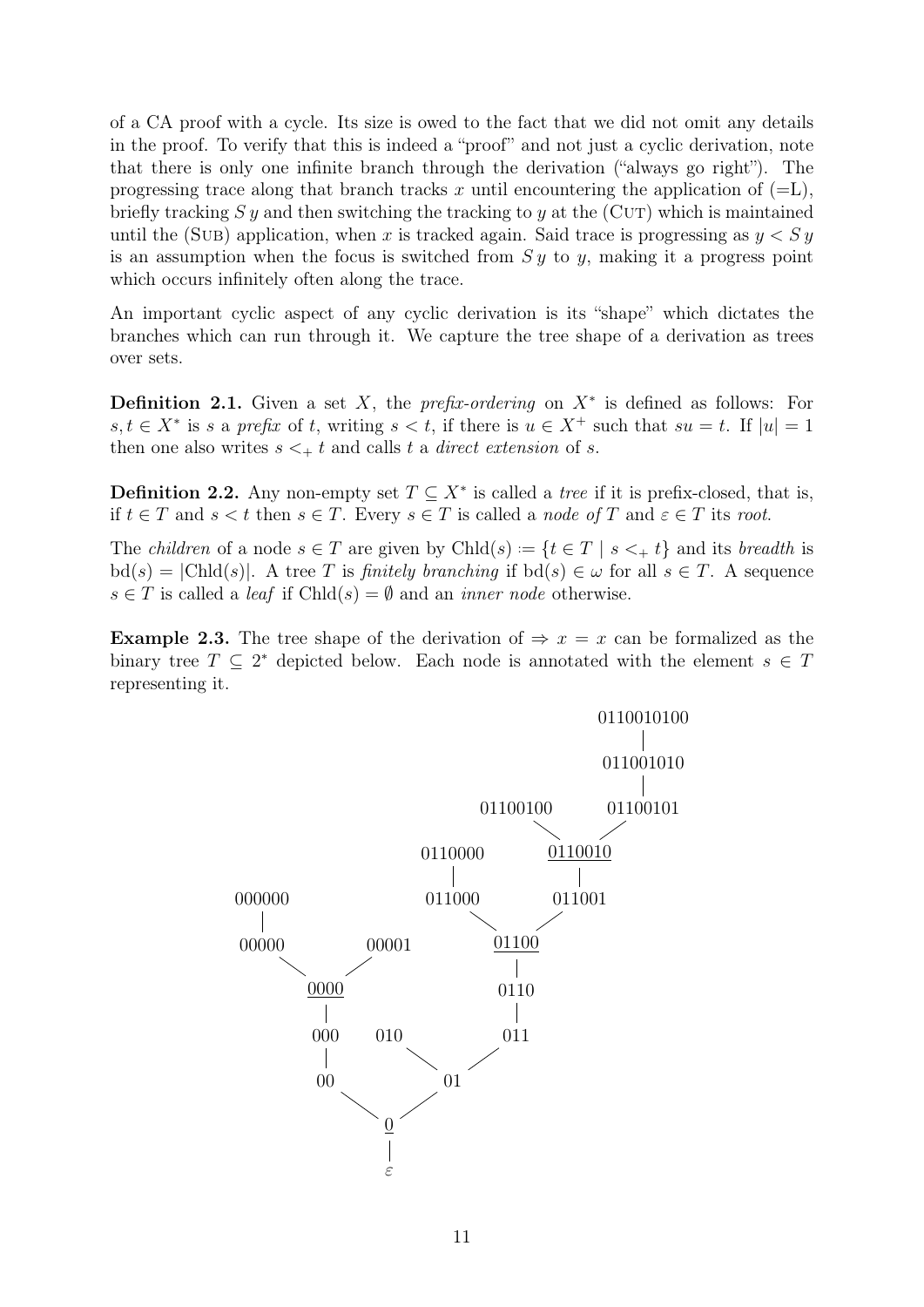To highlight the correspondence between tree with the derivation above, we have underlined all nodes at which the (CUT) rule is applied. Note also that 01 is where the derivation given above is split.

If one was so inclined, one could also specify the tree explicitly as the set

T . .= {ε, 0, 00, 000, 0000, 00000, 0000000, 00001, 01, 010, 011, 0110, 01100, 011000, 0110000 011001, 0110010, 01100100, 01100101, 011001010, 0110010100}

While such trees arguably capture the "tree shape" of cyclic derivations, they do not include the most important structural feature of cyclic derivations: the repeats. To fully capture the "shape" or "structure" of cyclic derivations, we introduce cyclic trees. In addition to the usual tree structure, they also include a means of connecting buds with their companions.

**Definition 2.4.** A cyclic tree on X is a pair  $C = (T, \beta)$  consisting of a finite tree  $T \subseteq X^*$ and a partial map  $\beta$ : Leaf(T)  $\rightarrow$  T with  $\beta(s) \neq s$  for all  $s \in \text{dom}(\beta)$ . Each  $s \in \text{dom}(\beta)$  is called a *bud* and  $\beta(s)$  *its companion.* 

<span id="page-15-0"></span>**Example 2.5.** The full structure of the derivation of  $\Rightarrow x = x$  can be formalized as the cyclic tree  $C := (T, \beta)$  where T is the same as in Example [2.3](#page-14-0) and  $\beta = \{(0110010100, \varepsilon)\}.$ The cyclic tree C is pictured below:



Apart from the structure of cyclic derivations, we also wish for our abstract cyclic derivations to capture the global trace condition and its satisfaction. As noted in the introduction, the GTC of most cyclic derivation systems is of the form "all infinite branches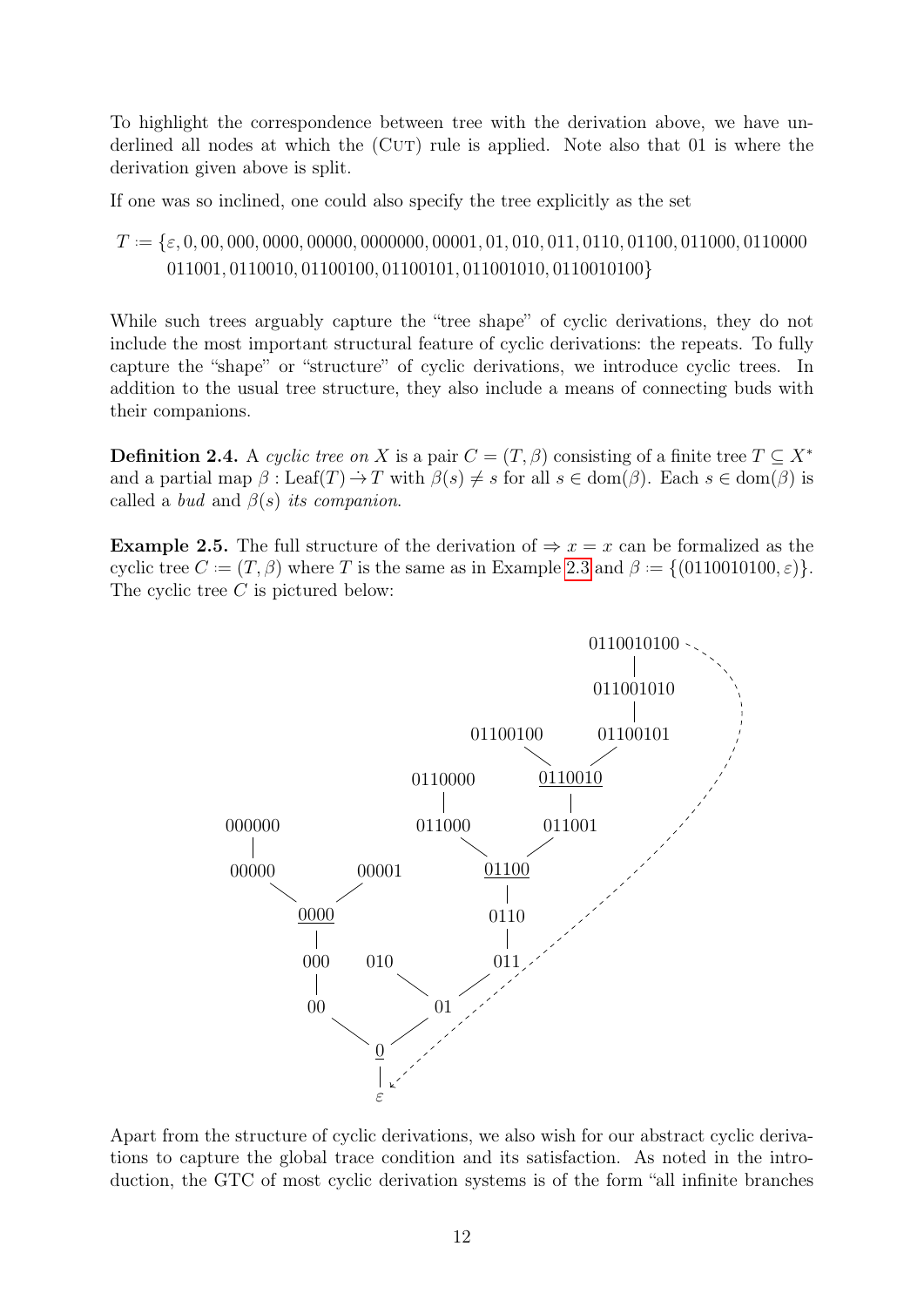through the derivation exhibit a desired property". It suffices to capture this "desired property", which we call the trace condition, to define the notion of global trace condition in an abstract manner. We begin by defining an abstract notion of path. We ask readers unfamiliar with semi-categories and semi-functors to refer to Appendix [A](#page-81-0) for their definitions.

<span id="page-16-1"></span>**Definition 2.6.** Fix a category  $\mathcal{T}$  and denote by  $\omega$  the preorder category on  $(\omega, <)$ .

- 1. A path through  $\mathcal T$  is a functor  $P : \omega \to \mathcal T$ .
- 2. For two paths  $P, P' : \omega \to \mathcal{T}$  we write  $P \subseteq P'$  and say P is a subpath of P' if there is a semi-functor  $S: \omega \to \omega$  such that  $P = P' \circ S$

Remark. When used as the domain or codomain of a semi-functor, the symbol  $\omega$  always refers to the irreflexive order semi-category  $(\omega, <)$ , analogous to the usual preorder category on  $\omega$  but excluding the identity morphisms.

Remark. We require  $S : \omega \to \omega$  to be a semi-functor in point 2. of Definition [2.6](#page-16-1) to exclude the choice of  $S := \Delta_n$  where  $\Delta_n(i) := n$  is the constant functor.  $P \circ \Delta_n \subseteq P$ would break both the intuition what a subpath is and some of the theorems in this thesis.

We formalize trace conditions as predicates on such paths through  $\mathcal T$  which are invariant under subpaths. Our definition associates each such trace condition with a trace category. Such trace categories capture the "essence" of the global trace conditions of cyclic derivation systems. In practice, the global trace conditions of many cyclic derivation systems which seem similar on an intuitive level are characterized by the same trace category.

<span id="page-16-0"></span>**Definition 2.7.** A *trace category* is a category  $\mathcal{T}$  which comes equipped with a trace condition. A trace condition is a predicate on paths  $P : \omega \to \mathcal{T}$  with the property that for any  $P \subseteq P'$ , the predicate holds for P if and only if it holds for P'.

Remark. The subpath invariance of trace conditions guarantees two properties:

- 1. Finite prefixes of paths never matter for trace condition satisfaction: The first  $n$ "steps" of a path P can be dropped by taking  $S(m) := m + n$  and observing that  $P \circ S \subseteq P$ .
- 2. The trace condition is invariant under composition. That is, if there is a path P of the shape

$$
X_0^0 \xrightarrow{\tau_0^0} X_0^1 \xrightarrow{\tau_0^1} X_0^2 \dots X_0^{n_0} \xrightarrow{\tau_0^{n_0}} X_1^0 \xrightarrow{\tau_1^0} \dots \xrightarrow{\tau_1^{n_1}} X_2^0 \xrightarrow{\tau_2^0} \dots
$$

then it suffices to consider the path  $P'$  below

$$
X_0^0 \xrightarrow{\tau_0^{n_0} \circ \dots \circ \tau_0^0} X_1^0 \xrightarrow{\tau_1^{n_1} \circ \dots \circ \tau_1^{n_1}} X_2^0 \xrightarrow{\tau_2^{n_2} \circ \dots \circ \tau_2^{n_2}} \dots
$$

since  $P' = P \circ S$  with  $S(i) := \sum_{j \leq i} n_j$ . Vice versa, one may also decompose paths such as  $P'$  into paths of the shape of  $P$ .

The second property is quite natural in a categorical setting: No "information" about trace condition satisfaction should be lost when composing morphisms. The first property arises directly from Definition [2.7.](#page-16-0) It is not unreasonable as the trace conditions of all cyclic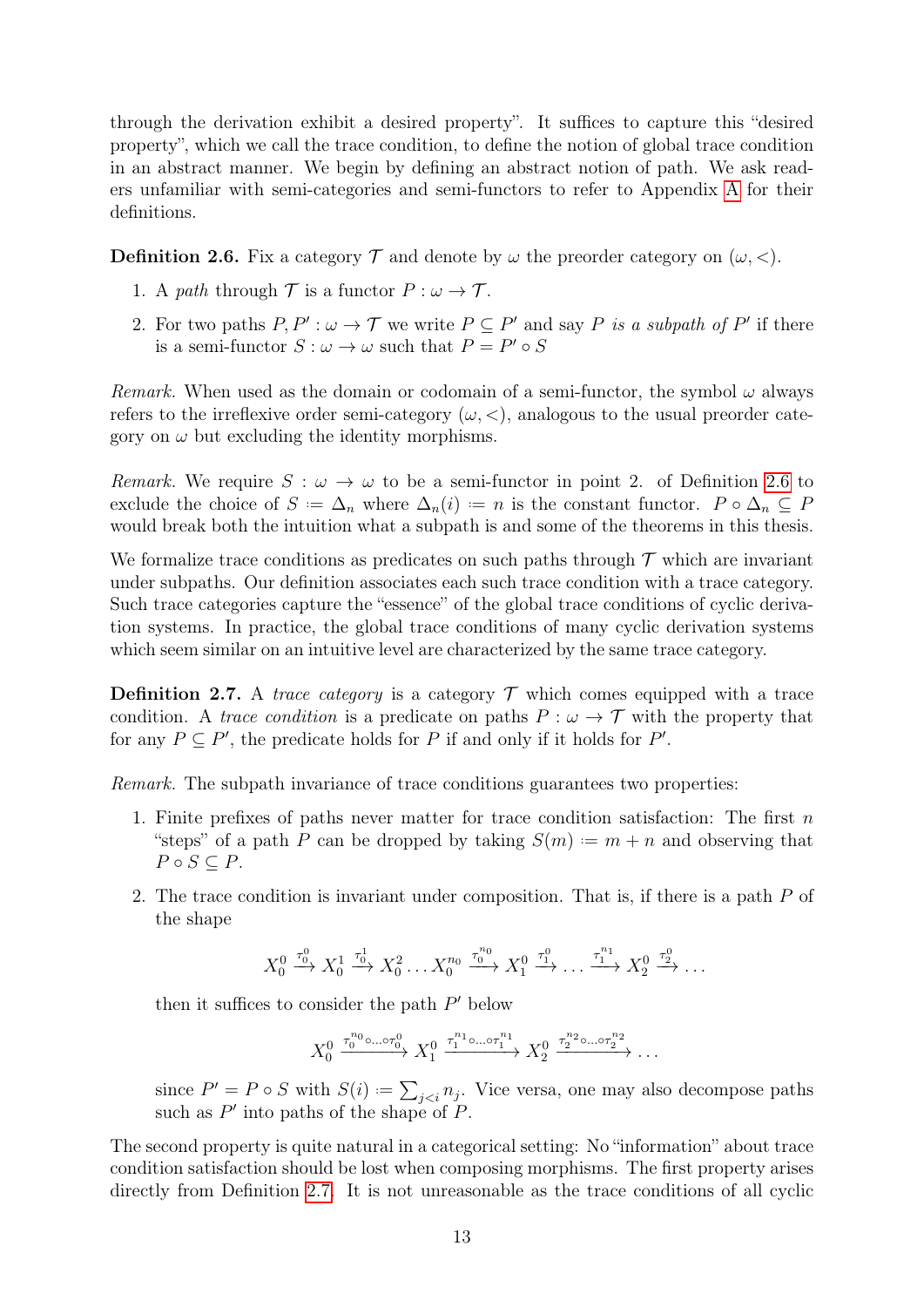derivation systems from the literature we know of also exhibit this property. Nevertheless, it could be eliminated by requiring that  $S(0) = 0$  in the definition of subpath.

We continue by demonstrating how to represent the unique infinite branch through our example derivation of  $\Rightarrow x = x$  with the formalism of paths through trace categories. We begin by defining a trace category. It can be seen as a variant of the abstract notion of trace given by Brotherston et. al in [\[6\]](#page-78-1) with some slight adjustments to better fit our categorical framework. It also is a special case of a more general family of trace categories we define in Section [5.1.](#page-48-1) There, we also give a generic proof that the trace condition of such trace categories is indeed invariant under subpaths. As the proof of this property is very involved, we do not reprove the special case for this trace category here but instead rely on the reader's intuition that the trace condition is indeed subpath invariant.

**Definition 2.8.** The *Brotherston category*  $\beta$  has as its objects the finite sets. Given two such sets X, Y, we define  $\text{Hom}_{\mathcal{B}}(X, Y) := \mathcal{P}(X \times Y \times \{0, 1\})$ . The identity morphism of a set X is given by  $1_X := \{(x, x, 0) \mid x \in X\}$ . For  $\tau : X \to Y$ ,  $\tau' : Y \to Z$  we define:

$$
\tau' \circ \tau := \{(x, z, \max\{a, b\}) \mid \exists y \in Y, a, b \in \{0, 1\}. (x, y, a) \in \tau, (y, z, b) \in \tau'\}
$$

Given a path  $P : \omega \to \mathcal{B}$ , we say that P satisfies the trace condition if there exists  $s \in \omega$ and sequences  $\sigma$ :  $\Pi i \in \omega$ .  $P(s+i)$  and  $a:\{0,1\}^\omega$  such that for each  $i \in \omega$  we have  $(\sigma_i, \sigma_{i+1}, a_i) \in P(s+i < s+i+1)$  and furthermore  $a_i = 1$  for infinitely many  $i \in \omega$ .

*Remark.* The purpose of the  $s \in \omega$  in the definition of the trace condition is to allow for prefixes of paths to be discarded.

<span id="page-17-0"></span>Example 2.9. With this in mind, we can formalize the branch through our example derivation in our framework and verify that it indeed satisfies the trace condition. This also serves as a demonstration of the idea behind the Brotherston category.

First recall that the part of the derivation which generates the infinite branch looks as follows:

$$
SUB \xrightarrow{\text{SUB}} \frac{[\Rightarrow x = x](*)}{\Rightarrow y = y}
$$
  
\n
$$
WK \xrightarrow{\Rightarrow S y = S y}
$$
  
\n
$$
WK \xrightarrow{\Rightarrow S y = S y}
$$
  
\n
$$
WK \xrightarrow{y < S y \Rightarrow S y = S y}
$$
  
\n
$$
=L \xrightarrow{\Rightarrow S y = S y}
$$
  
\n
$$
T = S y \Rightarrow x = x
$$
  
\n
$$
VL \xrightarrow{0 < x \Rightarrow x = x}
$$
  
\n
$$
CUT \xrightarrow{x = 0 \lor 0 < x \Rightarrow x = x}
$$
  
\n
$$
(\ast) \text{ Repeat} \xrightarrow{\Rightarrow x = x}
$$

To represent such an infinite branch through a derivation as a path  $P : \omega \to \mathcal{B}$  we need to assign to each sequent on the branch a finite set and then find appropriate  $\beta$ morphisms between these sets such that the trace condition is modeled accurately. In the case of cyclic arithmetic, we assign to each sequent  $\Gamma \Rightarrow \Delta$  the set TERM(Γ,  $\Delta$ ) of terms occurring in  $\Gamma$  and  $\Delta$ . Then, if along a branch the sequent  $\Gamma \Rightarrow \Delta$  is followed by  $\Gamma' \Rightarrow \Delta'$ (meaning  $\Gamma \Rightarrow \Delta$  is the conclusion of a rule one of whose premises is  $\Gamma' \Rightarrow \Delta'$ ), we connect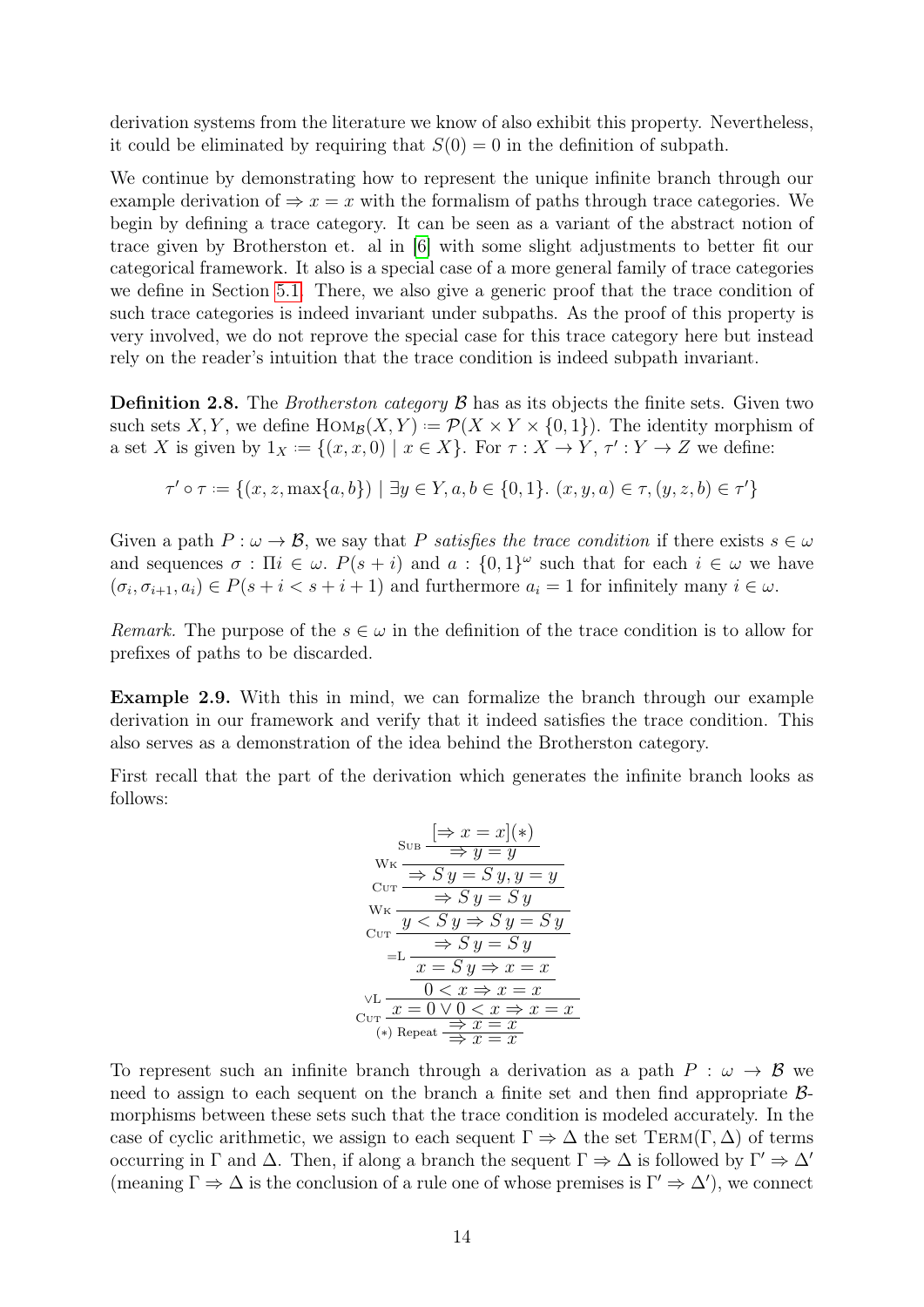TERM( $\Gamma$ ,  $\Delta$ ) with TERM( $\Gamma'$ ,  $\Delta'$ ) via the morphism  $\tau$ : TERM( $\Gamma$ ,  $\Delta$ )  $\rightarrow$  TERM( $\Gamma'$ ,  $\Delta'$ ) given below

$$
\tau:=\{(t,t',0)\ |\ t'\prec t\}\,\cup\{(t,t',1)\ |\ \exists s.\ s\prec t\wedge (t'
$$

where  $s \prec t$  is the precursor relation defined in Definition [1.4.](#page-10-0) In other words,  $(t, t', a) \in \tau$ if t' can be the successor of t along a trace as defined in Definition [1.5](#page-10-1) with  $a = 1$  if progress has been made. For a concrete example, consider the application of  $=L$  in the branch above. In the Brotherston category, we would represent it as follows:

$$
X := \text{TERM}(x = S y, x = x) = \{x, S y, y\}
$$

$$
Y := \text{TERM}(S y = S y) = \{S y, y\}
$$

$$
\tau : X \to Y := \{(x, S y, 0), (S y, S y, 0), (y, y, 0)\}
$$

The full branch through our example derivation could be represented in this manner as  $P : \omega \to \mathcal{B}$ . However, defining it fully would be quite tedious, requiring us to spell out 10 different morphisms. As we only need this  $\beta$ -representation of the branch to check whether it satisfies the trace condition, there is one simplification we can apply: We know that the trace condition of  $\beta$  is invariant under subpaths, thus is suffices to define a path  $Q \subseteq P$ . Consider the following  $Q : \omega \to \mathcal{B}$ , where  $n \in \omega$ :

$$
Q(4n) := \text{TERM}(x = x) := \{x\}
$$
  
\n
$$
Q(4n + 1) := \text{TERM}(Sy = Sy) := \{Sy, y\}
$$
  
\n
$$
Q(4n + 2) := \text{TERM}(y < Sy, Sy = Sy) := \{Sy, y\}
$$
  
\n
$$
Q(4n + 3) := \text{TERM}(y = y) := \{y\}
$$
  
\n
$$
Q(4n < 4n + 1) := \{(x, Sy, 0)\}
$$
  
\n
$$
Q(4n + 1 < 4n + 2) := \{(S, y, Sy, 0), (y, y, 0), (Sy, y, 1)\}
$$
  
\n
$$
Q(4n + 2 < 4n + 3) := \{(y, y, 0)\}
$$
  
\n
$$
Q(4n + 3 < 4(n + 1)) := \{(y, x, 0)\}
$$

This is a subpath of the  $\beta$ -representation of the branch through the derivation. Here, the segment  $Q(4n < 4n + 1)$  combines the rule applications from the Repeat to above =L,  $Q(4n + 1 < 4n + 2)$  is the CUT-step,  $Q(4n + 2 < 4n + 3)$  the steps until below the SUB-application and  $Q(4n+3 < 4(n+1))$  the SUB-application, cycling back to above the Repeat. The path  $Q : \omega \to \mathcal{B}$  can be visualized as follows:



The picture above already suggests that there is only one possible choice for the sequences  $\sigma$ :  $\Pi i \in \omega. Q(i)$  and  $a: \{0,1\}^\omega$  to demonstrate trace condition satisfaction: The trace connecting the  $x \in Q(4n)$  with the  $x \in Q(4(n+1))$  for all  $n \in \omega$ . As such, we pick

$$
\sigma_{4n} := x \quad \sigma_{4n+1} := Sy \quad \sigma_{4n+2} := y \quad \sigma_{4n+3} := y \quad a_i := \begin{cases} 1 & \text{if } i = 4n+1 \\ 0 & \text{otherwise} \end{cases}
$$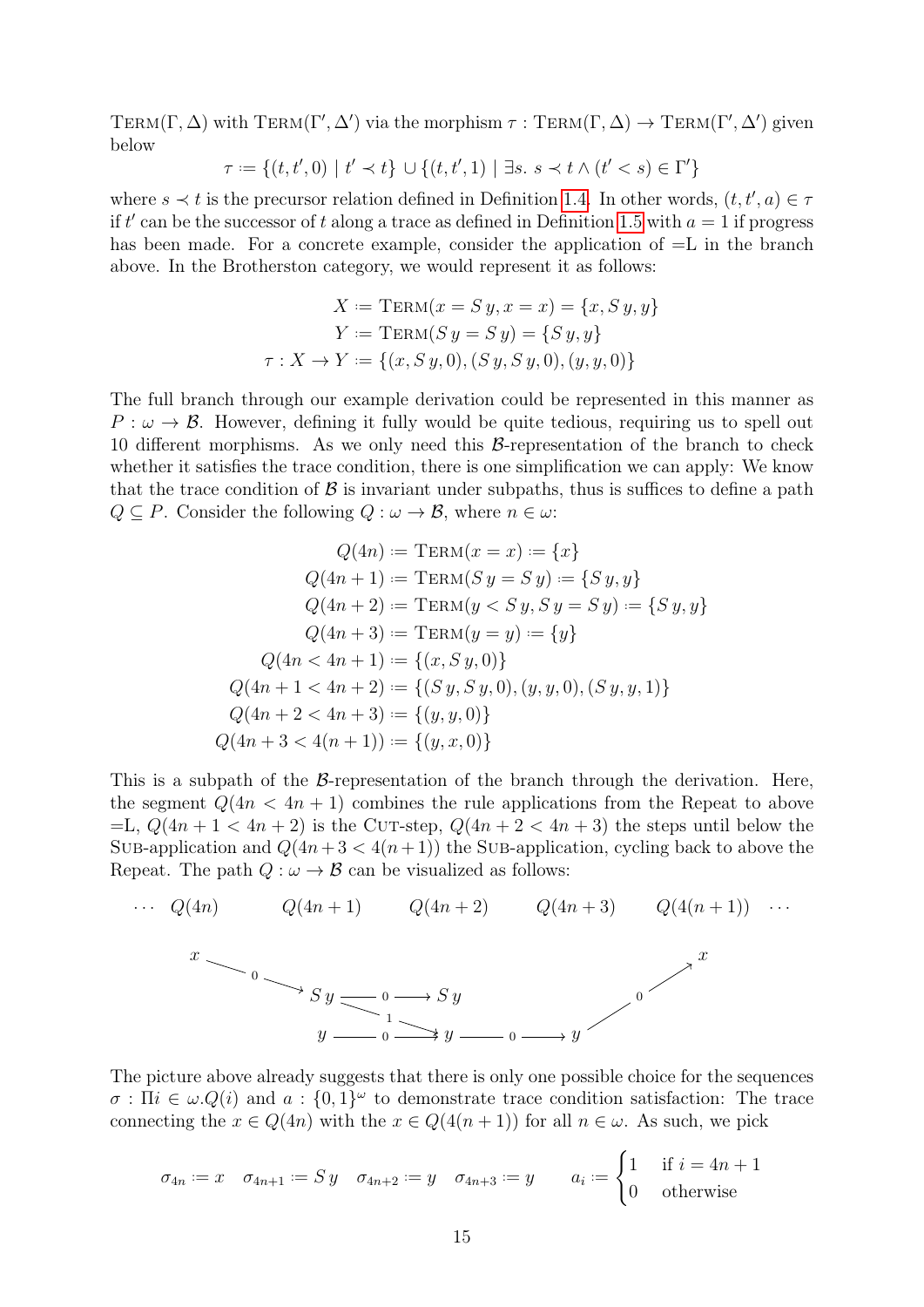Since these two sequences exhibit the properties required by the trace condition of the Brotherston category, including infinitely many  $a_i = 1$  (in this case whenever  $i = 4n + 1$ ), the path  $Q : \omega \to \mathcal{B}$  satisfies the trace condition.

Concluding this example, observe that if arbitrary infinite branches through CA derivations are represented as some  $P : \omega \to \mathcal{B}$  in this manner, the sequence  $\sigma : \Pi i \in \omega.P(i)$ witnessing the trace condition is precisely a good trace  $(\sigma_i)_{i\in\omega}$  as defined in Definition [1.5,](#page-10-1) that is, a sequence of terms which never increases but decreases infinitely often. The trace condition of CA can thus be faithfully captured by the Brotherston category.

We have now defined abstract renditions of (a) the structure of cyclic derivations, capturing which infinite branches run through them, and (b) the notion of branches exhibiting a desired property. By combining both, an abstract representation of the trace content of a cyclic derivation can be obtained. Formally, we define them as functors mapping the paths through a cyclic tree C into a trace category  $\mathcal{T}$ .

**Definition 2.10.** For a cyclic tree  $C = (T, \beta)$  we inductively define the *finite paths*  $Path_C(s, t) \subseteq T^+$  through C, starting at s and ending at t, as follows

- $-$  For any  $s \in T$  we have  $s \in \text{Path}_C(s, s)$
- − For any  $s, t, u \in T$  such that  $t <_{+} u$  we have  $pu \in \text{Path}_C(s, u)$  if  $p \in \text{Path}_C(s, t)$
- − For any  $s \in T$  and  $t \in \text{dom}(\beta)$  we have  $p\beta(t) \in \text{Path}_C(s, \beta(t))$  if  $p \in \text{Path}_C(s, t)$

**Definition 2.11.** For some cyclic tree  $C = (T, \beta)$  the *category*  $\mathcal{P}_C$  of paths through C has as its objects the nodes of T and fixes  $\text{Hom}_{\mathcal{P}_C}(s,t) = \text{Path}(s,t)$  with the identity  $1_s = s : s \to s$ . Given  $p : s \to t$  and  $q : t \to u$  they compose to pq' where  $q = tq'$  for  $q' \in T^*$ .

We sometimes consider the *semi-category*  $\mathcal{P}_C^S$  of progressing paths through C which is the same as  $\mathcal{P}_C$  except that  $\text{Hom}_{\mathcal{P}_C^S}(s,t) := \{p \in \text{Path}(s,t) \mid |p| > 1\}.$ 

<span id="page-19-0"></span>**Definition 2.12.** An *abstract cyclic derivation* (ACD) is a pair  $(C, Tr)$  of a cyclic tree  $C = (T, \beta)$  and a functor  $\text{Tr} : \mathcal{P}_C \to \mathcal{T}$  from the category of paths through C into a trace category  $\mathcal T$  such that for any  $s \in \text{dom}(\beta)$ ,  $\text{Tr}(s) = \text{Tr}(\beta_s)$  and  $\text{Tr}(s\beta_s) = 1_{\text{Tr}(s)}$ .

<span id="page-19-1"></span>Example 2.13. The cyclic derivation at the beginning of this chapter can be represented as an ACD by defining a functor from  $\mathcal{P}_C$ , the path category of the cyclic tree given in Example [2.5,](#page-15-0) into the Brotherston category B. Analogous to Example [2.9,](#page-17-0) each node  $x \in T$  is mapped to TERM( $\Gamma$ ,  $\Delta$ ) if x corresponds to the node of the derivation tree annotated with  $\Gamma \Rightarrow \Delta$ . The morphisms are also defined in terms of the precursor relation as outlined in Example [2.9.](#page-17-0) We forgo writing down this abstract cyclic derivation explicitly due to its size.

Remark. At first glance, the preorder category generated by the edges of a cyclic tree  $C$ , or equivalently the preorder category of the node reachability relation of  $C$ , might seem like a simpler candidate for the domain of the functors Tr of abstract cyclic derivations. However, this choice would, in general, interfere with the functoriality of Tr in the following manner: Suppose x was a node of C and there was a cycle on x, represented by a morphism  $c: x \to x$  in the preorder category. Functoriality of Tr would require that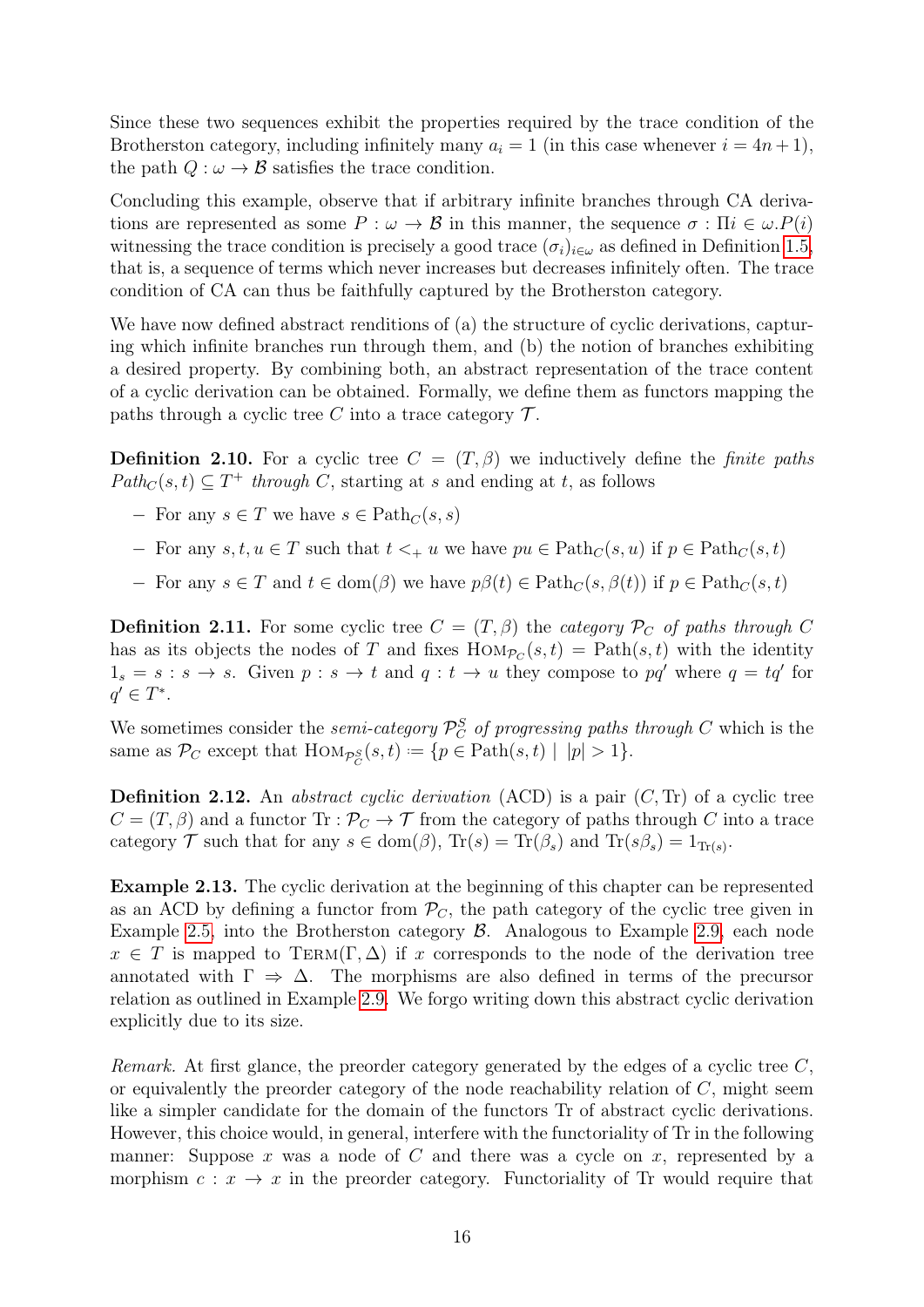$Tr(c) \circ Tr(c) = Tr(c)$  because  $c \circ c = c$  holds in the preorder category. As this equation does not hold for many legitimate trace morphisms which should be possible images of  $Tr(c)$ , taking these preorder categories as the domains of abstract cyclic derivations is thus problematic.

We close the section by defining what it means for an abstract cyclic derivation to constitute an abstract cyclic proof in a manner very similar to the distinction made in cyclic arithmetic.

**Definition 2.14.** For an abstract cyclic derivation  $D = (C, Tr)$  we call a path  $P : \omega \to \mathcal{T}$ a path through D if there exists a semi-functor  $P' : \omega \to \mathcal{P}_C^S$  such that  $P = \text{Tr} \circ P'$ .

We say an abstract cyclic derivation  $D$  satisfies the global trace condition (GTC) if every path  $P : \omega \to \mathcal{T}$  through D satisfies the trace condition of  $\mathcal{T}$ . We an ACD satisfying the GTC an abstract cyclic proof.

Remark. This definition differs somewhat from that given for cyclic proofs of CA in Definition [1.9:](#page-12-0) Instead of only considering infinite branches, which always start at the root, the GTC of ACDs is put in terms of arbitrary infinite paths. However, these two presentations are equivalent as the trace condition is subpath invariant and every infinite path is the suffix of an infinite branch. We have chosen the variant of the definition above as it is slightly simpler.

Example 2.15. If a CA derivation has been faithfully transformed into an abstract cyclic derivation  $D$  as described in Example [2.13,](#page-19-1) then  $D$  satisfies the global trace condition if and only if the original cyclic derivation is a proof. In Example [2.9](#page-17-0) we have already observed that the trace condition on the paths through such an ACD coincides with the notion of a good trace through an infinite branch in CA. Thus, both notions of global trace conditions coincide as well as they are defined analogously.

### <span id="page-20-0"></span>2.2 Transforming Abstract Cyclic Derivations

This section is concerned with outlining two algorithms which transform abstract cyclic derivations into ones which are simpler, in two different senses, and equivalent in terms of GTC satisfaction, meaning the simpler ACD satisfies the GTC if and only if the original one does. Such simplification procedures are of interest as they, for example, can be used to improve the efficiency of algorithms for checking GTC satisfaction.

The first notion of "simplicity" for ACDs is "efficiency". An efficient cyclic tree is composed essentially exclusively of nodes which are either buds or companions. Such a cyclic tree could intuitively be considered "efficient" as this means that all nodes of the tree "contribute" towards its most interesting aspect: Which cycles exist within it and how they can be combined into infinite paths. In practice, transforming an ACD induced by a derivation of some cyclic derivation system into an efficient ACD can lead to a drastic reduction in the number of its nodes (see Example [2.18](#page-22-0) for an example). Such a size reduction is of interest as all algorithms for deciding whether an ACD satisfies the GTC, including those we give in Chapter [4,](#page-41-0) have time complexities dependent on the number of nodes in the cyclic trees underlying the ACD in question. Reducing this number via some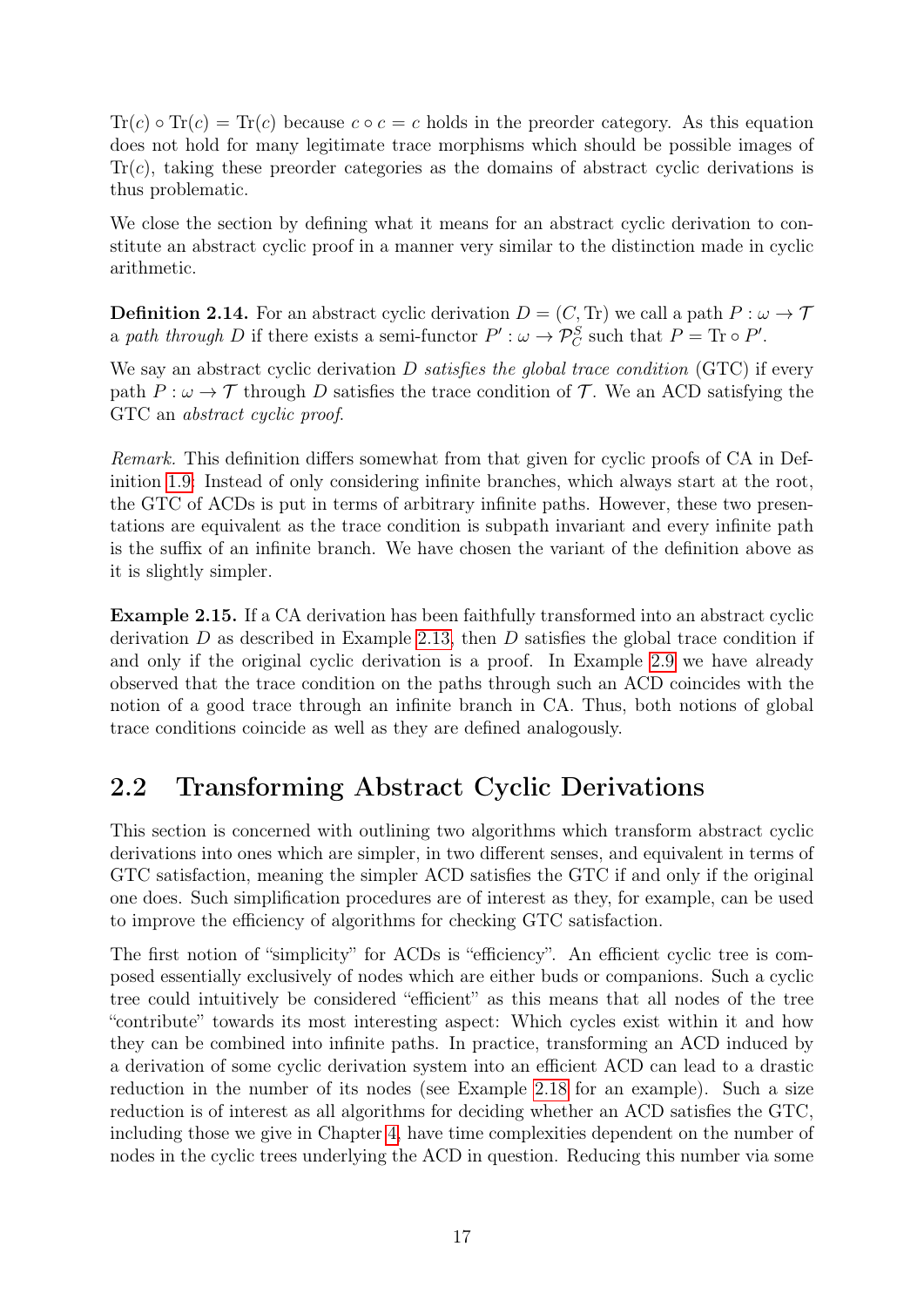transformation thus holds the promise of great performance improvements in concrete implementations of such decision procedures.

**Definition 2.16.** We call a cyclic tree  $C = (T, \beta)$  efficient if for every  $s \in T$  either  $s \in \text{im}(\beta) \cup \text{dom}(\beta)$  or  $s = \varepsilon$  with  $\text{bd}(\varepsilon) > 1$ . An ACD  $D = (C, \text{Tr})$  is efficient if C is.

Remark. The edge-case for  $\varepsilon \notin \text{dom}(\beta)$  stems from the fact that (abstract) cyclic derivations can contain multiple cycles which are not inter-connected. For example, the cyclic tree pictured below should also be considered efficient as there is, in general, no way to eliminate the root  $\varepsilon$  without inherently changing which infinite paths run through the cyclic tree. However, this is only necessary if  $\varepsilon$  has at least two children.



<span id="page-21-0"></span>**Proposition 2.17.** Let  $D = (C, Tr)$  be an abstract cyclic derivation with dom( $\beta$ )  $\neq \emptyset$ . Then it can be transformed into an efficient  $D' = (C', T')$  with  $T' : \mathcal{P}_{C'} \to \mathcal{T}$  such that D satisfies the global trace condition if and only if  $D'$  does.

*Proof.* To obtain C', take  $G := \text{im}(\beta) \cup \text{dom}(\beta)$ . Now we iteratively construct a function  $f: G \to \omega^*$  which will yield the tree for C' as follows. To begin, let  $\{s_0, \ldots, s_n\} \subseteq G$ be the  $\le$ -minimal elements of G. If there is only one such  $s \in G$  then fix  $f_0(s) := \varepsilon$ . Otherwise, take  $f_0(s_i) := i$ . Now, iteratively extend  $f_i$  to  $f_{i+1}$  as follows: For each  $s \in f_i^{-1}$  $i^{-1}(\text{Leaf}(im(f_i)))\setminus \text{dom}(\beta)$ , in other words any companion node added in the previous construction step, let  $\{t_0, \ldots, t_n\} \subseteq G$  be those  $t \in G$  such that there is  $spt \in \text{Path}(s, t)$ for which  $p \in (T \setminus G)^*$ . Then set  $f_{i+1}(t_j) := f_i(s)j$  and keep  $f_{i+1}(s) = f_i(s)$  for any  $s \in \text{dom}(f_i)$ . Take  $f := \bigcup_{i \leq |G|} f_i$  and observe that indeed  $f : G \to \omega^*$  as each iterative construction step needs to extend dom( $f_i$ ) by at least one element from G. If  $\varepsilon \notin \text{dom}(f)$ , take  $f(\varepsilon) := \varepsilon$ . Observe that now  $T' := \text{im}(f) \subseteq \omega^*$  is a finite tree. Then we take  $C' := (T', \beta')$  where  $\beta' := f \circ \beta \circ f^{-1}$  is well-defined as f is a bijection on im(f).

To extend this cyclic tree to an abstract cyclic derivation, take  $\text{Tr}'(s) := \text{Tr}(f^{-1}(s))$  for  $s \in \text{im}(f)$ . For any  $s <_+ t \in T'$ , observe that per construction of T', there exists a unique path  $f^{-1}(s)p_{st}f^{-1}(t) \in \text{Path}_{C}(f^{-1}(s), f^{-1}(t))$  with the property that  $p_{st} \in (T-G)^{*}$ . Then pick  $\text{Tr}'(st) := \text{Tr}(f^{-1}(s)p_{st}f^{-1}(t))$  and observe that this is both well-defined and fully specifies  $\text{Tr}' : \mathcal{P}_{C'} \to \mathcal{T}$ .

It remains to prove that  $D$  satisfies the GTC if and only if  $D'$  does. For the forwards direction, we show that any path  $P : \omega \to \mathcal{T}$  through D' is a path through D as well and thus satisfies the trace condition. Indeed, if  $Q : \omega \to \mathcal{P}_{C'}$  is such that  $P = \text{Tr}' \circ Q$  then each  $Q(i < i+1) = s_0 \dots s_n$  and thus

$$
P(i < i + 1) = \text{Tr}(f^{-1}(s_{n-1})p_{s_{n-1}s_n}f^{-1}(s_n)) \circ \dots \circ \text{Tr}(f^{-1}(s_0)p_{s_0s_1}f^{-1}(s_1))
$$
  
=  $\text{Tr}(f^{-1}(s_0)p_{s_0s_1}f^{-1}(s_1)\dots f^{-1}(s_{n-1})p_{s_{n-1}s_n}f^{-1}(s_n))$ 

meaning  $P = \text{Tr} \circ Q'$ , and thus P is a path through D, where  $Q'(j \lt j+1) =$  $f^{-1}(s_0)p_{s_0s_1} \ldots f^{-1}(s_m)$  whenever  $Q(j < j + 1) = s_0 \ldots s_m$ .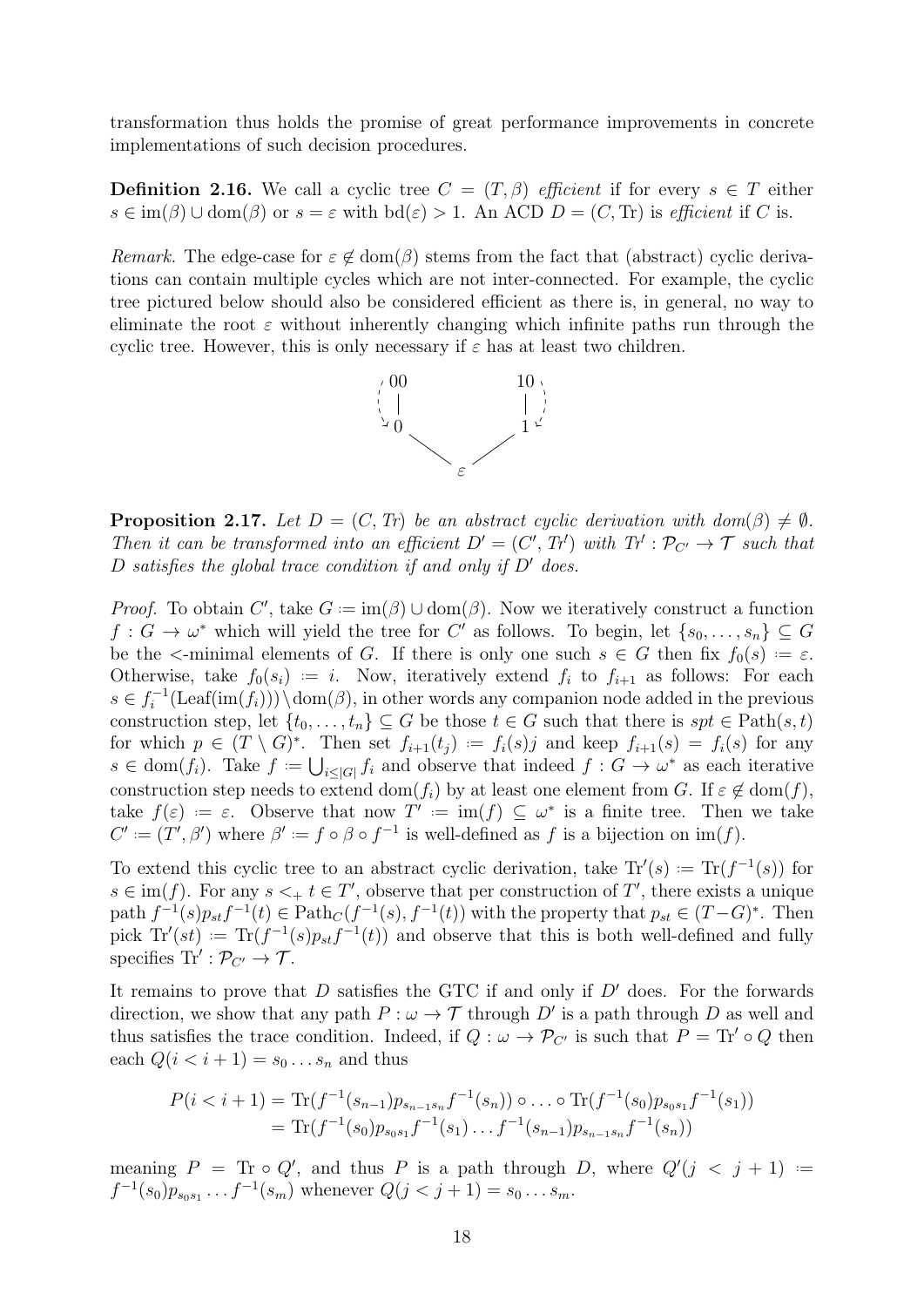Now conversely, pick some path  $P : \omega \to \mathcal{T}$  through D with  $P = \text{Tr} \circ Q$ . We may, without loss of generality, assume that  $Q(i \leq i+1) = s_i s_{i+1}$  where either  $s_i \leq s_{i+1}$  or  $\beta_{s_i} = s_{i+1}$ . Now it is easy to observe that for any such infinite path through a cyclic tree the set  ${i \in \omega \mid Q(i) \in \text{im}(\beta) \cup \text{dom}(\beta)}$  must be infinite. Then let  $S : \omega \to \omega$  be the strictly monotone enumeration of said set. Now simply observe that  $Q(S(i < i+1)) = sp_{f(s)f(t)}t$ for  $Q(S(i)) = s$ ,  $Q(S(i+1)) = t$  and  $s < t$  and  $Q(S(i < i+1)) = st$  with  $\beta_s = t$ if  $s \in \text{dom}(\beta)$ . In either case,  $\text{Tr}(Q(S(i \leq i+1))) = \text{Tr}'(f(Q(S(i)))f(Q(S(i+1))))$ , meaning that  $P \circ S \subseteq P$  is a sequence through D' as witnessed by  $Q' : \omega \to P_{C'}$  where  $Q'(i) = Q(S(i))$  and  $Q'(i \lt i+1) = Q(S(i))Q(S(i+1))$ . As  $P \circ S$  is a path through  $D'$ , it satisfies the trace condition of  $\mathcal T$  meaning  $P$  does so as well.

Remark. A tight characterization of the time complexity of the algorithm described by the proof above is likely very dependent on the choice representation of ACDs. However, it is quite clear that for any such choice which is somewhat reasonable, the complexity obtained would be at most polynomial in the number of nodes in the ACD. Given that the common, automata-based GTC decision procedure is of a complexity super-exponential in the number of nodes (see [\[37\]](#page-80-1) for more details), it is to be expected that a GTC decision procedure which operates on ACDs would see noticeable performance improvements when combined with the algorithm given above.

Remark. The requirement that dom( $\beta$ )  $\neq$  Ø stems from the fact that otherwise im( $\beta$ ) ∪  $dom(\beta) = \emptyset$  which makes it impossible to construct a (cyclic) tree on that basis as we have defined trees to be non-empty. However, as any cyclic tree with dom $(\beta) = \emptyset$  satisfies the global trace condition vacuously, there is no need to improve the performance of the GTC decision procedure for such cases in the first place.

<span id="page-22-0"></span>Example 2.18. In Example [2.13](#page-19-1) we describe how to obtain an ACD representing the cyclic derivation of  $\Rightarrow x = x$ . In that example, we chose not to spell out the full definition of said ACD due to its size. When applying the procedure of Proposition [2.17](#page-21-0) to the ACD described in Example [2.13,](#page-19-1) we obtain the equivalent, efficient ACD  $(C, Tr)$  with

$$
Tr(\varepsilon) = \{x\} \qquad Tr(0) = \{x\} \qquad Tr(\varepsilon 0) \{(x, x, 1)\}
$$

and  $C$  as pictured below:

$$
\begin{matrix}0\\ \downarrow\\ \varepsilon\end{matrix}
$$

This ACD is not only remarkably small when compared to the original derivation, it is also trivial to check that it satisfies the global trace condition.

The other notion of simplicity we consider are cyclic trees having only backward edges, meaning that every bud's companion is on the path between it and the root. In the derivation system for cyclic arithmetic in Section [1.3,](#page-7-0) this property is guaranteed for all derivations as we chose to represent cycles via a Repeat-rule. For cyclic derivation systems in general, and thus their corresponding ACDs, this need not always be the case. Backward edges have previously been studied in the literature under many different names (for example, Brotherston [\[4\]](#page-78-4) calls derivations with this property "cyclic normal forms"). The simplicity afforded by backward edges is somewhat more subtle, generally making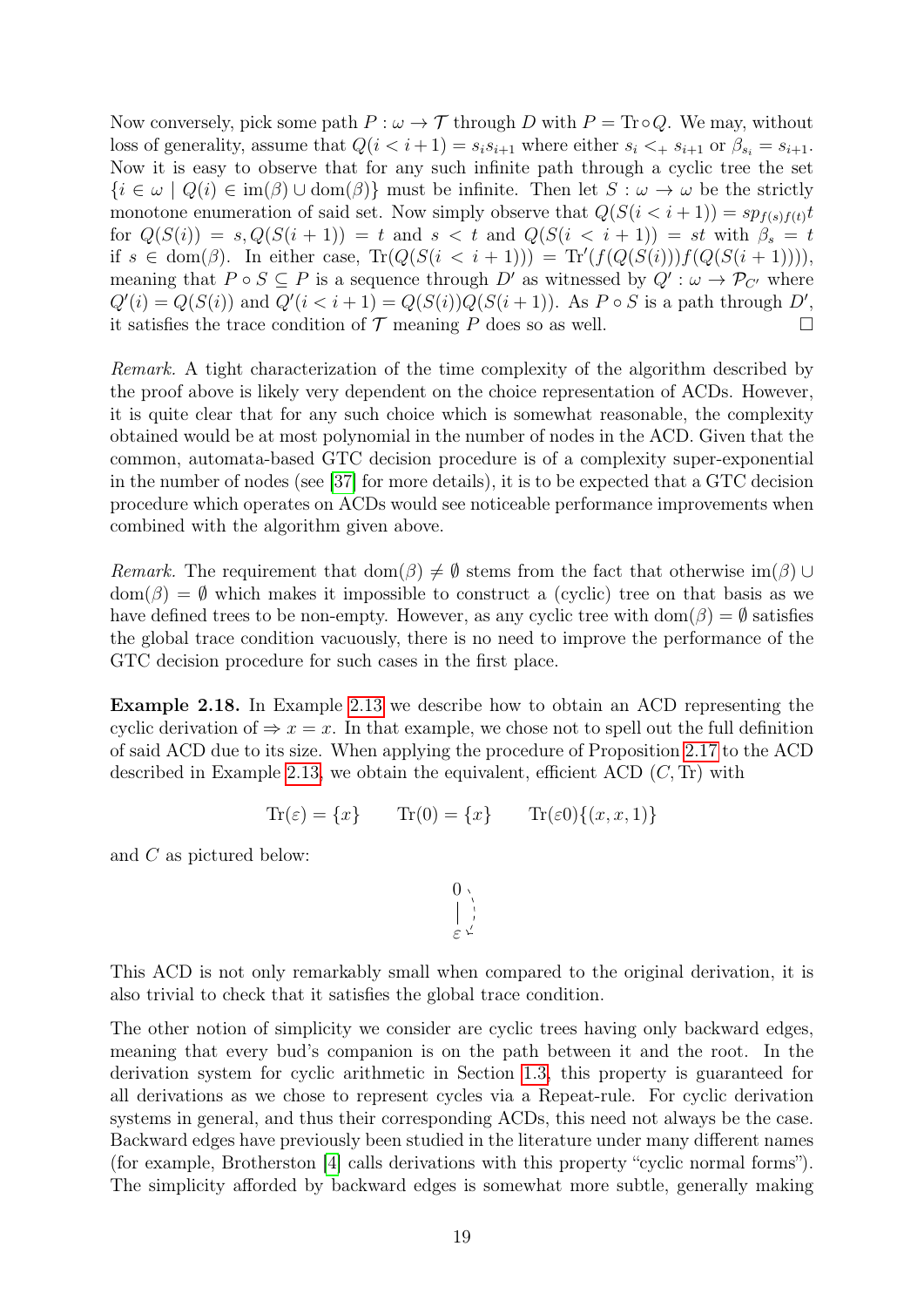some definitions easier as certain edge cases are eliminated. One notable application are Brotherston's trace manifolds [\[4\]](#page-78-4), an alternative soundness condition which only applies to cyclic derivations with backward edges.

<span id="page-23-0"></span>**Definition 2.19.** A cyclic tree C has *backward edges* if for every  $s \in \text{dom}(\beta)$ ,  $\beta_s < s$ .

Proposition 2.20. Let D be an abstract cyclic derivation. Then it can be transformed into an abstract cyclic derivation  $D'$  which has backwards edges and satisfies the global trace condition if and only if D does.

Proof. This proof works by iteratively eliminating all non-backwards edges, which we call sideways edges, from D. We begin by laying out the iteration step. Pick some companion  $t \in \text{im}(\beta)$  such that  $S := \{s \in \text{dom}(\beta) \mid \beta(s) = t, t \neq s\}$  is not empty. Then consider the cyclic tree  $C' := (T', \beta')$  defined as follows

$$
T' := T \cup \bigcup_{s \in S} \{ su \mid u \in X^*, tu \in T \}
$$

$$
\beta'(x) := \begin{cases} \beta(x) & x \in T \setminus S \\ sv & x = su \text{ for } s \in S \text{ and } \beta(tu) = tv \\ \beta(tu) & x = su \text{ for } s \in S \text{ and } t \nless \beta(tu) \end{cases}
$$

We extend this to a cyclic abstract derivation  $D' := (T', \text{Tr}')$  with

$$
\text{Tr}'(x) := \begin{cases} \text{Tr}(x) & x \in T \setminus S \\ \text{Tr}(tu) & x = su, s \in S \end{cases} \qquad \text{Tr}'(xy) := \begin{cases} \text{Tr}((tu)(tv)) & x = su, y = sv, s \in X \\ \text{Tr}(xy) & \text{otherwise} \end{cases}
$$

Per construction, it is easy to see that  $D'$  is a well-defined cyclic abstract derivation and that the paths through  $D'$  are precisely the paths through  $D$ . Furthermore, there exist no more sideways edges whose companion is t as all  $s \in S$  are no longer sideways edges and no new sideways edges with  $t$  as their companion have been introduced in  $D'$ .

To fully eliminate all sideways edges from  $D$ , we need to apply this sideways edge elimination procedure iteratively as follows: At every step, choose a companion  $t \in \text{dom}(\beta)$ eligible for the elimination procedure at the greatest possible height, that is with  $|t|$ maximal among the eligible companions, and perform the elimination procedure on it. Continue doing this until there are no more sideways edges left.

Now it remains to argue that this process always terminates. Calling the companion being eliminated the target, observe that one elimination step of the process can only introduce new sideways edges into the resulting abstract cyclic derivation in two ways:

- 1. If the subtree above the target already contains a sideways edge, this may remain a sideways edge after the grafting process. Observe that while this may introduce new sideways edges, it does not introduce any more companions of sideways edges as the subtree above the target already contains a bud which has a sideways edge to any such companion.
- 2. A backwards edge whose bud sits above the target but whose companion is below it turn into a sideways edge above the grafting points (see the first step Example [2.21](#page-24-0) for an example of this). Observe that the companions of such new sideways edges are always more shallow than the target currently being eliminated.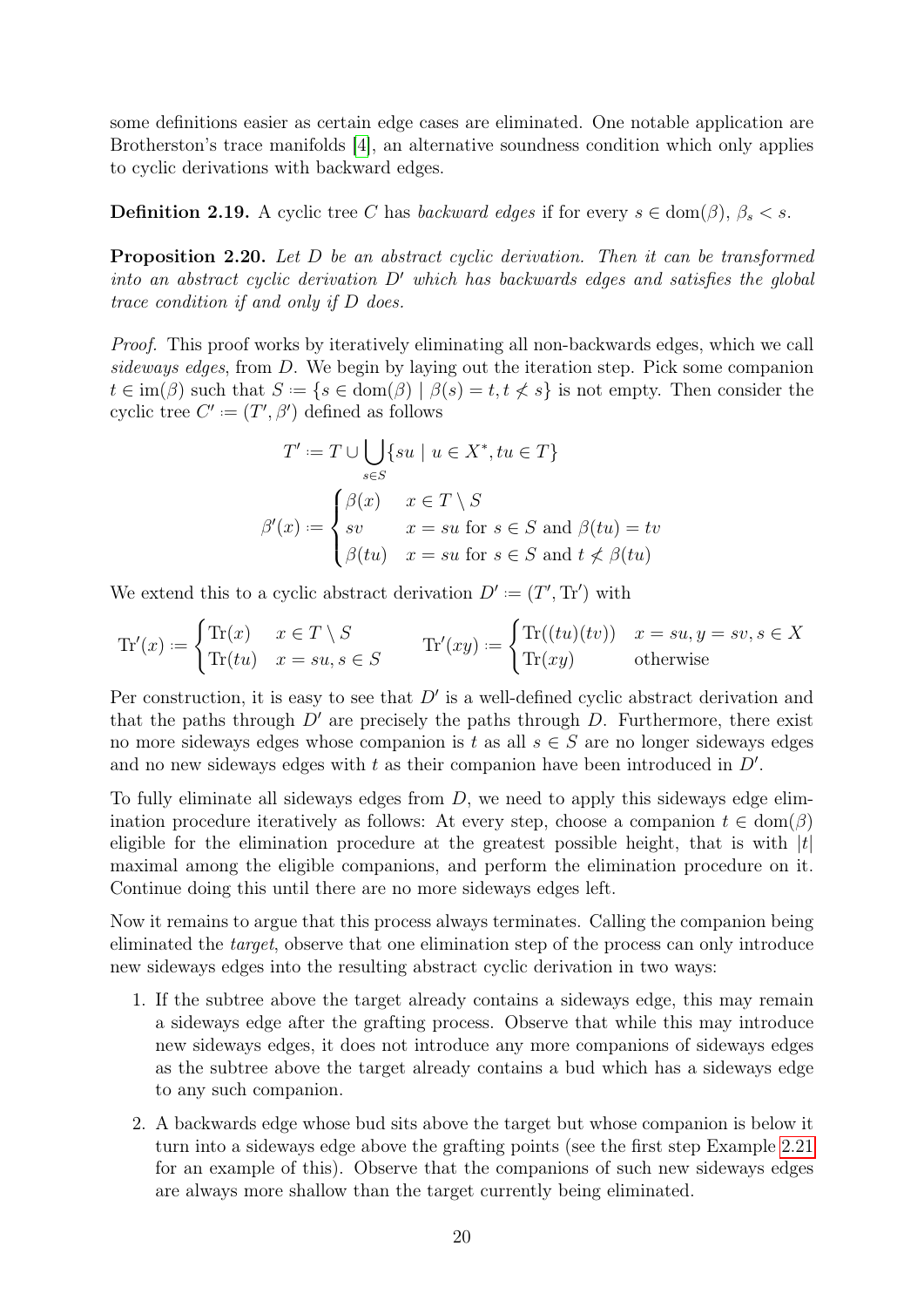In summary, each transformation step completely removes one sideways edge companion at the greatest depth while only introducing new sideways edge companions which are more shallow. As there can only ever be finitely many companions at each depth level, the process will always eventually move on to eliminating sideways edges with companions at lower depths until finally reaching depth 0, meaning all sideways edges have been eliminated.  $\Box$ 

Remark. Similar transformation procedures have already been given in the literature. Notably, Brotherston's dissertation [\[4\]](#page-78-4) describes essentially the same algorithm, both for concrete cyclic derivations and his abstract representation of the same. We chose to also present it in this thesis as it is a procedure of common interest in the field of cyclic proof theory.

<span id="page-24-0"></span>Example 2.21. For an example of the algorithm described in Proposition [2.20,](#page-23-0) consider the sequence of cyclic trees below which depicts the state of the cyclic tree after each grafting step. For the sake of legibility, we have opted not to label the nodes. The first step eliminates all sideways edges (in this case, the unique one) with the highest companion. During this elimination step, a new sideways edge is introduced at the left side of the grafted fork. This sideways edge is then eliminated in the second step.



Remark. The procedure yielding efficient ACDs described in Proposition [2.17](#page-21-0) is unique to ACDs or similar abstract representations of cyclic derivations as it relies on the fact that the morphisms of trace categories can be composed. The algorithm of Proposition [2.20,](#page-23-0) on the other hand, can, in principle, also be used to transform sequent-labeled cyclic derivations into ones with backward edges.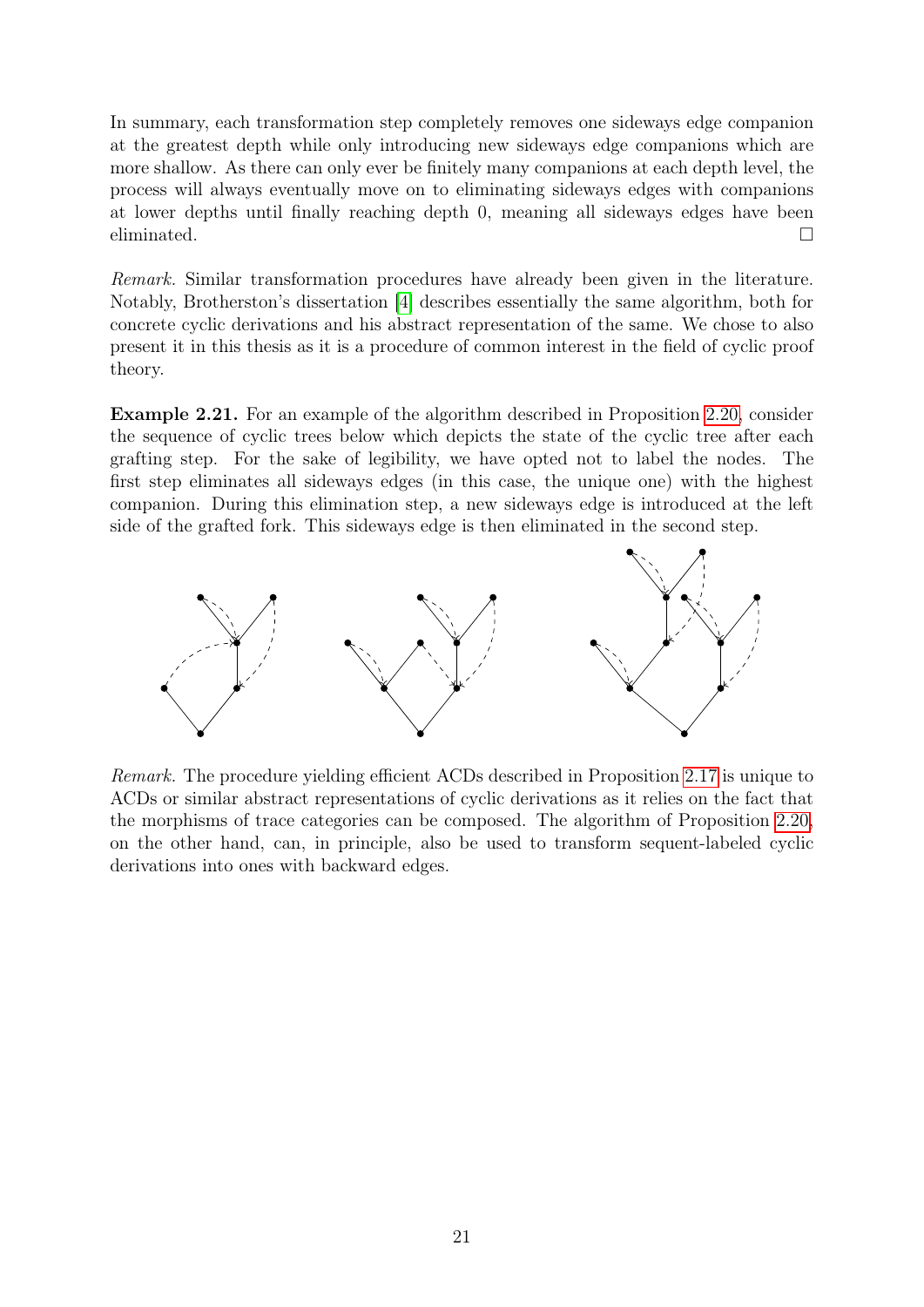## <span id="page-25-0"></span>Chapter 3

### Infinite Derivation Trees

The overarching goal of this chapter is to fully formalize the transformation procedure from cyclic derivations into ACDs over a trace category which we sketched in Section [2.1.](#page-13-1) For this, we first formalize infinite derivation trees (Sections [3.1](#page-25-1) and [3.2\)](#page-28-0) and their trace conditions (Section [3.3\)](#page-33-0) in a categorical manner. By viewing cyclic derivations as regular infinite derivation trees, these categorical notions can be used to naturally specify the desired transformation procedure as we demonstrate in Section [3.4.](#page-39-0)

#### <span id="page-25-1"></span>3.1 Infinite Labeled Trees and Construction Rule-Sets

We begin by defining a slightly generalized notion of infinite derivations: Infinite labeled trees which are derived according to certain "rule-sets".

<span id="page-25-2"></span>**Definition 3.1.** An *infinite labeled tree* is a triple  $(\Sigma, S, \lambda)$  consisting of some labeling alphabet  $\Sigma$ , a finitely branching tree  $S \subseteq \omega^*$ , which we call the tree's skeleton, and a labeling function  $\lambda : S \to \Sigma$  which assigns to each node of S a label from  $\Sigma$ . For convenience, we require the children of a node to be in sequence, that is, for  $s \in \omega^*$  with  $si \in S$  we also have  $sj \in S$  for any  $j < i$ .

Remark. Although we usually speak of "infinite labeled trees", nothing in Definition [3.1](#page-25-2) prevents the skeleton S from being finite. A more accurate, although much more awkward, description would thus be "possibly infinite labeled trees".

Remark. We consider such labeled trees instead of simply working with trees  $T \subseteq \Sigma^*$ because these (i) allow for nodes with multiple children labeled with the same  $a \in \Sigma$  and (ii) impose a fixed order on the children of a node. Both of these properties give finegrained control over which kinds of branches run through a labeled tree which is crucial for representing derivation trees with trace conditions.

<span id="page-25-3"></span>**Example 3.2.** The triple  $T_{ab} := (\{a, b\}, S_{ab}, \lambda_{ab})$  with

$$
S_{ab} := \{1^n \mid n \in \omega\} \cup \{1^n 0 \mid n \in \omega\} \qquad \lambda_{ab}(s) := \begin{cases} a & s \text{ matches } 0^* \\ b & s \text{ matches } 0^* 1 \end{cases}
$$

describes the infinite, right-leaning tree depicted on the left below.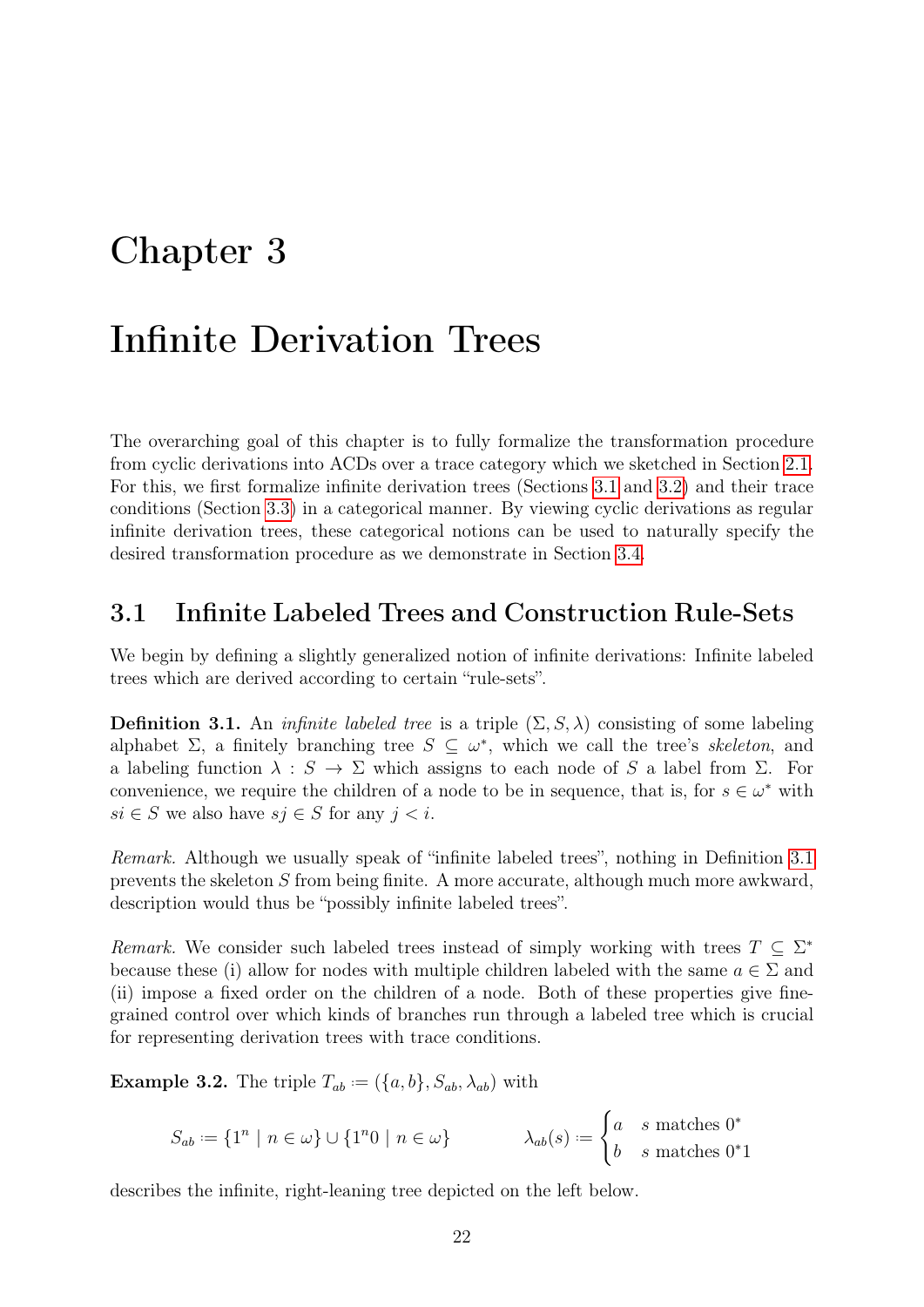The triple  $T_{\omega} := (\omega, S_{\omega}, \lambda_{\omega})$  with

$$
S_{\omega} := \{ 0^n \mid n \in \omega \} \qquad \lambda_{\omega}(0^n) := n
$$

describes the line-shaped tree on the right.



**Definition 3.3.** A construction rule-set is given by a triple  $(\Sigma, \mathcal{R}, r)$  where  $\Sigma$  is an alphabet, R is a set of rules and  $r : \mathcal{R} \to \Sigma \times \Sigma^*$  assigns to each a *rule interpretation*. We call a construction rule-set *deterministic* if for each  $\sigma \in \Sigma$  there is at most one  $R \in \mathcal{R}$ with  $\sigma = \pi_1(r(R))$ .

**Definition 3.4.** A tree  $T = (\Sigma, S, \lambda)$  is constructed according to a rule-set  $(\Sigma, \mathcal{R}, r)$  if there exists a tree  $J = (\mathcal{R}, S, \rho)$  such that for each  $s \in S$ , if  $r(\rho(s)) = (\sigma, \sigma_0 \sigma_1 \dots \sigma_n)$ then  $\mathrm{bd}(s) = n, \lambda(s) = \sigma$  and  $\lambda(si) = \sigma_i$  for  $i \leq n$ . In this case, we call J the *construction* justification.

**Example 3.5.** The tree  $T_{ab}$  from Example [3.2](#page-25-3) is constructed according to the finite, deterministic rule-set  $({a, b}, {a, b}, {r_{ab}})$  with

$$
r_{ab}(a) := (a, ba) \qquad r_{ab}(b) := (b, \varepsilon)
$$

The tree  $T_{\omega}$  is constructed according to the deterministic rule-set  $(\omega, \omega, r_{\omega})$ 

$$
r_{\omega}(n) := (n, n+1)
$$

<span id="page-26-0"></span>In both cases, the construction justification is the tree itself.

Example 3.6. The derivations of any sequent calculus are given by a construction ruleset, namely the sequent calculus' derivation rules. If Seq is the set of legal sequents then the corresponding rule set is  $(SEQ, \mathcal{R}, r)$  where for every instance of a derivation rule

$$
R \frac{\Gamma_0 \cdots \Gamma_n}{\Delta}
$$

we add  $R(\Delta, \Gamma_0 \dots \Gamma_n)$  to  $\mathcal R$  and take

$$
r(R(\Delta, \Gamma_0 \dots \Gamma_n)) := (\Delta, \Gamma_0 \dots \Gamma_n)
$$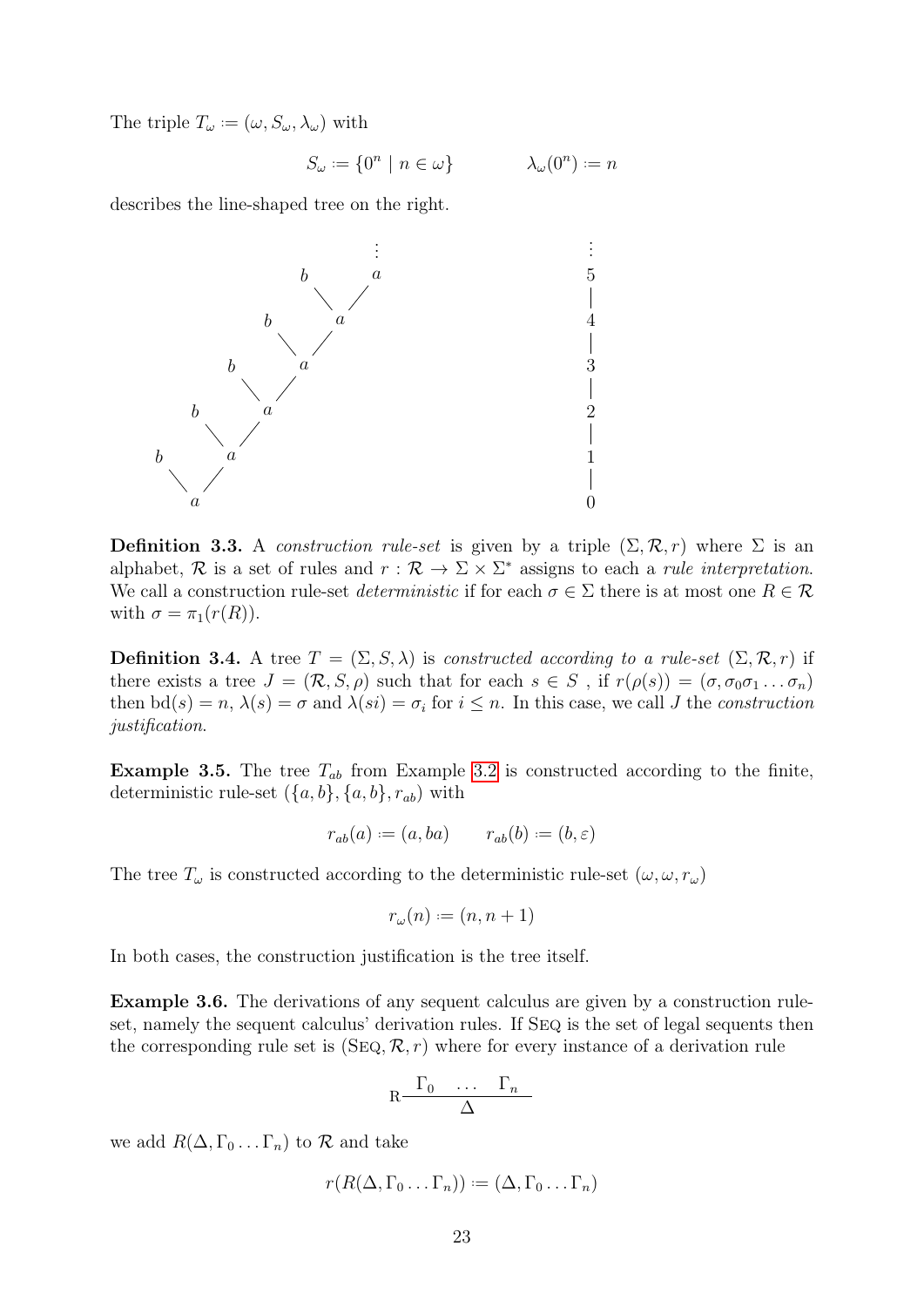Remark. The idea of Example [3.6](#page-26-0) also applies in the converse direction. We may view any construction rule-set  $(\Sigma, \mathcal{R}, r)$  as an — often admittedly quite strange — sequent calculus on the "sequents" in  $\Sigma$ . Motivated by this intuition, we can represent the fact that  $r(R) = (\sigma, \sigma_0 \dots \sigma_n)$  for some  $R \in \mathcal{R}$  as

$$
R \frac{\sigma_0 \cdots \sigma_n}{\sigma}
$$

The regular trees, a subclass of labeled infinite trees, are of special interest in this thesis as they correspond naturally to regular  $\infty$ -derivations, which in turn correspond to cyclic derivations.

**Definition 3.7.** A tree  $T = (\Sigma, S, \lambda)$  is a *subtree* of another tree  $T' = (\Sigma, S', \lambda')$  if there exists some  $s \in \omega^*$  such that  $S = S'[s] := \{t \in \omega^* \mid st \in S'\}$  and  $\lambda'(t) = \lambda(st)$ .

**Definition 3.8.** A tree  $T$  is regular if it has only finitely many distinct subtrees.

**Example 3.9.** The tree  $T_{ab}$  is regular, as it only has two distinct subtrees: the singular node b and itself, namely,



On the other hand,  $T_{\omega}$  is not regular, as for each  $n \in \omega$ , the tree

$$
\begin{array}{c}\n\vdots \\
n+2 \\
\mid \\
n+1 \\
\mid \\
n\end{array}
$$

.

is a subtree of  $T_{\omega}$ , giving rise to countably many distinct subtrees.

The property of a tree being regular can be expressed in terms of construction rulesets. This property is crucial for our categorical rendering of regular ∞-derivations in Section [3.2.](#page-28-0)

**Definition 3.10.** A tree  $T = (\Sigma, S, \lambda)$  is called a *relabeling* of a tree  $T' = (\Sigma', S, \lambda')$  if there exists a function  $f : \Sigma' \to \Sigma$  such that  $\lambda = f \circ \lambda'$ .

<span id="page-27-0"></span>Proposition 3.11. A tree is regular if and only if it is a relabeling of a tree constructed according to a finite, deterministic rule-set.

Proof.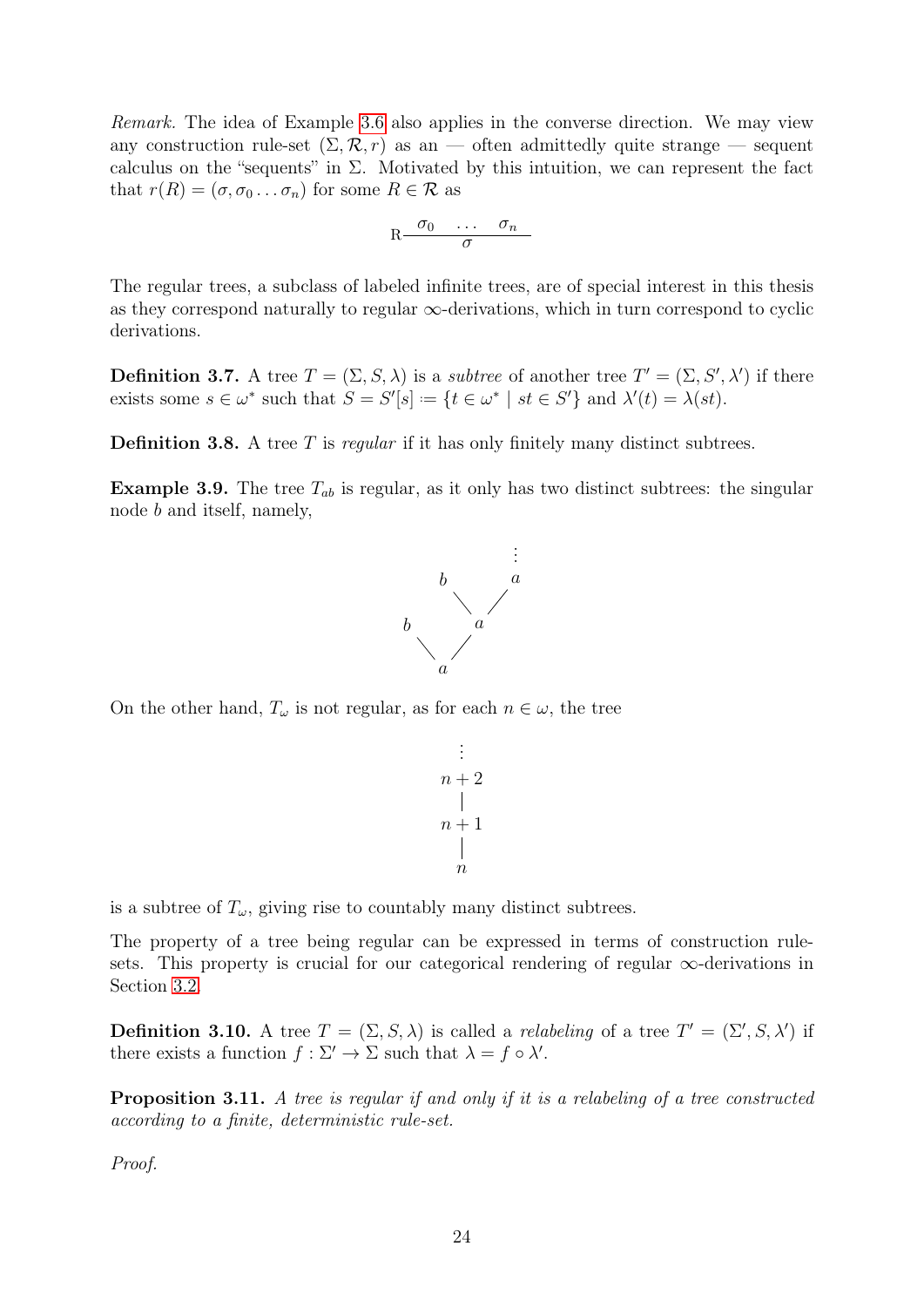$\rightarrow$  Let  $T = (\Sigma, S, \lambda)$  be such that SubTree(T) is finite. Consider the tree  $T' =$  $(SubTree(T), S, \lambda')$  where  $SubTree(T)$  is the set of subtrees of T and where

$$
\lambda'(s) := T[s] := (\Sigma, S[s], t \mapsto \lambda(st))
$$

i.e. the labeling which labels each node  $s \in S$  with the subtree of T starting at s. It is easy to see that T is a relabeling of T' via  $f : SubTree(T) \rightarrow \Sigma$  defined as

$$
f(\Sigma, S'', \lambda'') := \lambda''(\varepsilon)
$$

It thus remains tho show that  $T'$  is constructed according to a finite, deterministic rule-set. For this, pick  $(SubTree(T), SubTree(T), r)$  where

$$
r(T'') := (T'', T''[0] \dots T''[n])
$$
 if  $bd_{T''}(\varepsilon) = n + 1$ 

As in the examples above,  $T'$  itself serves as the construction justification. The rule-set is finite as SubTree(T) is and deterministic as  $\pi_i \circ r$  is the identity function.

← Now suppose  $T = (\Sigma, S, \lambda)$  was a relabeling of  $T' = (\Sigma', S, \lambda')$ , which in turn was constructed according to a finite, deterministic rule-set. As the rule-set is deterministic, which rule to apply at a given  $s \in S$  is fully determined by  $\lambda(s)$ . This means that  $T'[s] = T'[s']$  for  $s, s' \in S$  whenever  $\lambda'(s) = \lambda'(s')$ . Furthermore,  $\text{im}(\lambda')$  has to be finite as there are only finitely many rules in the rule-set deriving T'. Taken together, this means that  $\text{SubTree}(T')$  is finite. Now, as T is a relabeling of  $T'$ , every subtree of  $T$  must be a relabeling of a subtree of  $T'$ . But this means that  $\text{SubTree}(T)$  is finite as well.

Remark. Motivated by this result, we often call finite deterministic rule-sets regular.

Remark. There is another equivalent condition for regularity: An infinite labeled tree is regular if and only if it is generated by unfolding a finite, labeled graph. This equivalence bridges the gap between  $\infty$ -derivations and cyclic derivations: Any  $\infty$ -derivation which can be described by a cyclic derivation has to be regular. For this reason, the formalism we develop in this chapter uses regular  $\infty$ -derivations as a "stand-in" for cyclic derivations.

We forgo proving this equivalence at this point of the chapter as we also prove it, somewhat implicitly, in Section [3.4](#page-39-0) where we give conversion procedures between  $\infty$ -derivations and abstract cyclic derivations.

#### <span id="page-28-0"></span>3.2 Categories of Derivations

This section gives a categorical account of construction rule-sets and accordingly derived trees. This allows us to give a completely formal description of the process for transforming the concrete derivations of a cyclic system into abstract cyclic derivations, which we lay out in Section [3.4.](#page-39-0)

<span id="page-28-1"></span>We begin by defining the category of tree derivations induced by a construction rule-set. Throughout this section, we denote the rules of construction rule-sets in the familiar style of derivation system rules and speak of sequents  $\Gamma, \Delta \in \text{SEQ}$ , rather than labels  $\sigma, \sigma' \in \Sigma$ , to aid legibility and make clear the ultimate purpose of these definitions: formalizing ∞-proofs of sequent calculi.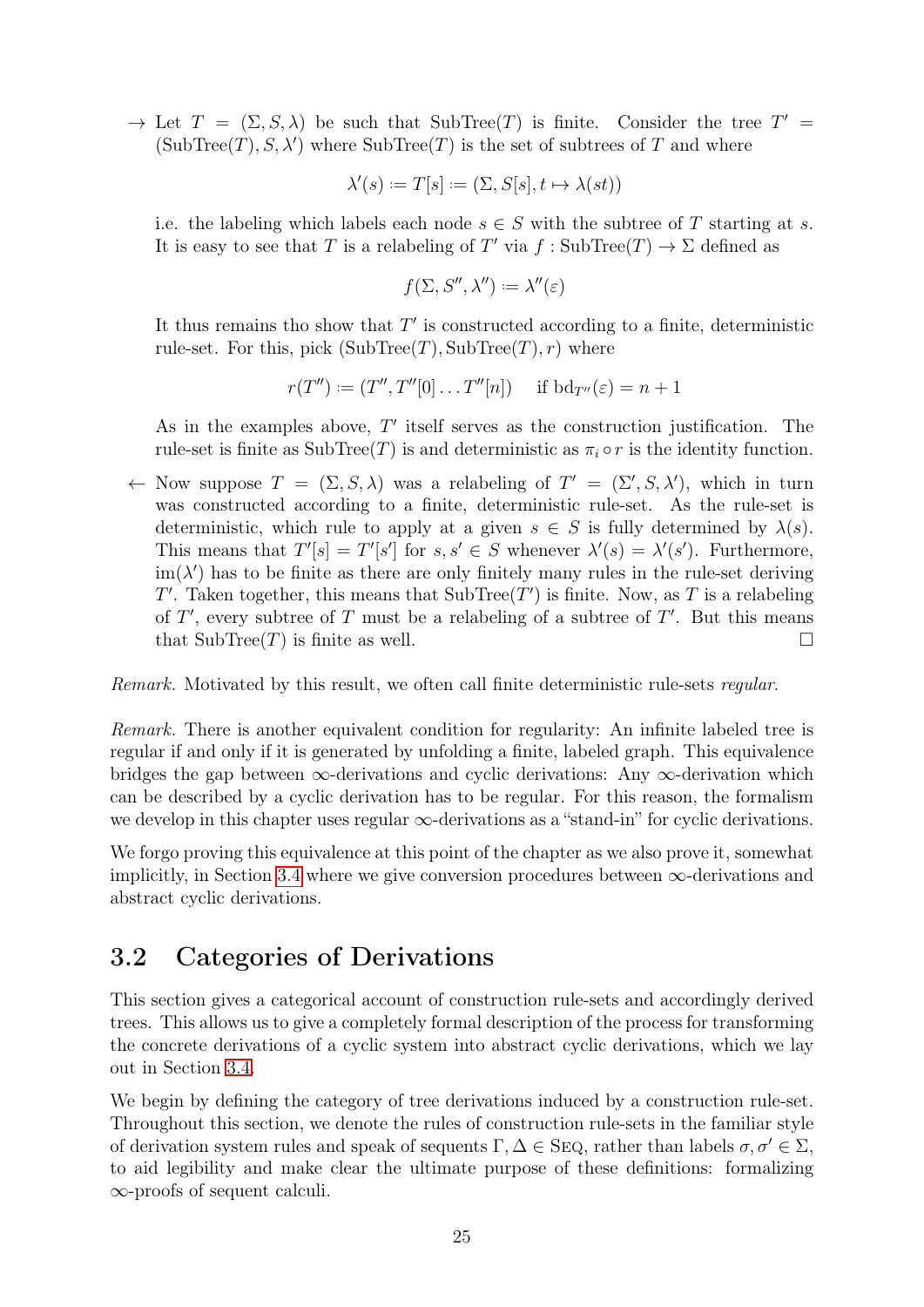**Definition 3.12.** Given a construction rule-set  $\mathcal{R} = (\text{SEQ}, \mathcal{R}, r)$ , its associated *category* of derivations  $\mathcal{D}_{\mathcal{R}}$  has as its objects the finite lists of sequents  $\Gamma \in \text{SEQ}$ . The morphisms between two such lists, say of type  $[\Gamma_0, \ldots, \Gamma_n] \to [\Delta_0, \ldots, \Delta_m]$ , correspond to lists of derivations  $[\Pi_0, \ldots, \Pi_m]$  where each  $\Pi_i$  derives  $\Delta_i$  and which, taken together, have the open leaves  $\Gamma_0, \ldots, \Gamma_n$  as sketched below.

$$
\Pi_0 \stackrel{\Gamma_0}{\vdots} \cdots \stackrel{\Gamma_{i_0}}{\Delta_0} \qquad \Pi_1 \stackrel{\Gamma_{i_0+1}}{\vdots} \cdots \stackrel{\Gamma_{i_1}}{\Delta_1} \qquad \cdots \qquad \Pi_m \stackrel{\Gamma_{i_{m-1}+1}}{\vdots} \qquad \cdots \qquad \Pi_m
$$

Importantly, the assumptions  $\Gamma_i$  are used linearly and in-order. That is, each  $\Gamma_i$  corresponds to precisely one open leaf of one of the derivations  $\Pi_j$  and  $\Gamma_i$  is used to the left of  $\Gamma_{i+1}$ . For the sketch above, this means  $0 \leq i_1 \leq i_2 \leq \ldots \leq i_m = n$ .

The identity morphisms on any  $[\Gamma_0, \ldots, \Gamma_n]$  are given by the derivations

$$
\Gamma_0 \qquad \Gamma_1 \qquad \ldots \qquad \Gamma_n
$$

that is, those in which no rule is applied and each conclusion is "passed on" as an assumption. The composition operation is given by simply "plugging in" each derivation into the corresponding open leaf. For example, if we were to compose the morphism  $[\Pi_0, \ldots, \Pi_m] : [\Gamma_0, \ldots, \Gamma_n] \to [\Delta_0, \ldots, \Delta_m]$  with, for sake of simplicity, a morphism  $[\Pi'] : [\Delta_0, \ldots, \Delta_m] \to [\Theta]$  this would result in the morphism  $[\Gamma_0, \ldots, \Gamma_n] \to [\Theta]$  corresponding to the derivation sketched below.



Remark. In particular, this means that each rule  $R \in \mathcal{R}$  with  $r(R) = (\Delta, \Gamma_0 \dots \Gamma_n)$ , corresponding to a derivation rule

$$
\begin{array}{cccc}\n\Gamma_0 & \dots & \Gamma_n \\
\Delta\n\end{array}
$$

in turn induces a morphism  $R : [\Gamma_0, \ldots, \Gamma_n] \to [\Delta]$  in  $\mathcal{D}_{\mathcal{R}}$ . The axioms of a sequent calculus then correspond to morphisms in  $\text{Hom}_{\mathcal{D}_{\mathcal{R}}}([\,], [\Delta]).$ 

Remark. The general idea behind this categorical rendering of derivation trees, representing finite derivations as morphisms, is not new. For example, similar representations of proofs, or equivalently terms in type theories, are explored in [\[15,](#page-78-10) [16,](#page-79-10) [22\]](#page-79-11) to name only a few examples.

The finite lists over a set form a monoid with regard to the list appending operation  $A + B$ . This monoidal structure extends to any category of derivations  $\mathcal{D}_{\mathcal{R}}$ .

**Proposition 3.13.** Any category of derivations induced by a construction rule-set  $\mathcal{R} =$ (SEQ,  $\mathcal{R}, r$ ) is a monoidal category for the functor  $-\otimes - : \mathcal{D}_\mathcal{R} \times \mathcal{D}_\mathcal{R} \to \mathcal{D}_\mathcal{R}$  given by

$$
A \otimes B := A + B \qquad (D : A \to B) \otimes (D' : A' \to B') := D + D' : A \otimes A' \to B \otimes B'
$$

and the neutral object given by the empty list  $\lceil \cdot \rceil$ .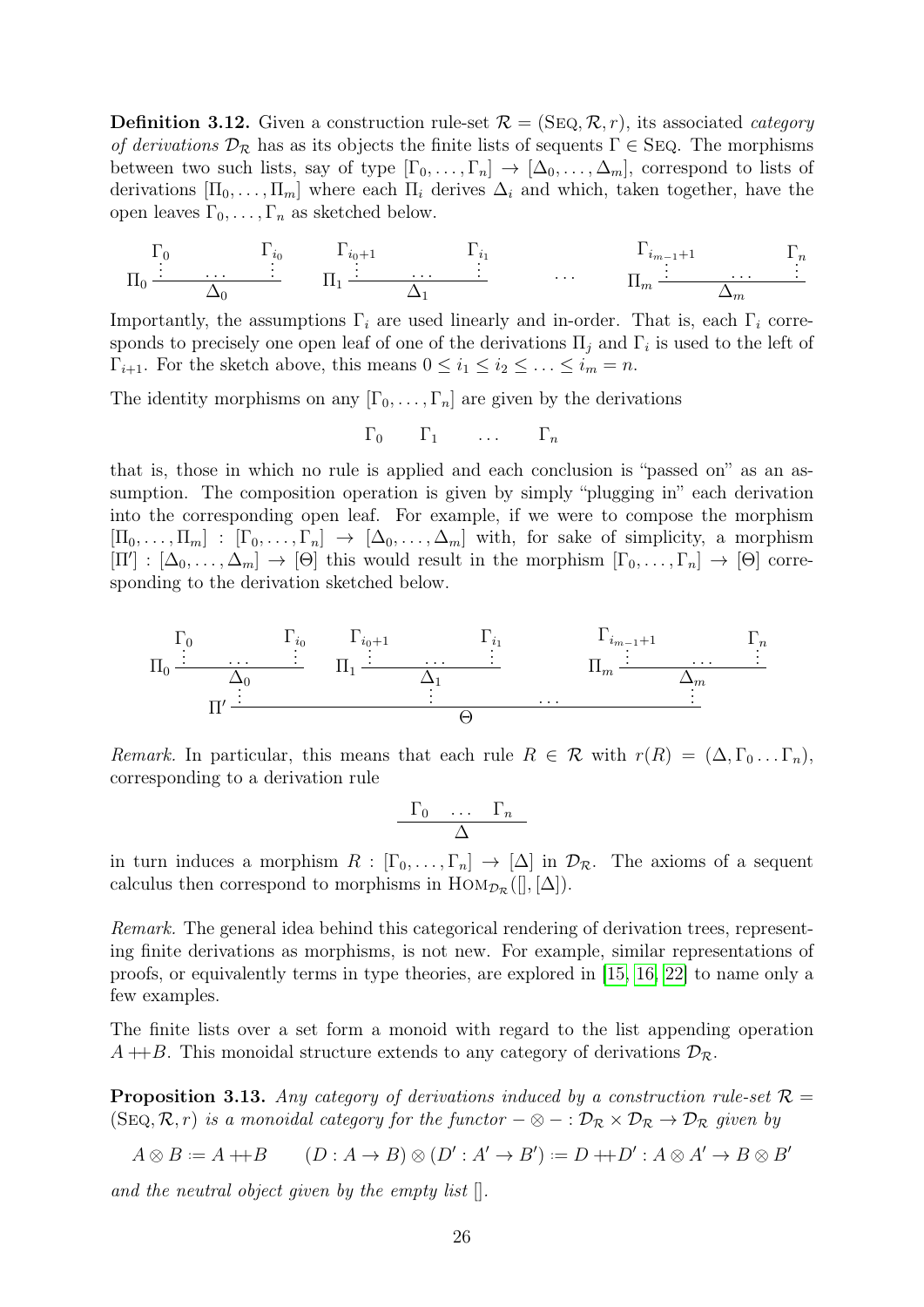*Proof.* For functoriality of  $-\otimes -$ , observe that, given  $A = [\Gamma_0, \ldots, \Gamma_n]$  and  $B = [\Gamma'_0, \ldots, \Gamma'_m]$ appending the two lists "no progress" proofs  $1_A : A \to A$  and  $1_B : B \to B$  into  $1_A \otimes 1_B$ yields precisely the list of "no progress" proofs of  $A \otimes B = A + B$ , meaning identities are preserved. Similarly, since the derivations are always "plugged in" in-order during composition, list-appending and derivation composition distribute over each other, leading the desired fact of  $(D_3 \circ D_1) \otimes (D_4 \circ D_2) = (D_3 \otimes D_4) \circ (D_1 \otimes D_2)$  for morphisms  $D_1: A \to B, D_2: A' \to B', D_3: B \to C, D_4: B' \to C'.$ 

As the lists on Seq themselves form a monoid with regards to list-appending, all of the law-witnessing natural transformations can simply be taken as the identity morphisms. For example, the identity morphism of some  $A \in Ob(\mathcal{D}_{\mathcal{R}})$  can also be presented as  $1_A: A \otimes [] \to A$  because  $A \otimes [] = A +[] = A$ .

This monoidal structure gives rise to natural notions of derivation and an associated normal form for morphisms in  $\mathcal{D}_{\mathcal{R}}$ .

**Definition 3.14.** We call a morphism  $D: A \rightarrow B$  a derivation if B is a singleton  $[\Delta]$ .

For any given  $D: A \to B$  if there are derivations  $D_0: A_0 \to B_0, \ldots, D_n: A_n \to B_n$  such that  $D = D_0 \otimes \ldots \otimes D_n$  we call  $D_0 \otimes \ldots \otimes D_n$  the *derivation normal-form of* D.

Proposition 3.15. Every morphism has a unique derivation normal-form.

*Proof.* Follows from the fact that we defined morphisms as lists of derivations.  $\Box$ 

The aim of our definition of  $\mathcal{D}_{\mathcal{R}}$  is to capture the notion of trees constructed according to the rule-set  $R$  in a categorical manner. For finite trees, this is quite simple: For any given sequent  $\Delta \in \text{SEQ}$ , the HOM-set  $\text{Hom}_{\mathcal{D}_R}([\vert , \vert \Delta \vert)$  contains precisely all of the finite trees which are labeled by  $\Delta$  at their root and are constructed according to R. For infinite labeled trees, the definition is a bit more subtle.

**Definition 3.16.** Each rule set R induces a semi-category of progressing derivations  $\mathcal{D}_{\mathcal{R}}^{\mathcal{P}}$ . Its objects are the same as those of  $\mathcal{D}_{\mathcal{R}}$  and any morphism  $D : A \rightarrow B$  of  $\mathcal{D}_{\mathcal{R}}$  with derivation normal form  $D = D_0 \otimes \ldots \otimes D_n$  is a morphism of  $\mathcal{D}_{\mathcal{R}}^{\mathcal{P}}$  if and only if there is no  $i \leq n$  and  $\Delta \in \text{SEQ}$  such that  $D_i = 1_{\Delta}$ .

Remark. Intuitively, the semi-category of progressing derivations restricts  $\mathcal{D}_{\mathcal{R}}$  to only those morphisms  $D : [\Gamma_0, \ldots, \Gamma_n] \to [\Delta_0, \ldots, \Delta_m]$  which "progress" the derivation process of each  $\Delta_i$  by at least one rule-application. Observe also that, as  $1_{\parallel} = []$  contains no derivations, all of its derivations vacuously progress and thus  $1_{[]} \in \text{Hom}_{\mathcal{D}_{\mathcal{R}}^{\mathcal{P}}}([\mathcal{I}, \mathcal{I}])$ .

**Definition 3.17.** An *infinite tree constructed according to*  $\mathcal{R}$  is a contra-variant semifunctor  $T: \omega^{\text{op}} \to \mathcal{D}_{\mathcal{R}}^{\mathcal{P}}$  with  $T(0) = [\Delta]$  for some  $\Delta \in \text{SEQ}$ .

Remark. If the construction rule-set  $\mathcal R$  describes a sequent calculus, we also call such semi-functors  $\infty$ -derivations.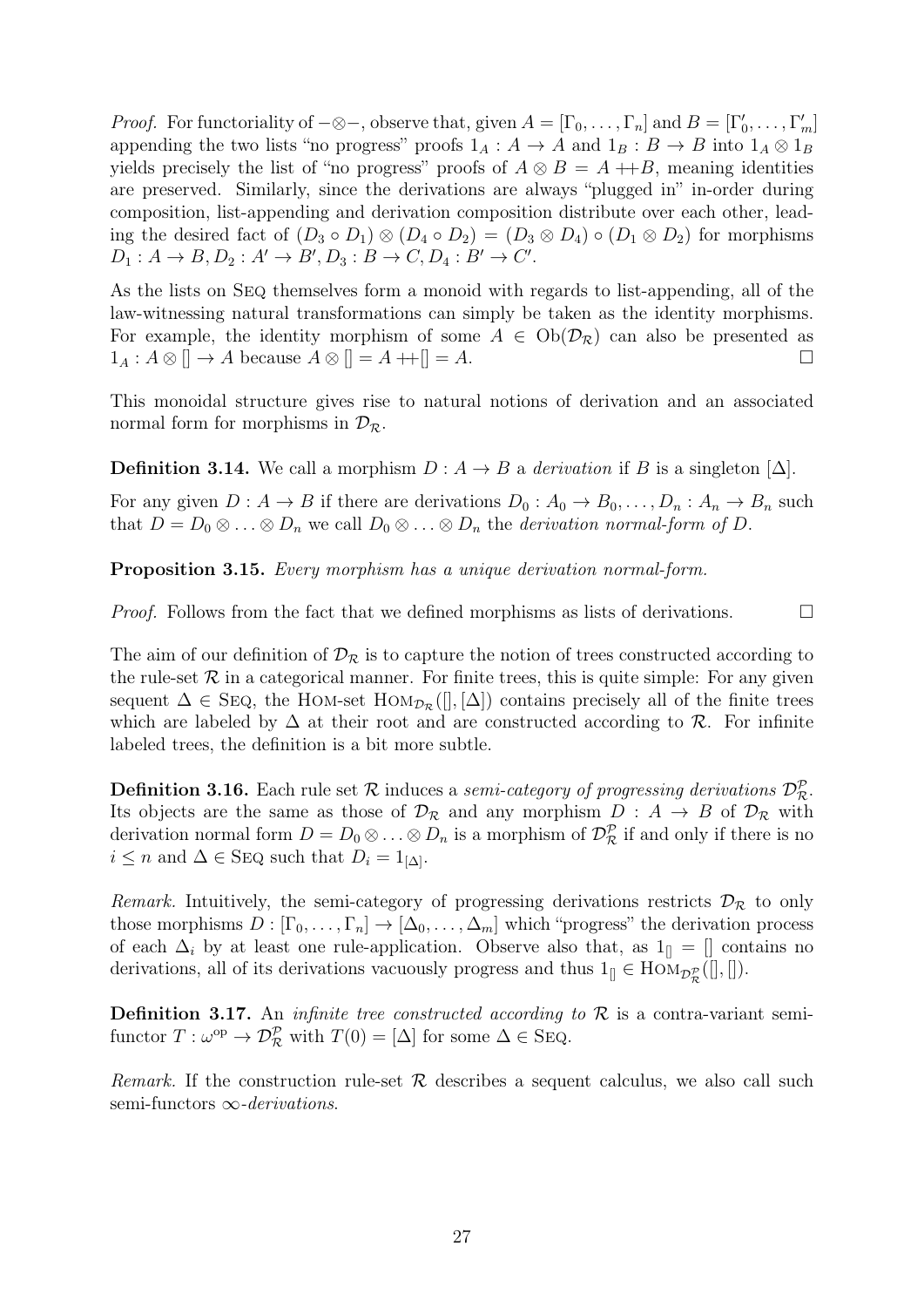**Example 3.18.** For an example, recall the tree  $T_{ab}$  from Example [3.2](#page-25-3) and its constructing rule-set  $\mathcal{R}_{ab} := (\{a, b\}, \mathcal{R}_{ab}, r_{ab})$ . We can represent it as  $T : \omega \to \mathcal{D}_{\mathcal{R}_{ab}}^{\mathcal{P}}$  with

$$
T(0) := [a] \qquad T(i+1) := [b, a]
$$

and

$$
T(0<1):=\left[R_a \frac{b-a}{a}\right] \qquad T(i+1 < i+2) := \left[R_b \frac{b-a}{b}, R_a \frac{b-a}{a}\right]
$$

where  $R_a : [b, a] \to [a]$  and  $R_b : [] \to [b]$ . Note that this already specifies  $T : \omega \to \mathcal{D}_{\mathcal{R}_{ab}}^{\mathcal{P}}$ fully. For example, by the definition of composition in  $\mathcal{D}_{\mathcal{R}_{ab}}^{\mathcal{P}}$  we know that

$$
T(0 < 2) := \left[\begin{array}{cc} \frac{b}{b} & \frac{a}{a} \\ \frac{a}{b} & \frac{a}{a} \end{array}\right]
$$

Indeed  $T(0 \lt n)$  will always yield an initial segment of depth n of the infinite derivation tree which ultimately derives  $T_{ab}$  from  $\mathcal{R}_{ab}$ .

An important point to observe is that this is not the only possible way of representing  $T_{ab}$  as such a semi-functor. For example, consider the semi-functor

$$
T'(0) := [a] \qquad T'(i+1) := [b, a]
$$

with

$$
T'(0<1):=\left[\frac{\overline{b} \quad \frac{b-a}{a}}{a}\right] \qquad T'(i+1) := \left[R_b - \frac{b-a}{b}, R_a - \frac{b-a}{a}\right]
$$

which also describes a partial approximation of the infinite derivation tree demonstrating that  $T_{ab}$  can be derived from  $\mathcal{R}_{ab}$ . While T and T' describe the same derivation tree, T' can in some sense be seen as doing so "faster" than T as  $T(0 \lt n)$  is of depth n while  $T'(0 < n)$  is of depth  $n + 1$ . Indeed, there are many different semi-functors  $T: \omega \to \mathcal{D}_{\mathcal{R}}^{\mathcal{P}}$ which all describe the same infinite derivation tree.

Remark. The contra-variance of these semi-functors  $T : \omega^{\rm op} \to \mathcal{D}_{\mathcal{R}}^{\mathcal{P}}$  stems naturally from the fact that in the semi-category of progressing derivations  $\mathcal{D}_{\mathcal{R}}^{\mathcal{P}}$ , a derivation rule

$$
\frac{\Gamma_0 \cdots \Gamma_n}{\Delta}
$$

corresponds to a morphism  $D : [\Gamma_0, \ldots, \Gamma_n] \to [\Delta]$ , i.e. a "mapping" of assumptions to conclusions. This means that derivation trees in  $\mathcal{D}_{\mathcal{R}}^{\mathcal{P}}$  naturally "grow backwards", that is, to extend a derivation  $D : [\Gamma_0, \ldots, \Gamma_n] \to [\Delta]$ , one pre-composes it with another morphism  $D': [\Gamma'_0, \ldots, \Gamma'_m] \to [\Gamma_0, \ldots, \Gamma_n]$  to obtain a "deeper derivation"  $D \circ D': [\Gamma'_0, \ldots, \Gamma'_m] \to$ [ $\Delta$ ]. The semi-category on  $\omega$  grows precisely in the opposite direction: To increase a map  $0 < n$  to the map  $0 < n + 1$ , one post-composes  $(n < n + 1) \circ (0 < n)$ . Thus the arrows need to be reversed by these semi-functors to match the intuition that the derivation described by  $T : \omega^{\text{op}} \to \mathcal{D}_{\mathcal{R}}^{\mathcal{P}}$  grows alongside the numbers of  $\omega$ . While there is no technical obstacle to defining it this way, the current definition seems more aesthetically pleasing and natural, at least in cases in which the construction rule-set is a sequent calculus, as one deduces from assumption to conclusions.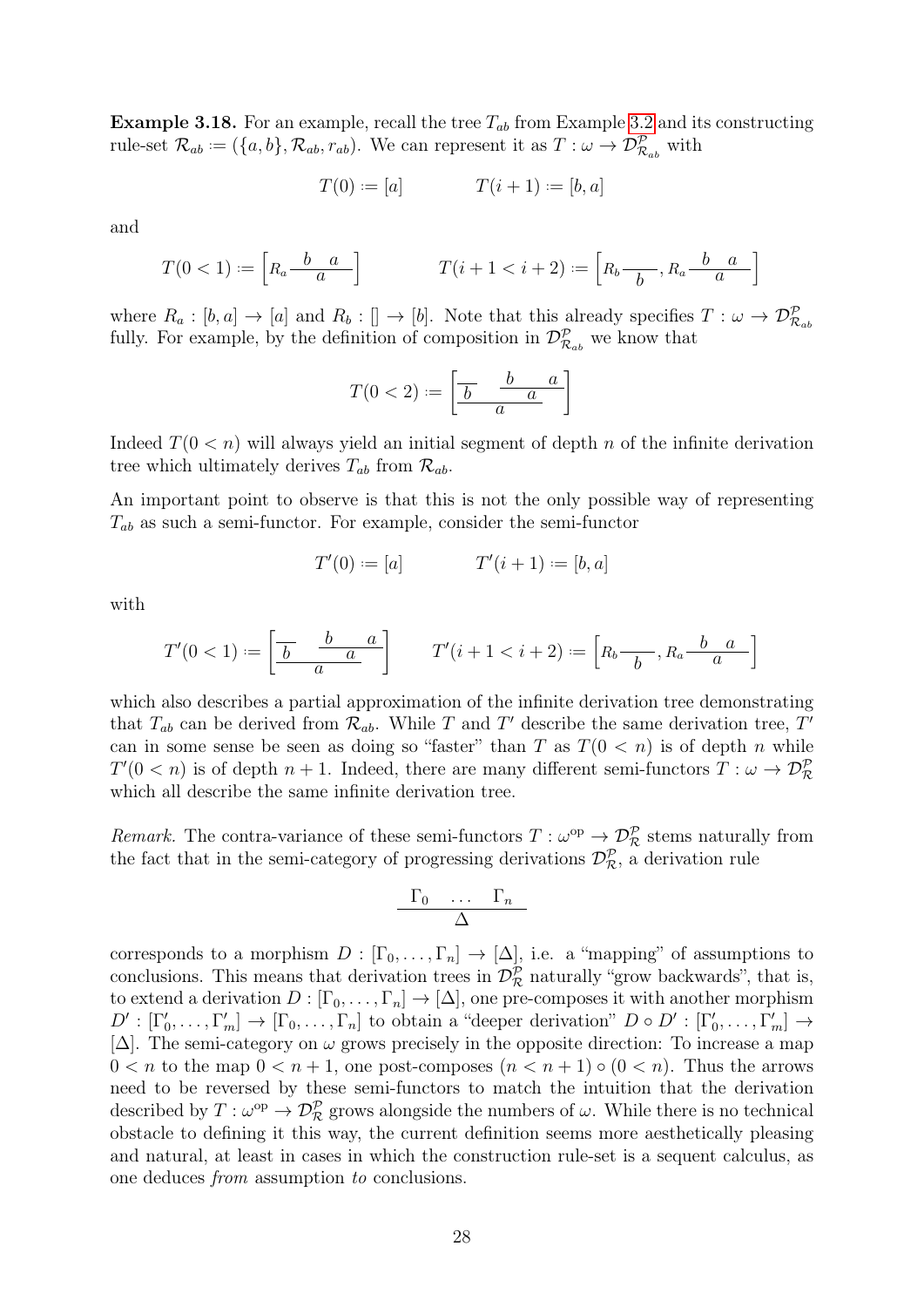Remark. The requirement that the semi-functors have codomain  $\mathcal{D}_{\mathcal{R}}^{\mathcal{P}}$  guarantees that for any  $T: \omega^{\text{op}} \to \mathcal{D}_{\mathcal{R}}^{\mathcal{P}}$  which describes an infinite derivation (i.e. one of unbounded depth), the depth of  $T(0 \leq n+1)$  is always at least of depth  $n+1$  and any open leaf of  $T(0 \leq n)$ has been extended by at least one rule application to obtain  $T(0 \lt n+1)$ . This rules out nonsensical "derivation trees" such as  $T : \omega^{\text{op}} \to \mathcal{D}_{\mathcal{R}}$  with

$$
T(i) = [\Delta] \qquad T(i < j) = 1_{[\Delta]}
$$

However, observe that the above guarantee only applies if  $T : \omega^{\rm op} \to \mathcal{D}_{\mathcal{R}}^{\mathcal{P}}$  describes an infinite derivation. Any finite derivation tree  $D : \mathbb{R} \to [\Delta]$  can be described by a functor

$$
T(0) := [\Delta] \qquad T(i+1) := [] \qquad T(0 < 1) := D \qquad T(1 < n) := 1_{[]}
$$

which stops progressing the derivation after  $T(0 < 1)$ . This nicely parallels Definition [3.1](#page-25-2) which also allows for trees of finite depth.

Inspired by Proposition [3.11](#page-27-0) we give a categorical characterization of regularity.

**Definition 3.19.** An infinite tree  $T : \omega^{\text{op}} \to \mathcal{D}_{\mathcal{R}}^{\mathcal{P}}$  is called *regular* if there exists a tree  $R:\omega^{\text{op}}\to\mathcal{D}_{\mathcal{R}'}^{\mathcal{P}}$  derived according to a regular rule-set  $\mathcal{R}'$  and a functor  $F:\mathcal{D}_{\mathcal{R}'}^{\mathcal{P}}\to\mathcal{D}_{\mathcal{R}}^{\mathcal{P}}$ such that  $T = F \circ R$ .

Example 3.20. This definition is a little more complex than a simple rephrasing of Propo-sition [3.11.](#page-27-0) The functor  $F: \mathcal{D}^{\mathcal{P}}_{\mathcal{R}'} \to \mathcal{D}^{\mathcal{P}}_{\mathcal{R}}$  assigns to each derivation rule  $R': [\Gamma_1, \ldots, \Gamma_n] \to$ [ $\Delta$ ] of  $\mathcal{R}'$  a morphism  $F(R')$  from  $\mathcal{D}_{\mathcal{R}}^{\mathcal{P}}$ . Observe, however, that  $F(R)$  need not be a derivation as nothing in the definition above prevents  $F([\Delta]) = [\Delta'_0, \ldots, \Delta'_m]$  for  $0 < m$ . Furthermore, the derivations in  $F(R')$  could be of greater depth than 1. Intuitively, this could be described as the functor  $F$  being able to "encode more information" than the relabeling  $f : \Sigma' \to \Sigma$  of Proposition [3.11.](#page-27-0)

For an example, consider the following regular tree



Clearly, it is constructed according to the rule-set  $\mathcal{R} := (\{a, b\}, \{a, b\}, r)$  with  $r(a) = (a, b)$ and  $r(b) = (b, aa)$ . Furthermore, it cannot be the relabeling of any tree constructed according to a regular rule-set with fewer rules.

However, this changes when moving to our categorical representation of infinite labeled trees. Consider the rule-set  $\mathcal{R}' := (\{a\}, \{R'\}, r')$  with  $r'(R') := (a, aa)$  which describes an infinite binary tree. The regularity of the tree above can be justified with the functor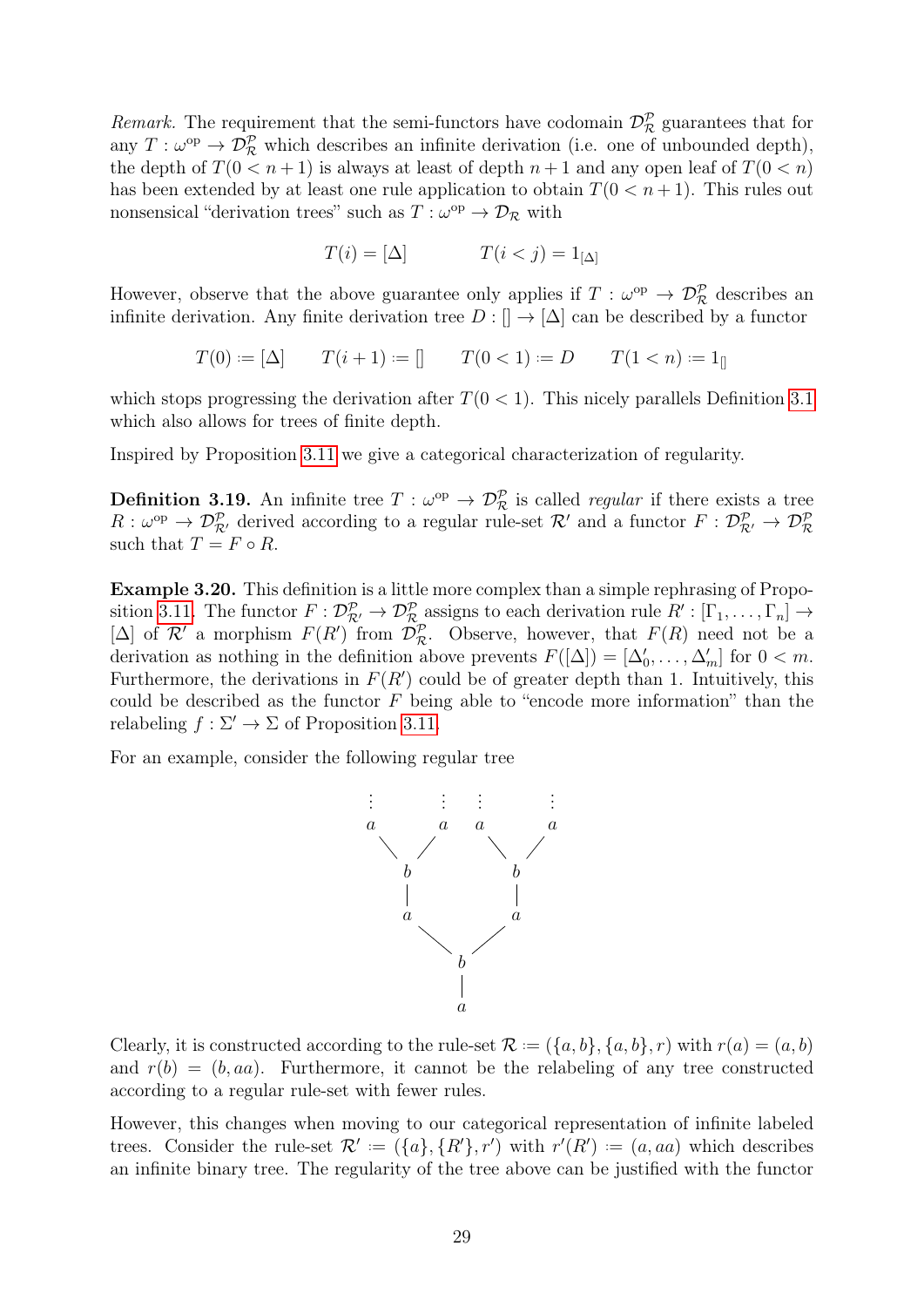$F: \mathcal{D}_{\mathcal{R}'}^{\mathcal{P}} \to \mathcal{D}_{\mathcal{R}}^{\mathcal{P}}$  given by

$$
F(\mathbf{r}) := \mathbf{r} \quad F(\mathbf{a}) := \mathbf{a} \quad F(\mathbf{a}') := \begin{bmatrix} \frac{\mathbf{a}}{\mathbf{b}} \\ \frac{\mathbf{b}}{\mathbf{a}} \end{bmatrix}
$$

even though  $\mathcal{R}'$  only has one rule.

This difference in "expressive power" does not change the notion of regularity exhibited by these two different definitions as the functor representation can only ever "compress" finitely many rule-applications into the image of a rule from  $\mathcal{R}'$ .

We close this section with two technical definitions that make it easier to work in the setting of  $\infty$ -derivation where any given infinite tree can be represented by many different functors  $T: \omega^{\text{op}} \to \mathcal{D}_{\mathcal{R}}^{\mathcal{P}}$ .

**Definition 3.21.** We may represent any derivation  $D: [\Gamma_0, \ldots, \Gamma_n] \to [\Delta]$  in  $\mathcal{D}_{\mathcal{R}}^{\mathcal{P}}$  as a labeled tree  $T_D = (\mathcal{R}, S, \lambda)$  such that  $\pi_1(r(\lambda(\varepsilon))) = \Delta$  and for every  $s \in S \setminus \text{Leaf}(S)$  we have  $r(\lambda(s)) = (\Delta', \Gamma'_0 \dots \Gamma'_m)$  where  $\mathrm{bd}(s) = m+1$  and for each  $0 \leq i \leq m$  we know  $\pi_1(r(\lambda(si))) = \Gamma'_i$ . Furthermore, if Leaf(S) = { $s_0, \ldots, s_m$ } is ordered lexicographically then  $\pi_2(r(\lambda(s_i))) = \Gamma_{l_{i-1}+1} \dots \Gamma_{l_i}$  for  $-1 = l_{-1} \le l_0 \le \dots \le l_n = n$ , i.e. the "open assumptions" of the leafs of S are precisely  $[\Gamma_0, \ldots, \Gamma_n]$ .

For a  $D: \omega^{\text{op}} \to \mathcal{D}_{\mathcal{R}}^{\mathcal{P}}$  we define  $\lim D := (\mathcal{R}, \bigcup S_i, \bigcup \lambda_i)$  where  $(\mathcal{R}, S_i, \lambda_i) := T_{D(0 \le i)}$ .

**Proposition 3.22.** For  $D: \omega^{op} \to \mathcal{D}_{\mathcal{R}}^{\mathcal{P}}$ ,  $\lim D$  is a well-formed construction justification.

Remark. We can now formally express the intuitive notion that two given derivations  $D, D': \omega^{\text{op}} \to \mathcal{D}_{\mathcal{R}}^{\mathcal{P}}$  represent the same infinite tree by the statement  $\lim D = \lim D'.$ 

**Definition 3.23.** We call  $D: \omega^{\text{op}} \to \mathcal{D}_{\mathcal{R}}^{\mathcal{P}}$  a step-wise  $\infty$ -derivation if, in derivation normal form,  $D(i < i+1) = D_0 \otimes \ldots \otimes D_n$  with  $D_0, \ldots, D_n \in \mathcal{R}$  or  $D(i < i+1) = 1$  for every  $i \in \omega$ .

Remark. Observe that if  $D, D': \omega^{\text{op}} \to D_{\mathcal{R}}^{\mathcal{P}}$  are step-wise  $\infty$ -derivations, we have  $D = D'$ if and only if  $\lim D = \lim D'$ . The step-wise derivation can thus serve as the *canoni*cal categorical representation of any given infinite labeled tree derived according to the construction rule-set  $\mathcal{R}$ .

### <span id="page-33-0"></span>3.3 Trace-Interpretations and Branch-Tracking **Categories**

This section introduces trace-interpretations and path tracking categories. Trace-interpretations are a formal means for associating the branches through derivations with paths through trace categories. Branch-tracking categories allow for branches through ∞-derivations to be defined. When combined, the two concepts induce a notion of  $\infty$ -proofs. Throughout this section, we use  $\sigma$ ,  $\sigma_1$ ,  $\sigma_2$ ,... to denote various natural isomorphisms between product functors.

<span id="page-33-1"></span>**Definition 3.24.** We call a contra-variant functor  $I: \mathcal{D}_{\mathcal{R}}^{\text{op}} \to \mathcal{T}$  a trace-interpretation if  $\mathcal T$  is a trace category with finite products and I is a strong monoidal functor between the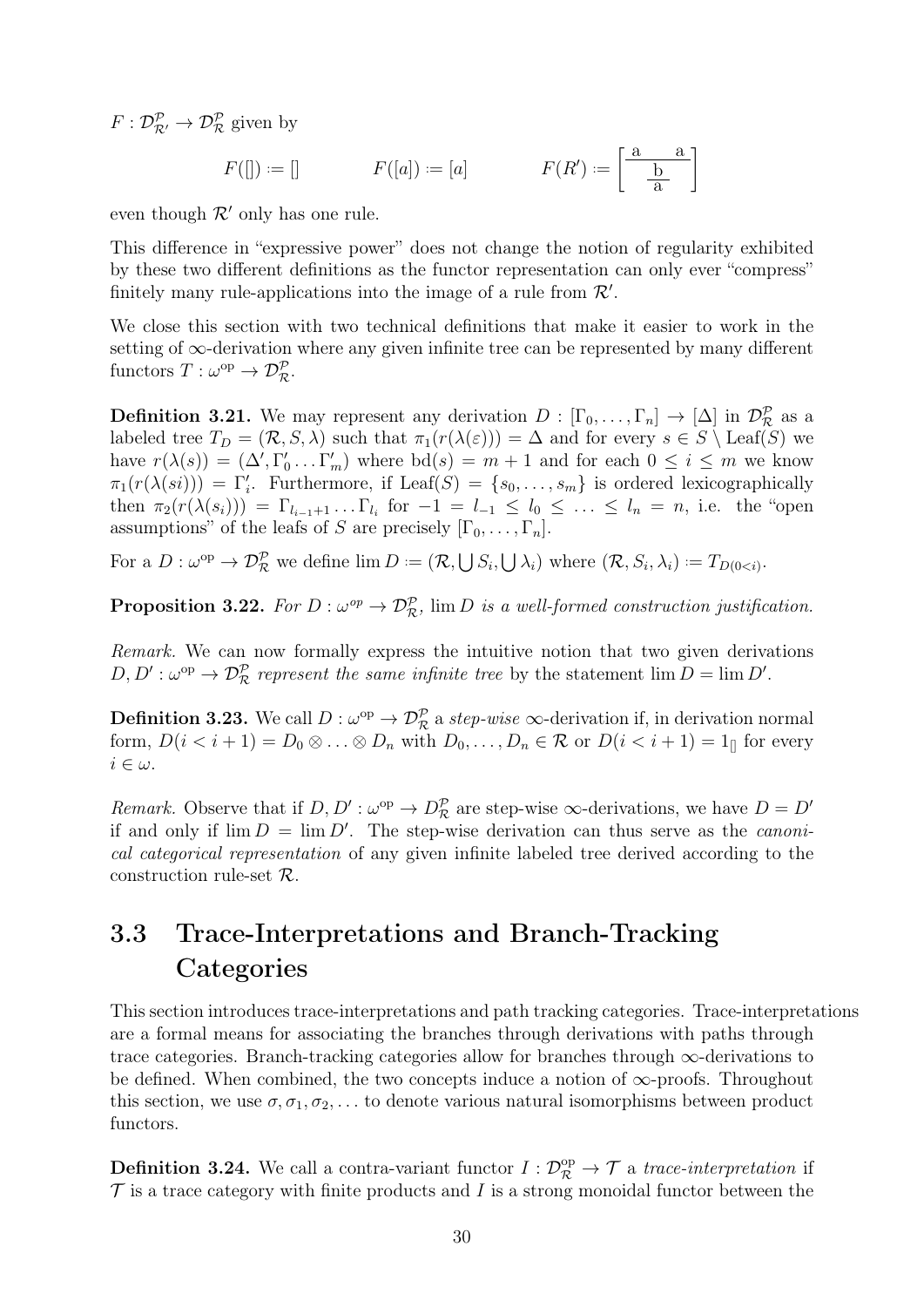monoids  $-\otimes$  – and  $-\times$  – of respectively  $\mathcal{D}_{\mathcal{R}}$  and  $\mathcal{T}$ . We denote the main witnessing natural isomorphism by  $\eta_{A,B} : I(A \otimes B) \simeq I(A) \times I(B)$ .

Remark. The contra-variance again stems from the fact that we took the morphisms describing derivations to lead from the assumptions to the conclusion, whereas the paths through a derivation lead from the conclusion to the assumptions.

*Remark.* The natural isomorphism entails that  $I([\Gamma_0, \ldots, \Gamma_n]) \simeq I([\Gamma_0]) \times \ldots \times I([\Gamma_n]),$ as we prove in Corollary [3.27.](#page-35-0) This means that  $I([\Gamma_i])$  can be viewed as "the *I*-image of  $\Gamma_i$ ". Based on this intuition, we from now on write  $I(\Gamma_i) := I([\Gamma_i])$  for brevity.

The following result states that intuitive accounts of "how to represent branches in derivations as trace maps", such as the one we gave for cyclic arithmetic in Example [2.9,](#page-17-0) already contain enough information to fully specify a trace-interpretation. It also allows us to specify trace-interpretations for the cyclic systems in Chapter [6](#page-62-0) without having to always consider the technicalities of monoidal functors.

<span id="page-34-0"></span>**Lemma 3.25.** Let the construction rule-set R specify a sequent calculus on sequents  $SEQ$ and T be a trace category with finite products. Fix a mapping  $i : \text{SEQ} \to Ob(\mathcal{T})$  together with, for each  $R \in \mathcal{R}$  of shape

$$
R \begin{matrix} \Gamma_0 & \cdots & \Gamma_n \\ \Delta & & \end{matrix}
$$

a choice of morphisms  $\tau_j^R$ :  $i(\Delta) \to i(\Gamma_j)$  in  $\mathcal T$  for  $j \leq n$ . This induces a traceinterpretation  $I: \mathcal{D}_{\mathcal{R}}^{op} \to \tilde{\mathcal{T}}$  with  $I(\Gamma) = i(\Gamma)$  for  $\Gamma \in \text{SEQ}$ .

Proof. We begin by specifying what the functor does on objects. Observe that any object  $A \in Ob(\mathcal{D}_{\mathcal{R}})$  is of the form  $[\Gamma_0] + \ldots + [\Gamma_n] + [\Gamma_n]$ . Thus we can recursively specify

$$
I([\Gamma] + A) := i(\Gamma) \times I(A) \qquad I([\r]) := 1
$$

Fix for each  $A, B \in Ob(\mathcal{D}_{\mathcal{R}})$  the isomorphism  $\eta_{A,B}: I(A \otimes B) \to I(A) \times I(B)$  which can be constructed from the natural isomorphisms witnessing the monoidality of  $-\times -$  in  $\mathcal{T}$ .

For the functor actions on morphisms, notice similarly that all morphisms of  $D$  can be obtained via the ⊗-functor and compositions from the rules  $R \in \mathcal{R}$ . We may thus specify the functor actions on morphism recursively via their "construction history". As such, we take, denoting the unique morphism from 1 to  $F(\Delta)$  by  $!_{F(\Delta)}$ ,

$$
I(D' \circ D) := I(D) \circ I(D') \qquad I\left(\mathbb{R}\frac{\Gamma_i \cdots \Gamma_n}{\Delta}\right) := \langle \tau_0^R, \langle \dots \langle \tau_n^R, \cdot, \cdot \rangle \rangle \rangle
$$

and for  $D: A \to B$ ,  $D': A' \to B'$  we take

$$
I(D \otimes D') := \eta_{A \otimes A'}^{-1} \circ (I(D) \circ \pi_1 \times I(D') \circ \pi_2) \circ \eta_{B \otimes B'}
$$

As most morphisms in  $\mathcal{D}_{\mathcal{R}}$  have more than one "construction history", we need to check that the result of  $I(D)$  is independent of which "construction history" of D was used to compute it. But this follows readily from the fact that both  $-\otimes$  - and  $-\times$  - are monoids and that the  $\eta_{A\otimes B}$  are isomorphisms.

It remains to argue that  $I: \mathcal{D}_{\mathcal{R}}^{\text{op}} \to \mathcal{T}$  is monoidal. This follows from the fact that both  $\eta_{A,B}: I(A\otimes B)\simeq I(A)\times I(B)$  and  $\epsilon: I($ [])  $\simeq$  1 are obtained via the natural isomorphisms between product functors and thus make all of the required diagrams commute.  $\Box$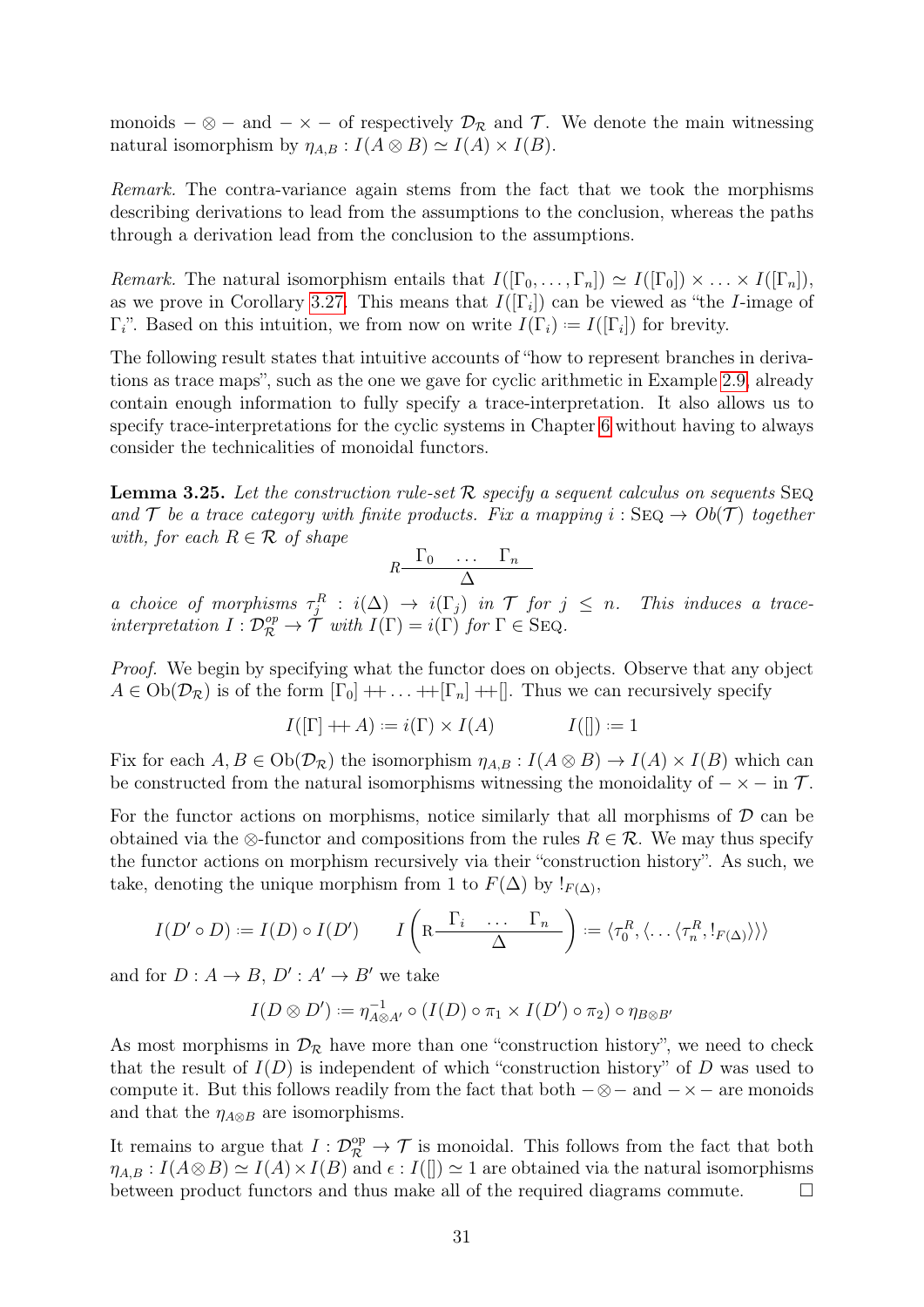The fact that a trace-interpretation is a monoidal functor gives rise to some nice structural properties and guarantees which can be expressed via certain natural isomorphisms.

**Proposition 3.26.** If  $I: \mathcal{D}_{\mathcal{R}}^{op} \to \mathcal{T}$  is a trace-interpretation then there are isomorphisms

$$
\eta_{A_0,\dots,A_n}: I(A_0\otimes \ldots \otimes A_n) \simeq I(A_0) \times \ldots \times I(A_n)
$$

naturally in  $A_0, \ldots, A_n \in Ob(\mathcal{D}_\mathcal{R}).$ 

*Proof.* We can define  $\eta_{A_0,...,A_n}: I(A_0 \otimes ... \otimes A_n) \simeq I(A_0) \times ... \times I(A_n)$  inductively

$$
\eta_A := 1_{I(A)} \qquad \eta_{A_0, ..., A_n, A_{n+1}} := \sigma \circ (1^{n-1} \times \eta_{A_n, A_{n+1}}) \circ \eta_{A_0, ..., A_n \otimes A_{n+1}}
$$

where we employ short-hands  $1^n \times f := 1_{I(A_0)} \times ... \times 1_{I(A_n)} \times f$  and take the unique isomorphism  $\sigma : A_0 \times \ldots \times A_{n-1} \times (A_n \times A_{n+1}) \simeq A_0 \times \ldots \times A_{n+1}$ . Naturality follows once again from the definition of  $I(D \otimes D')$  and the fact that these isomorphisms are induced by the monoid-witnessing natural transformations of products in  $\mathcal{T}$ .

<span id="page-35-0"></span>Corollary 3.27. If  $I: \mathcal{D}_{\mathcal{R}}^{op} \to \mathcal{T}$  is a trace-interpretation then

 $\eta_{\Gamma_0,\dots,\Gamma_n}: I([\Gamma_0,\dots,\Gamma_n]) \simeq I([\Gamma_0]) \times \ldots \times I([\Gamma_n])$ 

for any  $\Gamma_0, \ldots, \Gamma_n \in \text{SEQ}.$ 

This leads us to introduce a projection operation on the images of a trace-interpretation which "projects out" the *I*-image of one of the elements of a list.

**Definition 3.28.** Let  $I: \mathcal{D}_{\mathcal{R}}^{\text{op}} \to \mathcal{T}$  be a trace-interpretation and  $\Gamma_0, \ldots, \Gamma_n \in \text{SEQ}$ . We define the i-th trace projection map

$$
\tau_i := \pi_i \circ \eta_{\Gamma_0, \dots, \Gamma_n} : I([\Gamma_0, \dots, \Gamma_n]) \to I(\Gamma_i)
$$

Remark. If  $I: \mathcal{D}_{\mathcal{R}}^{\text{op}} \to \mathcal{T}$  was obtained via Lemma [3.25](#page-34-0) then  $\tau_i \circ I(R) = \tau_i^R$  for any  $R \in \mathcal{R}$ .

The following proposition essentially states that all trace-interpretations can be viewed as being defined "trace-wise" in the style of Lemma [3.25.](#page-34-0)

**Proposition 3.29.** If  $I: \mathcal{D}_{\mathcal{R}}^{op} \to \mathcal{T}$  is a trace-interpretation and  $D: [\Gamma_0, \ldots, \Gamma_n] \to [\Delta]$ is a derivation then

$$
I(D) = \eta_{\Gamma_0,\dots,\Gamma_n}^{-1} \circ \langle \tau_0 \circ I(D), \dots, \tau_n \circ I(D) \rangle
$$

Proof. For this, simply observe that

$$
I(D) = \eta_{\Gamma_0,\dots,\Gamma_n}^{-1} \circ \eta_{\Gamma_0,\dots,\Gamma_n} \circ I(D)
$$
  
=  $\eta_{\Gamma_0,\dots,\Gamma_n}^{-1} \circ \langle \pi_0,\dots,\pi_n \rangle \circ \eta_{\Gamma_0,\dots,\Gamma_n} \circ I(D)$   
=  $\eta_{\Gamma_0,\dots,\Gamma_n}^{-1} \circ \langle \tau_0 \circ I(D), \dots, \tau_n \circ I(D) \rangle$ 

The following lemma, while very technical in nature, can be understood as asserting that trace projection maps are well-behaved with regards composition in  $\mathcal{D}_{\mathcal{R}}$ .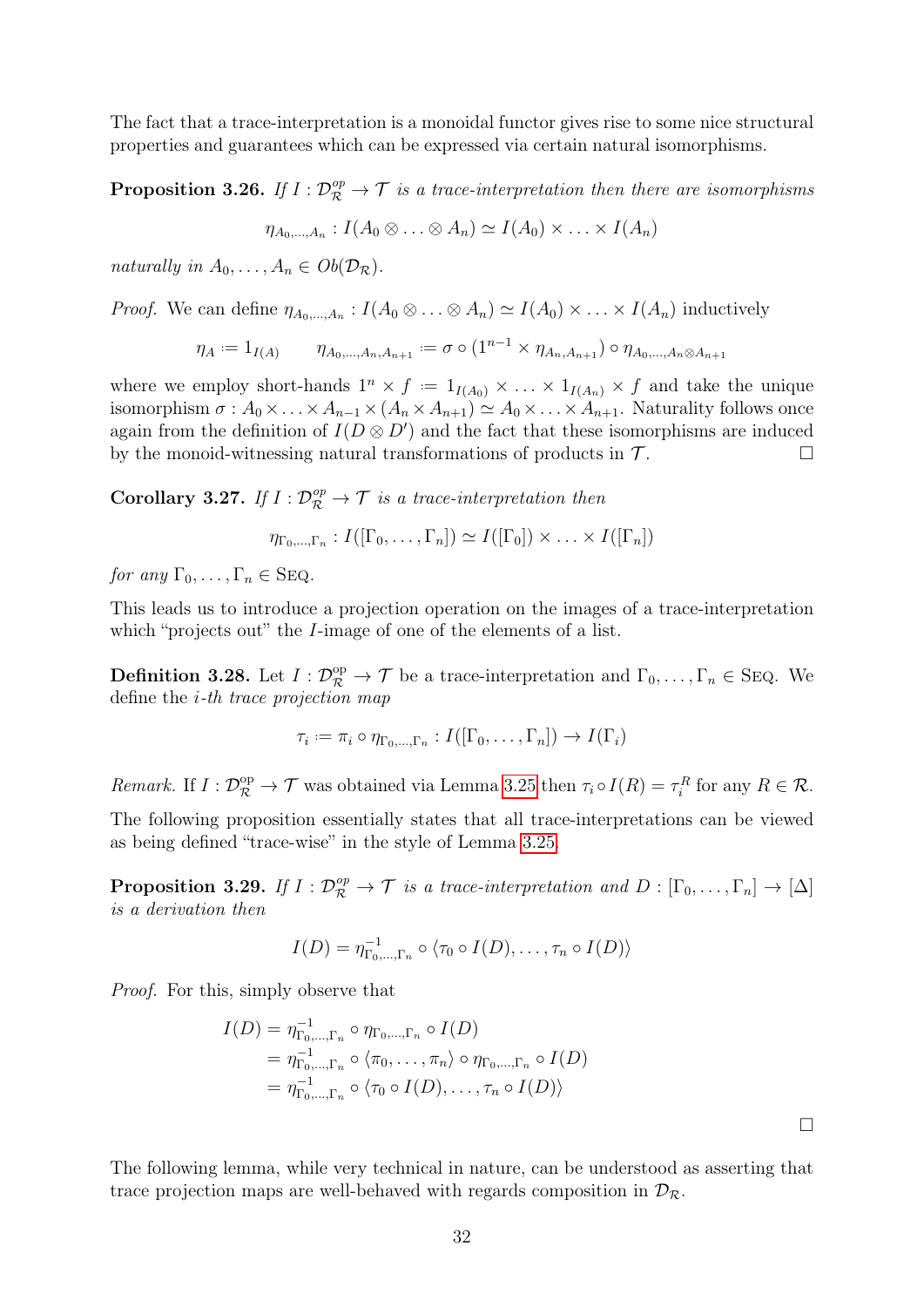**Lemma 3.30.** If  $I: \mathcal{D}_{\mathcal{R}}^{op} \to \mathcal{T}$  is a trace-interpretation and

$$
D': [\Gamma_0, \ldots, \Gamma_n] \to [\Delta] \qquad D_i : [\Gamma_i] \to [\Theta_{l_{i-1}+1}, \ldots, \Theta_{l_i}]
$$

are morphisms in  $\mathcal{D}_{\mathcal{R}}$  where  $-1 = l_{-1} \leq l_0 \leq \ldots \leq l_n$  then

$$
\tau_{l_{i-1}+k} \circ I(D' \circ (D_0 \otimes \ldots \otimes D_n)) = \tau_k \circ I(D_i) \circ \tau_i \circ I(D')
$$

where  $i \leq n$  and  $k \leq l_i - l_{i-1}$ .

Proof. The claim can be proven as follows

$$
\tau_{l_{i-1}+k} \circ I(D' \circ (D_0 \otimes \ldots \otimes D_n))
$$
\n
$$
:= \pi_{l_{i-1}+k} \circ \eta_{\Theta} \circ I(D_0 \otimes \ldots \otimes D_n) \circ I(D')
$$
\n
$$
= \pi_{l_{i-1}+k} \circ \eta_{\Theta} \circ I(D_0 \otimes \ldots \otimes D_n) \circ \eta_{\Gamma}^{-1} \circ \eta_{\Gamma} \circ I(D')
$$
\n
$$
= \pi_{l_{i-1}+k} \circ \eta_{\Theta} \circ \eta_{\Theta'_{\otimes}}^{-1} \circ (I(D_0) \times \ldots \times I(D_n)) \circ \eta_{\Gamma} \circ I(D')
$$
\n
$$
= \pi_{l_{i-1}+k} \circ \sigma \circ (\eta_{\Theta^0} \times \ldots \times \eta_{\Theta^n}) \circ (I(D_0) \times \ldots \times I(D_n)) \circ \eta_{\Gamma} \circ I(D')
$$
\n
$$
= \pi_k \circ \pi_i \circ (\eta_{\Theta^0} \circ I(D_0) \times \ldots \times \eta_{\Theta^n} \circ I(D_n)) \circ \eta_{\Gamma} \circ I(D')
$$
\n(3)

$$
= \pi_k \circ \eta_{\Theta^i} \circ I(D_i) \circ \pi_i \circ \eta_{\Gamma} \circ I(D')
$$
\n
$$
(\text{)}
$$

$$
:= \tau_k \circ I(D_i) \circ \tau_i \circ I(D')
$$

where we use short-hands  $\eta_{\Theta} := \eta_{\Theta_0,...,\Theta_{l_n}}, \eta_{\Gamma} := \eta_{\Gamma_0,...,\Gamma_1}, \eta_{\Theta_{\otimes}'} := \eta_{(\Theta_0 \otimes ... \otimes \Theta_{l_0}),...,(\Theta_{l_{n-1}+1} \otimes ... \otimes \Theta_{l_n})}$ and  $\eta_{\Theta^i} := \eta_{\Theta_{l_{i-1}+1},\dots,\Theta_{l_i}}$ . Further, we take

$$
\sigma: (I(\Theta_0) \times \ldots \times I(\Theta_{l_0})) \times \ldots \times (I(\Theta_{l_{n-1}+1} \times \ldots I(\Theta_{l_n}))) \simeq I(\Theta_0) \times \ldots \times I(\Theta_{l_n})
$$

Step (1) follows by the naturality of  $\eta_{\Gamma}$ , step (2) by Lemma [A.8](#page-84-0) — whose proof is quite technical and thus relegated to [A](#page-81-0)ppendix  $A$  — and steps (3) and (4) by the relationships of projections, product functors and the natural isomorphisms between product functors.  $\Box$ 

We close this section by formally defining the global trace condition on  $\infty$ -derivations and thus the notion of  $\infty$ -proofs. To this end, we first define the auxiliary branch-tracking categories.

**Definition 3.31.** Let  $\mathcal T$  be a trace category. The *branch-tracking category of*  $\mathcal T$ , denoted by  $\mathcal{B}_{\mathcal{T}}$ , has as its objects pairs  $(X,\varphi)$  where X is a finite set and  $\varphi: X \to Ob(\mathcal{T})$  assigns to each element of X an object of T. Given two such objects  $(X, \varphi), (Y, \psi)$  a morphism  $R: (X, \varphi) \to (Y, \psi)$  is a relation  $R \subseteq \Sigma x \in X \Sigma y \in Y$ . HOM $\tau(\varphi(x), \psi(y))$ . The identity is given by

$$
1_{(X,\varphi)} := \{(x, x, 1_{\varphi(x)}) \mid x \in X\}
$$

and two such relations  $R: (X, \varphi) \to (Y, \psi), R': (Y, \psi) \to (Z, \theta)$  compose as

$$
R' \circ R := \{(x, z, \tau' \circ \tau) \mid (x, y, \tau) \in R, (y, z, \tau') \in R'\}
$$

i.e. by composing the relation and the transition maps.

**Definition 3.32.** Fix a path  $P : \omega \to \mathcal{B}_{\mathcal{T}}$ . A path  $Q : \omega \to \mathcal{T}$  is called a branch through P if there exists a sequence  $x_i : \Pi i \in \omega X_i$  where  $P(i) = (X_i, \varphi_i)$  and for each  $i \in \omega$  we have  $Q(i) = \varphi_i(x_i)$  and  $(x_i, x_{i+1}, Q(i < i+1)).$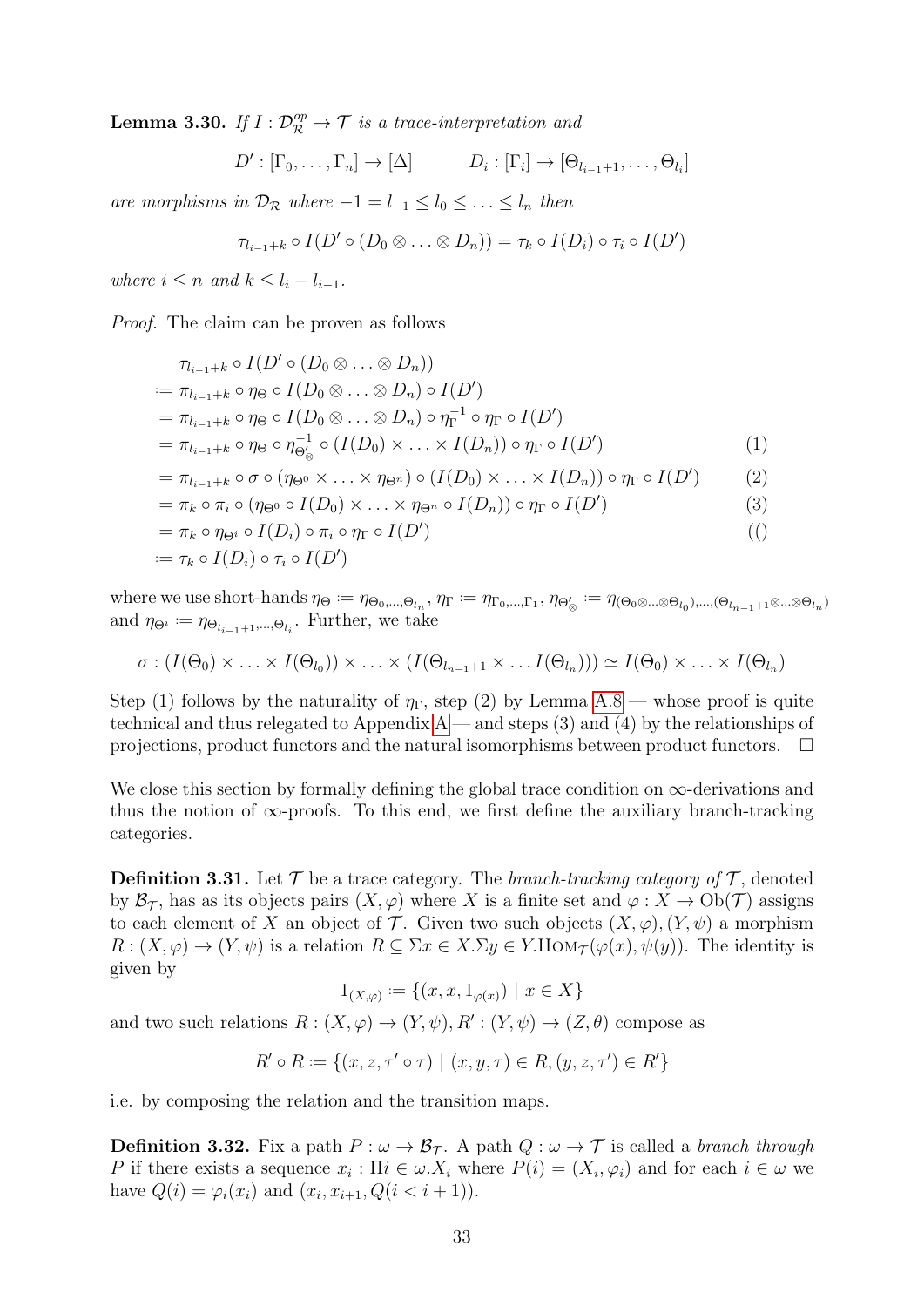Path-tracking categories allow us to give a reasonable definition of branches through ∞-derivations, and thus of ∞-proofs.

**Definition 3.33.** Fix a category of derivations  $\mathcal{D}_{\mathcal{R}}$  and an associated trace-interpretation  $I: \mathcal{D}^{\rm op}_\mathcal{R} \to \mathcal{T}$ . We define the *branch-tracking functor*  $B: \mathcal{D}^{\rm op}_\mathcal{R} \to \mathcal{B}_\mathcal{T}$  as follows. We take

$$
B([\Gamma_1,\ldots,\Gamma_n]):=(\{1,\ldots,n\},i\mapsto I(\Gamma_i))
$$

For a  $D : [\Gamma_1, \ldots, \Gamma_n] \to [\Delta_1, \ldots, \Delta_m]$ , consider its derivation normal form  $D = D_1 \otimes$  $\ldots \otimes D_m$  with  $D_i: [\Gamma_{k_{i-1}+1}, \ldots, \Gamma_{k_i}] \to [\Delta_i]$  for  $-1 = k_{-1} \le k_0 \le \ldots \le k_m = n$  and take

$$
B(D) := \{ (i, k_{i-1} + 1 + l, \tau_l \circ I(D_i)) \mid 1 \le i \le n, 0 \le l \le k_i - k_{i-1} - 1 \}
$$

i.e. precisely the traces from the conclusion of some  $D_i$  to one of its premises.

Remark. Let us elaborate on the relationship between the concepts of "branch" and "path". Formally, every branch is a path  $P : \omega \to \mathcal{T}$ . However, the branches through a derivation D are "special" paths: Those which start at the root of the derivation and in which  $P(i)$ is  $I(\Delta)$  for some sequent occurring in  $D(i)$ . Notably, every proper subpath of P (i.e. not P itself) will most likely not be a branch through D anymore.

<span id="page-37-0"></span>**Definition 3.34.** Let  $D: \omega^{\text{op}} \to \mathcal{D}_{\mathcal{R}}^{\mathcal{P}}$  be an  $\infty$ -derivation and  $I: \mathcal{D}_{\mathcal{R}}^{\text{op}} \to \mathcal{T}$  a traceinterpretation.  $P : \omega \to \mathcal{T}$  is a branch through D if it is a branch through  $B \circ D : \omega \to \mathcal{B}_{\mathcal{T}}$ . We call D an  $\infty$ -proof if it satisfies the global trace condition: Every branch  $P : \omega \to \mathcal{T}$ through D satisfies the trace condition of  $\mathcal{T}$ .

Example 3.35. For an example of how the branch-tracking functor works for a concrete derivation, consider the regular tree depicted below



which can be derived via the following regular construction rule-set  $\mathcal R$ 

$$
A \frac{a}{a} \frac{b}{b} \qquad \qquad B \frac{a}{b}
$$

as described by the step-wise derivation  $D : \omega^{\text{op}} \to \mathcal{D}_{\mathcal{R}}^{\mathcal{P}}$  defined via

$$
D(0) := [a] \quad D(n+1) := [a, b]^n \quad \text{where } [a, b]^0 := [a, b] \quad [a, b]^{n+1} := [a, b]^n \otimes [a, b]^n
$$

$$
D(0 < 1) := \left[ A \frac{a}{a} \right] \quad D(1 < 2) := \left[ A \frac{a}{a} \frac{b}{b} \right]
$$

$$
D(n+2 < n+3) := D(n+1 < n+2) \otimes D(n+1 < n+2)
$$

Now fix some trace category  $\mathcal T$  and a trace-interpretation  $I: \mathcal D_{\mathcal R} \to \mathcal T$ . When denoting  $\alpha_a := \tau_0 \circ I(A), \beta_a := \tau_1 \circ I(A)$  and  $\alpha_b := \tau_0 \circ I(B), \beta_b := \tau_1 \circ I(B)$ , then the path  $P := B \circ D : \omega \to \mathcal{B}_{\mathcal{T}}$  can be drawn as follows: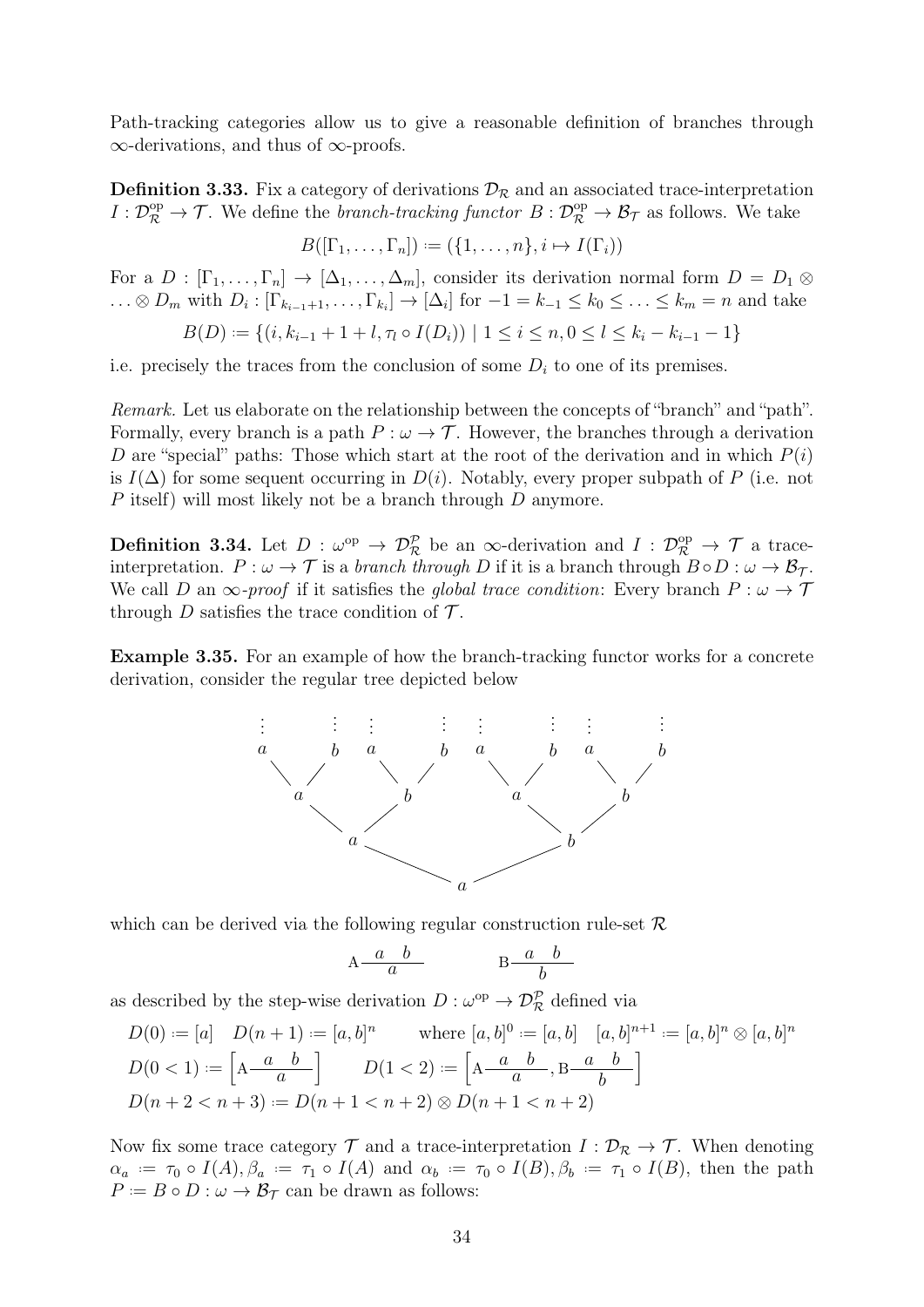

where  $P(i) = (X, \varphi)$  with  $\varphi(2n) := I(a)$  and  $\varphi(2n+1) := I(b)$  for  $n \in \omega$ . Given this path through the branch-tracking category  $\mathcal{B}_{\mathcal{T}}$ , it is quite easy to discern that from among the  $Q_i: \omega \to \mathcal{T}$  given below,  $Q_1$  and  $Q_2$  are branches through D while  $Q_3$  is not.

 $Q_1(i):$  $Q_1(i < i + 1) := \alpha_a$  $Q_2(i) :=$  $\int I(a)$  if  $i = 2n$  $I(b)$  otherwise  $Q_2(i < i+1) :=$  $\int_{a}$  if  $i = 2n$  $\alpha_b$  otherwise  $Q_3(i):$  $l = I(b)$   $Q_3(i < i + 1) := \beta_b$ 

To close the section, we prove that the global trace condition from Definition [3.34,](#page-37-0) and thus the induced notion of  $\infty$ -provability, is well defined with regards to different representations of the same infinite derivation.

**Proposition 3.36.** Let  $D, D': \omega^{op} \to \mathcal{D}_{\mathcal{R}}^{\mathcal{P}}$  with  $\lim D = \lim D'.$  Then D is an  $\infty$ -proof if and only if  $D'$  is.

*Proof.* Observe that the step-wise derivation  $D_S : \omega^{\rm op} \to \mathcal{D}_{\mathcal{R}}^{\mathcal{P}}$  of  $\lim D = \lim D'$  is unique. It thus suffices to prove that for every  $D:\omega^{\text{op}}\to\mathcal{D}_{\mathcal{R}}^{\mathcal{P}}, D$  is an  $\infty$ -proof if and only if the step-wise  $\infty$ -derivation  $D_S : \omega^{\rm op} \to \mathcal{D}_{\mathcal{R}}^{\mathcal{P}}$  of  $\lim D$  is an  $\infty$ -proof.

For one direction, we prove that any branch  $P : \omega \to \mathcal{T}$  through D is the subpath of some branch  $P \subseteq P'$  through  $D_S$ . If P is a branch through D, that means there is a sequence  $(k_i)_{i \in \omega}$  such that, if  $D(i) = [\Gamma_0^i, \ldots, \Gamma_n^i], P(i) = I(\Gamma_{k_i}^i)$  and  $k_{i+1}$  is the index of the *j*<sub>i</sub>th premise of  $D_{k_i}^i$  where  $D(i < i+1) = D_0^i \otimes \ldots \otimes D_n^i$  in derivation normal form and furthermore  $P(i \lt i+1) = \tau_{j_i} \circ I(D_{k_i}^i) : I(\Gamma_{k_i}^i) \to I(\Gamma_{k_{i+1}}^{i+1})$ . Taking  $\lim D = (\mathcal{R}, S, \lambda)$  it is easy to see that this essentially describes a sequence  $(s_i \in S)_{i \in \omega}$  through lim D such that  $\pi_1(r(\lambda(s_i))) = \Gamma_{k_i}^i$  and  $s_i < s_{i+1}$ . We can then find a similar sequence of indices  $(l_i)_{i \in \omega}$ inducing a path  $P' : \omega^{\text{op}} \to \mathcal{D}_{\mathcal{R}}^{\mathcal{P}}$  through  $D_S$  "tracing the  $s_i$ ", with the same properties. That is, if  $D_S(i) = [\Delta_0^i, \ldots, \Delta_n^i]$  then  $P'(i) = I(\Delta_{l_i})$  and  $l_{i+1}$  is the index of the  $p_i$ th premise of  $R_{l_i}^i$  where  $D(i \lt i+1) = R_0^i \otimes \ldots \otimes R_n^i$  in DNF and  $P'(i \lt i+1) = \tau_{p_i} \circ I(R_{l_i}^i)$ . However, only a subsequence of the  $l_i$  matches the path  $s_i$  through lim D, that is, there exists a subsequence  $q_i$  of  $l_i$  such that  $\pi_1(r(\lambda(s_i))) = I(\Delta_{l_{q_i}}^{q_i})$ . Notably, this means that, taking  $Q: \omega \to \omega$  to be the semi-functor  $i \mapsto q_i$ , we already know that  $P' = P \circ Q$  on objects. It then remains to prove the same on morphisms. For this, observe that we have

$$
D(i < i+1) = (X_n \otimes R_{l_{q_i+n}}^{q_i+n} \otimes Y_n) \circ \dots \circ (X_1 \otimes R_{l_{q_i+1}}^{q_i+1} \otimes Y_1) \circ (X_0 \otimes R_{l_{q_i}}^{q_i} \otimes Y_0)
$$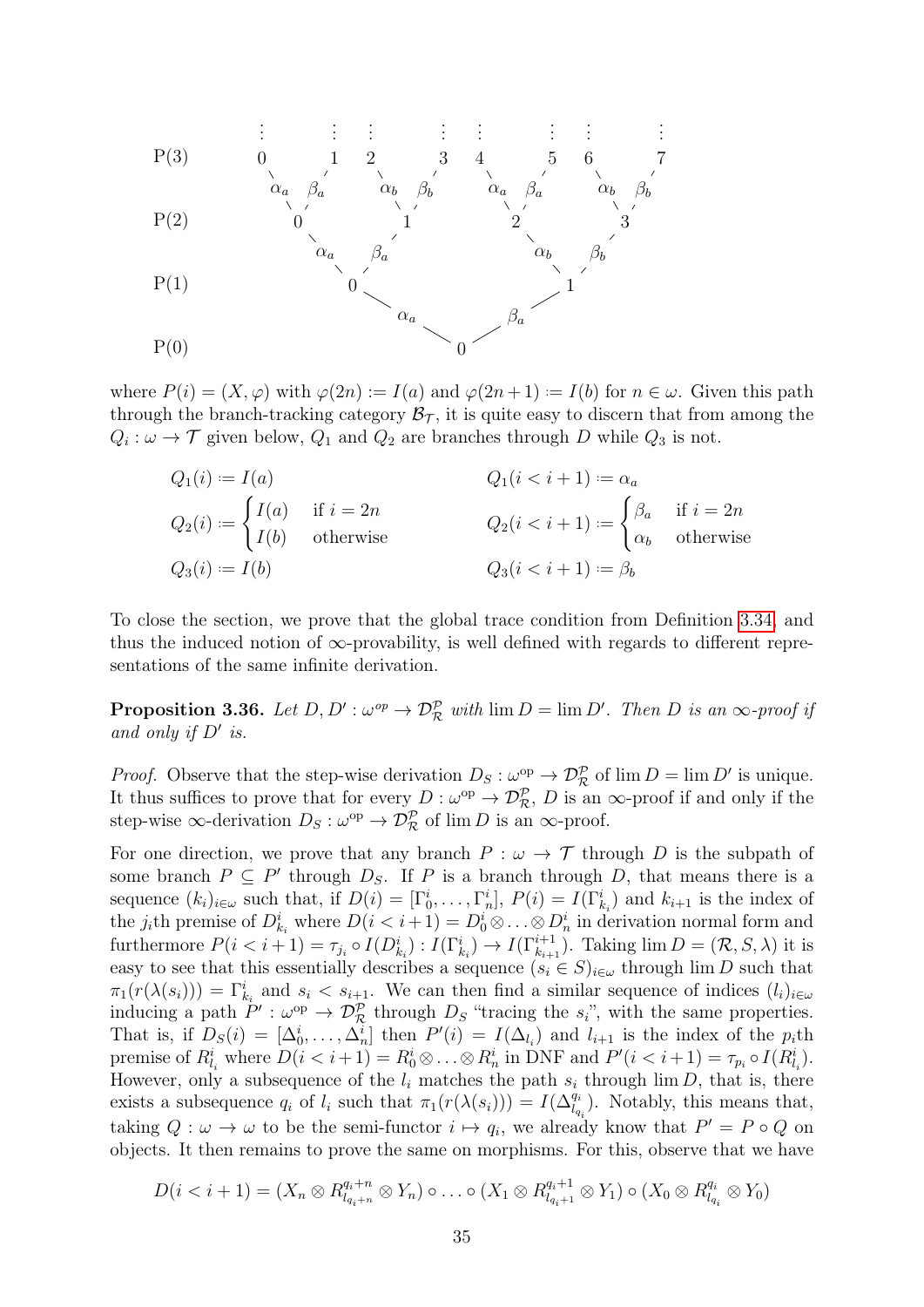where  $n = q_i - q_{i+1}$  and the  $X_i$  and  $Y_i$  are morphisms in  $\mathcal{D}_{\mathcal{R}}^{\mathcal{P}}$  "filling in" the assumptions not touched by the sequence  $l_i$ . By repeatedly applying Lemma [3.30,](#page-35-0) we can then conclude

$$
P(i < i+1) = \tau_{j_i} \circ I(D(i < i+1)) = \tau_{p_{q_i+n}} \circ I(R_{l_{q_i+n}}^{q_i+n}) \circ \dots \circ \tau_{p_{q_i}} \circ I(R_{l_{q_i}}^{q_i}) = P'(Q(i < i+1))
$$

which means  $P' = P \circ Q$  and thus  $P \subseteq P'$  as desired.

The converse direction, i.e. finding for each branch  $P : \omega^{\rm op} \to \mathcal{T}$  through  $D_S$  a subpath  $P' \subseteq P$  branching through D is analogous.

## 3.4 Converting between Regular ∞-Derivations and Abstract Cyclic Derivations

We close this chapter by combining all of the definitions from the previous sections to give formal transformation procedures between regular  $\infty$ -derivations and abstract cyclic derivations.

<span id="page-39-0"></span>**Proposition 3.37.** Fix a trace-interpretation  $I: \mathcal{D}_{\mathcal{R}}^{op} \to \mathcal{T}$  and let  $D: \omega^{op} \to \mathcal{D}_{\mathcal{R}}^{p}$  be a regular  $\infty$ -derivation. Then there exists an abstract cyclic derivation  $D_C = (C, Tr)$  such that

- (i) any branch P through D is a path through  $D_C$
- (ii) any path P through  $D_C$  is the subpath of some branch P' through D

*Proof.* As D is regular, there exists a regular rule-set  $\mathcal{R}'$ , a translation  $F: \mathcal{D}_{\mathcal{R}'} \to \mathcal{D}_{\mathcal{R}}$ and an  $\infty$ -derivation  $R: \omega^{\text{op}} \to \mathcal{D}_{\mathcal{R}'}^{\mathcal{P}}$  with  $D = F \circ R$ . As  $\mathcal{R}'$  is finite, we may assume that  $\mathcal{R}' = (n, \mathcal{R}', r')$ , meaning that its underlying alphabet are the natural numbers  $i \leq n$  for some  $n \in \omega$ . For simplicity, we also assume that for any  $R' \in \mathcal{R}'$  with  $r'(R') = (i, m_0 \dots m_j)$  all the  $m_i$  are distinct, a state of affairs that can always be brought about by renaming some premises and adding "renamed copies" for their derivation rules.

We begin by constructing the cyclic tree  $C = (T, \beta)$  by inductively defining

$$
T_0 := \{ R(0) \}
$$
  
\n
$$
T_{i+1} := \bigcup_{uk \in T_i} \left\{ ukl_j \mid \frac{l_1 \cdots l_n}{k} \text{ rule in } \mathcal{R}', 0 \le j < n, \text{no letter appears in } uk \text{ twice} \right\}
$$

and set  $T := \{u \mid R(0)u \in T_i, i \leq n\}$ , thus ensuring that  $\varepsilon \in T$ . It is easily observed that T describes a tree following the rules of  $\mathcal{R}'$ . There are two kinds of  $u \in \text{Leaf}(T)$ : If  $u = vi$  such that  $A : [] \to [i]$  is a derivation rule of  $\mathcal{R}'$  then we call u an axiomatic leaf. Otherwise, there exist  $v, v' \in n^*$  with  $u = viv'i$  for a unique i which is repeated twice in u, in which case we call u a bud. For each bud  $u \in$  Leaf we pick  $\beta(u) = vi$ , i.e. jumping back to the first occurrence of i in u. Then  $C = (T, \beta)$  is the cyclic tree underlying the abstract cyclic derivation  $D_{\mathcal{C}}$ .

For the functor  $\text{Tr}: \mathcal{P}_C \to \mathcal{T}$ , we take  $\text{Tr}(ui) := I(F(R([i])))$ . Observe that this means that  $Tr(u) = Tr(\beta(u))$  for any bud u. For the morphism-part of Tr, it suffices to specify what to map direct successor edges to. Thus if  $ui, uim_i \in S$  then  $\mathcal{R}'$  has the rule

$$
A \frac{m_1 \cdots m_k}{i}
$$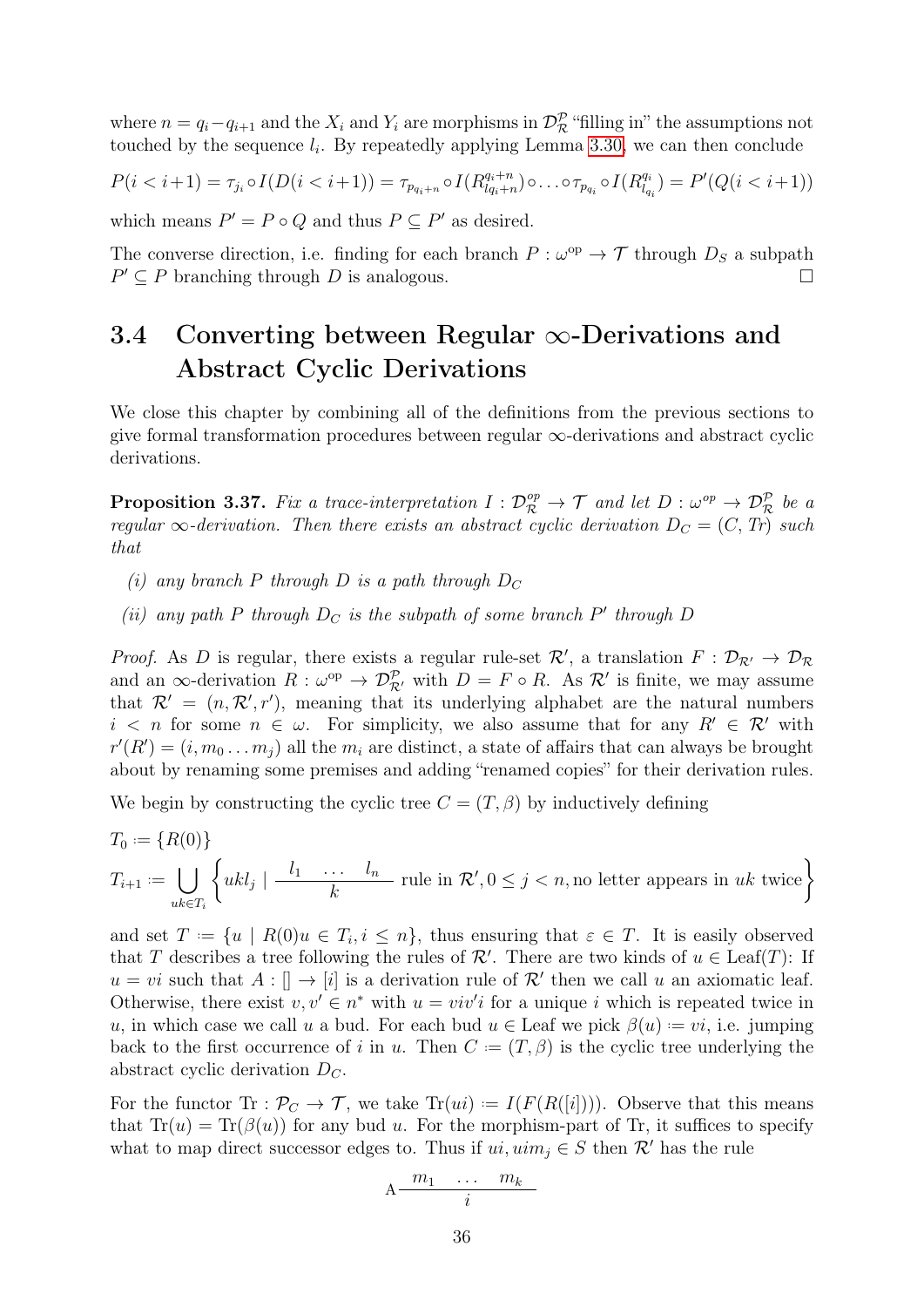meaning  $A : [m_1, \ldots, m_k] \to [i]$  is a morphism of  $\mathcal{R}'$ . Then take

$$
\text{Tr}(ui < uim_j) := \tau_j \circ I(F(R(A))) : I(F(R([i]))) \rightarrow I(F(R([m_j]))
$$

as  $\text{Tr}(ui) = I(F(R([i]))$  and  $\text{Tr}(uim_j) = I(F(R([m_j]))).$ 

Observe that any path  $P : \omega \to \mathcal{T}$  through D is also a path through R w.r.t. the traceinterpretation  $I \circ F : \mathcal{D}_{\mathcal{R}'}^{\mathrm{op}} \to \mathcal{T}$ . Using this observation, it is an easy, albeit somewhat involved, exercise to prove the properties (i) and (ii).  $\Box$ 

Remark. Importantly, if an ACD  $D_C$  was obtained from  $D: \omega^{\rm op} \to \mathcal{D}_{\mathcal{R}}^{\mathcal{P}}$  via this procedure,  $D<sub>C</sub>$  is an abstract cyclic proof iff D is an  $\infty$ -proof because of the conditions (i) and (ii).

Remark. As noted in Example [2.13,](#page-19-0) the procedure above can be used to obtain, given a trace-interpretation, an ACD for any given cyclic derivation: Simply unfold the cyclic proof into an  $\infty$ -derivation and recall that any  $\infty$ -derivation obtained in this manner is regular. Then apply the procedure to said regular  $\infty$ -derivation.

<span id="page-40-0"></span>**Proposition 3.38.** If  $D = (C, Tr : \mathcal{P}_C \to \mathcal{T})$  is a abstract cyclic derivation, then there exists a regular rule-set R, a trace-interpretation  $I : \mathcal{D}_{\mathcal{R}}^{op} \to \mathcal{T}$  and an  $\infty$ -derivation  $D': \omega^{op} \to \mathcal{D}_{\mathcal{R}}^{\mathcal{P}}$  such that

- (i) any path P through D is the subpath of some branch  $P'$  through  $D'$
- (ii) any branch  $P$  through  $D'$  is a path through  $D$

*Proof.* For  $C = (T, \beta)$ , denote by  $\sim$  the reflexive, symmetric, transitive closure of  $\beta$  and by  $T_{\sim}$  the quotient of T by  $\sim$ . For  $t \in T$ , let  $[[t]] \in T_{\sim}$  be the class in  $T_{\sim}$  containing t. Furthermore, observe that for each  $A \in T_{\sim}$ , there exists precisely one  $t \in A$  with  $t \notin (A \setminus \text{Leaf}(T))$  and call it  $q(A)$ .

We define  $\mathcal{R} := (T_{\sim}, T_{\sim}, r)$  with

$$
r(A) := (A, [s_0] \dots [s_m])
$$
 where  $Chld(q(A)) = \{s_0, \dots, s_m\}$ 

It is easy to observe that R is indeed regular. Then, take  $D': \omega^{\rm op} \to \mathcal{D}_{\mathcal{R}}^{\mathcal{P}}$  to be the unique step-wise derivation with  $D'(0) = [[\varepsilon]]$ . To obtain the interpretation  $I: \mathcal{D}_{\mathcal{R}}^{\text{op}} \to \mathcal{T}$ , apply<br>Lemma 3.25 choosing Lemma [3.25](#page-34-0) choosing

$$
i(A) := \text{Tr}(q(A))
$$
 and  $\tau_j^A := \text{Tr}(q(A)s_i)$  where  $\text{Chld}(q(A)) = \{s_0, \ldots, s_m\}.$ 

Again, it is easy to verify that the conditions (i) and (ii) hold.  $\square$ 

Remark. The proofs of the two previous propositions together also demonstrate, somewhat implicitly, that every regular infinite tree (equivalently,  $\infty$ -derivation) is generated by unfolding a finite graph (equivalently, ACD): Proposition [3.38](#page-40-0) describes the unfolding procedure while Proposition [3.37](#page-39-0) describes how the finite graph can be derived from a regular tree.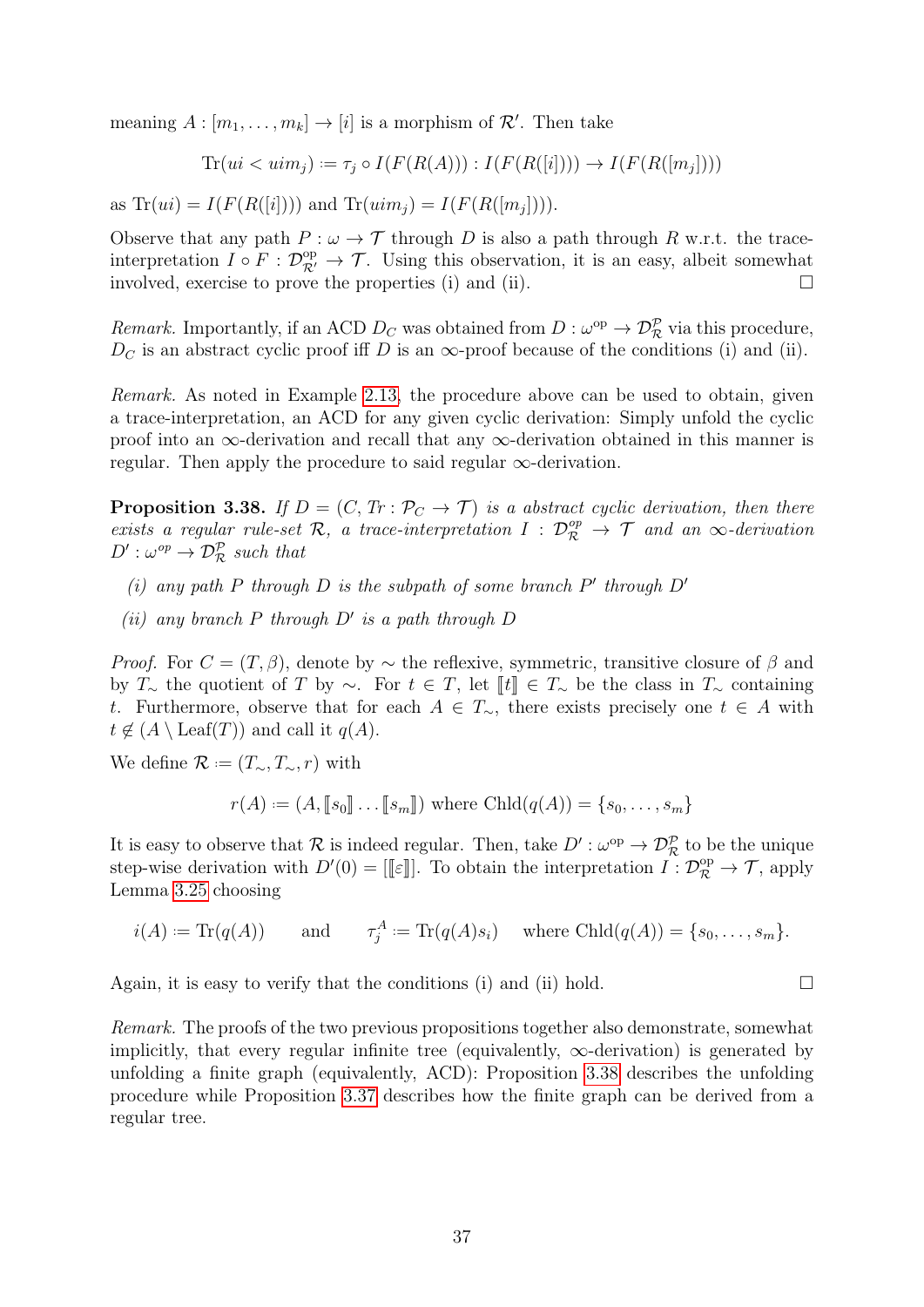## <span id="page-41-1"></span>Chapter 4

# Abstract Theorems of Cyclic Proof Theory

This chapter employs the abstract framework laid out in Chapters [2](#page-13-0) and [3](#page-25-0) to state and subsequently prove theorems of cyclic proof theory in such a way that they can be applied uniformly to any cyclic derivation system whose cyclic content is captured by said abstractions. The theorems in Section [4.1](#page-41-0) are generalized variants of theorems which are wide-spread in the literature and whose proofs make use of automata theory. In Section [4.2](#page-44-0) we give an alternative soundness condition whose equivalence to the GTC follows from Ramsey's theorem and outline a novel GTC decision procedure based on it.

### <span id="page-41-0"></span>4.1 Proofs via Automata Theory

We begin by recalling the definitions of infinite word automata.

**Definition 4.1.** An *infinite word automaton* is a quintuple  $\mathfrak{A} = (Q, \Sigma, \Delta, q_0, C)$  where Q is a finite set of states,  $\Sigma$  is a finite alphabet. We call  $q_0 \in Q$  the *starting state*, the relation  $\Delta \subseteq Q \times \Sigma \times Q$  the transition relation and the set  $C \subseteq Q^{\omega}$  is the acceptance condition. If for each  $q \in Q$ ,  $s \in \Sigma$  there is at most one  $q' \in Q$  such that  $(q, s, q') \in \Delta$ , we call  $\Delta$  and the automaton  $\mathfrak A$  overall *deterministic*.

Given a word  $\sigma \in \Sigma^{\omega}$ , the sequence  $\rho \in Q^{\omega}$  is called a *run of*  $\mathfrak{A}$  *on*  $\sigma$  if  $\rho_0 = q_0$  and for each  $i \in \omega$  we have  $(\rho_i, \sigma_i, \rho_{i+1}) \in \Delta$ . A run  $\rho$  is accepting if  $\rho \in C$ . A word  $\sigma$  is accepted by  $\mathfrak{A}$ if there exists an accepting run of  $\mathfrak{A}$  on  $\sigma$ . The set  $L(\mathfrak{A}) := \{ \sigma \in \Sigma^{\omega} \mid \sigma \text{ is accepted by } \mathfrak{A} \}$ is the language of A.

#### Definition 4.2.

1. For a subset  $F \subseteq Q$  the *Büchi condition* is defined by

$$
\text{B\"{o}CHI}(F) := \{ \rho \in Q^{\omega} \mid \text{Inf}(\rho) \cap F \neq \emptyset \}
$$

2. For a coloring  $c: Q \to \omega$  the *parity condition* is defined by

 $\text{PARTY}(c) := \{ \rho \in Q^{\omega} \mid \max \{ c(q) \mid q \in \text{Inf}(\rho) \} \text{ is even} \}$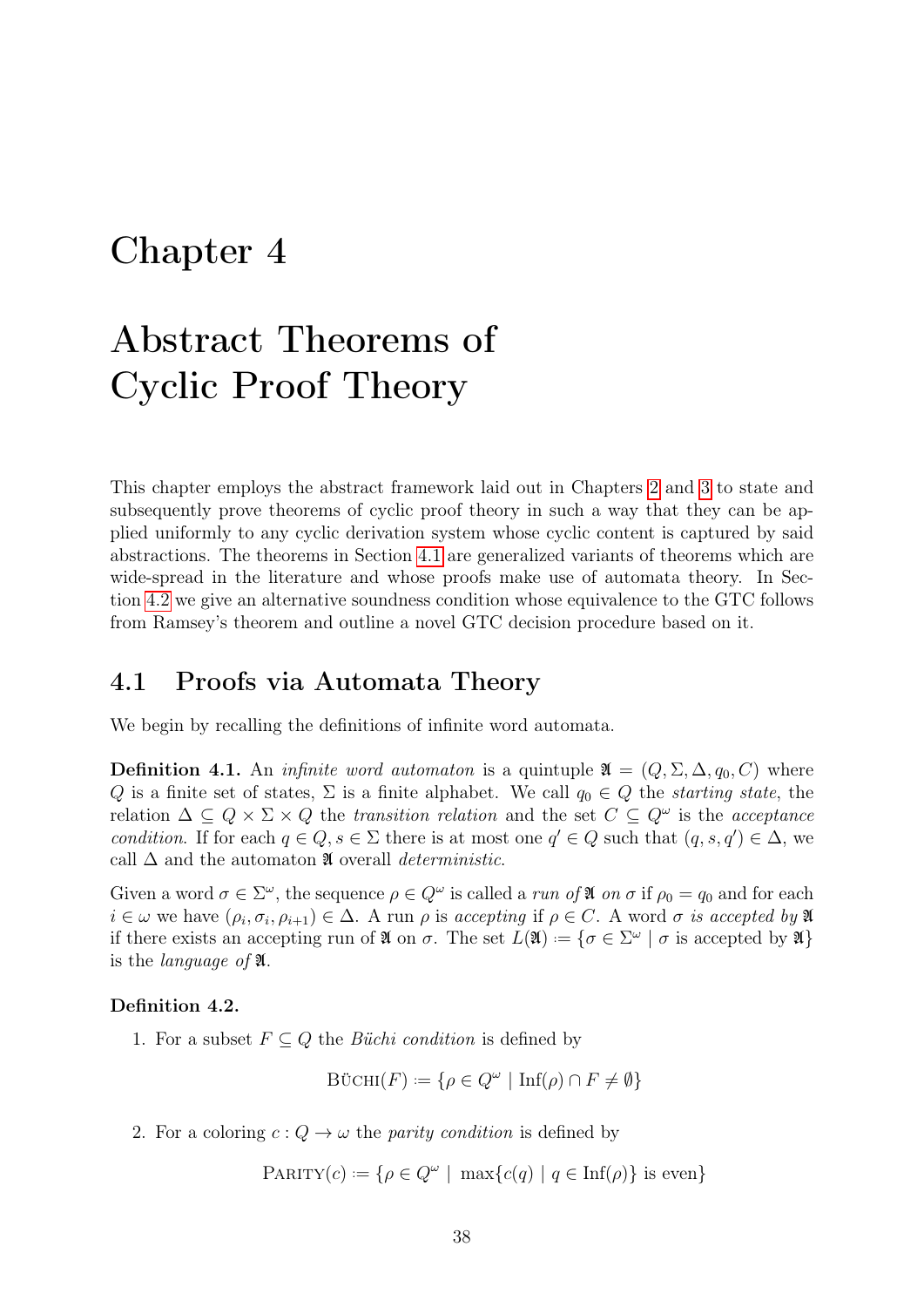Remark. If  $\mathfrak{A} = (Q, \Sigma, \Delta, q_0, C)$  with  $C = B\ddot{\text{U}}CHI(F)$  or  $C = PARTY(c)$ , we call  $\mathfrak{A}$  a Büchi or parity automaton, respectively. If the type of automaton is clear from the context, we sometimes omit the construction function, for example simply denoting a Büchi automaton by  $(Q, \Sigma, \Delta, q_0, F)$ .

The usefulness of automata theory in the field of cyclic proof theory stems from the fact that the trace condition of many cyclic derivation systems can be recognized by infinite word automata. Transferring to our framework, all proofs in this section rely on the automata recognizability of the trace condition of a trace category.

**Definition 4.3.** Pick a trace category  $\mathcal{T}$ . We say that its trace condition is *deterministi*cally parity-recognizable if for any finite set T of morphisms  $\tau : A \rightarrow B$  of T and starting object  $S \in Ob(\mathcal{T})$ , there exists a deterministic parity automaton with T as its alphabet which accepts a sequence

$$
\tau_0 \tau_1 \tau_2 \tau_3 \tau_4 \ldots \in T^{\omega} \qquad \text{with } \tau_i : A_i \to B_i
$$

if and only if the following

 $P(i) := A_i$   $P(i < i + 1) := \tau_i$ 

induces a path  $P : \omega \to \mathcal{T}$  with  $P(0) = S$  and P satisfies the trace condition of  $\mathcal{T}$ .

Similar concepts, such as a trace category being non-deterministically Büchi-recognizable are defined analogously.

The first theorem we prove is the fact that, for cyclic derivation system's whose trace condition is recognizable by some infinite word automaton, it is decidable whether a cyclic derivation constitutes a proof. Such an automata-based GTC decision algorithm was first put forward by Sprenger and Dam [\[34\]](#page-79-0) and has since become a staple of cyclic proof theory (for further instance of it, see e.g. [\[9,](#page-78-0) [20,](#page-79-1) [33\]](#page-79-2)).

<span id="page-42-0"></span>**Theorem 4.4.** Let  $D = (C, Tr : \mathcal{P}_C \to \mathcal{T})$  be an abstract cyclic derivation and the trace condition of  $\mathcal T$  be non-deterministically Büchi-recognizable. It is decidable whether D satisfies the global trace condition.

*Proof.* For  $C = (T, \beta)$ , consider the set of trace maps in  $\mathcal T$  given by

$$
M := \{ \text{Tr}(uv) \mid u <_{+} v \in T \} \cup \{ 1_{\text{Tr}(u)} \mid u \in \text{dom}(\beta) \}
$$

which is finite as  $T$  is. Per assumption, there exists a non-deterministic Büchi-automaton  $\mathfrak A$  which recognizes valid paths consisting of maps from M satisfying the trace condition of T. We construct a second non-deterministic Büchi-automaton  $\mathfrak{B} = (T, M, \varepsilon, \Delta, T)$  with

$$
\Delta := \{(u, \text{Tr}(uv), v) \mid u <_+ v \in T\} \cup \{(u, 1_{\text{Tr}(u)}, \beta(u)) \mid u \in \text{dom}(\beta)\}\
$$

Clearly,  $\mathfrak{B}$  accepts precisely the single-step paths through D. A path  $P : \omega \to \mathcal{T}$  thus is a path through D if and only if it is a subpath of a path recognized by  $\mathfrak{B}$ . Thus we can decide whether D satisfies the global trace condition by checking  $L(\mathfrak{B}) \subset L(\mathfrak{A})$ . As this is decidable for non-deterministic Büchi-automata [\[26\]](#page-79-3), we are done.  $\Box$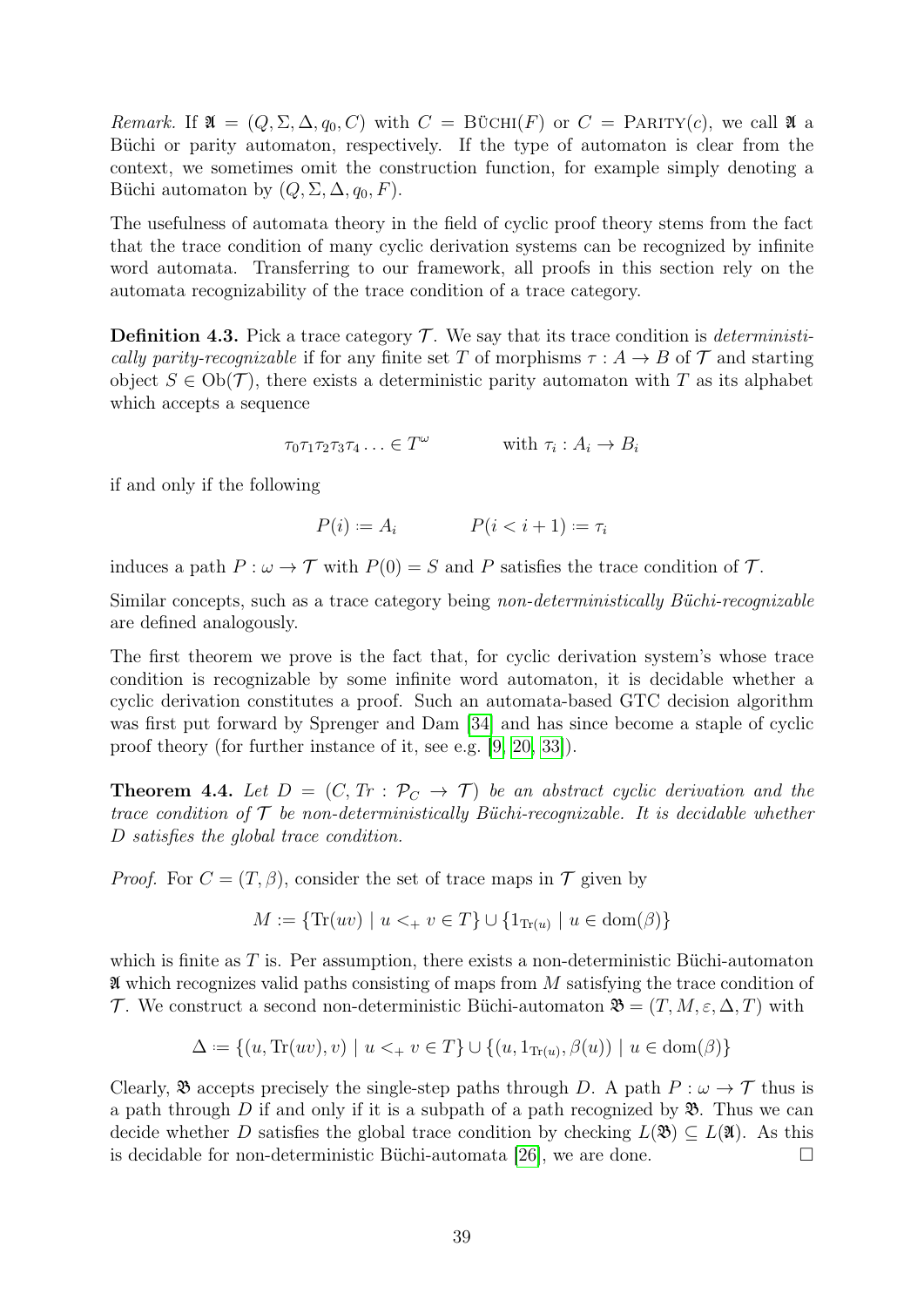Instances of the next two theorems are not quite as common in cyclic proof theory as they come with a strong precondition: they only apply to finite derivation systems. That means, for example, that they do not apply to cyclic arithmetic as its derivation system includes countably infinitely many instances of the ∃R-rule alone. Note that, in Chapter [6,](#page-62-0) we present two cyclic derivation systems to which this theorem does apply. Notably, the proofs of the next two theorems also make use of the abstract notion of derivation for Chapter [3.](#page-25-0)

**Definition 4.5.** An *infinite tree automaton* is a quintuple  $\mathfrak{A} = (Q, \Sigma, q_0, \Delta, C)$ . Same as for infinite word automata, Q and  $\Sigma$  are a finite set of states and a finite alphabet,  $q_0 \in Q$ is the starting state and  $C \subseteq Q^{\omega}$  is an acceptance condition. Differing from infinite word automata, the transition relation is  $\Delta \subseteq Q \times \Sigma \times Q^*$  and furthermore required to be finite.

Given a labeled tree  $T = (\Sigma, S, \lambda)$ , we call  $R = (Q, S, \rho)$  a run of  $\mathfrak A$  on T if  $\rho(\varepsilon) = q_0$  and for each  $s \in S$  with  $\mathrm{bd}(s) = n$  we have  $(\rho(s), \lambda(s), \rho(s)) \dots \rho(s(n-1)) \in \Delta$ . If  $\sigma \in Q^{\omega}$ is such that there exists  $\tau \in \omega^{\omega}$  with  $\tau \restriction i \in S$  and  $\rho(\tau \restriction i) = \sigma_i$  for every  $i \in \omega$  then we call  $\sigma$  a path through R. We call a run R accepting if  $\sigma \in C$  for every path  $\sigma$  through R. A tree T is then *accepted by*  $\mathfrak A$  if there exists an accepting run of  $\mathfrak A$  on it.

To the best of our knowledge, the first instance of the following result in the literature is given by Niwiński and Walukiewicz for a tableaux system for the modal  $\mu$ -calculus in [\[28\]](#page-79-4).

<span id="page-43-0"></span>**Theorem 4.6.** Let  $\mathcal{D}_{\mathcal{R}}$  be the category of derivations of a finite sequent calculus on SEQ. Furthermore, let  $I: \mathcal{D}_{\mathcal{R}}^{op} \to \mathcal{T}$  be a trace-interpretation into a trace category  $\mathcal{T}$  whose trace condition is deterministically parity recognizable. Then there exists an  $\infty$ -proof of a sequent  $\Gamma \in \text{Seq}$  if and only if there exists a regular  $\infty$ -proof of  $\Gamma$ .

Proof. The right-to-left direction is immediate. We begin to prove the other direction by constructing a parity tree automaton  $\mathfrak{B}$  which can recognize the  $\infty$ -proofs of Γ.

As the sequent calculus  $\mathcal{R} = (\text{Seq}, \mathcal{R}, r)$  is finite, we know that the set  $\mathcal{R} = \{R_0, \ldots, R_n\}$ of rules generating  $\mathcal{D}_{\mathcal{R}}$  is finite. Each such rule  $D_i : [\Theta_i^0, \ldots, \Theta_i^{m_i}] \to [\Gamma_i]$  corresponds to a morphism  $I(R_i) : I(\Gamma_i) \to I([\Theta_i^0, \ldots, \Theta_i^{m_i}])$  via the trace-interpretation I, which in turn have components  $\tau_i^j$  $i^j := \tau_j \circ I(R_i) : I(\Gamma_i) \to I(\Theta_i^j)$ . Now consider the set

$$
T:=\{\tau_i^j:I(\Gamma_i)\to I(\Theta_i^j)\,\,|\,\,0\leq i\leq n, 0\leq j\leq m_i\}
$$

By the parity recognizability of the trace condition of  $\mathcal T$  there exists deterministic parity automaton  $\mathfrak{A} := (Q, T, \delta, q_0, c)$  which recognizes paths consisting of morphisms from T, starting at  $I(\Gamma)$ , which satisfy the trace condition of  $\mathcal T$ . With this, we can construct a nondeterministic parity tree automaton  $\mathfrak{B} = (\text{SEQ} \times Q, \mathcal{R}, \Delta_{\mathfrak{B}},(\Gamma, q_0), c \circ \pi_2)$  on infinite trees labeled by rules in R where we take  $\Delta_{\mathfrak{B}} := \bigcup_{R_i \in \mathcal{R}} \Delta_{R_i}$ . specifically, for each derivation rule

$$
R_i \frac{\Theta_i^0 \quad \cdots \quad \Theta_i^{m_i}}{\Gamma_i}
$$

we take

$$
\Delta_{R_i} := \left\{ \left( (\Gamma_i, q), D_i, \left( (\Theta_i^0, \delta(q, \tau_i^1)), \dots, (\Theta_i^{n_i}, \delta(q, \tau_i^{n_i})) \right) \right) \middle| q \in Q \right\}
$$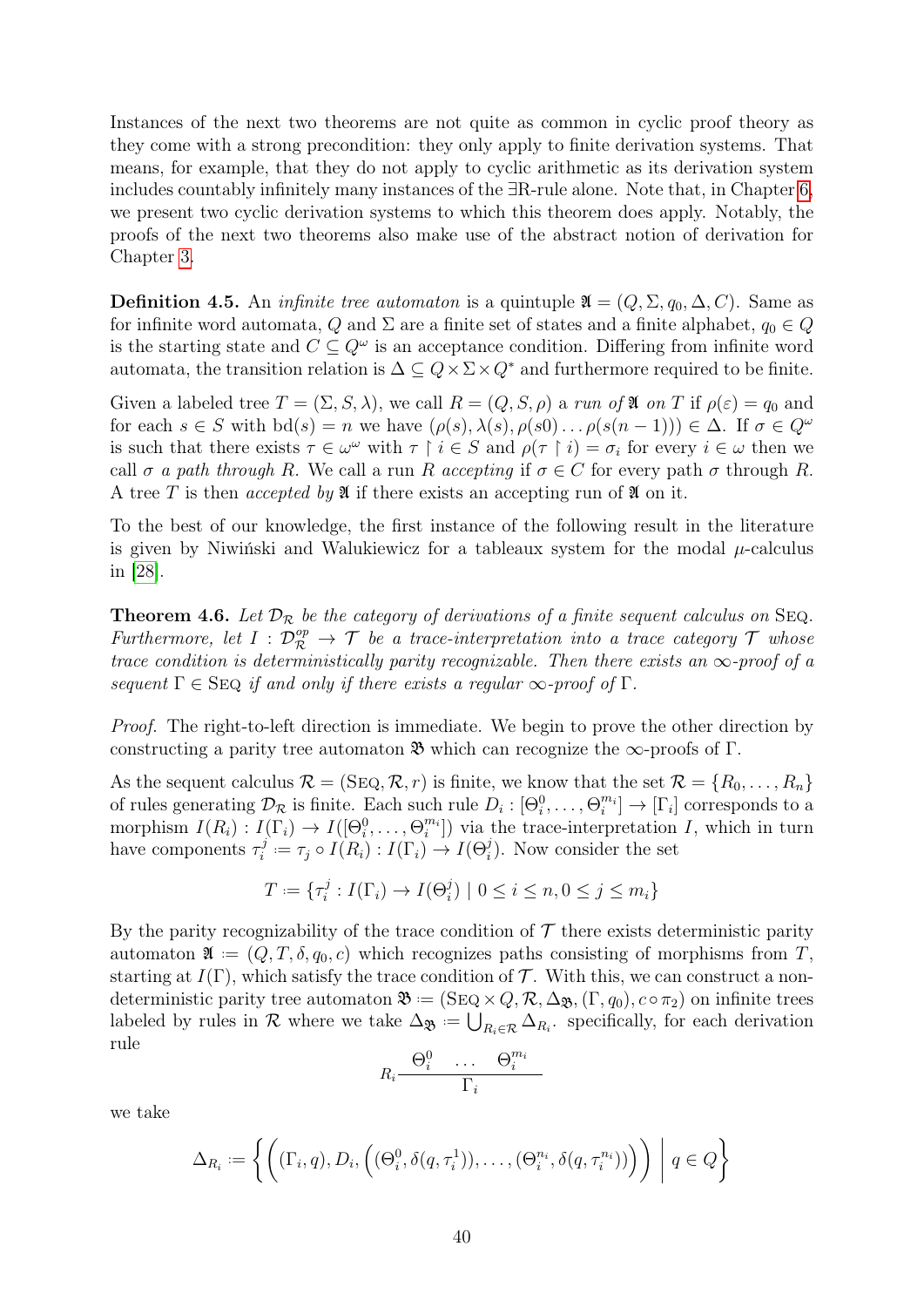i.e. the automaton may take steps corresponding to any applicable derivation rule, walking the state from Q along according to **1** for the trace map  $\tau_i^j$  $\tau_i^j$  chosen by the traceinterpretation I.

For the correctness of the automaton, it is easy to see by the choice of  $\Delta_B$  that  $\mathfrak{B}$  has a run on some tree  $T$  at all if and only if  $T$  at least constitutes a construction justification of a valid  $\infty$ -derivation of Γ, i.e. if each rule is correctly applied. Furthermore, the automaton accepts if and only if the  $\mathcal{T}$ -path induced by each infinite path of the derivation tree described by the construction justification is accepted by  $\mathfrak{A}$ . Thus it is easy to see that  $\mathfrak{A}$ will only accept construction justifications of  $\infty$ -proofs of Γ.

Taken together, the argument is thus as follows: If there is an  $\infty$ -proof  $D:\omega^{\rm op}\to \mathcal{D}_{\mathcal{R}}^{\mathcal{P}}$  of  $\Gamma$ there is step-wise  $D': \omega^{\text{op}} \to \mathcal{D}_{\mathcal{R}}^{\mathcal{P}}$  of  $\Gamma$ . Then the construction justification inherent in  $D'$ is recognized by  $\mathfrak{B}$ , meaning  $L(\mathfrak{B})$  is not empty. By Corollary 8.20 of [\[13\]](#page-78-1) this means there is a regular tree  $J = (\mathcal{R}, S, \lambda) \in L(\mathfrak{B})$ . As  $\mathfrak{B}$  only recognizes construction justifications of  $\infty$ -proofs of Γ, this J must thus be such. Obtaining the regular  $\infty$ -proof  $D'' : \omega^{\rm op} \to \mathcal{D}_{\mathcal{R}}^{\mathcal{P}}$ from this construction justification is straight-forward.

Remark. An interesting application of the result above is establishing the equivalence between cyclic proofs and Cut-free cyclic proofs in cyclic derivation systems with a Cutrule. Many CUT-elimination procedures for cyclic derivation systems in the literature  $(e.g. [3, 12, 31])$  $(e.g. [3, 12, 31])$  $(e.g. [3, 12, 31])$  $(e.g. [3, 12, 31])$  $(e.g. [3, 12, 31])$  are corecursive algorithms which lazily transform cyclic proofs with Cutapplications into  $\infty$ -proofs without CUT-applications. If the CUT-free fragment of the derivation system is finite, the result above can then be applied to conclude that there must also exist a regular, CUT-free  $\infty$ -proof and thus a CUT-free cyclic proof, as is done in [\[31\]](#page-79-5).

The construction employed in the proof of Theorem [4.6](#page-43-0) also yields a decision procedure for  $\infty$ -provability.

<span id="page-44-1"></span>**Corollary 4.7.** Let  $\mathcal{D}_{\mathcal{R}}$  be the category of derivations of a finite sequent calculus on SEQ. Let furthermore  $I: \mathcal{D}^{op} \to \mathcal{T}$  be a trace-interpretation into a trace category  $\mathcal{T}$  whose trace condition is deterministically parity recognizable. Then the  $\infty$ -provability of any sequent  $\Gamma \in$  SEQ is decidable.

*Proof.* The proof of Theorem [4.6](#page-43-0) constructs a parity tree automaton  $\mathfrak{B}$  such that  $L(\mathfrak{B})$  is precisely the construction justifications of  $\infty$ -proofs of Γ. As the emptiness problem for parity tree automata is decidable (see Theorem 8.19 of [\[13\]](#page-78-1)), we can thus decide if there exists an  $\infty$ -proof of  $\Gamma$  by deciding whether  $L(\mathfrak{B})$  is empty.

### <span id="page-44-0"></span>4.2 Proofs via the Ramsey Theorem

We begin this section by recalling Ramsey's theorem. For this, we employ the notation  $[A]^n := \{ X \subseteq A \mid |X| = n \}$  for  $n \in \omega$ .

**Theorem 4.8** ([\[29\]](#page-79-6), Theorem A). Let A be a countably infinite set and  $n, m \leq \omega$ . For any coloring  $f : [A]^n \to m$  there exists a color  $c \leq m$  and countably infinite  $C \subseteq A$  such that for any  $X \in [C]^s$  we have  $f(X) = c$ .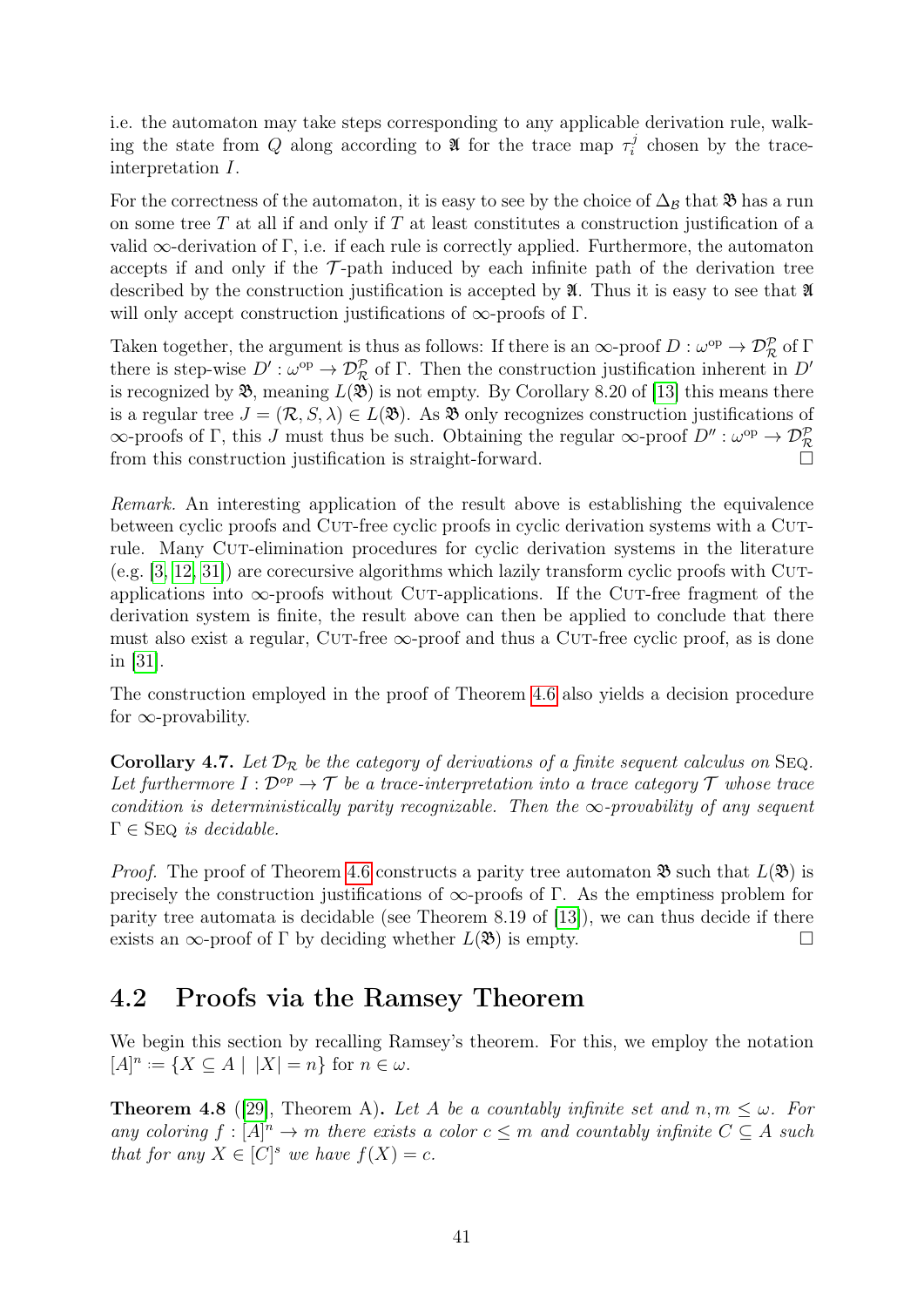When examining the applications of Ramsey's theorem in cyclic proof theory through our framework, many of them can be identified as instances of the following categorical corollary of Ramsey's theorem.

**Definition 4.9.** For every endomorphism  $\tau : X \to X$  of a category  $\mathcal{T}$ , the periodic  $\tau$ path is the path  $\tau^{\omega}: \omega \to \mathcal{T}$  given by  $\tau^{\omega}(i) := X$  and  $\tau^{\omega}(i < i + 1) := \tau$ .

<span id="page-45-0"></span>**Definition 4.10.** We call an endomorphism  $\tau : X \to X$  idempotent if  $\tau = \tau \circ \tau$ .

**Lemma 4.11.** Let  $P : \omega \to \mathcal{T}$  be a path and  $X \in Ob(\mathcal{T})$  such that  $P(i) = X$  infinitely often. If  $\text{Hom}_{\mathcal{T}}(X,X)$  is finite then  $\tau^{\omega} \subseteq P$  for some idempotent  $\tau : X \to X$ .

*Proof.*  $P(i) = X$  holding infinitely often means there exists  $Q \subseteq P$  such that  $Q(i) = X$ for all  $i \in \omega$ . Then  $Q(\{i, j\}) = Q(i < j)$  induces a coloring  $Q: [\omega]^2 \to \text{Hom}_{\mathcal{T}}(X, X)$ on  $\omega$ . By the Ramsey theorem, there exists  $\tau \in Hom_{\mathcal{T}}(X, X)$  and  $M \subseteq Q$  such that for  $i < j \in M$  we have  $Q(i < j) = \tau$ . Then  $\tau^{\omega} = Q \circ S$  where  $S(i) :=$  the *i*th least  $m \in M$ . The idempotence of  $\tau$  follows as  $\tau = Q(S(0 \lt 2)) = Q(S(1 \lt 2)) \circ Q(S(0 \lt 1)) = \tau \circ \tau$ .

This consequence of Ramsey's theorem allows us to derive an alternative soundness condition on ACDs which is equivalent to the GTC.

**Definition 4.12.** For any abstract derivation  $D = (C, Tr)$  we define its progressing semifunctor  $\text{Tr}^S: \mathcal{P}_C^S \to \mathcal{T}$  as Tr restricted to the semi-category  $\mathcal{P}_C^S$ .

Remark. We employ the shorthand  $\text{Hom}_{\text{Tr}^s}(u, v) := \text{Hom}_{\text{Im}(\text{Tr}^S)}(\text{Tr}^S(u), \text{Tr}^S(v))$  to aid readability from this point forward.

<span id="page-45-1"></span>**Lemma 4.13.** Let  $D = (C, Tr)$  be an abstract cyclic system such that for each  $u \in dom(\beta)$ the set  $\text{Hom}_{T_r}(u, u)$  is finite. Then D satisfies the global trace condition if and only if for every  $u \in dom(\beta)$  and every idempotent  $\tau \in Hom_{T_r}(u, u)$ , the path  $\tau^{\omega}: \omega \to \mathcal{T}$  satisfies the trace condition.

*Proof.* First, suppose D satisfied the GTC. Then pick  $u \in \text{dom}(\beta)$  and  $\tau : \text{Tr}(u) \to \text{Tr}(u)$ from  $\text{im}(\text{Tr}^S)$ . As  $\tau$  is in the image of  $\text{Tr}^S$ , we know that there exists some  $p \in \text{Path}(u, u)$ with  $|p| > 1$  and  $\text{Tr}(p) = \tau$ . Then  $\tau^{\omega} = \text{Tr} \circ P$  for  $P : \omega \to \mathcal{P}_C^S$  with  $P(i) := u$  and  $P(i \leq i+1) := p$ , meaning  $\tau^{\omega}$  is a path through D and thus satisfies the trace condition.

Now suppose that all periodic paths on idempotent endomorphisms of buds satisfied the trace condition and pick some path Tr  $\circ$  P for P :  $\omega \to \mathcal{P}_C^S$ . Clearly, there exists  $P \subseteq P'$  with  $|P'(i \lt i+1)| = 2$  for all  $i \in \omega$ , i.e. a representation of P which does not "skip" any nodes. As  $P'$  describes an infinite path through  $C$ , there needs to be some  $u \in \text{dom}(\beta)$  with  $P'(i) = u$  for infinitely many  $i \in \omega$  and thus by Lemma [4.11](#page-45-0) and idempotent  $\tau$ : Tr(u)  $\to$  Tr(u) such that  $\tau^{\omega} \subseteq$  Tr $\circ P' \subseteq$  Tr $\circ P$ . Per assumption,  $\tau^{\omega}$ satisfies the trace condition, meaning  $\text{Tr} \circ P$  does so as well.

*Remark.* By restricting our attention to  $\text{Hom}_{T^{s}}(u, u)$ , we guarantee that  $1_{\text{Tr}(u)}$  can only occur in  $\text{Hom}_{T_r}(u, u)$  if there is some  $p \in \text{Path}_C(u, u)$  such that  $\text{Tr}(p) = 1_{\text{Tr}(u)}$ . This is important as in most trace categories — including all trace categories defined in this thesis — the path  $1_{\text{Tr}(u)}^{\omega}$  does not satisfy the trace condition. Naïvely including  $1_{\text{Tr}(u)}$  in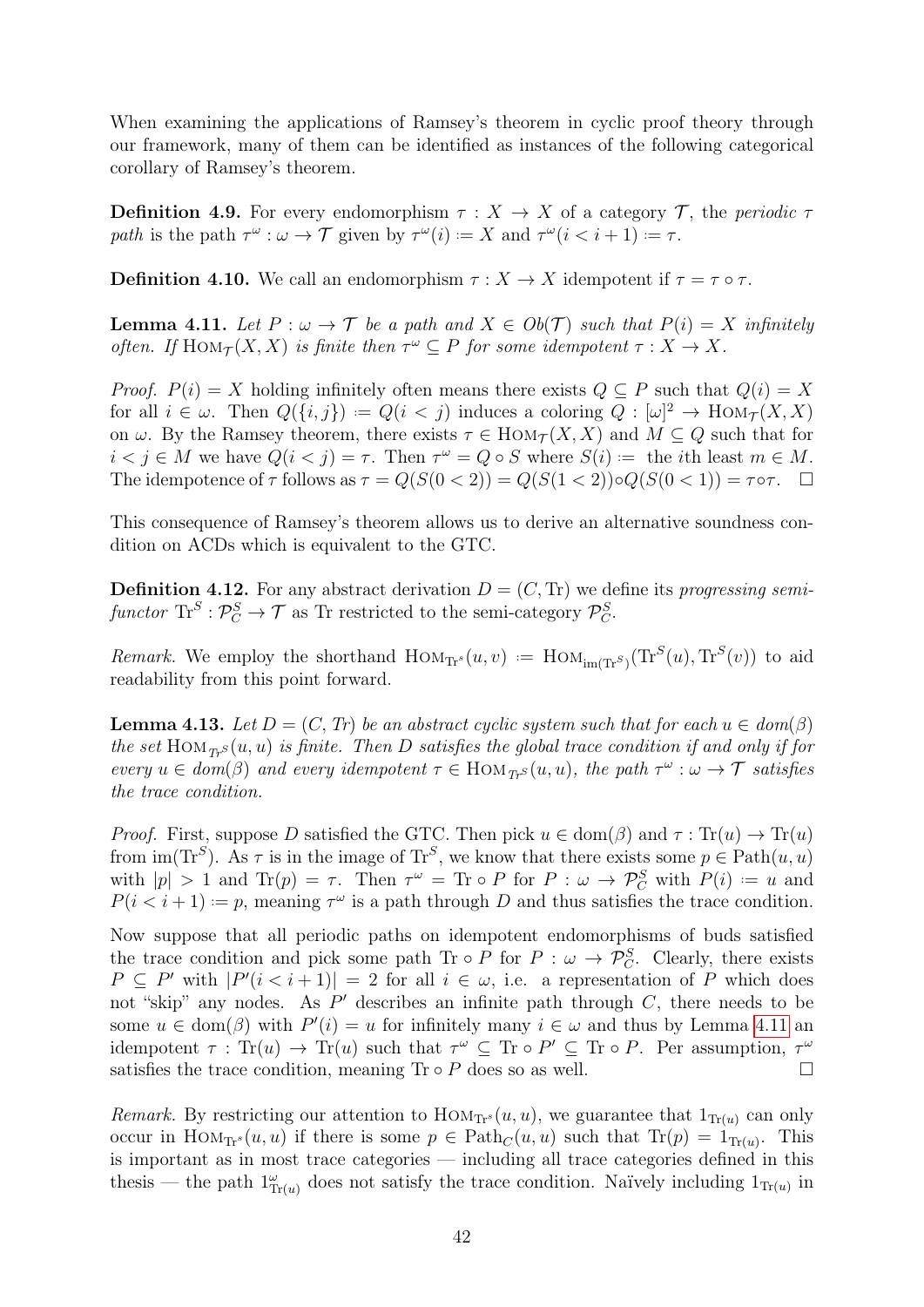the collection of idempotent morphisms to consider when checking for GTC satisfaction would thus invalidate the condition given above.

This alternative soundness condition gives rise to an alternative GTC decision procedure. While this procedure could be formalized in any formal model of computation covered by the Church-Turing thesis, such as Turing machines or the  $\lambda$ -calculus, we forgo such a technical presentation, instead relying on the readers intuitive understanding of computability. To the best of our knowledge, we are the first in the literature to describe this procedure.

<span id="page-46-0"></span>**Theorem 4.14.** Let  $\mathcal T$  be such that

- (1) from  $\tau : X \to Y$  and  $\tau' : Y \to Z$  one can compute  $\tau' \circ \tau : X \to Z$
- (2) for  $\tau, \tau' : X \to Y$  one can decide whether  $\tau = \tau'$
- (3) for idempotent  $\tau : X \to X$  one can decide whether  $\tau^{\omega} : \omega \to \mathcal{T}$  satisfies the trace condition

Let further  $D = (C, Tr : \mathcal{P}_C \to \mathcal{T})$  be an abstract cyclic system such that for  $u, v \in \mathcal{T}$ the set HOM $_{Tr}S(u, v)$  is finite. Then it is decidable whether D satisfies the global trace condition.

*Proof.* By Lemma [4.13](#page-45-1) we know that it suffices to check that for each  $u \in \text{dom}(\beta)$  and for all idempotent  $\tau \in Hom_{\text{Tr}S}(u, u)$ ,  $\tau^{\omega}$  satisfies the trace condition. For this, we compute all of the Hom-sets and then check each morphism in question via procedure guaranteed by assumption (3). The Hom-sets are computed by an iterative procedure with base cases

 $H^0(u, v) := \{ \text{Tr}(uv) \mid \text{if } u \leq_{+} v \} \cup \{ 1_{\text{Tr}(u)} \mid \text{if } u \in \text{dom}(\beta) \text{ and } \beta(u) = v \}$ 

and the iterative steps, using the procedure from assumption (1),

$$
H^{i+1}(u,v) := H^i(u,v) \cup \{ \tau \circ \tau' \mid w \in T, \tau' \in H^i(u,w), \tau \in H^i(w,v) \}
$$

We carry out the procedure until a fixed point is reached, i.e.  $H^{i}(u, v) = H^{i+1}(u, v)$ for all  $u, v \in T$ , which can be detected using the equality decision procedure guaranteed by assumption (2). Observe that for any  $i \in \omega$ ,  $H^i(u, v) \subseteq H^{i+1}(u, v) \subseteq \text{Hom}_{\text{Tr}S}(u, v)$ . Thus, a fixed point will be reached after  $N = \sum_{u,v \in T} | \text{Hom}_{\text{Tr}S}(u, v) |$  steps. Any fixed point  $H(-, -)$  of this procedure has the property that  $H(u, v) = \text{Hom}_{T_r} s(u, v)$ : Simply pick some  $\tau \in Hom_{\text{Tr}S}(u)$ , with  $\tau = \text{Tr}(ux_0 \dots x_n v)$ , as all of the  $H(-,-)$  are closed under composition it follows that  $\tau = \text{Tr}(x_n v) \circ \ldots \circ \text{Tr}(x_0 x_1) \circ \text{Tr}(u x_0) \in H(u, v)$ . Then we can decide whether D satisfies the GTC by using the procedure (3) on all  $\tau \in H(u, u)$ for  $u \in \text{dom}(\beta)$  which satisfy  $\tau = \tau \circ \tau$ , which can in turn be decided by using the procedures (1) and (2).

Remark. Note that, as we establish in Chapter [5,](#page-48-0) many trace categories satisfy the conditions (1) through (3), including those used to model the cyclic content cyclic arithmetic and the cyclic derivation systems in Chapter [6.](#page-62-0) The procedure thus seems to be widely applicable.

Remark. Naïvely, the procedure described in Theorem [4.14](#page-46-0) seems preferable to the common automata-based procedure outlined in Theorem [4.4](#page-42-0) due to its greater simplicity. The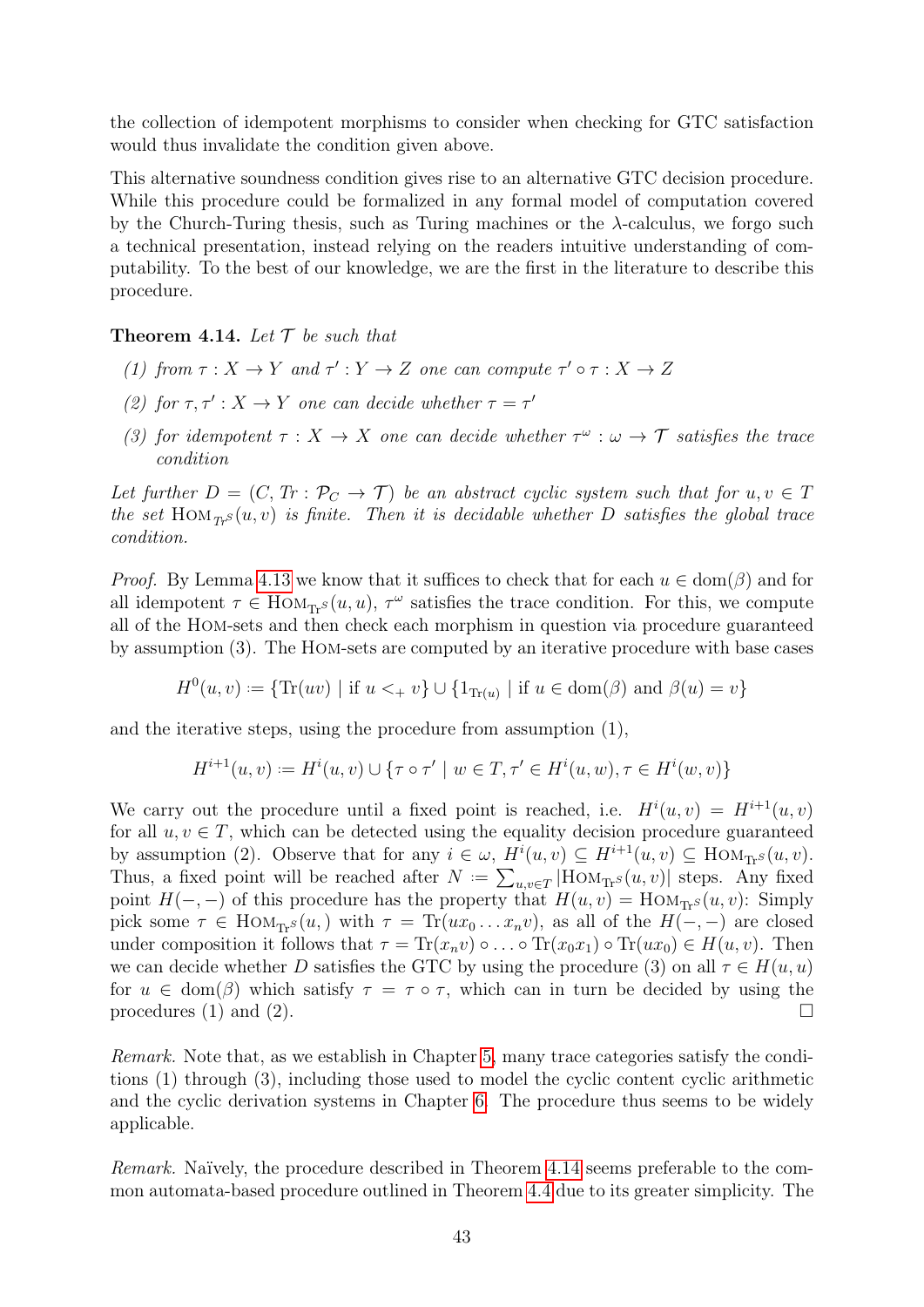language inclusion check of the latter procedure relies on quite complicated automata transformations, including Büchi-automaton complementation. The procedure from Theorem [4.14,](#page-46-0) on the other hand, does not require any further theory to be implemented.

Of course, a much better comparison of these two procedures would be one in terms of their computational complexities. Unfortunately, we have not been able to carry out such a comparison due to the time-restrictions inherent to Master's thesis projects.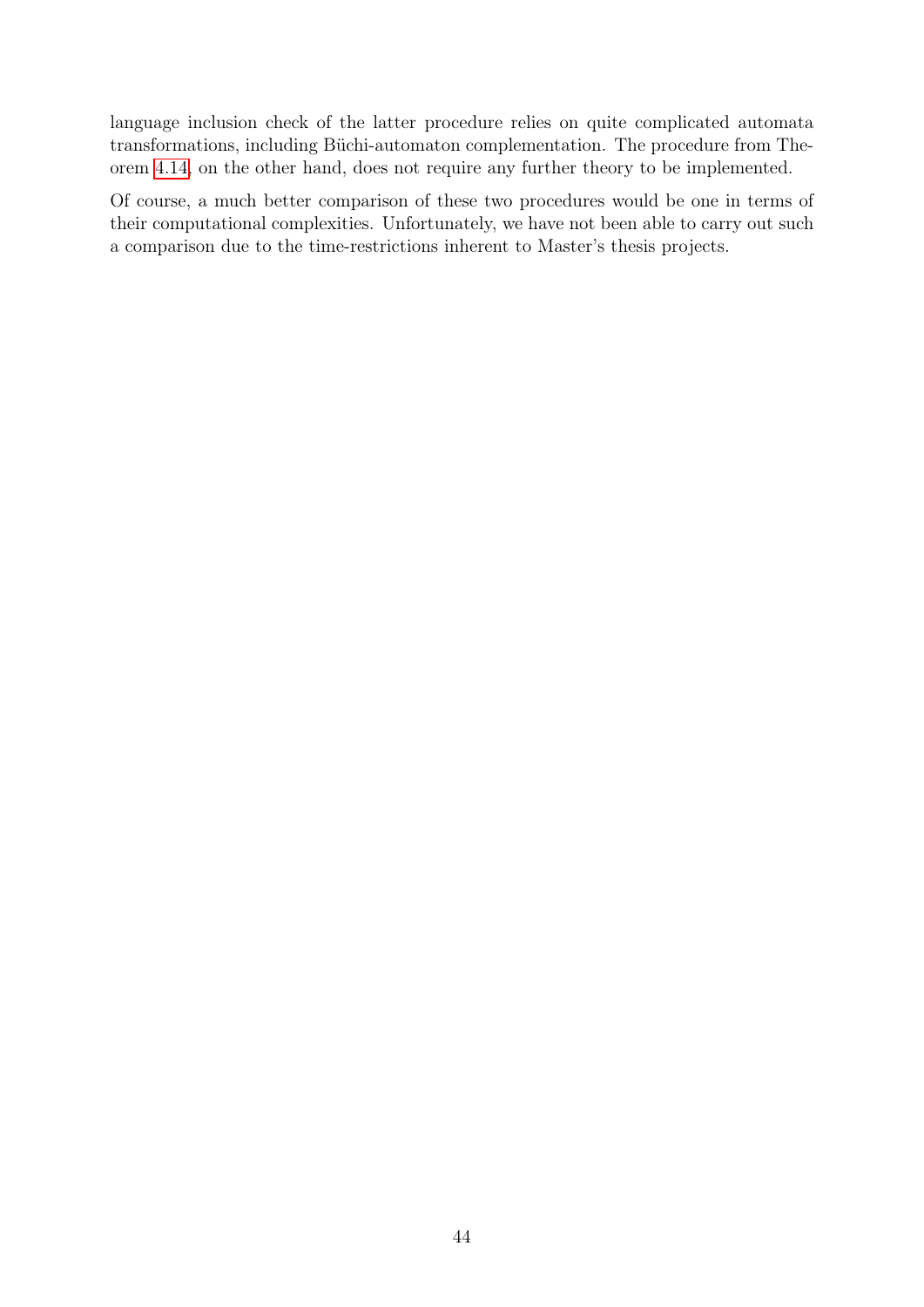## <span id="page-48-0"></span>Chapter 5

## Concrete Trace Categories

In this chapter, we define and study concrete examples of trace categories. In Section [5.1](#page-48-1) we introduce *activation algebras* and trace categories activated by them, which give rise to a diverse family of trace categories. We then prove for which kinds of activation algebras the induced trace categories exhibit the properties required for results from Chapters [3](#page-25-0) and [4.](#page-41-1) In Section [5.2](#page-54-0) we analyze and compare activation algebras and their associated trace categories via activation-respecting homomorphisms. We close the chapter in Section [5.3](#page-59-0) by investigating which properties of trace categories are inherited by their subcategories, applying these results to the subcategory of injective trace maps of a given A-activated trace category.

### <span id="page-48-1"></span>5.1 A-activated Trace Categories

Activation algebras induce a family of trace categories which model a broad range of possible trace conditions. They generalize the "some event happens infinitely often along a trace" of the Brotherston category to more complex conditions.

**Definition 5.1.** An activation algebra  $A = (A, \leq, \vee, 0, \alpha)$  is a semilattice  $(A, \leq, \vee, 0)$ together with a fixed *activation element*  $\alpha \in A$  where  $0 \neq \alpha$ . That is,

- $-$  ≤ is a reflexive, transitive, antisymmetric order or  $A$
- − for  $a, b \in A$ ,  $a \vee b \in A$  is the least upper bound of a and b
- $-0 \in A$  is the least element, meaning  $0 \le a$  for any  $a \in A$

**Definition 5.2.** Let A be an activation algebra. The A-activated trace category  $\mathcal{T}_A$  has as its objects the finite sets. The morphisms between sets  $X, Y$  are given by relations  $R \subseteq X \times A \times Y$ . Given  $R : X \to Y, R' : Y \to Z$  they compose as follows

$$
(x, a \lor b, z) \in R' \circ R
$$
 iff  $\exists y \in Y. (x, a, y) \in R \text{ and } (y, b, z) \in R'$ 

For any set X, the identity is given by  $1_X := \{(x, 0, x) \mid x \in X\}.$ 

<span id="page-48-2"></span>For some  $R: X \to Y$  we often write  $xR^ay$  to mean  $(x, a, y) \in R$ .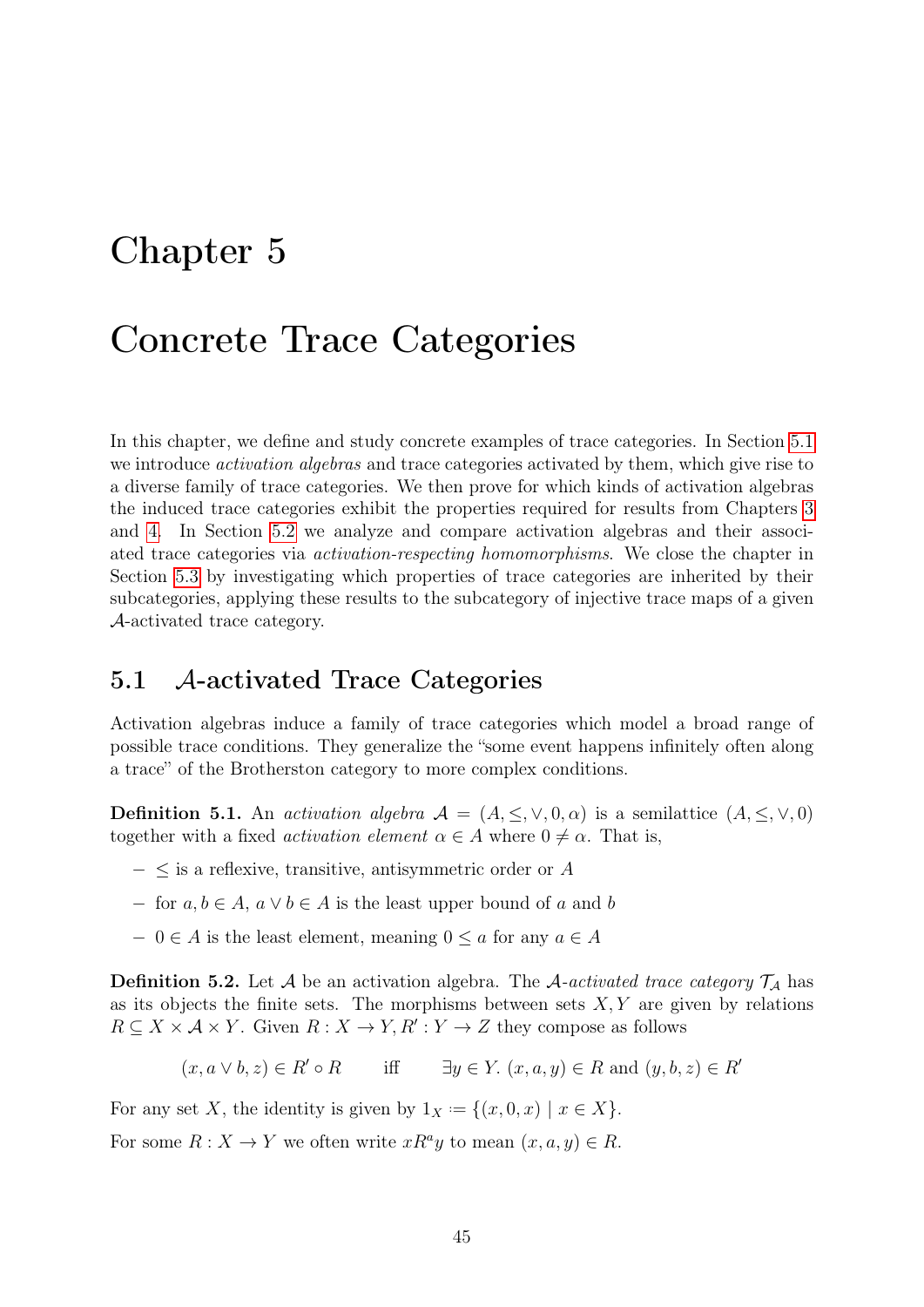**Definition 5.3.** Let  $\mathcal{A} = (A, \leq, \vee, 0, \alpha)$  be an activation algebra then a path  $P : \omega \to \mathcal{T}_{\mathcal{A}}$ satisfies the trace condition of  $\mathcal{T}_\mathcal{A}$  if there exists a subpath  $P' \subseteq P$  and along it a sequence  $\sigma: \Pi i \in \omega P'(i)$  such that  $\sigma_i P'(i \lt i+1)^\alpha \sigma_{i+1}$  for all  $i \in \omega$ .

The lemma below yields a different perspective on the trace condition in Definition [5.3:](#page-48-2) A path satisfying the trace condition can be split into infinitely many finite segments such that on each such segment  $\sigma_{i+1}(R_n^{a_n} \circ \dots \circ R_1^{a_1}) \sigma_i$  we have  $\bigvee a_j = \alpha$ .

<span id="page-49-0"></span>**Lemma 5.4.** In an A-activated trace category, pick  $R_i: X_i \to X_{i+1}$  for  $1 \leq i \leq n$ and suppose  $x_1(R_n \circ \ldots \circ R_1)^a x_{n+1}$ . Then there exist  $x_2, \ldots, x_n$  and  $a_1, \ldots, a_n$  such that  $x_i R_i^{a_i} x_{i+1}$  with  $a = \bigvee_{i=1}^n a_i$ .

*Proof.* Proof by induction on n. For  $n = 1$ , the matter is trivial. For the inductive case, suppose  $x_1(R_{n+1}\circ\ldots\circ R_1)^a x_{n+2}$ , this means  $x_1(R_{n+1}\circ(R_n\circ\ldots\circ R_1))^a x_{n+2}$ . Per definition, there then exists  $x_{n+1} \in X_{n+1}$  as well as  $a_{n+1}, b \in \mathcal{A}$  such that  $x_1(R_n \circ \ldots \circ R_1)^b x_{n+1}$ ,  $x_{n+1}R_{n+1}^{a_{n+1}}x_{n+2}$  and  $a = b \vee a_{n+1}$ . The inductive hypothesis then yields  $a_1, \ldots, a_n$  and  $x_2, \ldots, x_n$  such that  $x_i R_i^{a_i} x_{i+1}$  and  $b = \bigvee_{i=1}^n a_i$ . These  $x_2, \ldots, x_n, x_{n+1}$  are as desired since  $a = a_{n+1} \vee b = a_{n+1} \vee \bigvee_{i=1}^{n} a_i = \bigvee_{i=1}^{n+1} a_i$ 

Before we continue with a technical analysis of A-activated trace categories, we give a few examples of activation algebras and the sort of trace conditions induced by them.

Example 5.5. The simplest example of an activation algebra is given by the simplest semilattice of at least two elements: The binary Boolean algebra  $\mathbb{B} = \{\top, \bot\}$ . Here the choice  $\alpha = \top$  is forced as necessarily  $\bot = 0 \neq \alpha$ .

With Lemma [5.4,](#page-49-0) it is easy to notice that the B-activated trace category is essentially the Brotherston trace category: A path satisfying the trace condition can be split into infinitely many segments such that  $\sigma_{i+1}(R_n^{a_n} \circ \dots \circ R_1^{a_1}) \sigma_i$  and  $\bigvee a_j = \top$ . This means there must always exist at least one  $a_i = \top$  in such a segment and there thus exists a trace along the path with in which infinitely many activations occur overall.

**Example 5.6.** A more complex example are the "k out of n" algebras for  $0 < k \leq n$ given by  $\binom{n}{k}$  $k(k) := (A, \leq, \vee, \emptyset, \alpha)$  where  $A := \{X \subseteq n \mid |X| < k\} \cup \{\alpha\}$  and the order  $\leq$  is such that  $X \leq Y$  iff  $X \subseteq Y$  for  $X, Y \subseteq n$ , and  $a \leq \alpha$  for all  $a \in A$ . As a more concrete example, observe the Hasse-diagram of  $\binom{3}{2}$  $_{2}^{3})$  :



The idea behind  $\binom{n}{k}$  $\binom{n}{k}$  is to view the singleton sets  $\{i\}$  as "events" which can occur along a trace. To achieve activation, k distinct "events" need to take place along a segment. This intuitive understanding is made formal by Lemma [5.7.](#page-49-1)

<span id="page-49-1"></span>**Lemma 5.7.** Let  $P : \omega \to \mathcal{T}_{\binom{n}{k}}$  with  $1 < n$  be such that for each  $i \in \omega$  and each  $(x, a, y) \in P(i \leq i + 1)$ , we have that  $a = \{j\}$  for some  $j \leq n$ . Then P satisfies the trace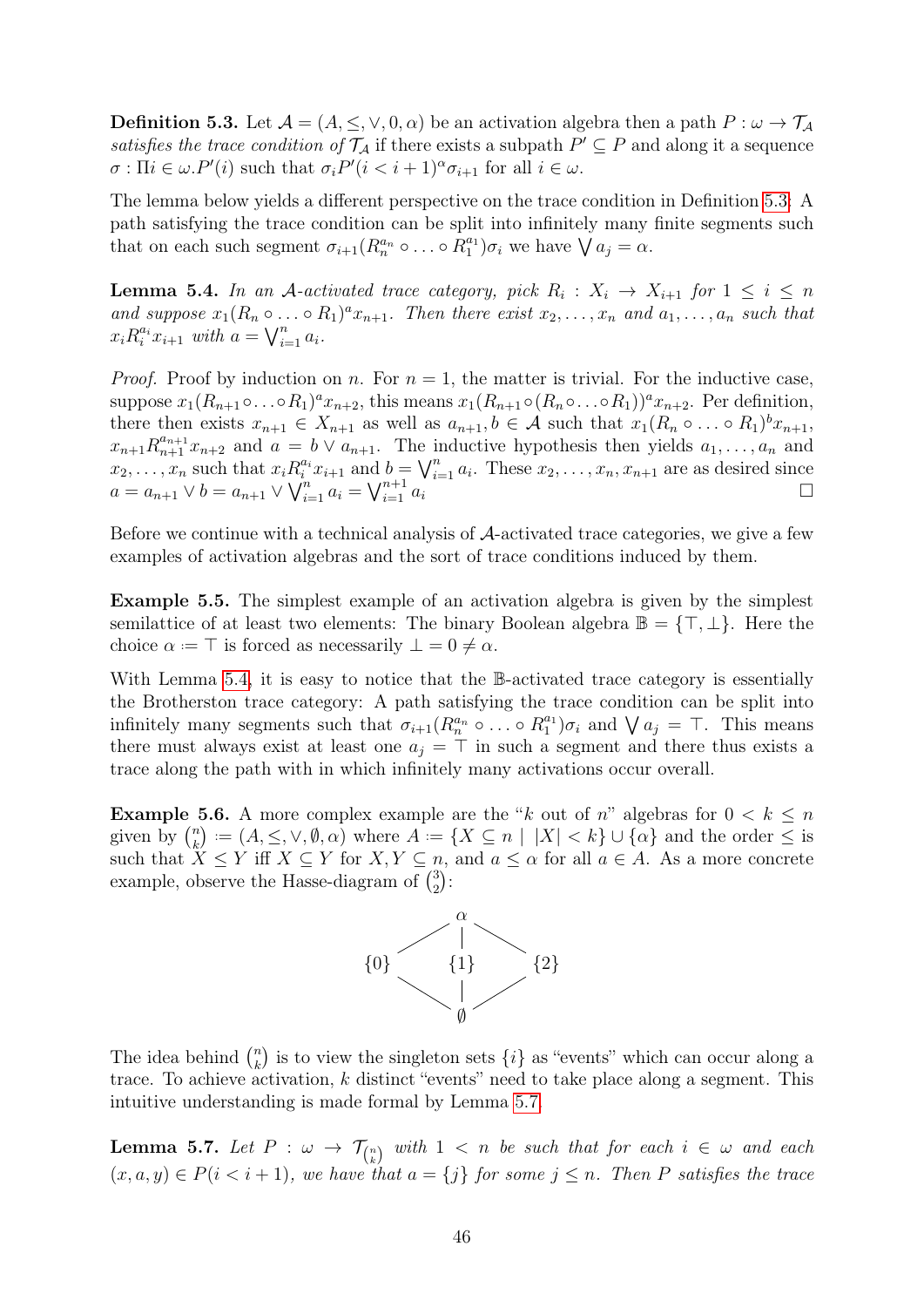condition iff there exists  $s \in \omega$  and sequences  $\sigma : \Pi i \in \omega P(s+i)$  and  $a : \binom{n}{k}$  $\binom{n}{k}^{\omega}$  such that  $\sigma_i P(s + i < s + i + 1)^{a_i} \sigma_{i+1}$  for all  $i \in \omega$ , and there furthermore exists a set  $E \subseteq n$  with  $|E| \geq k$  such that for each  $e \in E$ ,  $a_i = \{e\}$  for infinitely many  $i \in \omega$ .

*Proof.* First, suppose P satisfied the trace condition, meaning there is an  $S : \omega \to \omega$ such that for  $P' := P \circ S : \omega \to \mathcal{T}_{\binom{n}{k}}$  there exists a sequence  $\sigma' : \Pi i \in \omega.P'(i)$  with  $\sigma'_i P'(i \lt i+1)^\alpha \sigma'_{i+1}$  for all  $i \in \omega$ . Then take  $s := S(0)$  and observe that by Lemma [5.4](#page-49-0) this means that for each  $i \in \omega$ , when taking  $l_i := S(i + 1) - S(i)$ , there exist  $x_0^i, \ldots, x_{l_i}^i$ and  $a_0^i, \ldots, a_{l_i-1}^i$  such that for  $j < l_i$ , we have  $x_j^i P(S(i) + j < S(i) + j + 1)^{a_j^i} x_{j+1}^i$  and  $\alpha = \bigvee a_j^i$ . This already entails that the sequences  $\sigma := x_0^0 x_1^0 \dots x_{l_0-1}^0 x_0^1 \dots x_{l_1-1}^1 x_0^2 \dots$  and  $a := a_0^0 a_1^0 \dots a_{l_0-1}^0 a_0^1 \dots a_{l_1-1}^1 a_0^2 \dots$  are as desired. It remains to find the set of events E. For this, we apply the Ramsey Theorem to singleton subsets of  $\omega$  as follows: For any  $i \in \omega$ , pick the color  $c({i}) := {e < n | \exists j < l_i \ldotp a_j^i = {e}}$ . This coloring is finite as  $c({i}) \subseteq n$  for every  $i \in \omega$ . Furthermore, observe that  $|c({i})| \geq k$  for each  $i \in \omega$  as per assumption, only singleton events can occur along  $\sigma$  and at least k distinct singleton events are required for their join to be  $\alpha$ . The Ramsey theorem thus yields some coloring  $E \subseteq n$  and an infinite subset  $I \subseteq \omega$  such that for  $i \in I$ ,  $c({i}) = E$ . That means each event in E takes place infinitely often along  $\sigma$ .

For the opposite direction, simply observe that  $\alpha = \bigvee_{e \in E} \{e\}.$ 

Example 5.8. In both examples so far,  $\alpha$  was maximal. However, this need not be the case for general activation algebras. Such lattice elements  $f \nleq \alpha$  can act as a "failure state" for the trace condition: Observe that there exists no finite subset  $S \subseteq A$  of lattice elements such that  $f \vee \bigvee S = \alpha$ . This means that once some transition  $xR^f y$  has been taken, the activation element  $\alpha$  can no longer be reached by taking further transition steps. Such "failure" elements can thus be used to rule out certain kinds of "bad events" taking place along a trace.

One specific example of an activation algebra with such a failure element is the three-value lattice  $\mathbb{F} := (3, \leq, \vee, 0, 1)$  in which 2 serves as the failure element. As we demonstrate in Section [6.2,](#page-67-0) the F-activated trace category lends itself well to modeling trace conditions which are most naturally expressed as a parity condition, such as in the case of the modal  $\mu$ -calculus.

We now proceed by establishing various properties of  $\mathcal{A}$ -activated trace categories. First, we need to show that the trace condition we gave above is indeed a trace condition.

#### Proposition 5.9. The condition in Definition [5.3](#page-48-2) is invariant under subpaths.

*Proof.* First of all, suppose  $P \subseteq Q$  with  $P = Q \circ S$  and P satisfies the trace condition, meaning there exists  $P' \subseteq P$  with  $P' = P \circ S'$  and a validating sequence  $\sigma$ . Then  $P' \subseteq Q$ via  $P' = Q \circ S \circ S'$ , meaning  $\sigma$  is a validating sequence through a subpath of Q as well.

Conversely, let  $Q \subseteq P$  with  $Q = P \circ S$  and suppose P satisfied the trace condition as witnessed by  $P' \subseteq P$  with  $P' = P \circ S'$  and a sequence  $\sigma : \Pi i \in \omega P'(i)$ . Let  $b := S'(0)$ then by Lemma [5.4](#page-49-0) this induces two sequences  $\sigma'$ :  $\Pi i \in \omega P(b + i)$  and  $a : \omega \to A$  such that  $\sigma'_i P(b+i < b+i+1)^{a_i} \sigma'_{i+1}$  with  $a_i \leq \alpha$ , for  $i_j := S'(j) - b$  we have  $\sigma'_{i_j} = \sigma_j$  and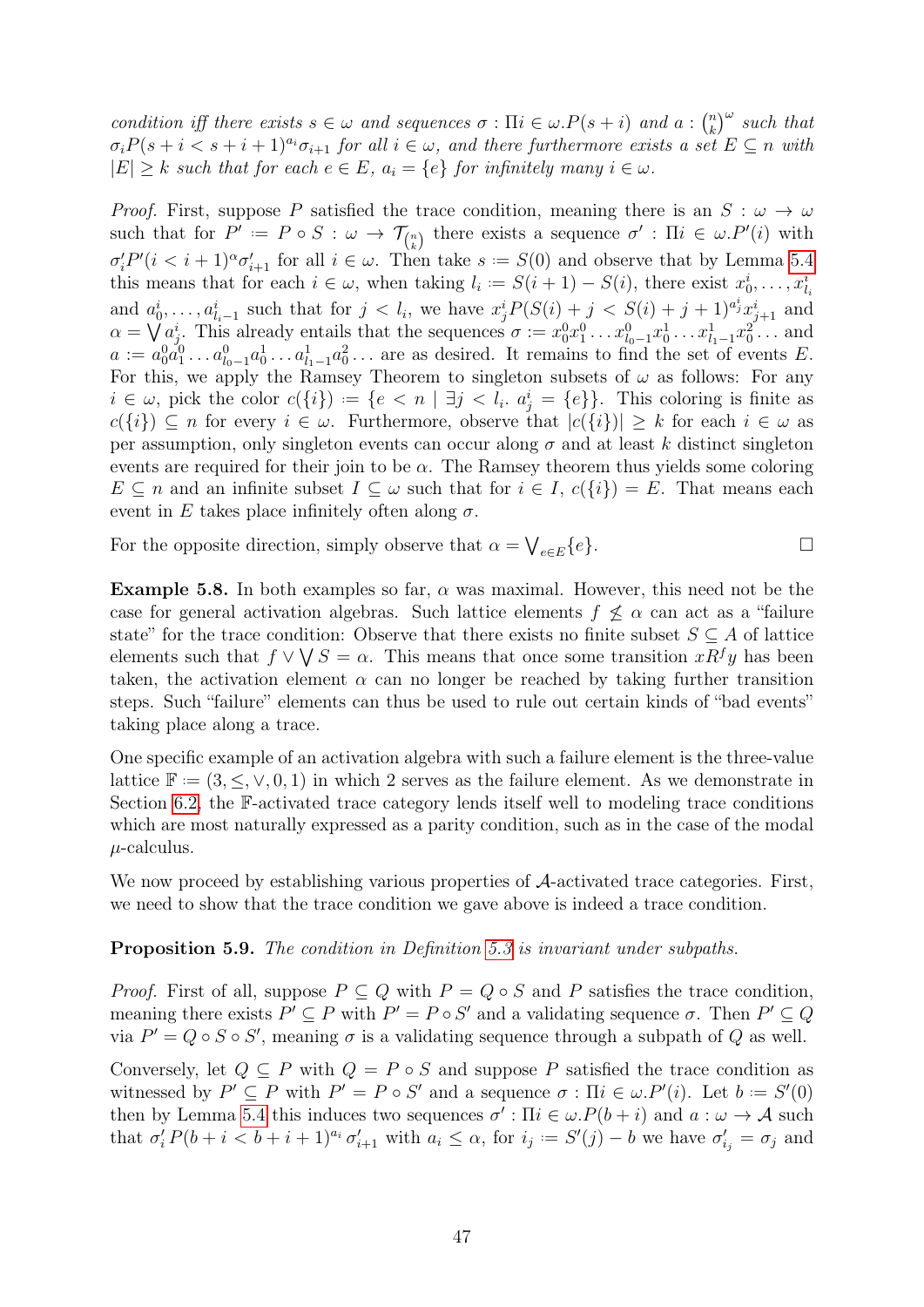$\bigvee_{i=i_j}^{i\leq i_{j+1}} a_i = \alpha$ . Now construct the following sequence

 $k_0 :=$  the least  $i \in \omega$  such that  $S(i) \geq b$  $k_{n+1}$  = the least  $i > k_n$  such that there is  $j \in \omega$  with  $S(k_n) \leq S'(j) < S'(j+1) \leq S(i)$ 

and claim that  $S''(i) := S(k_i)$  induces the desired subsequence  $Q' \subseteq Q$  via  $Q' = Q \circ k_+$ as witnessed by  $\sigma'' : \Pi i \in \omega. Q'(i)$  given by  $\sigma''_i := \sigma'_{S(k_i)}$ . For this, we need to check that  $\sigma''_{i+1} Q'(i \leq i+1)^\alpha \sigma''_{i+1}$ . Let  $j \in \omega$  be such that  $S(k_i) \leq S'(j) < S'(j+1) \leq S(k_{i+1})$  then  $Q'(i \leq i+1) = P(b + i_{j+1} \leq k_{i+1}) \circ P(b + i_j \leq b + i_{j+1}) \circ P(k_i \leq b + i_j)$  meaning

$$
\left(\sigma''_i, \bigvee_{\substack{l < k_{i+1} \\ \underbrace{l = b + i_{j+1}}}^{l < k_{i+1}} a_{l-b} \vee \bigvee_{\substack{l = i_j \\ \underbrace{l = i_j} \\ = \alpha}}^{l < i_{j+1}} a_l \vee \bigvee_{\substack{l = k_i \\ \underbrace{l = k_i} \\ \le \alpha}}^{l < b + i_j} \underbrace{\sigma'_{k_{i+1} - b}}_{= \sigma''_{i+1}}\right) \in Q'(i < i+1)
$$

and thus  $(\sigma_i'', \alpha, \sigma_{i+1}'') \in Q'(i \lt i+1)$  as desired.

The remainder of this section is concerned with proving that A-activated trace categories exhibit all of the properties required by the definitions and theorems in Chapters [3](#page-25-0) and [4.](#page-41-1) We begin by proving that they have finite products and thus allow for the definition of trace-interpretations.

<span id="page-51-2"></span>**Proposition 5.10.** For any activation algebra A the A-activated trace category  $\mathcal{T}_A$  has finite products.

*Proof.* For this, it suffices to show that  $\mathcal{T}_\mathcal{A}$  has a terminal object and binary products.

- − Terminal object: We take  $1 = ∅$ . This is a terminal object as we know for any  $X \in Ob(\mathcal{T}_\mathcal{A})$  that  $Hom(X, 1) = \{!_X\}$  where  $!_X := \emptyset$ .
- − Binary products: For  $X, Y \in Ob(\mathcal{T}_\mathcal{A})$  we take  $X \times Y = X + Y$  (here  $X + Y$  denotes the sum in Set<sup>[1](#page-51-0)</sup>). The projections  $\pi_X : X \times Y \to X$  and  $\pi_Y : X \times Y \to Y$  are given by

$$
\pi_X := \{ (L x, 0, x) \mid x \in X \} \qquad \pi_Y := \{ (R y, 0, y) \mid y \in Y \}
$$

For morphisms  $R: X \to Y, R': X \to Z$  we define their product  $\langle R, R' \rangle : X \to Y \times Z$ as

$$
\langle R, R' \rangle := \{ (x, a, L y) \mid (x, a, y) \in R \} \cup \{ (x, a, R z) \mid (x, a, z) \in R' \}
$$

It is easy to verify that these definitions together yield a product.

For the results from Section [4.1,](#page-41-0) we need to establish that the trace condition of Aactivated trace categories is recognizable by various kinds of infinite word automata. In general, this is only the case if  $A$  is finite. However, this restriction should not be an issue as all the global trace conditions from the literature which we know of can be modeled in terms of finite AAs. Indeed, the study of infinite AAs seems quite futile as their trace condition need not be Büchi-recognizable, meaning proof checking for cyclic derivation systems whose trace condition is modeled by them might not be decidable either.

<span id="page-51-1"></span><span id="page-51-0"></span><sup>&</sup>lt;sup>1</sup>We assume here that  $X + Y := \{L x \mid x \in X\} \cup \{R y \mid y \in Y\}$  where  $L x$  and  $R y$  denote distinct "taggings" such as  $L x := (x, 0)$  and  $R y := (y, 1)$ . Any other representation would work just as well.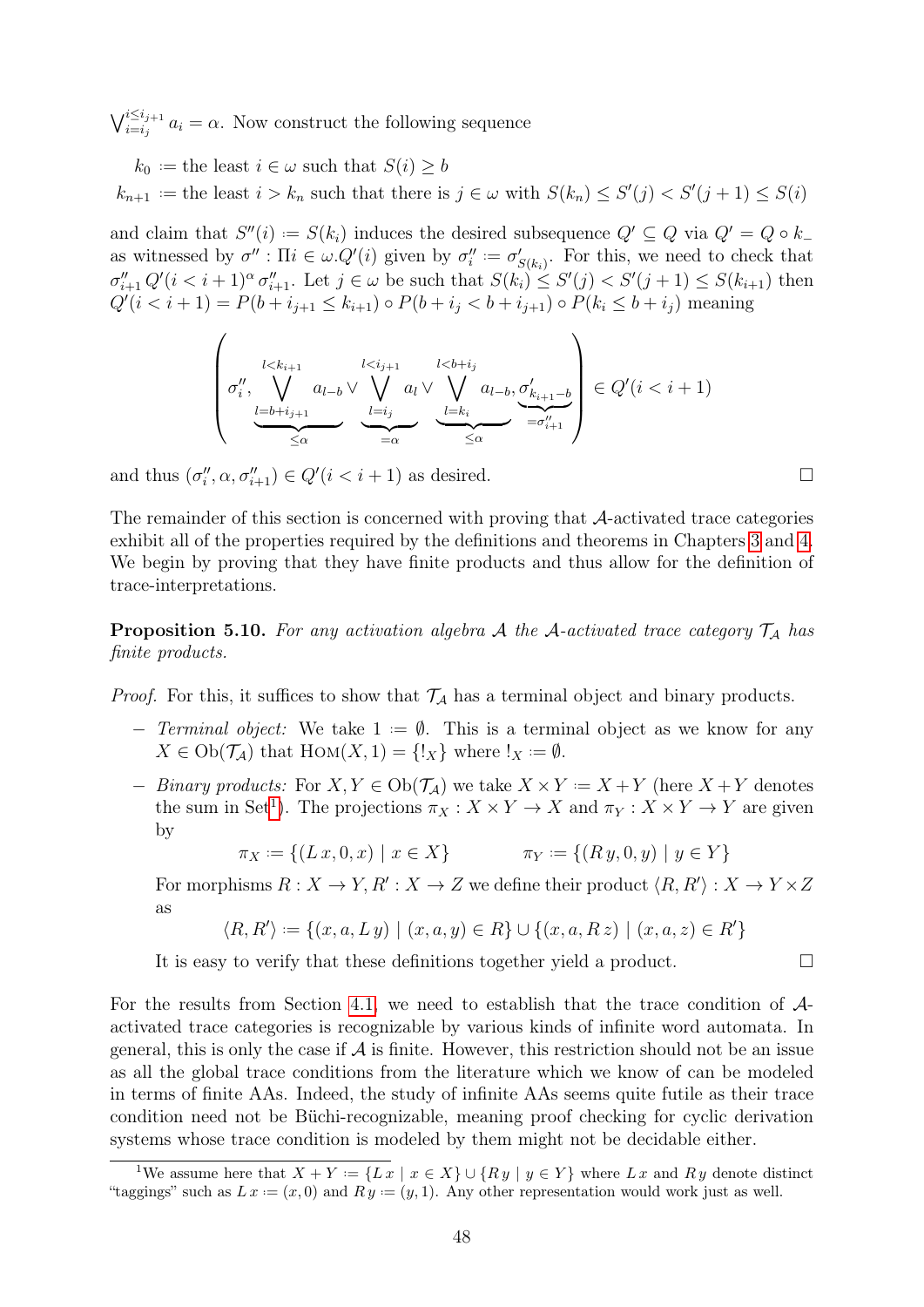**Proposition 5.11.** Let A be a finite activation algebra. The trace condition of  $\mathcal{T}_A$  is non-deterministically Büchi-recognizable.

*Proof.* Let  $O \subseteq Ob(\mathcal{T}_A)$  be finite,  $M = \{R_i : X_i \to Y_i \mid 1 \leq i \leq n, X_i, Y_i \in O\}$  be the choice of morphisms and  $S \in O$  be the starting object. We construct a Büchi automaton  $\mathfrak{B} := (M, Q, \Delta, S, F)$  as follows: Take  $Q := O \cup \Sigma X \in O.X \times (\mathcal{A} \cup \{r\})$  for some  $r \notin \mathcal{A}$ . For the transitions  $\Delta$  we take

$$
\Delta := \{ (X, R : X \to Y, Y) \mid R : X \to Y \in M \}
$$
  
\n
$$
\cup \{ (X, \varepsilon, (X, x, 0)) \mid X \in O, x \in X \}
$$
  
\n
$$
\cup \{ ((X, x, a), R : X \to Y, (Y, y, a \lor b)) \mid xR^b y, R \in M \}
$$
  
\n
$$
\cup \bigcup \{ \{ ((X, x, \alpha), \varepsilon, (X, x, r)), ((X, x, r), \varepsilon, (X, x, 0)) \} \mid X \in O, x \in X \}
$$

and for the acceptance condition  $F \subseteq Q$  we pick

$$
F := \{(X, x, r) \mid X \in O, x \in X\}
$$

Towards the correctness of this automaton, first suppose  $P : \omega \to \mathcal{T}_\mathcal{A}$  is a path such that  $P(i) \in O$  and  $P(i \leq i + 1) \in M$  for all  $i \in \omega$  which satisfies the trace condition of  $\mathcal{T}_{\mathcal{A}}$ and  $P(0) = S$ . Per definition, there thus exists a semi-functor  $G : \omega \to \omega$  and a sequence  $\sigma$ :  $\Pi i \in \omega.P(G(i))$  such that  $\sigma_i P(G(i \lt i+1))^{\alpha} \sigma_{i+1}$ . From this, we construct the following run  $\rho: Q^{\omega}$  of  $\mathfrak{B}$ :

 $-$  Begin by reading the prefix of P "irrelevant" to the trace condition with

$$
S \xrightarrow{P(0<1)} P(2) \xrightarrow{P(1<2)} \dots \xrightarrow{P(G(0)-1
$$

and start the actual recognition via  $P(G(0)) \stackrel{\varepsilon}{\rightarrow} (P(G(0)), \sigma_0, 0)$ .

 $-$  At a state  $(P(G(i)), \sigma_i, 0)$ , having already read  $P(0 < 1) \dots P(G(i) - 1 < G(i))$ , continue as follows: Take  $b := G(i), n := G(i + 1) - G(i)$  and observe that

$$
P(G(i < i + 1)) = P(b + n - 1 < b + n) \circ \dots \circ P(b < b + 1)
$$

By Lemma [5.4](#page-49-0) this means there are  $x_0, \ldots, x_n$  and  $a_0, \ldots, a_{n-1}$  such that for  $0 \leq$  $j < n$  we have  $x_j P(b + j < b + j + 1)^{a_j} x_{j+1}$  as well as  $x_0 = \sigma_i, x_n = \sigma_{i+1}$  and  $\alpha = \bigvee_{j=0}^{n-1} a_j$ . Now we read  $P(G(i \leq i+1))$  via the sequence:

$$
(P(G(i)), \sigma_i, 0) \xrightarrow{P(G(i < i+1))} (P(G(i+1)), \sigma_{i+1}, \alpha) \xrightarrow{\varepsilon} (P(G(i+1)), \sigma_{i+1}, 0)
$$
\n
$$
(P(G(i+1), \sigma_{i+1}, r)) \xrightarrow{\varepsilon} (P(G(i+1)), \sigma_{i+1}, 0)
$$

where  $(P(G(i)), \sigma_i, 0) \xrightarrow{P(G(i \leq i+1))} (P(G(i+1)), \sigma_{i+1}, \alpha)$  is a shorthand for the steps

$$
(P(b+0), x_0, \sqrt{b-1}_{j=0} a_j) \xrightarrow{P(b+0
$$

We may then continue in the same manner as this yields a state  $(P(G(i+1)), \sigma_{i+1}, 0)$ having already read  $P(0 < 1) \dots P(G(i) - 1 < G(i)).$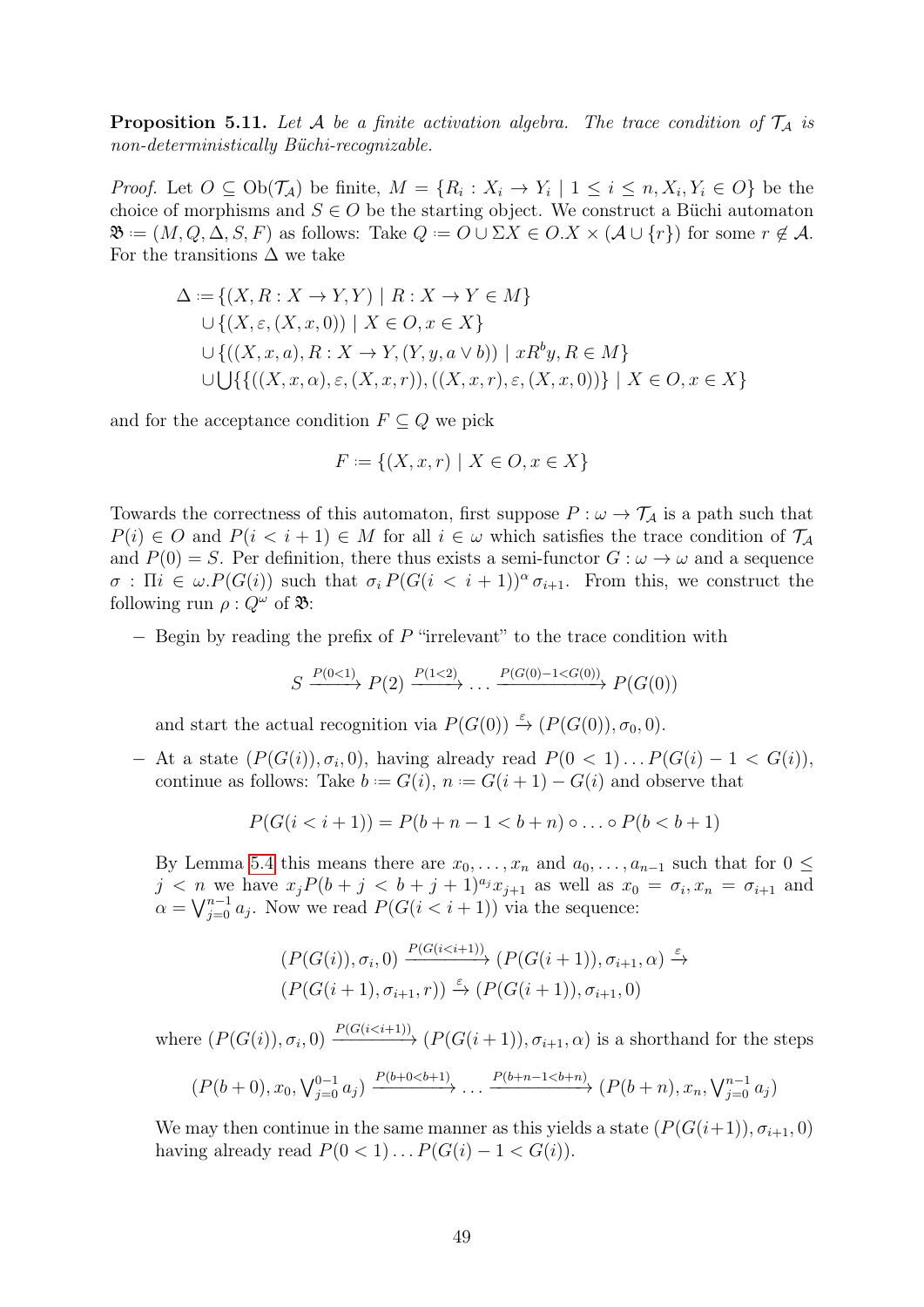Clearly, this is a run  $\rho$  of  $\mathfrak{B}$ . Furthermore, observe that there is a finite prefix of states outside of F along  $\rho$ , all occurring along the prefix  $S \xrightarrow{P(0 \leq G(0))} G(0)$ , which we may thus discard in our consideration of the acceptance of  $\rho$ . On the other hand, there are infinitely many states in F along  $\rho$ , namely the interim state of

$$
(P(G(i+1)), \sigma_{i+1}, a) \xrightarrow{\varepsilon} (P(G(i+1), \sigma_{i+1}, r)) \xrightarrow{\varepsilon} (P(G(i+1)), \sigma_{i+1}, 0)
$$

for each  $i \in \omega$ . Thus  $\rho$  is an accepting run of  $\mathfrak{B}$ , meaning  $\mathfrak{B}$  accepts the path P overall.

Now, conversely, suppose  $P \in M^{\omega}$  was a sequence accepted by  $\mathfrak{B}$ , meaning there is an accepting run  $\rho \in Q^{\omega}$  of  $\mathfrak{B}$  on P. It is easy to observe that the fact that M has any run on  $\mathfrak{B}$  at all means that the induced path  $P : \omega \to \mathcal{T}$  is indeed a functor, as only "well-typed" transition steps may be taken, and furthermore  $P(0) = S$ , as this is the starting state of  $\mathfrak{B}$ . Now, as  $\rho$  is accepted, it has to have a prefix of the form

$$
S \xrightarrow{P(0 < G(0))} G(0) \xrightarrow{\varepsilon} (P(G(0)), \sigma_0, 0)
$$

for some  $G(0) \in \omega$  and  $\sigma_0 \in P(G(0))$ . Otherwise, all of  $\rho$  would be outside of F, meaning  $\rho$  is not accepting. Further, there need to be infinitely many occurrences of states in F along  $\rho$ . Denote them, in sequence, by  $(P(G(i+1)), \sigma_{i+1}, r)$  for  $i \in \omega$ . Clearly, each such state needs to be directly preceded by  $(P(G(i + 1)), \sigma_{i+1}, \alpha)$  and directly succeeded by  $((P(G(i+1))), \sigma_{i+1}, 0)$ . Then these indexes induce a semi-functor  $G : \omega \to \omega$  because necessarily  $G(i) < G(i+1)$ : We know that

$$
(P(G(i)), \sigma_i, r) \xrightarrow{\varepsilon} (P(G(i)), \sigma_i, 0) \xrightarrow{s} (P(G(i+1)), \sigma_{i+1}, \alpha) \xrightarrow{\varepsilon} (P(G(i+1)), \sigma_{i+1}, r)
$$

for some  $s \in M^*$ . Now observe that  $G(i) \neq G(i+1)$ , as that would mean that  $s = \varepsilon$  and thus  $0 = a$ , contradicting our assumption. Thus  $G(i) < G(i+1)$ , since labeling the  $G(i)$ in sequence rules out  $G(i) > G(i+1)$ . Lastly, the fact that

$$
(P(G(i)), \sigma_i, 0) \xrightarrow{P(G(i \le i+1))} (P(G(i+1)), \sigma_{i+1}, \alpha)
$$

with no states in F in between means that  $\sigma_i P(G(i \lt i+1))^a \sigma_{i+1}$ . This allows us to conclude that  $P : \omega \to \mathcal{T}$  satisfies the trace condition as witnessed by the subpath  $P \circ G \subseteq P$  and the sequence  $\sigma : \Pi i \in \omega$ .  $P(G(i))$ .

Remark. This theorem was the main motivation behind the requirement that  $\alpha \neq 0$  in activation algebras. While the trace condition of an "activation algebra" with  $\alpha = 0$  is still Büchi-recognizable, the automaton construction is quite different. As the trace condition induced by such an "activation algebra" also diverges from the usual trace conditions quite drastically (intuitively, it is "nothing ever happens along the trace"), we decided to rule out the case in the definition of activation algebras, rather than giving an additional, different construction for it.

**Corollary 5.12.** Let A be a finite activation algebra. The trace condition of  $\mathcal{T}_A$  is deterministically parity-recognizable.

Proof. This follows because for every non-deterministic Büchi-automaton, one can construct an equivalent deterministic Muller automaton via McNaughton's theorem [\[26\]](#page-79-3), which can in turn be transformed into a deterministic parity automaton.  $\Box$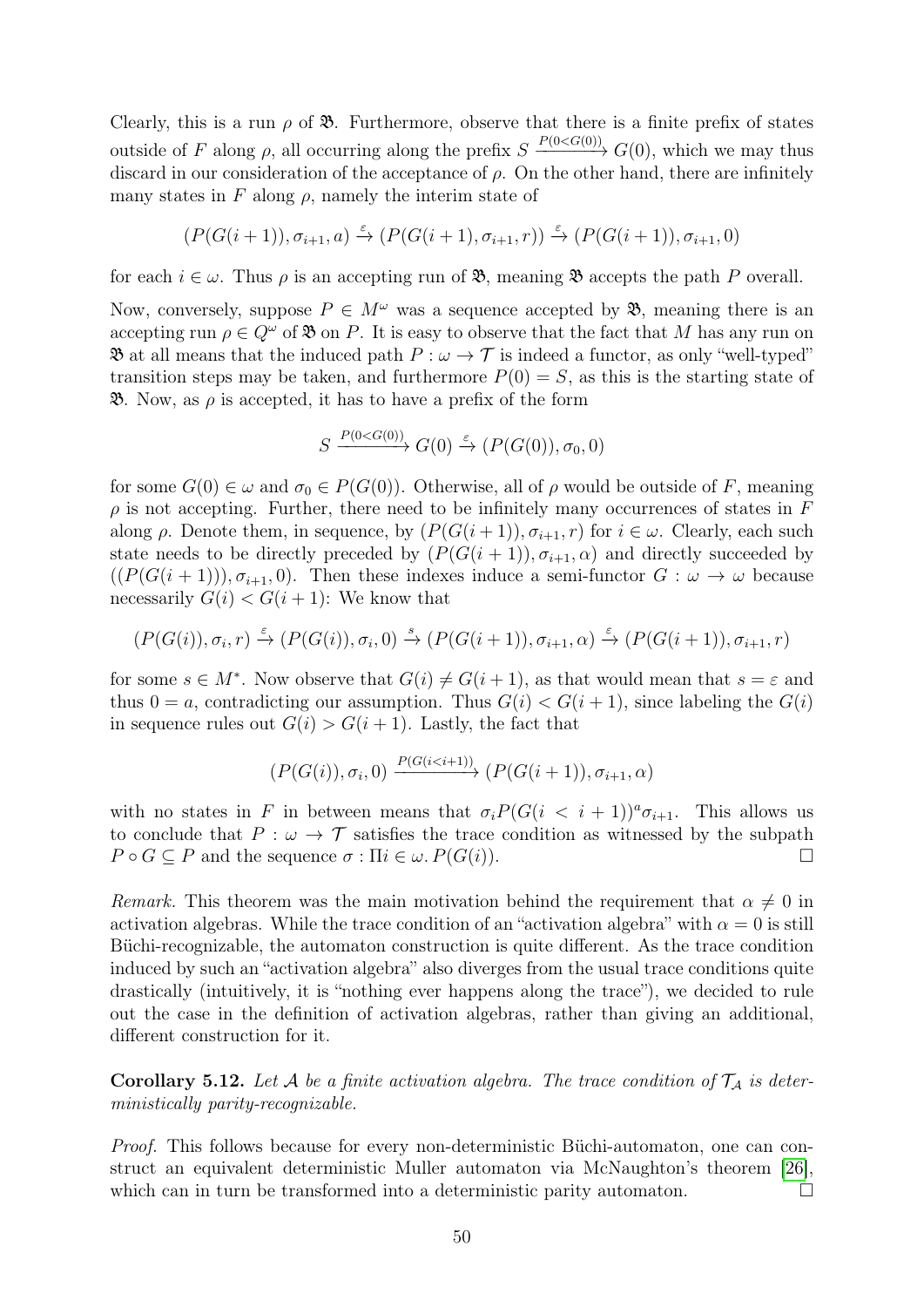We close the section by proving the properties required by the algorithm for deciding the global trace condition based on Ramsey's Theorem as presented in Section [4.2.](#page-44-0)

**Proposition 5.13.** If A is finite, then for  $X, Y \in Ob(\mathcal{T}_\mathcal{A})$  the set  $\text{Hom}_{\mathcal{T}_\mathcal{A}}(X, Y)$  is finite.

*Proof.* Observe that  $\text{Hom}_{\mathcal{T}_{\mathcal{A}}}(X, Y) = \mathcal{P}(X \times \mathcal{A} \times Y)$  which is finite as X, A and Y are.  $\Box$ 

**Proposition 5.14.** Let A be finite. Then the following is true for  $\mathcal{T}_A$ 

(1) from  $R: X \to Y$  and  $R': Y \to Z$  one can compute  $R' \circ R: X \to Z$ 

(2) for  $R, R' : X \to Y$  one can decide whether  $R = R'$ 

(3) for idempotent  $R: X \to X$  one can decide whether  $R^{\omega}$  satisfies the trace condition

if equality on the finite sets  $X, Y, Z$  is decidable.

*Proof.* Observe that any finite AA  $\mathcal A$  can be suitably encoded such that the

- (i) from  $a, b \in A$  one can compute  $a \vee b$
- (ii) for  $a, b \in A$  one can decide whether  $a = b$

The procedures for  $(1)$  and  $(2)$  are easily derived by making use of points  $(i)$  and  $(ii)$ , respectively. For (3), we show that for a given  $R: X \to X$ ,  $R^{\omega}$  satisfies the trace condition if and only if there exists some  $x \in X$  such that  $xR^{\alpha}x$ , which is easily decided using (ii). First, if there exists such an  $x \in X$  than  $R^{\omega}$  itself is the trace condition satisfying subpath of  $R^{\omega}$  with the witnessing sequence  $\sigma_i := x$ . Now suppose,  $P \subseteq R^{\omega}$  and  $\sigma : \Pi i \in \omega.P(i)$ such that  $\sigma_i P(i \lt i+1)^\alpha \sigma_{i+1}$ . First observe that any subpath of the periodic path of an idempotent trace map is just that periodic path again, meaning  $P = R^{\omega}$  and thus  $\sigma_i R^{\alpha} \sigma_{i+1}$  for  $\sigma : \omega \to X$ . Then simply observe that among  $\sigma_0, \ldots, \sigma_{|X|}$  there need to be  $i < j$  with  $\sigma_i = \sigma_j$  by the pigeon hole principle. We may thus conclude  $x R^{\alpha} x$  for  $x := \sigma_i$ by the idempotence of R, since we know that  $\sigma_i(R)$ |  $\circ$  . . .  $\sum_{i \text{ } t \text{ } i}$  $\circ R$  $j-i$  times  $)^{\alpha} \sigma_j$ .

### <span id="page-54-0"></span>5.2 Comparing Activation Algebras

This section studies the relative expressive power of activation algebras by examining what kind of trace conditions they can describe. Intuitively, an AA  $\beta$  can be considered more powerful than some other AA A if any path in  $\mathcal{T}_A$  can be transformed homogeneously into a path in  $\mathcal{T}_B$  which satisfies the trace condition iff the original path did. A suitable notion of "homogeneous transformation" is given by functors.

**Definition 5.15.** For trace categories  $\mathcal{T}, \mathcal{T}'$  we call a functor  $F : \mathcal{T} \to \mathcal{T}'$  a tracesimulation if for any path  $P : \omega \to \mathcal{T}$ , P satisfies the trace condition of  $\mathcal{T}$  if and only if  $F \circ P$  satisfies the trace condition of  $\mathcal{T}'$ .

If there exists a trace-simulation  $F : \mathcal{T} \to \mathcal{T}'$  we say  $\mathcal{T}$  is simulated by  $\mathcal{T}'$ . If there exists trace-simulations in both direction, we call  $\mathcal T$  and  $\mathcal T'$  inter-simulated.

As we want to compare the strength of the activation algebras, we restrict our attention to a special class of simulations: Those induced by activation algebra homomorphisms. Intuitively, these only modify the "activation information" of a path while leaving the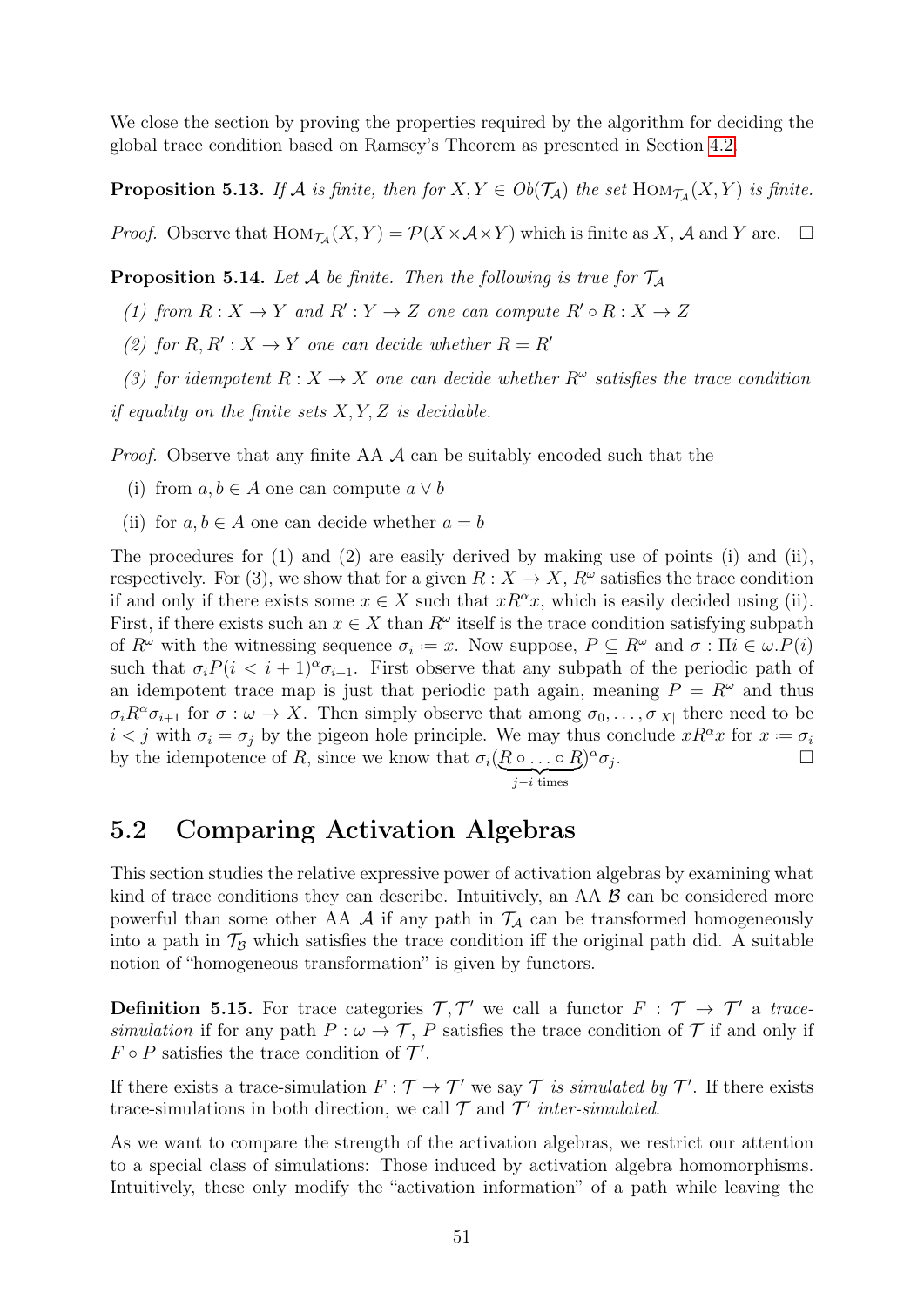underlying sets unchanged, meaning the simulation truly witnesses a fact about AAs.

**Definition 5.16.** Pick two activation algebras  $\mathcal{A} = (A, \leq, \vee, 0, \alpha)$  and  $\mathcal{B} = (B, \leq, \vee, 0, \beta)$ . We call a function  $f: A \rightarrow B$  a activation algebra homomorphism, if

- $f$  is monotone, that is, if  $a \leq b$  then  $f(a) \leq f(b)$
- $f$  distributes over joins, that is,  $f(a \vee b) = f(a) \vee f(b)$
- $f$  preserves 0 and  $\alpha$ , that is,  $f(0) = 0$  and  $f(\alpha) = \beta$

We denote such a homomorphism by  $f : A \to B$ .

**Proposition 5.17.** Any  $f : A \rightarrow B$  induces a functor  $F : \mathcal{T}_A \rightarrow \mathcal{T}_B$  given by

$$
F(X) := X \qquad F(R: X \to Y) := \{(x, f(a), y) \mid (x, a, y) \in R\}
$$

such that for any  $P : \omega \to \mathcal{T}$  if P satisfies the trace condition of  $\mathcal{T}_A$ , then  $F \circ P$  satisfies the trace condition of  $\mathcal{T}_{\mathcal{B}}$ .

*Proof.* First of all, observe that  $F : \mathcal{T}_A \to \mathcal{T}_B$  is indeed a functor as

$$
F(1_X) = \{(x, f(0), x) \mid x \in X\} = 1_{F(X)}
$$

because  $f(0) = 0$  and

$$
F(R_2 \circ R_1) = \{(x, f(a \lor b), z) \mid xR_1^a yR_2^b z\}
$$
  
=  $\{(x, f(a) \lor f(b), z) \mid xF(R_1)^{f(a)} yF(R_2)^{f(b)} z\} = F(R_2) \circ F(R_1)$ 

because  $f(a \vee b) = f(a) \vee f(b)$ .

Now, if  $P : \omega \to \mathcal{T}_\mathcal{A}$  satisfies the trace condition then there is  $S : \omega \to \omega$  and a sequence  $\sigma : \Pi i \in \omega P(S(i))$  such that  $\sigma_i P(S(i))^{\alpha} \sigma_{i+1}$ . Observe that, since  $F(X) = X$ , this means that  $\sigma$  is a sequence of type  $\Pi i \in \omega$ .  $F(P(S(i)))$  as well with  $\sigma_i F(P(S(i)))^{f(\alpha)} \sigma_{i+1}$ . Then  $F \circ P$  satisfies the trace condition as well, as  $f(\alpha) = \beta$ .

However, not every functor induced by a homomorphism is a simulation. We thus further restrict our attention to the so-called activation-respecting homomorphisms, whose induced functors are guaranteed to be simulations.

**Definition 5.18.** A homomorphism  $f : A \rightarrow B$  is called *activation-respecting* if for  $a \in A$ ,  $f(a) = \beta$  implies  $a = \alpha$ .

**Proposition 5.19.** If  $f : A \rightarrow B$  is an activation-respecting homomorphism then its induced functor  $F : \mathcal{T}_A \to \mathcal{T}_B$  is a trace-simulation.

Proof. The forward direction of the condition holds in the general case. Now pick a path  $P: \omega \to \mathcal{T}_\mathcal{A}$  such that  $F \circ P$  satisfies the trace condition of  $\mathcal{T}_\mathcal{B}$ . This means there is an  $S: \omega \to \omega$  and a sequence  $\sigma: \Pi i \in \omega.F(P(S(i)))$  such that  $\sigma_i F(P(S(i)))^{\beta} \sigma_{i+1}$ . Observe that then also  $\sigma_i P(S(i))^{a_i} \sigma_{i+1}$  with  $f(a_i) = \beta$ . As f is activation-respecting, we know that  $a_i = \alpha$  for each  $i \in \omega$  and P thus satisfies the trace condition of  $\mathcal{T}_A$ .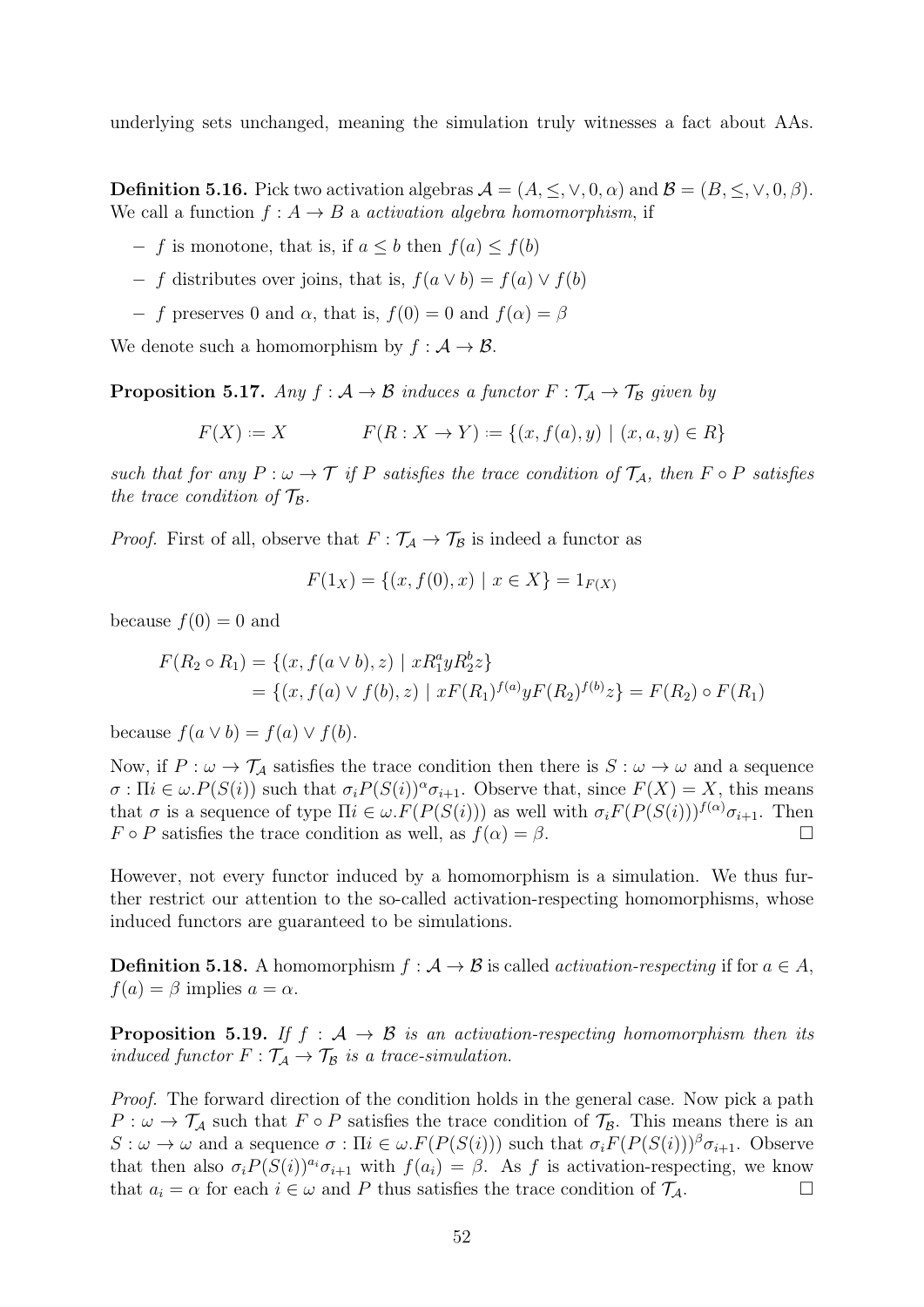With these notions, we can begin analyzing activation algebras. First, we show that the Booleans B occupy a special position when it comes to activation algebras.

**Proposition 5.20.** Any injective  $f : A \rightarrow B$  is activation respecting.

*Proof.* We know that  $f(\alpha) = \beta$  thus, by injectivity,  $f(a) = \beta$  implies  $\alpha = \beta$ .

**Proposition 5.21.** For every activation algebra A there exists a unique  $!_A : \mathbb{B} \to \mathcal{A}$ . Furthermore, the  $\mathcal{A}$  are activation-respecting.

*Proof.* Take  $!_{\mathcal{A}}(\perp) := 0$  and  $!_{\mathcal{A}}(\top) := \alpha$ . Uniqueness follows as these choices are forced by the definition of activation algebra homomorphisms. It is activation-respecting as it is injective.

*Remark.* In other words,  $\mathbb B$  is initial in the category of activation algebras.

We continue with an investigation of linear activation algebras, that is, activation algebras whose Hasse diagram is a line. The three point failure algebra  $\mathbb F$  can be seen as "most" powerful" linear activation algebra as it can simulate any other linear AA.

<span id="page-56-0"></span>**Definition 5.22.** An activation algebra  $A$  is called *linear* if  $\leq$  is a linear order.

**Proposition 5.23.** If A is linear, there exists a unique activation-respecting  $!_A : A \to \mathbb{F}$ .

Proof. Take

$$
!_{\mathcal{A}}(x) := \begin{cases} 0 & x < \alpha \\ 1 & x = \alpha \\ 2 & \alpha < x \end{cases}
$$

which is clearly activation-respecting. Furthermore, it is monotone and thus preserves joins as both activation algebras, and thus the underlying semi-lattices, are linear. For uniqueness, observe every  $x < \alpha$  needs to be mapped to some  $y < 3$  with  $y \le 1$ , as  $f(\alpha) = 1$  for any homomorphism and to guarantee monotonicity, and with  $y \neq 1$  to guarantee that the homomorphism is activation-respecting, together forcing  $y < 1$  and thus the choice of  $f(x) = 0$ . Similar reasoning shows that  $f(x) = 2$  needs to be the case for  $\alpha < x$ .

Remark. In other words,  $\mathbb F$  is terminal in the subcategory of linear activation algebras and activation-preserving maps.

*Remark.* In contrast to the initiality of  $\mathbb{B}$ , the homomorphisms into  $\mathbb{F}$  are only unique if we restrict ourselves to activation-respecting homomorphisms. That is, there is a unique activation-respecting homomorphism  $!_A : A \to \mathbb{F}$  for any linear A whereas there is a unique homomorphism  $!_A : \mathbb{B} \to A$  for any A which happens to also always be activationrespecting. For an example of a homomorphism  $f : \mathbb{F} \to \mathbb{F}$  with  $f \neq \mathbb{I}_{\mathbb{F}}$ , consider one with  $f^{-1}(\alpha) = \{1, 2\}.$ 

Our study of linear activation algebras concludes with a somewhat surprising result: up to inter-simulation,  $\mathbb B$  and  $\mathbb F$  are the only linear activation algebras. In practice, this means that there is little reason to ever use  $\mathcal{T}_\mathcal{A}$  for some other linear activation algebra  $\mathcal A$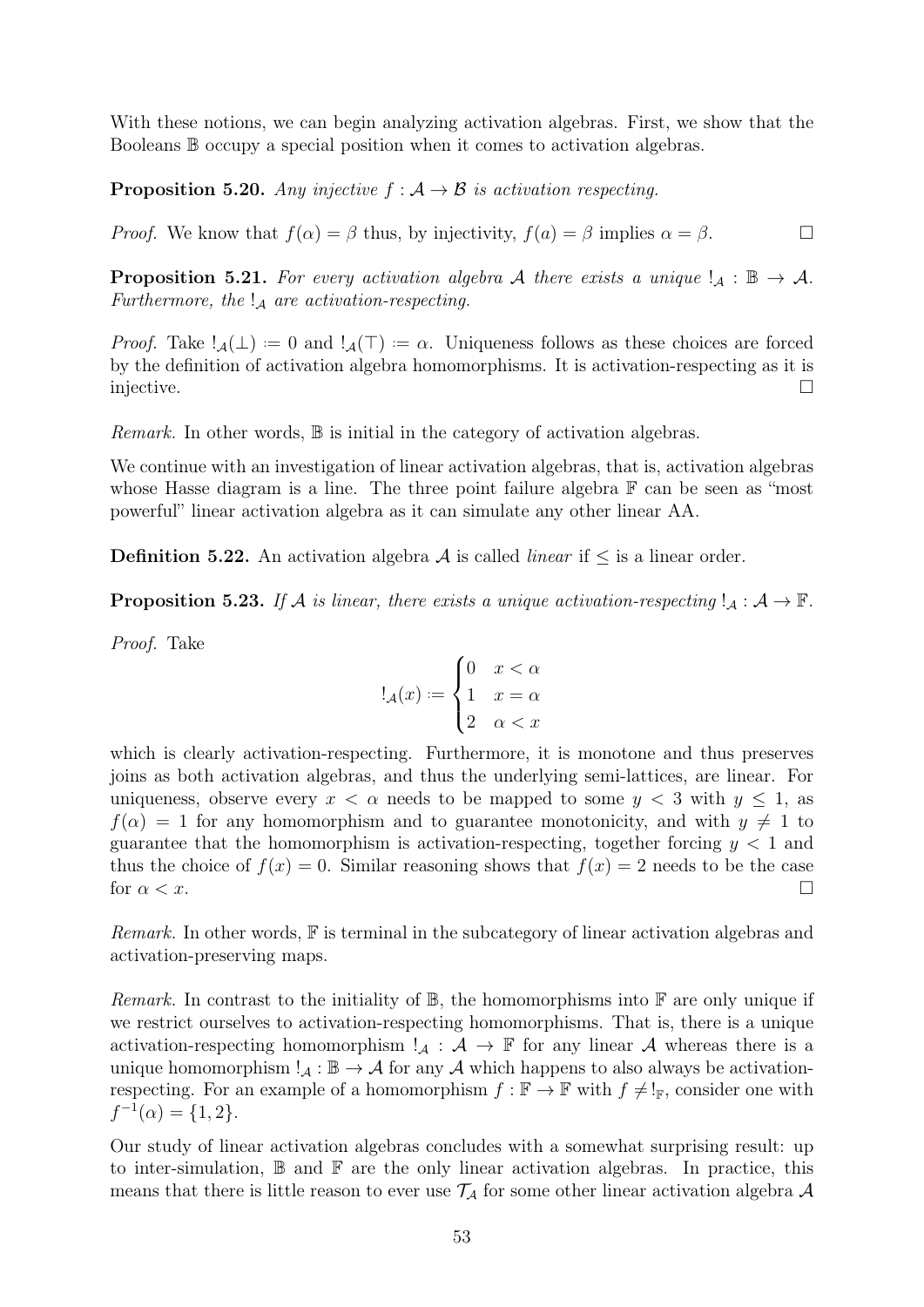to formalize the trace condition of a cyclic derivation system, as it could just as well be formulated in terms of either  $\mathbb B$  or  $\mathbb F$ .

<span id="page-57-1"></span>**Proposition 5.24.** For any A which has some  $a \in A$  with  $\alpha < a$  there exists an activation-respecting  $f : \mathbb{F} \to \mathcal{A}$ .

*Proof.* Simply take  $f(0) = 0$ ,  $f(1) = \alpha$  and  $f(2) = a$ . It clearly is an activation algebra homomorphism and it respects activations as it is an injection.

<span id="page-57-0"></span>**Proposition 5.25.** If A is linear and has no  $a \in A$  with  $\alpha < a$  then there is a unique, activation-respecting  $f : \mathcal{A} \to \mathbb{B}$ .

Proof. Simply take

$$
f(x) := \begin{cases} \bot & x < \alpha \\ \top & x = \alpha \end{cases}
$$

The reasoning as to why this is an activation algebra homomorphism, activation-respecting and unique is analogous to that in Proposition [5.23.](#page-56-0)  $\Box$ 

**Theorem 5.26.** If A is linear,  $\mathcal{T}_A$  is inter-simulated with either  $\mathcal{T}_{\mathbb{B}}$  or  $\mathcal{T}_{\mathbb{F}}$ .

*Proof.* If there is no  $a \in A$  with  $\alpha < a$  then the unique map  $!_A : \mathbb{B} \to A$  and the map  $f : \mathcal{A} \to \mathbb{B}$  granted by Proposition [5.25](#page-57-0) induce the two trace-simulations. If there is an  $\alpha < a$ , then the unique map  $!_{\mathcal{A}} : \mathcal{A} \to \mathbb{F}$  and the map  $f : \mathbb{F} \to \mathcal{A}$  granted by Proposition [5.24](#page-57-1) induce them.

Lastly, we investigate activation algebras with failure points, that is, activation algebras which have elements  $a \not\leq \alpha$ . The result below shows that "one failure point is enough", i.e. that adding more failure points to an activation algebra which already possesses at least one does not increase its expressivity.

**Definition 5.27.** For a given activation algebra  $\mathcal{A} = (A, \leq, \vee, 0, \alpha)$  we define its *failure*simplification  $A^F = (A^F, \leq^F, \vee, 0, \alpha)$  by taking

$$
A^F := \{ a \in A \mid a \le \alpha \} \cup \{ 1 \} \qquad \le^F := (\le \cap A^F \times A^F) \cup \{ (a, 1) \mid a \in A^F \}
$$

**Proposition 5.28.** For any A, there exists an activation-respecting  $f : A \rightarrow A^F$ .

Proof. For this, simply take

$$
f(x) := \begin{cases} x & x \le \alpha \\ 1 & \text{otherwise} \end{cases}
$$

Again, it is easy to see it respects activations. For monotonicity, observe that for  $x \leq$  $y \in A$ , either  $y \leq \alpha$  or not. In the former case,  $x \leq y \leq \alpha$  and thus  $f(x) = x, f(y) = y$ , in the latter case  $f(y) = 1$  and thus  $f(x) \leq f(y)$  trivially. For join distributivity, pick  $x, y \in A$ . We again need to cover two cases: If  $x, y \leq \alpha$  then  $x \vee y \leq \alpha$  as well and thus  $f(x) \vee f(y) = x \vee y = f(x \vee y)$ . If, say  $y \not\leq \alpha$  then  $x \vee y \not\leq \alpha$  as well, meaning  $f(x) \vee f(y) = f(x) \vee 1 = 1 = f(x \vee y)$ . 0 and  $\alpha$  are clearly preserved.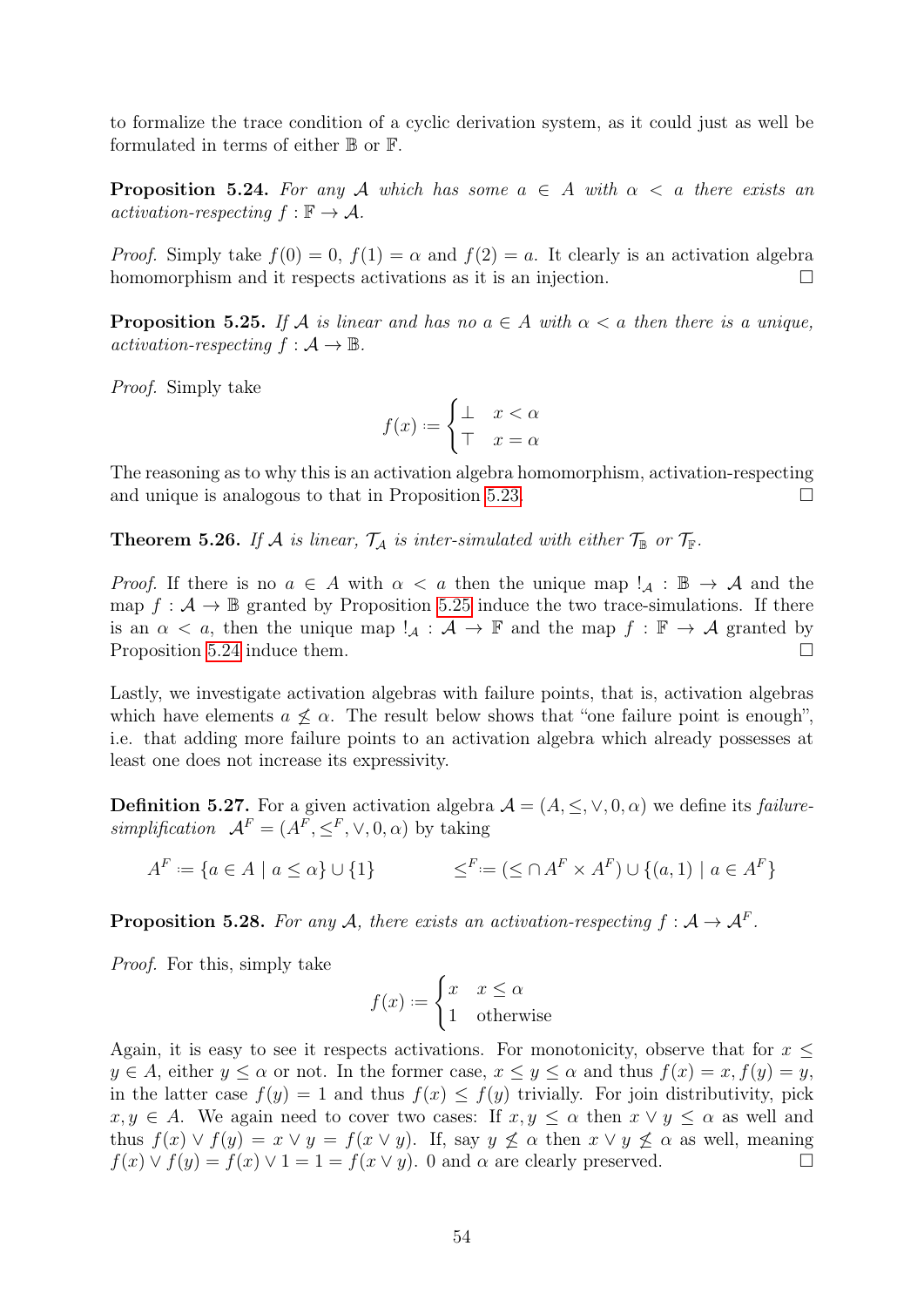#### Corollary 5.29. Any  $\mathcal{T}_A$  is simulated by  $\mathcal{T}_{A^F}$ .

We close this section by demonstrating that, when dropping the restrictions on simulations we have imposed so far, namely that they should be functors generated by homomorphisms, it is possible to obtain "simulation-like" functions between all A-activated trace categories.

<span id="page-58-0"></span>**Theorem 5.30.** For any activation algebra  $A$  there exists a function I mapping objects of  $\mathcal{T}_\mathcal{A}$  to objects of  $\mathcal{T}_\mathcal{B}$  and maps  $R : X \to Y$  in  $\mathcal{T}_\mathcal{A}$  to maps  $I(R) : I(X) \to I(Y)$  in  $\mathcal{T}_{\mathbb{B}}$ . Furthermore, pick a path  $P : \omega \to \mathcal{T}_A$  and consider the path  $\hat{P} : \omega \to \mathcal{T}_{\mathbb{B}}$  given by  $\hat{P}(i) := I(P(i))$  and  $\hat{P}(i \leq i + 1) := I(P(i \leq i + 1))$ . Then P satisfies the trace condition iff  $\hat{P}$  does.

*Proof.* For this, take  $I(X) := X \times \mathcal{A}$  and, for  $R : X \to Y$ ,

$$
I(R) := \{ ((x, a), \bot, (y, a \lor b)) \mid a \in A, xR^b y \}
$$
  

$$
\cup \{ ((x, a), \top, (y, 0)) \mid a \in A, xR^b y, a \lor b = \alpha \}
$$

First suppose that P satisfied the trace condition. That means there is a subpath  $P \circ S$ and a sequence  $\sigma : \Pi i \in \omega P(S(i))$  such that  $\sigma_i P(S(i))^{\alpha} \sigma_{i+1}$ . We claim that  $\hat{P} \circ S$  is the witnessing subpath of P with the sequence  $\hat{\sigma}$ :  $\Pi i \in \omega \cdot \hat{P}(S(i))$  given by  $\hat{\sigma}_i := (\sigma_i, 0)$ . It remains to prove that  $\hat{\sigma}_i \hat{P}(S(i < i+1))^{\top} \hat{\sigma}_{i+1}$ . By Lemma [5.4](#page-49-0) we know that there are  $\sigma_i = x_0, \ldots, x_n = \sigma_{i+1}$  and  $a_0, \ldots, a_{n-1}$  for  $n := S(i+1) - S(i)$  and  $b := S(i)$  such that  $x_j P(b+j)^{a_j} x_{j+1}$  and  $\alpha = \bigvee a_j$ . Then define  $\hat{x}_j := (x_j, \bigvee_{k=0}^{j-1} a_k)$  and observe that  $\hat{\sigma}_i = \hat{x}_0 \hat{P}(b) \pm \hat{x}_1 \hat{P}(b+1) \pm \ldots \hat{x}_{n-1} \hat{P}(b+n-1) \pm (x_n, 0) = \hat{\sigma}_{i+1}.$ 

Now suppose that  $\hat{P}$  satisfied the trace condition. Then there is a subpath  $\hat{P} \circ S$  and a sequence  $\hat{\sigma}$ :  $\Pi i \in \omega.\hat{P}(S(i))$  such that  $\hat{\sigma}_i\hat{P}(S(i < i + 1))^{\top}\hat{\sigma}_{i+1}$ . Let, without loss of generality,  $\pi_2(\hat{\sigma}_i) = 0$  (this can always be achieved by moving the  $S(i)$  appropriately). By taking  $\sigma_i := \pi_1(\hat{\sigma}_i)$  we have that  $\sigma_i P(S(i \lt i + 1))^{\alpha} \sigma_{i+1}$  as desired.

Corollary 5.31. For any two activation algebras  $A, B$  there exists a function I mapping objects of  $\mathcal{T}_\mathcal{A}$  to objects of  $\mathcal{T}_\mathcal{B}$  and maps  $R : X \to Y$  in  $\mathcal{T}_\mathcal{A}$  to maps  $I(R) : I(X) \to I(Y)$  in  $\mathcal{T}_{\mathcal{B}}$ . Furthermore, pick some path  $P : \omega \to \mathcal{T}_{\mathcal{A}}$  and consider the path  $\hat{P} : \omega \to \mathcal{T}_{\mathcal{B}}$  given by  $\hat{P}(i) := I(P(i))$  and  $\hat{P}(i \leq i+1) := I(P(i \leq i+1))$ . Then P satisfies the trace condition iff  $P$  does.

*Proof.* Simply take  $I := I_{\mathcal{B}} \circ I'$  where  $I'$  is obtained via Theorem [5.30.](#page-58-0)

Remark. This result is somewhat hard to make sense of. In a way, it states that all A-activated trace categories are inter-simulated, albeit by a somewhat unclean, nonfunctorial simulation. One interesting consequence of this fact is that the CYCLICST generic theorem prover developed by Brotherston et.al. [\[6\]](#page-78-4), which can work with any cyclic system whose trace condition is (essentially) specified in terms of  $\mathcal{T}_{\mathbb{B}}$ , can be extended to accept and work with cyclic systems whose trace condition is specified in terms of some finite activation algebra A.

These results also raise the question why the concept of activation algebras is useful in the first place, if they cannot be used to formalize any trace conditions that are not expressible in  $\mathcal{T}_{\mathbb{B}}$ . The answer to this question is somewhat subtle: If all one cares about is a generic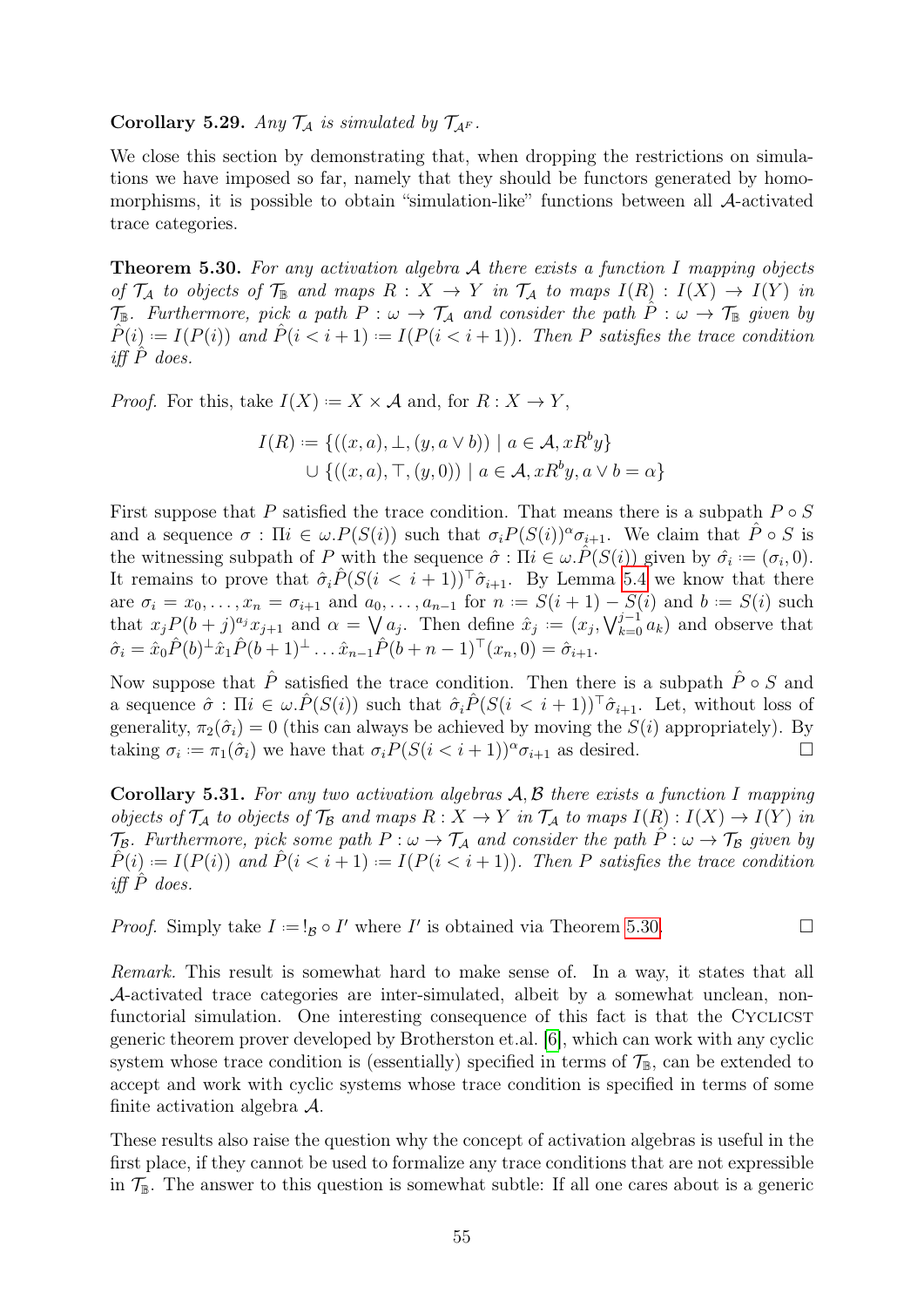notion of trace condition for which one can develop abstract results such as those in Chapter [4,](#page-41-1) there indeed seems no need to use activation algebras. For example, the Büchi automatons for some  $\mathcal{T}_A$  given by Proposition [5.11](#page-51-1) are essentially of the same size as the ones obtained by first applying Theorem [5.30](#page-58-0) and then constructing the automaton for  $\mathcal{T}_{\mathbb{B}}$ . However, activation algebras often allow for trace conditions to be modeled in a trace category in a manner much more similar to the "original formulation" from the respective papers introducing them. They thus separate the information of traces into two parts: The elements of the finite sets signify *which objects* is being tracked, typically terms, inductive predicates or fixed-point quantifiers, while the elements of the activation algebra describe how progress of these objects is detected. This separation is muddled by the transformation in Theorem [5.30,](#page-58-0) which models both the objects being tracked and their progress via the underlying sets. Apart from the clear aesthetic benefit of this separation, it might also help solve certain kinds of problems, some of which we outline in Section [7.2.](#page-75-0)

Remark. The functions given by Theorem [5.30](#page-58-0) fail to be functors on both accounts: preserving identities and distributing over composition. The failure of identity preservation is easily observed, simply notice that any  $I(1_X)$  will contain triples of the form  $((x, \alpha), \top, (x, 0))$  which the identities of  $\mathcal{T}_{\mathbb{B}}$  do not contain. This issue could, in theory, be alleviated by taking the definition to be

$$
I(R) := \{ ((x, a), \bot, (y, a \lor b)) \mid a \in \mathcal{A}, xR^b y \}
$$
  

$$
\cup \{ ((x, a), \top, (y, 0)) \mid a \in \mathcal{A} \setminus \{\alpha\}, xR^b y, a \lor b = \alpha \}
$$

instead, i.e. explicitly excluding that kind of transition. Indeed, this would still preserve the property asserted of I. However, as this still does not resolve the more pressing matter, the distributivity over composition, we chose to forgo this to keep the definition and proof simpler.

The failure of distributivity over composition is a bit more subtle. For this, suppose there were  $a < b < c < \alpha \in \mathcal{A}$  such that  $a \vee b = \alpha$  and take

$$
R := \{ (\star, b, \star) \} \qquad R' := \{ (\star, c, \star) \}
$$

Then clearly,  $(\star, a) I(R)^\top (\star, 0) I(R')^\top (\star, c)$ . However, as  $R' \circ R = \{(\star, b \vee c, \star)\}\$ , the only two transitions possible via  $I(R' \circ R)$  are  $(\star, a) I(R' \circ R)^{\perp} (\star, \alpha)$  and  $(\star, a) I(R' \circ R)^{\top} (\star, 0)$ . Thus  $I(R') \circ I(R) \neq I(R' \circ R)$ .

### <span id="page-59-0"></span>5.3 Subcategories of Trace Categories

In this section, we prove that many properties of trace categories are inherited by some of their subcategories. Motivation these results is the subcategory of a trace category  $\mathcal{T}^1_{\mathcal{A}}$ which is restricted to injective trace maps. In the early stages of research for this thesis, some results, including Theorem [4.14,](#page-46-0) turned out to be significantly easier to obtain when restricting one's attention to these subcategories. We thus believe the subcategory could serve as a sort of "staging area" in which partial results for some open problems, such as the ones listed in Section [7.2,](#page-75-0) could be obtained first before proving theorems in full generality. Even results restricted to  $\mathcal{T}_{\mathcal{A}}^{I}$  should enjoy wide applicability. For example, all global trace conditions of the cyclic derivation systems from the literature we analyze in Chapter [6](#page-62-0) can be formalized in them.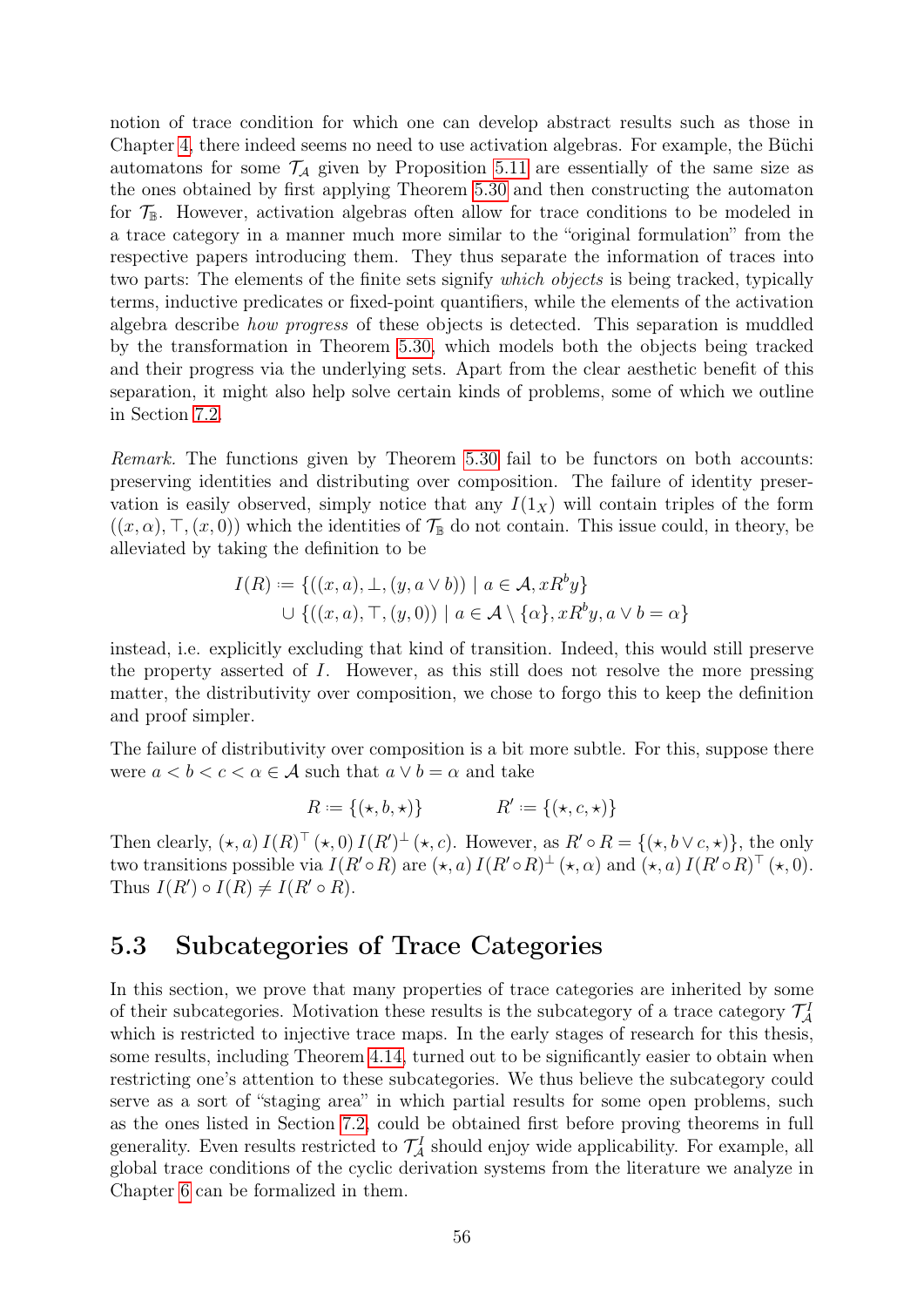**Definition 5.32.** Let  $\mathcal A$  be an activation algebra. The  $\mathcal A$ -activated injective trace category  $\mathcal{T}_{\mathcal{A}}^I$  has as its objects the finite sets. The morphisms between sets  $X, Y$  are given by relation  $R \subseteq X \times A \times Y$  such that for every  $y \in Y$  there exists at most one  $x \in X$  and at most one  $b \in \mathcal{A}$  such that  $(x, b, y) \in R$ . Given  $R : X \to Y, R' : Y \to Z$  they compose as follows

 $(x, b \vee b', z) \in R' \circ R$  iff  $\exists y \in Y$ .  $(x, b, y) \in R$  and  $(y, b', z) \in R'$ 

For any set X, the identity is given by  $1_X := \{(x, 0, x) \mid x \in X\}.$ 

The precise kind of subcategory we study in this section are those which can be embedded into the full category. Of course, there always exists an embedding  $I: \mathcal{T}_\mathcal{A}^I \to \mathcal{T}_\mathcal{A}$ .

Definition 5.33. An *embedding* is a faithful functor which is injective on objects.

**Proposition 5.34.** For any activation algebra A there is an embedding  $I: \mathcal{T}_\mathcal{A}^I \to \mathcal{T}_\mathcal{A}$ .

*Proof.* For this, simply take  $I(X) = X$  on objects and  $I(R) = R$  on morphisms.  $\Box$ 

The first property we transfer from the full category to the subcategory is the trace condition, making  $\mathcal{T}_{\mathcal{A}}^{I}$  a trace category.

**Proposition 5.35.** If  $F : C \to T$  is a functor and  $T$  is a trace category then there exists a trace condition for C such that  $F: \mathcal{C} \to \mathcal{T}$  is a trace-simulation.

*Proof.* The functor  $F: \mathcal{C} \to \mathcal{T}$  induces the following condition on paths

 $P : \omega \to \mathcal{C}$  satisfies the trace condition iff  $F \circ P : \omega \to \mathcal{T}$  satisfies the trace condition

This trivially makes  $F: \mathcal{C} \to \mathcal{T}$  a trace-simulation. Observe that if  $P' \subseteq P$  then  $I \circ P' \subseteq$  $I \circ P$  as well, thus we have that P' satisfies the induced trace condition iff P does, making this a proper trace condition.

**Definition 5.36.** For an activation algebra A the trace condition of  $\mathcal{T}_\mathcal{A}^I$  is the one induced by the embedding  $I: \mathcal{T}_{\mathcal{A}}^I \to \mathcal{T}_{\mathcal{A}}$ .

<span id="page-60-0"></span>Next, we prove that  $\mathcal{T}_\mathcal{A}^I$  has finite products using a well-known fact about embeddings.

**Proposition 5.37.** Let  $I: \mathcal{C} \to \mathcal{D}$  be an embedding and let im(I) have finite products. Then C has finite products as well.

Corollary 5.38. For any activation algebra  $A$ ,  $\mathcal{T}_A^I$  has finite products.

Proof. Observe that the morphisms chosen in Proposition [5.10](#page-51-2) are all injective. The claim thus follows by Proposition [5.37.](#page-60-0)

Furthermore, we want to show that a trace condition being recognizable by some infinite word automaton transfers through certain trace-simulations.

**Proposition 5.39.** If  $G: \mathcal{T} \to \mathcal{T}'$  is a trace-simulation which is injective on objects and the trace condition of  $\mathcal{T}'$  is non-deterministically Büchi-recognizable, then so is the trace condition on  $\mathcal T$ .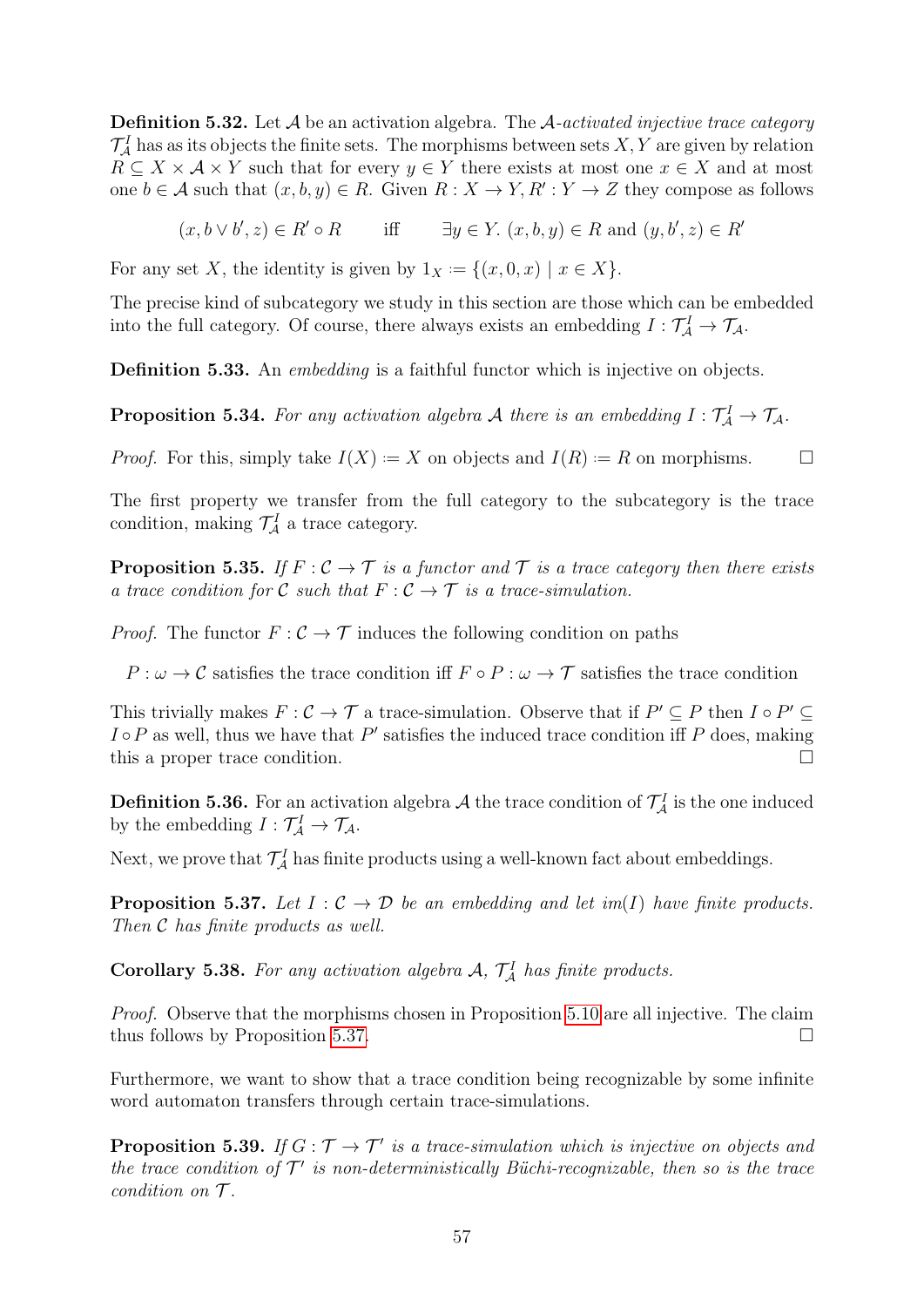*Proof.* Pick  $S \in Ob(\mathcal{T})$  and morphisms  $M = \{\tau_i : X_i \to Y_i \mid 1 \leq i \leq n\}$ . As the trace condition of  $\mathcal{T}'$  is non-deterministically Büchi-recognizable, there exists a non-deterministic Büchi automaton  $\mathfrak{A} = (G(M), Q, \Delta, q_0, F)$  which recognizes paths consisting of morphisms from the set  $G(M) := \{ G(\tau_i) : G(X_i) \to G(Y_i) \}$  with starting state  $G(S)$ . Consider the automaton  $\mathfrak{B} := (M, Q, \Delta', q_0, F)$  where  $\Delta' := \{(q, G(\tau), q') \mid (q, \tau, q') \in \Delta\}$ . Then clearly, for some sequence  $\sigma \in M^{\omega}$ , we know that  $\mathfrak{B}$  accepts  $\sigma$  if and only if  $\mathfrak{A}$  accepts  $G(\sigma) := (i \mapsto G(\sigma_i)) \in G(M)^\omega$  which in turn is the case if and only if  $P(i) := G(\text{dom}(\sigma_i))$ and  $P(i \lt i + 1) := G(\sigma_i)$  defines a path  $P : \omega \to \mathcal{T}'$  with  $P(0) = G(S)$  which satisfies the trace condition of  $D$ . By the injectivity of  $G$  on objects, this can happen if and only if  $P' : \omega \to \mathcal{T}$  with  $P'(i) := \text{dom}(\sigma_i)$  and  $P'(i < i + 1) := \sigma_i$  is a path through C with  $P(0) = S$ . As then  $P = G \circ P'$ , we know that P satisfies the trace condition if and only if  $P'$  does since G is a trace-simulation.

Remark. This proof strategy extends to other notions kinds of automatons, such as deterministic parity automatons.

**Corollary 5.40.** For finite A, the trace condition of  $\mathcal{T}_A^I$  is non-deterministicall Büchiand deterministically parity-recognizable.

Lastly, we derive the properties needed for to apply the results from Section [4.2.](#page-44-0)

**Proposition 5.41.** If  $I: \mathcal{C} \to \mathcal{D}$  is an embedding and the set  $\text{Hom}_{\mathcal{D}}(I(X), I(Y))$  is finite for  $X, Y \in Ob(\mathcal{C})$  then so is  $\text{Hom}_{\mathcal{C}}(X, Y)$ .

Proof. This follows from the fact that any embedding is faithful, and thus injective on morphims, and injections preserve finiteness in this manner.  $\Box$ 

**Proposition 5.42.** Let  $F: \mathcal{C} \to \mathcal{D}$  be a computable functor. Then

- (1) Let F be an embedding and  $F^{-1}: im(F) \to \mathcal{C}$  be computable as well. If  $X, Y, Z \in$  $Ob(\mathcal{C})$  are such for any  $\tau : F(X) \to F(Y)$  and  $\tau' : F(Y) \to F(Z)$  one can compute  $\tau' \circ \tau : F(X) \to F(Y)$  in  $\mathcal{D}$ , then for any  $\tau : X \to Y, \tau' : Y \to Z, \tau' \circ \tau : X \to Z$  is computable as well.
- (2) If F is an embedding and for any  $\tau$ ,  $\tau'$ :  $F(X) \to F(Y)$  it is decidable whether  $\tau = \tau'$ , then the same is true for any  $\tau, \tau' : X \to Y$ .
- (3) If F is a trace-simulation and for every idempotent  $\tau : F(X) \to F(X)$  one can decide whether  $\tau^{\omega}$  :  $\omega \to \mathcal{D}$  satisfies the trace condition, then the same can be decided for idempotent  $\tau : X \to Y$ .

Proof.

- 1. Simply compute  $F^{-1}(F(\tau') \circ F(\tau)) = \tau' \circ \tau$ .
- 2. Deciding whether  $F(\tau) = F(\tau')$  is sufficient to determine whether  $\tau = \tau'$  by the faithfulness of  $F$ .
- 3. Observe that  $F \circ \tau^{\omega} = F(\tau)^{\omega}$  and thus  $\tau^{\omega}$  satisfies the trace condition iff  $F(\tau)^{\omega}$ does. Furthermore,  $F(\tau)$  is idempotent as  $F(\tau) = F(\tau \circ \tau) = F(\tau) \circ F(\tau)$ . Thus the decision can be made for  $F(\tau)$  in  $\mathcal{D}$ .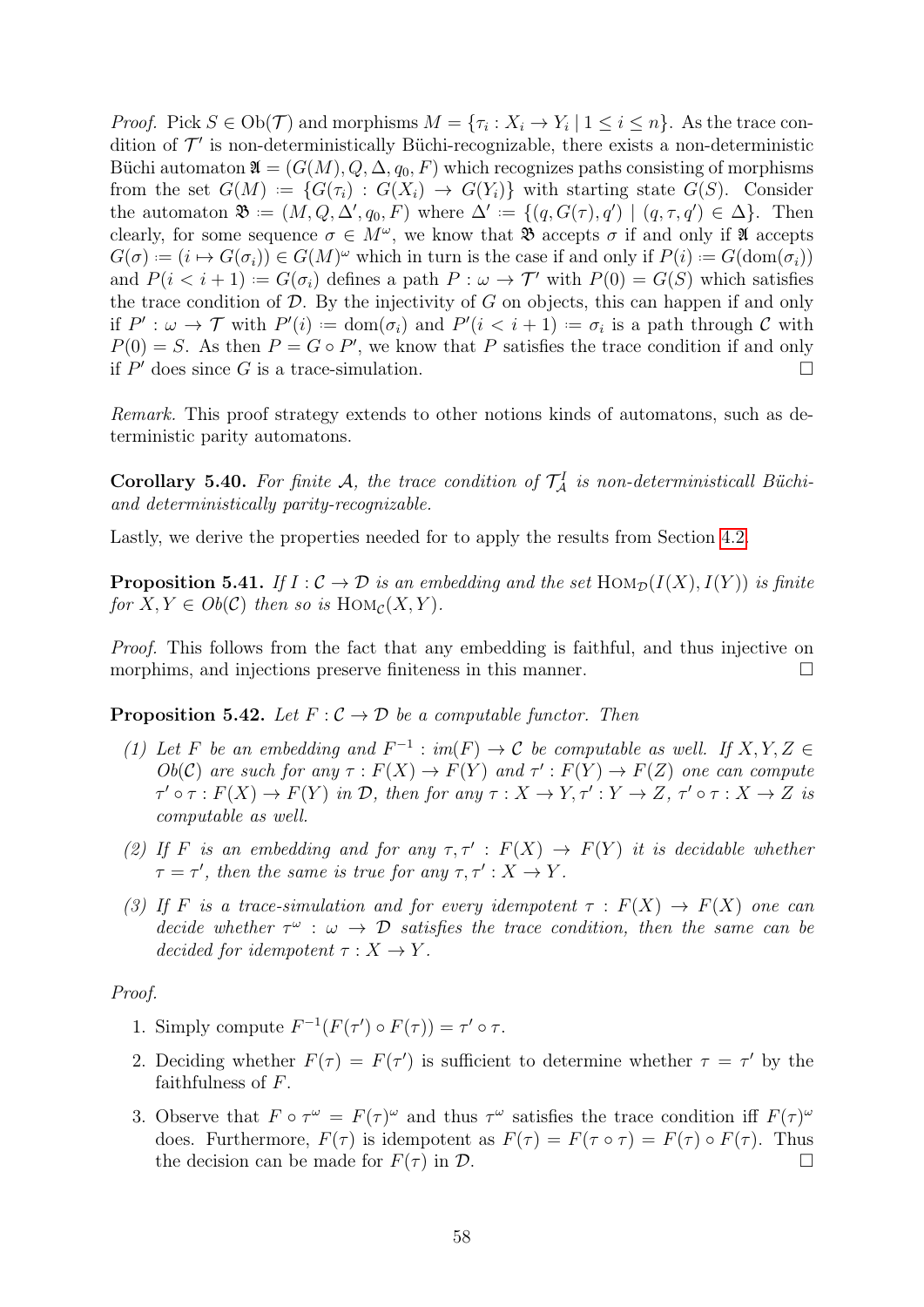## <span id="page-62-0"></span>Chapter 6

## Concrete Cyclic Derivation Systems

This chapter relays the definitions of a selection of cyclic derivation systems from the literature and demonstrates how their global trace condition can be represented in terms of trace categories. Taken together, these further examples serve as an illustration of the fact that the formalism proposed within this thesis is applicable to a wide range of cyclic derivation systems. Each cyclic derivation system in this chapter has been included for a certain reason:

- − Section [6.1](#page-62-1) covers a cyclic derivation system [\[20\]](#page-79-1) for a higher-order fixed-point logic whose terms refer to the natural numbers. Together with cyclic arithmetic from Section [1.3,](#page-7-0) it serves as an example of the broad range of logics (other examples can be found in [\[4,](#page-78-5) [9,](#page-78-0) [11,](#page-78-6) [34\]](#page-79-0)) whose GTC is straightforwardly formalized in terms of  $\mathcal{T}_{\mathbb{B}}$ or  $\mathcal{T}_{\mathbb{B}}^I$ . Its main point of interest thus lies in the ordinarity of its GTC formalization.
- $-$  Section [6.2](#page-67-0) covers a cyclic derivation system [\[1,](#page-78-7) [28\]](#page-79-4) for the modal  $\mu$ -calculus. Its most interesting aspect, in the context of this thesis, is that its GTC is most naturally expressed by the three-point failure algebra F.
- − Section [6.3](#page-70-0) covers a cyclic derivation system [\[31\]](#page-79-5) for the Grzegorczyk modal logic. It is of interest because of the great simplicity of its GTC which translates to a very simple representation in terms of  $\mathcal{T}_{\mathbb{B}}^I$ .

As each section of this chapter serves as a self-contained example, the reader is encouraged to only read those sections which peak their curiosity and skip those which do not. Only the contents Section [6.2](#page-67-0) is referred to in Chapter [7](#page-74-0) in relation to future work.

## <span id="page-62-1"></span>6.1 Higher-Order Fixed-Point Logic with Natural Numbers

The higher-order fixed-point logic with natural numbers  $HFL_N$  was put forward by Kobayashi et. al. [\[18,](#page-79-7) [19\]](#page-79-8) as an extension of higher-order fixed-point modal logic [\[40\]](#page-80-0) for the purpose of automated program verification. Due to its higher-order nature, it lends itself well to formalizing the behavior and properties of higher-order programs, such as those written in purely functional programming languages. Kori et. al. [\[20\]](#page-79-1) have recently introduced a cyclic derivation system for  $HFL_N$  which we present in this section. Unless stated otherwise, all definitions and propositions not related to the abstract framework put forward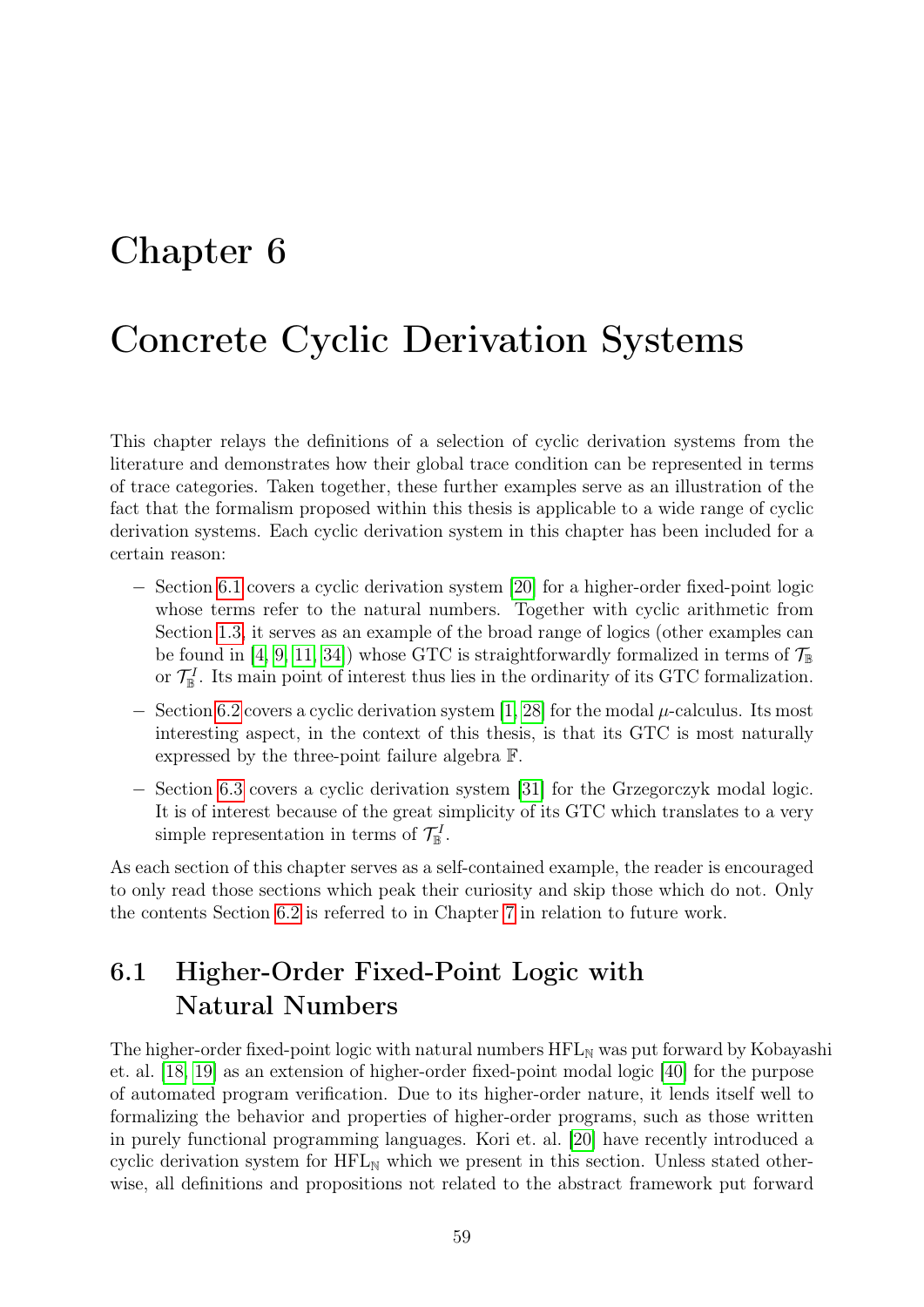in this thesis were taken directly from [\[20\]](#page-79-1).

**Definition 6.1.** The *terms and formulas of*  $HFL_N$  are typed with the following types

$$
A ::= N | T \qquad T ::= \Omega | A \to T
$$

their syntax being specified by the grammar

$$
s, t \in \text{Term} ::= x \mid Z \mid St
$$
  

$$
\varphi, \psi \in \text{FORM} ::= x \mid s = t \mid \varphi \lor \psi \mid \varphi \land \psi \mid \lambda x^{A}.\varphi \mid \varphi \psi \mid \varphi t \mid \mu x^{T}.\varphi \mid \nu x^{T}.\varphi
$$

The typing rules are as follows, Ξ representing mappings from variables to types

| $\Xi(x) = a$                            | $\Xi \vdash x : A$                       | $\Xi \vdash Z : N$                     | $\Xi \vdash s : N$                    | $\Xi \vdash s : N$ |
|-----------------------------------------|------------------------------------------|----------------------------------------|---------------------------------------|--------------------|
| $\Xi \vdash \varphi : \Omega$           | $\Xi \vdash \varphi : \Omega$            | $\Xi \vdash \varphi : \Omega$          | $\Xi \vdash \varphi : \Omega$         |                    |
| $\Xi \vdash \varphi : \Omega$           | $\Xi \vdash \varphi : \Omega$            | $\Xi \vdash \psi : \Omega$             | $\Xi[x \mapsto A] \vdash \varphi : T$ |                    |
| $\Xi \vdash \varphi : T \rightarrow T'$ | $\Xi \vdash \varphi \land \psi : \Omega$ | $\Xi \vdash \varphi : X \rightarrow T$ |                                       |                    |
| $\Xi \vdash \varphi : T \rightarrow T'$ | $\Xi \vdash \varphi : N \rightarrow T$   | $\Xi \vdash t : N$                     |                                       |                    |
| $\Xi \vdash \varphi \psi : T'$          | $\Xi \vdash \varphi : N \rightarrow T$   | $\Xi \vdash t : N$                     |                                       |                    |
| $\Xi[x \mapsto T] \vdash \varphi : T$   | $\Xi[x \mapsto T] \vdash \varphi : T$    |                                        |                                       |                    |
| $\Xi[x \mapsto T] \vdash \varphi : T$   | $\Xi[x \mapsto T] \vdash \varphi : T$    |                                        |                                       |                    |
| $\Xi \vdash \mu x^T . \varphi : T$      | $\Xi[x \mapsto T] \vdash \varphi : T$    |                                        |                                       |                    |

**Definition 6.2.** Each type A is interpreted as a poset  $\llbracket A \rrbracket = (\llbracket A \rrbracket, \leq_A)$  as follows

$$
\begin{aligned}\n\llbracket N \rrbracket &:= \mathbb{N} & x \leq_N y : \Leftrightarrow x = y \\
\llbracket \Omega \rrbracket &:= \mathbb{B} & x \leq_\Omega y : \Leftrightarrow x = 0 \text{ or } y = 1 \\
\llbracket A \to T \rrbracket &:= \{ f : \llbracket A \rrbracket \to \llbracket A \rrbracket \mid f \text{ monotone} \} & f \leq_{A \to T} g : \Leftrightarrow \forall x \in \llbracket A \rrbracket. f(x) \leq_T g(x)\n\end{aligned}
$$

Furthermore, type environments  $\Xi$  are interpreted as posets as follows

$$
\[\Xi\] := \Pi x \in \text{dom}(\Xi). \[\![\Xi(x)]\]\qquad \rho \le \rho' : \Leftrightarrow \forall x \in \text{dom}(\Xi). \ \rho(x) \le_T \rho'(x)
$$

Formulas are interpreted as monotone functions  $[\![\Xi \vdash \varphi : A]\!] \in [\![\Xi]\!] \to [\![A]\!]$ 

$$
[\mathbb{E} \vdash x : A](\rho) := \rho(x)
$$
  
\n
$$
[\mathbb{E} \vdash Z : N](\rho) := 0
$$
  
\n
$$
[\mathbb{E} \vdash S t : N](\rho) := 1 + [\mathbb{E} \vdash t : N](\rho)
$$
  
\n
$$
[\mathbb{E} \vdash s = t : \Omega](\rho) := ([\mathbb{E} \vdash s : N](\rho) = [\mathbb{E} \vdash t : N](\rho))
$$
  
\n
$$
[\mathbb{E} \vdash \varphi \land \psi : \Omega](\rho) := [\mathbb{E} \vdash \varphi : N](\rho) \land [\mathbb{E} \vdash \varphi : N](\rho)
$$
  
\n
$$
[\mathbb{E} \vdash \varphi \lor \psi : \Omega](\rho) := [\mathbb{E} \vdash \varphi : N](\rho) \lor [\mathbb{E} \vdash \varphi : N](\rho)
$$
  
\n
$$
[\mathbb{E} \vdash \lambda x^A \cdot \varphi : A \to T](\rho) := ([A] \ni \nu \mapsto [\mathbb{E} \vdash \varphi : A \to T](\rho(x \mapsto \nu)))
$$
  
\n
$$
[\mathbb{E} \vdash \varphi \psi : T](\rho) := [\mathbb{E} \vdash \varphi : A \to T](\rho)(([\mathbb{E} \vdash \psi : A \to T](\rho))
$$
  
\n
$$
[[\mathbb{E} \vdash \varphi t : T](\rho) := [\mathbb{E} \vdash \varphi : N \to T](\rho)(([\mathbb{E} \vdash t : N \to T](\rho))
$$
  
\n
$$
[[\mathbb{E} \vdash \mu x^T \cdot \varphi : T](\rho) := \text{LFP}([\mathbb{E} \vdash \lambda x^T \cdot \varphi : T \to T](\rho))
$$
  
\n
$$
[[\mathbb{E} \vdash \nu x^T \cdot \varphi : T](\rho) := \text{GFP}([\mathbb{E} \vdash \lambda x^T \cdot \varphi : T \to T](\rho))
$$

where LFP and GFP refer to the least and greatest fixed-point operations, respectively. These fixed-points always exists as any poset  $T$ , and thus by extension  $\mathbb{E} \rightarrow T$ , forms a complete lattice and each formula interpretation is monotone.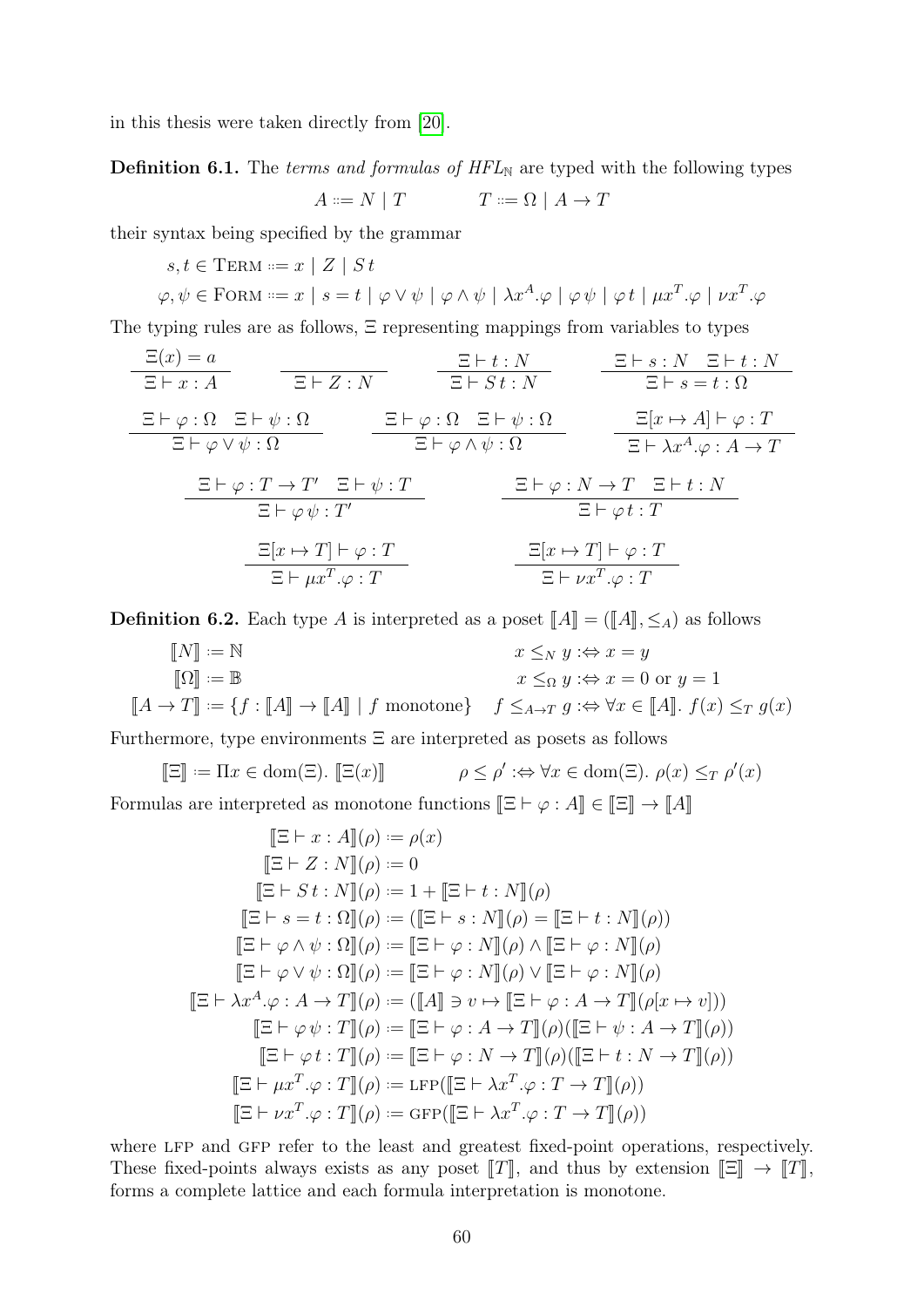Example 6.3. HFL<sub>N</sub> is quite expressive. For example, a universal quantifier  $\forall$  of type  $(N \to \Omega) \to \Omega$  can be defined as follows

$$
\forall := \lambda p^{N \to \Omega}. (\nu a^{N \to \Omega}. \lambda x^N. P x \wedge a(Sx)) Z
$$

For some  $\varphi : N \to \Omega$ , the expression  $\forall \varphi$  can be transformed into  $\varphi \circ \Lambda \varphi \circ 1 \wedge \varphi \circ 2 \wedge \ldots$  by repeated β-reductions and fixed-point unfoldings, which perfectly captures the universal quantification on natural numbers. Readers curious about further examples of  $HFL_{\mathbb{N}}$ expressions are encouraged to consult [\[20\]](#page-79-1).

<span id="page-64-0"></span>**Definition 6.4.** We write  $\Xi | \Gamma \Rightarrow \Delta$  for lists of formulas  $\Gamma, \Delta$  if for every formula  $\varphi \in (\Gamma, \Delta)$  we have  $\Xi \vdash \varphi : \Omega$ . Formally, all sequents of the derivation system for HFL<sub>N</sub> are such  $\Xi | \Gamma \Rightarrow \Delta$ , although we do not write out the  $\Xi$  for the sake of legibility. The derivation rules of the sequent calculus  $H$  for  $HFL_N$  are as follows

$$
Ax \rightarrow \varphi \qquad \text{CUT} \qquad \Gamma \Rightarrow \varphi, \Delta \qquad \Gamma, \varphi \Rightarrow \Delta \qquad \text{WKL} \qquad \Gamma \Rightarrow \Delta
$$
\n
$$
W \times R - \Gamma \Rightarrow \Delta \qquad \text{CrRL} \qquad \Gamma, \varphi, \varphi \Rightarrow \Delta \qquad \text{CrRR} \qquad \Gamma \Rightarrow \varphi, \Delta
$$
\n
$$
E \times L \qquad \frac{\Gamma, \psi, \varphi, \Gamma' \Rightarrow \Delta}{\Gamma, \varphi, \psi, \Gamma' \Rightarrow \Delta} \qquad \text{ExR} \qquad \frac{\Gamma \Rightarrow \Delta, \psi, \varphi, \Delta'}{\Gamma \Rightarrow \Delta, \varphi, \psi, \Delta'} \qquad \text{SUB} \qquad \frac{\Gamma \Rightarrow \Delta}{\Gamma[\varphi/x] \Rightarrow \Delta[\varphi/x]}
$$
\n
$$
x \text{ occurs in } \varphi \text{ precisely once}
$$
\n
$$
M \text{on} \text{no} \qquad \frac{\Gamma, \varphi, \psi \overrightarrow{y} \Rightarrow \varphi, \theta \overrightarrow{y}, \Delta}{\Gamma, \varphi[\psi/x] \Rightarrow \varphi[\theta/x], \Delta} \qquad \text{SUE} \qquad \frac{\Gamma[t/x, s/y] \Rightarrow \Delta[t/x, s/y]}{\Gamma[\varphi/x] \Rightarrow \Delta[\varphi/x]}
$$
\n
$$
=L - \frac{\Gamma[t/x, s/y] \Rightarrow \Delta[t/x, s/y]}{\Gamma[s/x, t/y], s = t \Rightarrow \Delta[s/x, t/y]}
$$
\n
$$
=R - \frac{\Gamma}{\Gamma \Rightarrow t = t, \Delta} \qquad \forall L \qquad \frac{\Gamma, \varphi \Rightarrow \Delta}{\Gamma, \varphi \vee \psi \Rightarrow \Delta} \qquad \forall R \qquad \frac{\Gamma \Rightarrow \varphi, \psi, \Delta}{\Gamma \Rightarrow \varphi \vee \psi, \Delta}
$$
\n
$$
\text{ALE} \qquad \frac{\Gamma, \varphi, \psi \Rightarrow \Delta}{\Gamma, \varphi \vee \psi \Rightarrow \Delta} \qquad \text{ARE} \qquad \frac{\Gamma \Rightarrow \varphi, \Delta}{\Gamma \Rightarrow \varphi \vee \psi, \Delta} \qquad \text{ALE} \qquad \frac{\Gamma, \varphi[\psi/x] \overrightarrow{\theta} \Rightarrow \Delta}{\Gamma, (\lambda x. \varphi) \psi \overrightarrow{\theta} \Rightarrow \Delta}
$$

$$
\lambda R \frac{\Gamma \Rightarrow \varphi[\psi/x] \vec{\theta}, \Delta}{\Gamma \Rightarrow (\lambda x. \varphi) \psi \vec{\theta}, \Delta} \qquad \sigma L \frac{\Gamma, \varphi[(\sigma x. \varphi)/x] \vec{\psi} \Rightarrow \Delta}{\Gamma, (\sigma x. \varphi) \vec{\psi} \Rightarrow \Delta} \qquad \sigma R \frac{\Gamma \Rightarrow \varphi[(\sigma x. \varphi)/x] \vec{\psi}, \Delta}{\Gamma \Rightarrow (\sigma x. \varphi) \vec{\psi}, \Delta}
$$
\n
$$
\frac{\Gamma, N x^N \Rightarrow \Delta}{\Gamma \Rightarrow \Delta} \qquad \frac{\Gamma, s = t \Rightarrow \Delta}{\Gamma, S s = S t \Rightarrow \Delta}
$$

where  $N := \mu X . \lambda x . (x = Z) \vee (\exists x'. x = S x' \wedge X x')$  and  $\sigma \in {\mu, \nu}$ . We generally work with ∞-derivations of this derivation system and call regular  $\infty$ -derivations *cyclic* derivations.

Remark. The Mono-rule we give is slightly different from that of [\[20\]](#page-79-1). We chose this presentation as it was proposed to us by the authors of [\[20\]](#page-79-1) in an e-mail exchange because it leads to a slightly clearer formulation of the GTC.

Remark. In [\[20\]](#page-79-1), cyclic derivations are defined as finite derivation trees in which nonaxiomatic leaves are assigned an inner node companion. We chose to forgo such technicalities and simply, equivalently, consider regular  $\infty$ -derivations as cyclic.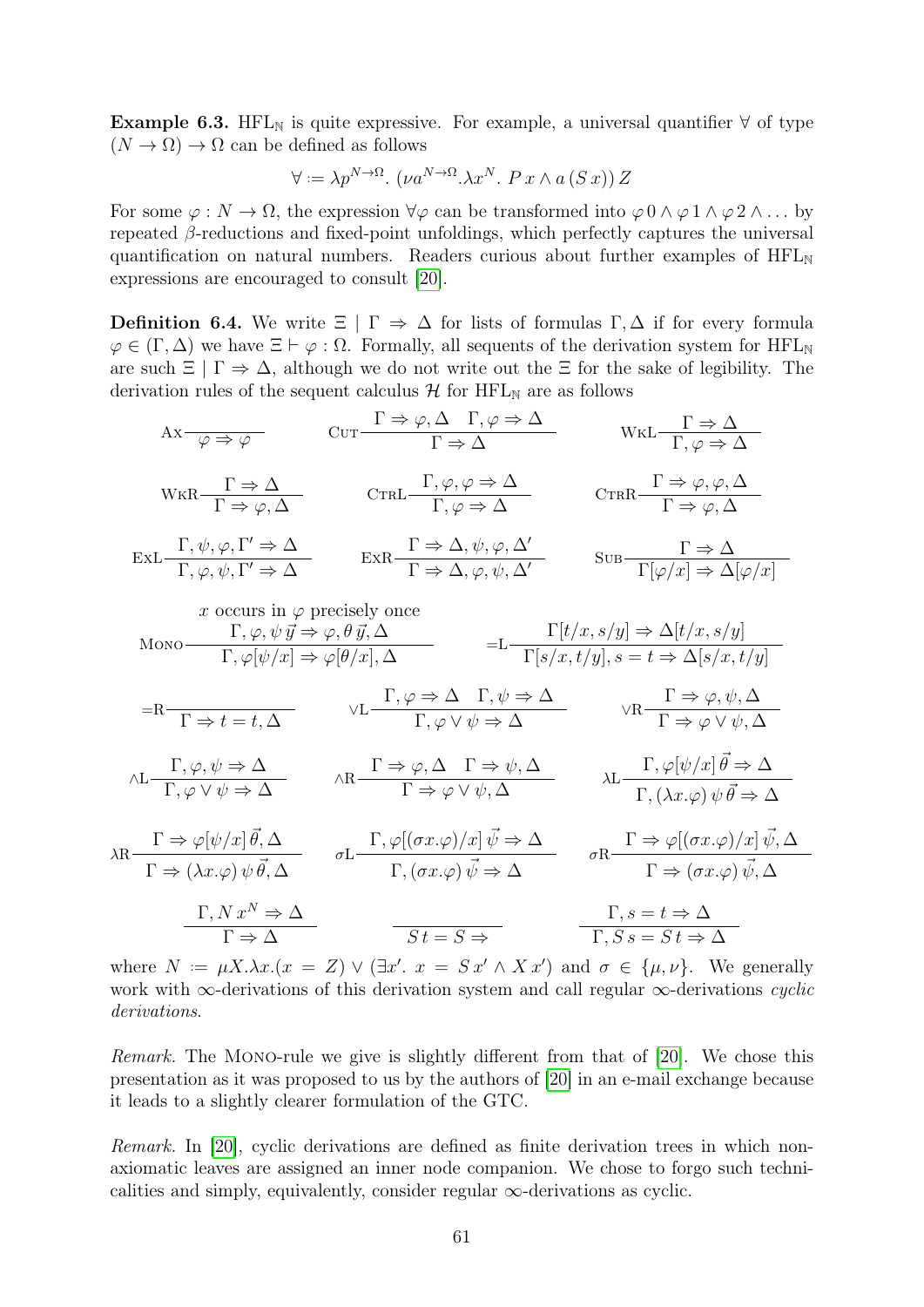<span id="page-65-0"></span>**Definition 6.5.** Let  $\Gamma' \Rightarrow \Delta'$  be a premise of derivation rule  $R \in \mathcal{H}$  concluding  $\Gamma \Rightarrow \Delta$ as below

$$
R \xrightarrow{\cdots} \qquad \Gamma' \Rightarrow \Delta' \quad \cdots
$$

$$
\Gamma \Rightarrow \Delta
$$

Pick some occurrence of a formula  $\varphi$  from either Γ or Δ. We call an occurrence of a formula  $\varphi'$  in  $\Gamma'$  or  $\Delta'$  the *precursor of*  $\varphi$ , writing  $\varphi' \prec_R \varphi$  if

- (a)  $\varphi$  is not principal in R, that is, if  $\varphi$  is not "altered by R", and  $\varphi = \varphi'$  with  $\varphi'$  being in the same position as  $\varphi$
- (b)  $\varphi$  is principal in  $\mathcal R$  and  $\varphi'$  is one of the formula occurrences resulting from  $\varphi$  via R

*Remark.* Technically, being "an occurrence resulting from  $\varphi$  via R" in (b) needs to be defined on a case-by-case basis for each possible rule. However, the notion is quite intuitive, so we simply give a few illustrative examples:

$$
\forall R \frac{\Gamma \Rightarrow \varphi, \psi, \Delta}{\Gamma \Rightarrow \varphi \lor \psi, \Delta} \qquad \text{MONo} \frac{\Gamma, \varphi, \psi \, \vec{y} \Rightarrow \varphi, \theta \, \vec{y}, \Delta}{\Gamma, \varphi[\psi/x] \Rightarrow \varphi[\theta/x], \Delta}
$$

In (∨R), both  $\varphi$  and  $\psi$  are occurrences resulting from  $\varphi \vee \psi$ . In (MONO), both  $\varphi$  and  $\psi \vec{y}$ are occurrences resulting from  $\varphi[\psi/x]$ . A definition of the concept in full detail can be also found in [\[20,](#page-79-1) Appendix A].

**Definition 6.6.** Let  $(\Gamma_i \vdash \Delta_i)_{i\in\omega}$  be a branch through an  $\infty$ -derivation according to Definition [6.4.](#page-64-0) A sequence of formulas  $(\varphi_i)_{i\in\omega}$  is called a pre-trace along  $(\Gamma_i \vdash \Delta_i)_{i\in\omega}$  if  $\varphi_{i+1} \prec_{\mathcal{R}} \varphi_i$  for the rule R deriving  $\Gamma_i \vdash \Delta_i$  from  $\Gamma_{i+1} \vdash \Delta_{i+1}$  for every  $i \in \omega$ . Such a pre-trace is a *trace* if case (b) from Definition [6.5](#page-65-0) occurs for infinitely many  $\varphi_{i+1} \prec_R \varphi_i$ . If the  $\varphi_i$  always occur in  $\Gamma_i$  (in  $\Delta_i$ ), we call  $(\varphi_i)_{i\in\omega}$  a left trace (right trace).

**Definition 6.7.** Given a path  $(\Gamma_i \vdash \Delta_i)_{i \in \omega}$  and a trace  $(\varphi_i)_{i \in \omega}$  along it, its unfolding tree is defined by by annotating the fixed-point quantifiers occurring in the  $\varphi_i$  with words from  $\omega^*$  as follows:

- − Label each occurrence of a fixed-point quantifier in  $\varphi_0$  with  $\varepsilon$  and take  $U_0 := \{\varepsilon\}$
- $-$  If  $\varphi_{i+1}$  is results from the σ-rule, meaning  $\varphi_i = (\sigma^s x.\psi) \vec{\theta}$  for  $s \in U_i$ , then label  $\varphi_{i+1}$  as  $\psi[\sigma^{si}x.\psi/x]\vec{\theta}$ , i.e. label each of the instances of  $\sigma$  "substituted in" by the unfolding with  $si \in \omega^*$ . Take  $U_{i+1} := U_i \cup \{si\}$ .
- $-$  If  $\varphi_i$  is not principal in a σ-rule, simply "leave the labels on" in the transformation from  $\varphi_i$  to  $\varphi_{i+1}$ . For example, if  $\varphi_{i+1} = \psi$  results from  $\varphi_i = \psi \vee \theta$  via  $\vee L$  then simply label the fixed-point quantifiers in  $\varphi_{i+1}$  as they were labeled in  $\varphi_i$ . Take  $U_{i+1} := U_i$ .

The unfolding tree of  $\varphi$  is defined as  $U(\varphi) := \bigcup_{i \in \omega} U_i$ .

**Lemma 6.8** ([\[20,](#page-79-1) Lemma 22]). For every trace  $(\varphi_i)_{i \in \omega}$  along a path  $(\Gamma_i \vdash \Delta_i)_{i \in \omega}$  the unfolding tree  $U(\varphi)$  has precisely one infinite path.

<span id="page-65-1"></span>**Definition 6.9.** Given a trace  $(\varphi_i)_{i \in \omega}$  along a path  $(\Gamma_i \vdash \Delta_i)_{i \in \omega}$  we call it a good trace if

- $-(\varphi_i)_{i\in\omega}$  is a left trace and the infinite branch of  $U(\varphi)$  follows a  $\mu$ -quantifier
- $-(\varphi_i)_{i\in\omega}$  is a right trace and the infinite branch of  $U(\varphi)$  follows a v-quantifier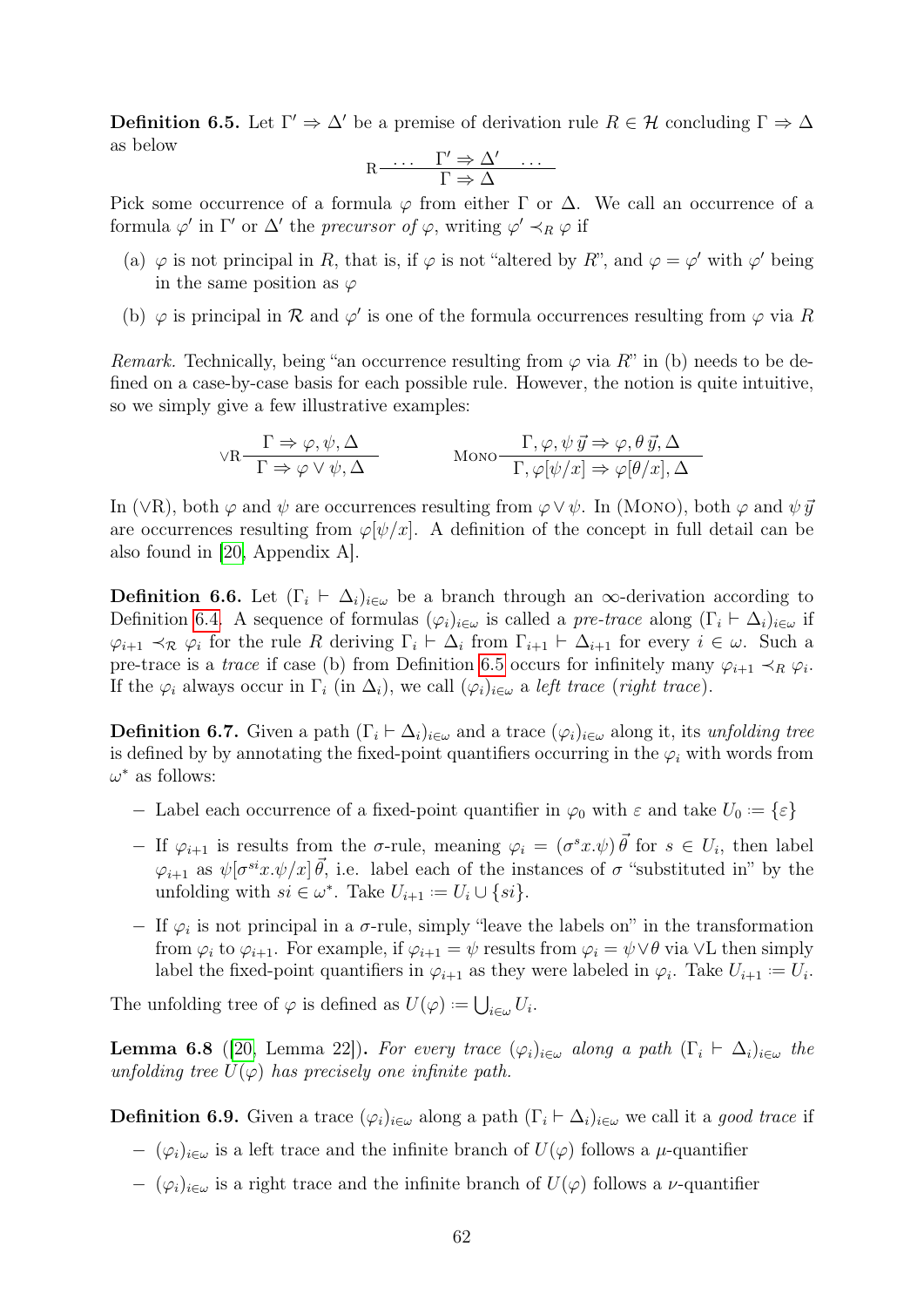An  $\infty$ -derivation (cyclic derivation) of a sequent  $\Gamma \vdash \Delta$  is a  $\infty$ -proof (cyclic proof) if every infinite branch through it has a suffix which has a good trace running along it.

Remark. This formulation of the trace condition in terms of unfolding trees is inspired by the winning condition of  $HFL_{N}$  games in [\[39\]](#page-80-1) rather than the trace condition of [\[20\]](#page-79-1).

We now demonstrate how the global trace condition of  $HFL_{N}$  can be captured in terms of the B-activated injective trace category  $\mathcal{T}_{\mathbb{B}}^I$ . This formalization of the trace condition allows us to apply theorems from Chapter [4](#page-41-1) to  $HFL_N$ .

**Definition 6.10.** We call  $p \in \mathbb{B}^*$  a *subformula path* and define a partial addressing function on formulas  $\varphi$  and sequences of formulas  $\Gamma$  as follows:

$$
\varphi \mathbb{Q} \varepsilon := \varepsilon \qquad (\varphi_0 \Box \varphi_1) \mathbb{Q} i p := \varphi_i \mathbb{Q} p \qquad (\lambda x. \varphi) \mathbb{Q} 0 p := \varphi \mathbb{Q} p \qquad (\varphi_0 \varphi_1) \mathbb{Q} i p := \varphi_i \mathbb{Q} p
$$
  

$$
(\varphi \ t) \mathbb{Q} 0 p := \varphi \mathbb{Q} p \qquad (\sigma x. \varphi) \mathbb{Q} 0 p := \varphi \mathbb{Q} p \qquad (\Gamma, \varphi) \mathbb{Q} 0 p := \varphi \mathbb{Q} p \qquad (\Gamma, \varphi) \mathbb{Q} 1 p := \Gamma \mathbb{Q} p
$$

where  $\square \in \{ \vee, \wedge \}$  and  $\sigma \in \{\mu, \nu\}$ . The set of fixed-point paths is defined as

$$
\Pi(\varphi) := \{ p \in \mathbb{B}^* \mid \varphi @ p = \sigma x. \psi \}
$$

<span id="page-66-0"></span>and extended analogously to  $\Pi(\Gamma)$  for sequences  $\Gamma$ .

**Definition 6.11.** Let  $\mathcal{H}$  be as in Definition [6.4,](#page-64-0) then we define a trace-interpretation  $I: \mathcal{D}_{\mathcal{H}}^{\mathrm{op}} \to \mathcal{T}_{\mathbb{B}}^I$  via Lemma [3.25](#page-34-0) with the mapping  $i: \mathrm{Seq} \to \mathrm{Ob}(\mathcal{T}_{\mathbb{B}}^I)$  given by

 $i(\Gamma \Rightarrow \Delta) := {\Gamma \circledcirc p = \mu x. \varphi \mid p \in \Pi(\Gamma)} + {\Delta \circledcirc p = \nu x. \varphi \mid p \in \Pi(\Delta)}$ 

and for each  $R \in \mathcal{H}$  where

$$
R \xrightarrow{\Gamma_0 \Rightarrow \Delta_0 \dots \Gamma_n \Rightarrow \Delta_n}
$$

$$
\Gamma \Rightarrow \Delta
$$

we define the trace maps  $\tau_j^R : i(\Gamma \Rightarrow \Delta) \to i(\Gamma_j \Rightarrow \Delta_j)$  such that  $(p, b, q) \in \tau_j^R$  if the occurrence q is a predecessor of the occurrence of p, where we take  $b = \top$  if R is a  $\sigma$ -rule and p is its principal occurrence and  $b = \perp$  otherwise.

Remark. Similar to Definition [6.5,](#page-65-0) the notion of "predecessor" used in this definition would need to be defined on a case-by-case basis. Instead, we again opt to give a few illustrative examples. Annotating each quantifier with its position, the rule

$$
\lambda \mathcal{L} \frac{(\mu^c y.y) \lor (\mu^d y.y) \Rightarrow \nu^e y.y}{(\lambda x. \ x \lor x) \mu^a y.y \Rightarrow \nu^b y.y}
$$

would yield  $\tau = \{(a, \perp, c), (a, \perp, d), (b, \perp, e)\}.$  The rule

$$
\nu \mathcal{R} \longrightarrow (\nu^b x. \ x \lor x) \lor (\nu^c x. \ x \lor x)
$$
  

$$
\Rightarrow \nu^a x. \ x \lor x
$$

would yield  $\tau = \{(a, \top, b), (a, \top, c)\}\.$  Lastly, the rule

$$
\text{MONo}\frac{(\mu^c x.x) \lor y, \mu^d x.x \Rightarrow (\mu x.x) \lor y, \mu x.x}{(\mu^a x.x) \lor (\mu^b x.x) \Rightarrow (\mu x.x) \lor (\mu x.x)}
$$

would yield  $\tau = \{(a, \perp, c), (b, \perp, d)\}.$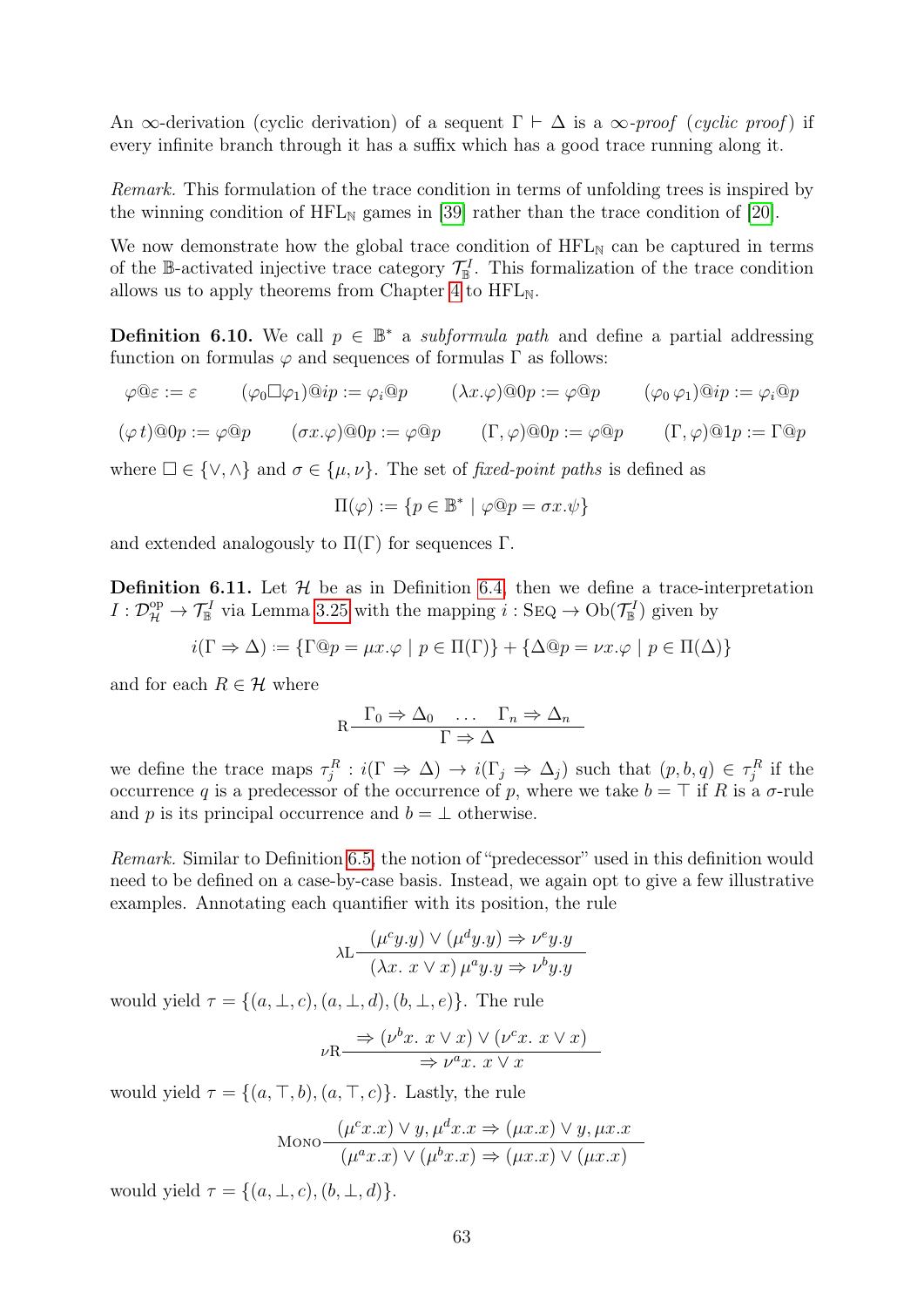**Proposition 6.12.** Given some  $\infty$ -derivation D of a sequent  $\Gamma \Rightarrow \Delta$ , it is an  $\infty$ -proof according to Definition [6.9](#page-65-1) if and only if  $D: \omega^{op} \to \mathcal{D}_{\mathcal{H}}^{\mathcal{P}}$  is an  $\infty$ -proof according to the trace condition induced by  $I: \mathcal{D}_{\mathcal{H}}^{op} \to \mathcal{T}_{\mathbb{B}}^{I}$  from Definition [6.11.](#page-66-0)

*Proof.* Simply observe that the  $\mathcal{T}_{\mathbb{B}}^I$  trace condition induced by  $I: \mathcal{D}_{\mathcal{H}}^{\text{op}} \to \mathcal{T}_{\mathbb{B}}^I$  is satisfied precisely if there exists a  $\mu$ -quantifier to the left of the  $\Rightarrow$  or a  $\nu$ -quantifier to the right of the  $\Rightarrow$  which is, heredetarily, unfolded infinitely often.

Corollary 6.13. Given a cyclic derivation of H it is decidable whether it is a proof.

*Proof.* Every cyclic derivation D is a regular  $\infty$ -derivation D :  $\omega^{\rm op} \to \mathcal{D}_{\mathcal{H}}^{\mathcal{P}}$ . From this, we can generate an equivalent abstract cyclic derivation  $D'$  on  $\mathcal{T}_{\mathbb{B}}^I$  via Proposition [3.37.](#page-39-0) Now, either the algorithm from Theorem [4.4](#page-42-0) or Theorem [4.14](#page-46-0) can be applied to decide whether  $D'$  is an abstract cyclic proof.

Remark. This result is also derived in [\[20,](#page-79-1) Section 4] via an explicit automata construction.

## <span id="page-67-0"></span>6.2 Modal  $\mu$ -Calculus

The modal  $\mu$ -calculus  $\mu$ ML, introduced by Kozen [\[21\]](#page-79-9), extends modal logic with fixedpoint quantifiers. These quantifiers grant  $\mu$ ML great expressive strength, notably allowing for many logics from the field of program verification to be embedded into  $\mu$ ML. A cyclic derivation system for  $\mu$ ML was first given by Niwinski and Walukiewicz [\[28\]](#page-79-4) in 1996, although they presented it as a tableaux system yielding a decision procedure for a fragment of  $\mu$ ML. The cyclic derivation system for  $\mu$ ML we present in this section is essentially the same as that given by Niwinski and Walukiewicz, although we follow the modern presentation of it given by Afshari and Leigh in their technical report [\[1\]](#page-78-7). Unless explicitly stated otherwise, all definitions and theorems in this section which do not involve the abstract framework of this thesis stem from their report.

**Definition 6.14.** For a set  $\Pi$  of propositional letters, the syntax of the modal  $\mu$ -calculus is given by the following grammar

$$
\varphi, \psi \in \text{FORM} ::= p \mid \overline{p} \mid x \mid \varphi \land \psi \mid \varphi \lor \psi \mid \Box \varphi \mid \Diamond \varphi \mid \mu x. \varphi \mid \nu x. \varphi
$$

where  $p \in \Pi$  and  $x \in \text{VAR}$  are formal variables.

**Definition 6.15.** A *Kripke frame* is a pair  $(W, R)$  where W is a set of *worlds* and  $R \subseteq W \times W$  is a relation. A Kripke model is a triple  $(W, R, \rho)$  where  $(W, R)$  is a Kripke frame and  $\rho : \Pi \cup \text{VAR} \rightarrow \mathcal{P}(W)$  is an *assignment*.

For a Kripke frame  $(W, R)$  and an assignment  $\rho : \Pi \cup \text{VAR} \rightarrow \mathcal{P}(W)$  the *evaluation of*  $\varphi$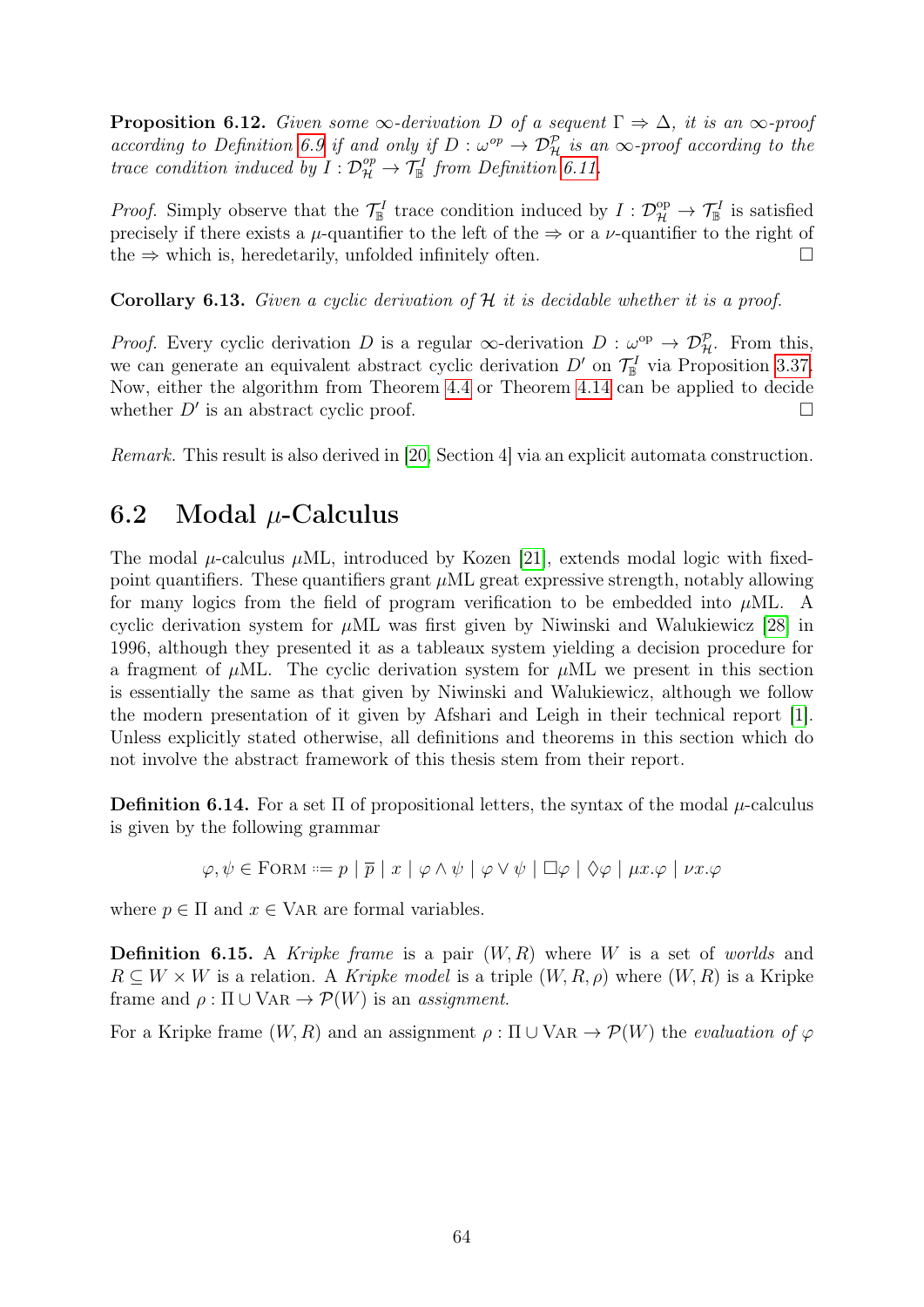under  $\rho$ , denoted by  $[\![\varphi]\!]^\rho$ , is recursively defined by

$$
\begin{aligned}\n\llbracket p \rrbracket^{\rho} &:= \rho(p) \\
\llbracket \overline{p} \rrbracket^{\rho} &:= W \setminus \llbracket p \rrbracket^{\rho} \\
\llbracket x \rrbracket^{\rho} &:= \rho(x) \\
\llbracket \varphi \wedge \psi \rrbracket^{\rho} &:= \llbracket \varphi \rrbracket^{\rho} \\
\llbracket \varphi \wedge \psi \rrbracket^{\rho} &:= \llbracket \varphi \rrbracket^{\rho} \\
\llbracket \psi \wedge \psi \rrbracket^{\rho} &:= \llbracket \varphi \rrbracket^{\rho} \\
\llbracket \psi \wedge \psi \rrbracket^{\rho} &:= \llbracket \varphi \rrbracket^{\rho} \\
\llbracket \psi \wedge \psi \rrbracket^{\rho} &:= \llbracket \varphi \rrbracket^{\rho} \\
\llbracket \psi \wedge \psi \rrbracket^{\rho} &:= \llbracket \varphi \rrbracket^{\rho} \\
\llbracket \psi \wedge \psi \rrbracket^{\rho} &:= \llbracket \varphi \rrbracket^{\rho} \\
\llbracket \psi \wedge \psi \rrbracket^{\rho} &:= \llbracket \varphi \rrbracket^{\rho} \\
\llbracket \psi \wedge \psi \rrbracket^{\rho} &:= \llbracket \varphi \rrbracket^{\rho} \\
\llbracket \psi \wedge \psi \rrbracket^{\rho} && \llbracket \psi \wedge \psi \rrbracket^{\rho} \\
\llbracket \psi \wedge \psi \rrbracket^{\rho} && \llbracket \psi \vee \psi \rrbracket^{\rho} && \llbracket \psi \rrbracket^{\rho} \\
\llbracket \psi \wedge \psi \rrbracket^{\rho} && \llbracket \psi \rrbracket^{\rho} \\
\llbracket \psi \wedge \psi \rrbracket^{\rho} && \llbracket \psi \rrbracket^{\rho} \\
\llbracket \psi \wedge \psi \rrbracket^{\rho} && \llbracket \psi \rrbracket^{\rho} \\
\llbracket \psi \wedge \psi \rrbracket^{\rho} && \llbracket \psi \rrbracket^{\rho} \\
\llbracket \psi \wedge \psi \rrbracket^{\rho} && \llbracket \psi \rrbracket^{\rho} \\
\llbracket \psi \
$$

Note that by the Knaster-Tarski theorem,  $[\![\mu x.\varphi]\!]^\rho$  and  $[\![\nu x.\varphi]\!]^\rho$  are the least and greatest<br>fixed point of  $(S \cup \{[\![\sigma]\!]^\rho[\bm{x} \mapsto S]) \cdot P(W) \rightarrow P(W)$  respectively. fixed-point of  $(S \mapsto [\![\varphi]\!]^{\rho[x \mapsto S]}) : P(W) \to P(W)$ , respectively.

A formula  $\varphi$  is a validity of the modal  $\mu$ -calculus if for every Kripke model  $(W, R, \rho)$  we have  $[\![\varphi]\!]^\rho = W$ .

**Definition 6.16.** Taking  $VAR(\varphi) := \{x \in VAR \mid x \text{ occurs in } \varphi\}$  the subsumption order  $\langle \xi \rangle \subseteq \text{VAR}(\varphi) \times \text{VAR}(\varphi)$  is the smallest partial order such that  $x \leq_{\varphi} y$  if  $\sigma y.\psi$  occurs as a subformula of  $\varphi$  for some  $\sigma \in {\{\mu, \nu\}}$  and  $\psi$ , and further x is free in  $\sigma y.\psi$ . A formula is well-named if  $\lt_{\varphi}$  is irreflexive.

Remark. Note that every formula  $\varphi$  can be  $\alpha$ -renamed into a well-named formula, and that for a well-named  $\varphi = \sigma x.\psi$  we have  $\langle \varphi = \langle \varphi \rangle$  where  $\varphi' := \psi[\sigma x.\psi/x]$  for  $\sigma \in {\{\mu, \nu\}}$ .

<span id="page-68-0"></span>**Definition 6.17.** The sequents of  $\mu$ ML are given by finite sets  $\Gamma$  of well-named formulas. As usual, Γ,  $\varphi$  is short for  $\Gamma \cup {\varphi}$ . The derivation rules M of  $\mu$ ML are given below

Ax p, p Wk Γ Γ, ϕ ∨ Γ, ϕ, ψ Γ, ϕ ∨ ψ ∧ Γ, ϕ Γ, ψ Γ, ϕ ∧ ψ Mod Γ, ϕ ♦Γ, ϕ µ Γ, ϕ[µx.ϕ/x] Γ, µx.ϕ ν Γ, ϕ[νx.ϕ/x] Γ, νx.ϕ

where  $\Diamond \Gamma = \{ \Diamond \varphi \mid \varphi \in \Gamma \}.$  We generally consider  $\infty$ -derivations in that sequent calculus, calling regular  $\infty$ -derivations *cyclic derivations*.

**Definition 6.18.** Let  $\Gamma$  be the conclusion of the derivation rule  $R \in \mathcal{M}$  and let  $\Gamma'$  be one of R's premises. We call  $\varphi' \in \Gamma'$  a precursor of  $\varphi \in \Gamma$ , writing  $\varphi' \prec \varphi$ 

- (i) if  $\varphi$  is not principal in R, that is, if  $\varphi$  is not "altered by R", and  $\varphi = \varphi'$
- (ii) or if  $\varphi$  is principal in R and  $\varphi'$  is one of the formula occurrences resulting from  $\varphi$ via R

<span id="page-68-1"></span>**Definition 6.19.** Let  $(\Gamma_i)_{i\in\omega}$  be a branch through an  $\infty$ -derivation formed according to Definition [6.17.](#page-68-0) A sequence of formulas  $(\varphi_i)_{i\in\omega}$  is called a trace along  $(\Gamma_i)_{i\in\omega}$  if  $\varphi_{i+1} \prec \varphi_i$ for all  $i \in \omega$  according to the rule deriving  $\Gamma_i$  from  $\Gamma_{i+1}$ . Such a trace is called a *ν*-trace if there exists an  $x \in \text{VAR}(\varphi_0)$  such that

- (i)  $\varphi_i = \nu x.\psi$  and  $\varphi_{i+1} = \psi[\nu x.\psi/x]$  for infinitely many  $i \in \omega$ , and
- (ii) for any  $y \in \text{VAR}(\varphi_0)$  if there are infinitely many  $\varphi_i = \mu y.\theta$  then  $x <_{\varphi_i} y$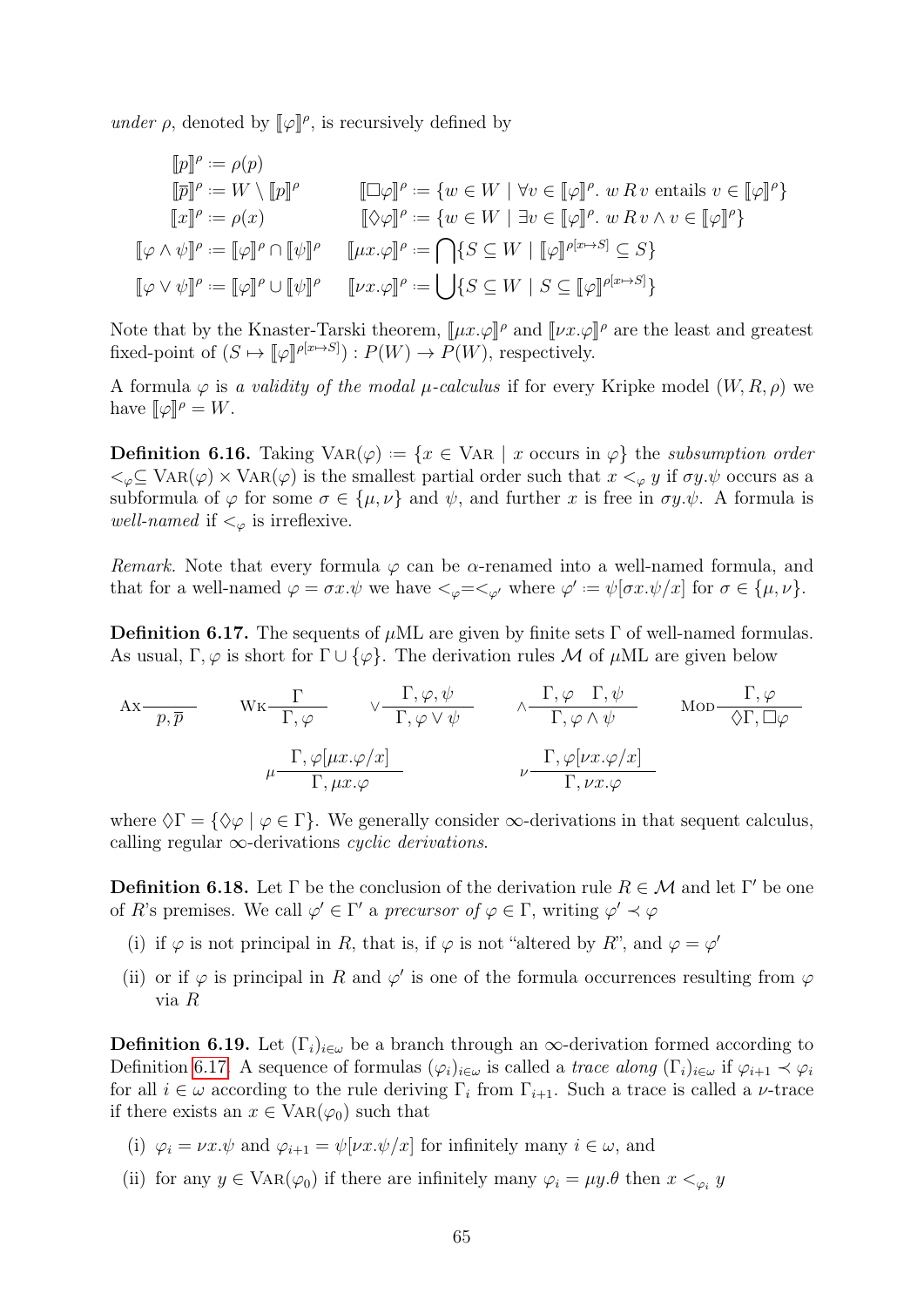Remark. Note that whenever  $\varphi' \prec \varphi$  and  $\varphi$  is well-named then so is  $\varphi'$ . Furthermore, this means that  $\langle \varphi' = \langle \varphi \cap \text{VAR}(\varphi') \times \text{VAR}(\varphi') \rangle$ . We often simply write  $\langle \varphi \rangle$  for the subsumption relation of a trace  $(\varphi_i)_{i\in\omega}$  which should be taken as  $\langle \varphi_i \rangle$  for the "contextually sensible"  $i \in \omega$ . This abuse of notation is appropriate because the facts stated above mean that all  $\lt_{\varphi_i}$  are "consistent with each other".

**Definition 6.20.** An  $\infty$ -derivation of  $\mu$ ML is an  $\infty$ -proof if every infinite branch running through it has a  $\nu$ -trace.

The global trace condition of  $\mu$ ML can be captured in terms of  $\mathcal{T}_{\mathbb{F}}^I$ . This allows us to apply theorems from Chapter [4](#page-41-1) to  $\mu$ ML.

<span id="page-69-0"></span>**Definition 6.21.** We define a trace-interpretation  $I: \mathcal{D}_{\mathcal{M}}^{\rm op} \to \mathcal{T}_{\mathbb{F}}^I$  according to Lemma [3.25](#page-34-0) with the mapping  $i : \text{SEQ} \to \text{Ob}(\mathcal{T}_{\mathcal{M}}^I)$  given by the function

$$
i(\Gamma) := \Sigma \varphi \in \Gamma.\text{VAR}(\varphi)
$$

That is, pairs of formulas  $\varphi$  occurring in  $\Gamma$  and variables occurring in  $\varphi$ . For each  $R \in \mathcal{M}$ where

$$
R \frac{\Gamma_0 \cdots \Gamma_n}{\Gamma}
$$

then we define the trace maps  $\tau_j^R : i(\Gamma) \to i(\Gamma_j)$  as

$$
\tau_j^R := \left\{ ((\psi, x), a, (\psi', x)) \middle| \psi' \prec \psi, a = \begin{cases} 2 & \text{if } R = \mu, \psi = \mu y . \theta \text{ and } x \not\prec_{\psi} y \\ 1 & \text{if } R = \nu, \psi = \nu x . \theta \\ 0 & \text{otherwise} \end{cases} \right\}
$$

**Proposition 6.22.** Given an  $\infty$ -derivation D of a sequent Γ, it is an  $\infty$ -proof according to Definition [6.19](#page-68-1) if and only if  $D: \omega^{op} \to \mathcal{D}_{\mathcal{M}}^{\mathcal{P}}$  is an  $\infty$ -proof according to the trace condition induced by  $I: \mathcal{D}_{\mathcal{M}}^{op} \to \mathcal{T}_{\mathbb{F}}^I$  from Definition [6.21.](#page-69-0)

*Proof.* First of all, observe that if an infinite branch  $(\Gamma_i)_{i\in\omega}$  of D has a v-trace  $(\varphi_i)_{i\in\omega}$ , then there exists an  $x \in \text{VAR}(\varphi_0)$  such that

- (i) the formula  $\nu x.\psi$  associated with x is unfolded infinitely often along  $(\varphi_i)_{i\in\omega}$
- (ii) if for some  $x \nless_{\varphi} y$  the associated formula is  $\mu y.\theta$ , it is unfolded only finitely often

That means there exists some index j from which point on no  $\mu y.\theta$  for  $x \nless_{\varphi} y$  is unfolded anymore. Then the sequence  $\sigma_i = (\varphi_{i+j}, x)$  witnesses that the path  $P : \omega \to \mathcal{T}_{\mathbb{F}}^I$  generated by  $(\Gamma_i)_{i\in\omega}$  via  $I: \mathcal{D}_{\mathcal{M}}^{\text{op}} \to \mathcal{T}_{\mathbb{F}}^I$  satisfies the trace condition of  $\mathcal{T}_{\mathbb{F}}^I$  as the activation state 2 never occurs along it.

A similar argument can be made to show that if the branch  $P : \omega \to \mathcal{T}_{\mathbb{F}}^I$  through D generated by a branch  $(\Gamma_i)_{i\in\omega}$  satisfies the trace condition of  $\mathcal{T}_{\mathbb{F}}^I$  this means there exists a suffix of  $(\Gamma_i)_{i\in\omega}$  along which a *ν*-trace runs, which also means a *ν*-trace runs along  $(\Gamma_i)_{i\in\omega}$ starting at  $\Gamma_0$ . However, the actual argument for this is very combinatorial as the trace condition of  $\mathcal{T}_{\mathbb{F}}^I$  is defined in terms of arbitrary subpaths  $Q \subseteq P$ , which is why we chose not elaborate it any further.

**Corollary 6.23.** For every cyclic derivation of  $M$  it is decidable whether it is a proof.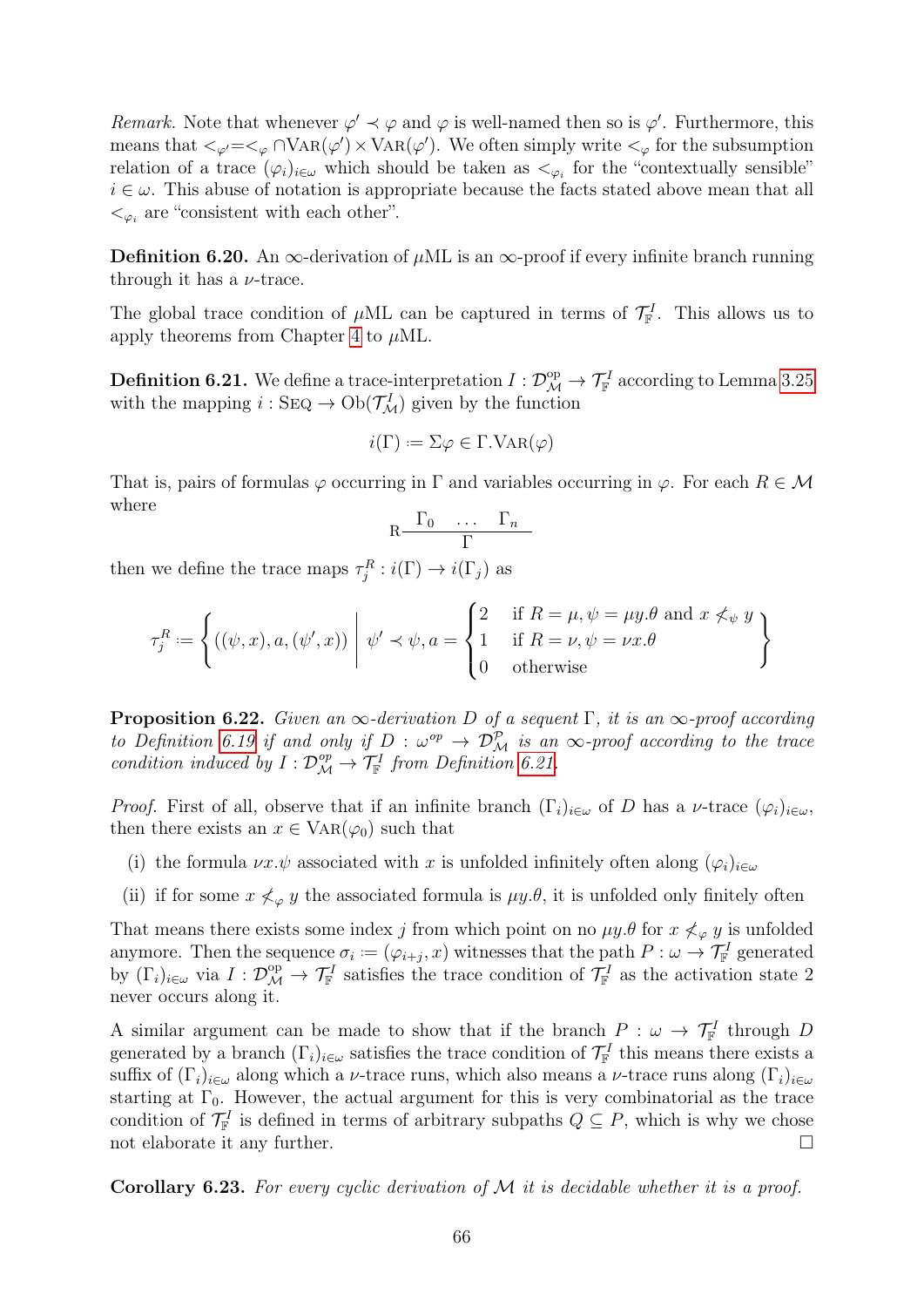*Proof.* Every cyclic derivation D is a regular  $\infty$ -derivation D :  $\omega^{\rm op} \to \mathcal{D}_{\mathcal{M}}^{\mathcal{P}}$ . From this, we can generate an equivalent abstract cyclic derivation  $D'$  on  $\mathcal{T}_{\mathbb{F}}^I$  via Proposition [3.37.](#page-39-0) Now, either the algorithm from Theorem [4.4](#page-42-0) or Theorem [4.14](#page-46-0) can be applied to decide whether  $D'$  is an abstract cyclic proof.

<span id="page-70-1"></span>**Proposition 6.24.** Every  $\infty$ -derivation of M is derived using a finite fragment of the derivation rules given in Definition [6.17.](#page-68-0)

*Proof.* The Fischer-Ladner closure  $C\text{los}(\varphi)$  of a formula  $\varphi$  is the smallest set such that

- $-\varphi \in \mathrm{Clos}(\varphi)$
- $-$  if  $\psi \circ \theta \in \text{Clos}(\varphi)$  then  $\psi, \theta \in \text{Clos}(\varphi)$  for  $\circ \in \{\wedge, \vee\}$
- $-$  if  $\bigcirc \psi \in \text{Clos}(\varphi)$  then  $\psi \in \text{Clos}(\varphi)$  for  $\bigcirc \in {\square, \Diamond}$
- $-$  if  $\sigma x.\psi \in \text{Clos}(\varphi)$  then  $\psi[\sigma x.\psi/x] \in \text{Clos}(\varphi)$  for  $\sigma \in {\mu, \nu}$

It is well known that for any  $\varphi$  the set  $Clos(\varphi)$  is finite, as for example argued in [\[21\]](#page-79-9). For a set of formulas  $\Gamma$  we extend  $Clos(\Gamma) := \bigcup_{\varphi \in \Gamma} Clos(\varphi)$ .

Now consider some  $\infty$ -proof  $D: \omega^{\text{op}} \to \mathcal{D}_{\mathcal{M}}^{\mathcal{P}}$  such that  $D(0) = [\Gamma]$ . We first claim that for any sequent  $\Gamma'$  occurring within D, we have  $\Gamma' \subseteq \text{Clos}(\Gamma)$ . This is the case as every derivation rule only adds new formulas to the sequents in its premises which are in the closures of formulas already present in the premise, as is easily observed. This, in turn, means that all sequents which may ever occur in  $D$  are collected in the finite set

$$
\{\Gamma' \mid \Gamma' \subseteq \text{Clos}(\Gamma)\}\
$$

As only a finite number of derivation rules can be applied to any given sequent  $\Gamma'$ , there also exist only a finite number of derivation rules which can be applied within  $D$ .  $\Box$ 

**Corollary 6.25.** If  $\Gamma$  can be proven by an  $\infty$ -proof of  $\mu$ ML, it can also be proven via a cyclic proof.

*Proof.* We may apply Theorem [4.6](#page-43-0) by viewing the  $\infty$ -proof  $D : \omega^{\rm op} \to \mathcal{D}_{\mathcal{M}}^{\mathcal{P}}$  as  $D : \omega^{\rm op} \to \mathcal{D}_{\mathcal{M}}^{\mathcal{P}}$  $\mathcal{D}_{\mathcal{M}'}^{\mathcal{P}}$  where  $\mathcal{M}'$  is the category of derivations generated by the finite fragment of  $\mathcal{M}$  used within D according to Proposition [6.24.](#page-70-1)

Corollary 6.26. It is decidable whether any given sequent of  $\mu$ ML is provable.

*Proof.* Follows from Corollary [4.7](#page-44-1) in the same manner as the result above.  $\Box$ 

## <span id="page-70-0"></span>6.3 Grzegorczyk Modal Logic

The Grzegorczyk modal logic **Grz**, introduced by the eponymous author in [\[14\]](#page-78-8), is the modal logic of reflexive, transitive and conversely well-founded modal Kripke frames. It is also the provability logic of Peano arithmetic obtained when interpreting  $\square \varphi$  as " $\varphi$  is both provable and true". In the context of cyclic proof theory, it is remarkable in featuring neither inductively defined objects nor fixed-point quantifiers explicitly, the staples of logics admitting cyclic derivation systems, but nonetheless having a cyclic derivation system, which was put forward by Savateev and Shamkanov in [\[31\]](#page-79-5).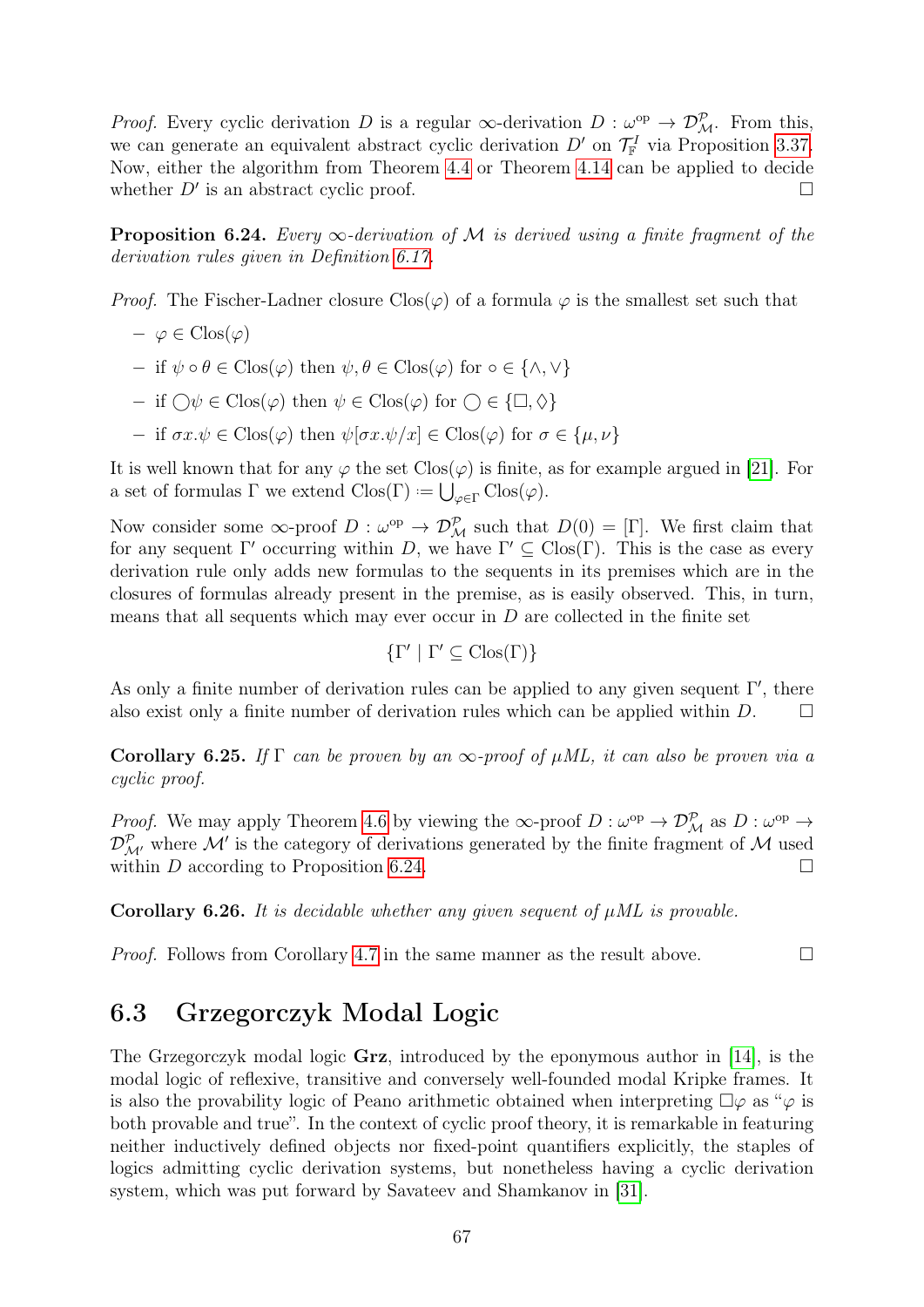**Definition 6.27.** For a set  $\Pi$  of propositional letters, the syntax of modal logic is

$$
\varphi, \psi \in \text{FORM} ::= \bot \mid p \mid \varphi \rightarrow \psi \mid \Box \varphi \qquad p \in \Pi
$$

the remaining connectives can be obtained as their DeMorgan translations

$$
\neg \varphi := \varphi \to \bot \qquad \varphi \wedge \psi := \neg(\varphi \to \neg \psi) \qquad \varphi \vee \psi := \neg \varphi \to \psi \qquad \Diamond \varphi := \neg \Box \neg \varphi
$$

**Definition 6.28.** A Kripke frame is a pair  $(W, R)$  where W is a set of worlds and  $R \subseteq W \times W$  is a relation. A Kripke frame is *reflexive* or *transitive* if R is such, respectively. A Kripke frame is *conversely well-founded* if  $R^{-1} := \{(y, x) | x R y\}$  is well-founded. A Kripke model is a triple  $(W, R, \rho)$  where  $(W, R)$  is a Kripke frame and  $\rho: W \to \mathcal{P}(\Pi)$  is an assignment.

Fix a Kripke model  $(W, R, \rho)$  and some  $x \in W$ . The *satisfaction of formula*  $\varphi$  at world x, denoted by  $x \models \varphi$ , is defined as follows

$$
x \vDash \bot : \Leftrightarrow \text{never} \qquad x \vDash \varphi \to \psi : \Leftrightarrow x \vDash \varphi \text{ entails } x \vDash \psi
$$
  

$$
x \vDash p : \Leftrightarrow p \in \rho(x) \qquad x \vDash \Box \varphi : \Leftrightarrow y \vDash \varphi \text{ for every } x \, R \, y
$$

A formula  $\varphi$  is a validity of Grzegorczyk modal logic if for every Kripke frame  $(W, R)$  which is reflexive, transitive and conversely well-founded, every assignment  $\rho: W \to \mathcal{P}(\Pi)$  and every world  $x \in W$  we have  $x \models \varphi$ .

**Definition 6.29.** The sequents of Grzegorczyk modal logic are given by  $\Gamma \Rightarrow \Delta$  where Γ, Δ are sets of formulas. The expression Γ,  $\varphi$  is short for Γ∪ { $\varphi$ } and the expression Γ, Δ is short for  $\Gamma \cup \Delta$ . The derivation rules G of Grzegorczyk modal logic are

$$
\Gamma, p \Rightarrow p, \Delta
$$
\n
$$
\Gamma, \psi \Rightarrow \Delta \Gamma \Rightarrow \varphi, \Delta
$$
\n
$$
\Gamma, \psi \Rightarrow \Delta \Gamma \Rightarrow \varphi, \Delta
$$
\n
$$
\Gamma, \varphi \Rightarrow \psi, \Delta
$$
\n
$$
\Gamma \Rightarrow \varphi \Rightarrow \psi, \Delta
$$
\n
$$
\Gamma, \Box \varphi, \varphi \Rightarrow \Delta
$$
\n
$$
\Gamma, \Box \Gamma' \Rightarrow \varphi, \Delta
$$
\n
$$
\Gamma, \Box \varphi \Rightarrow \Delta
$$
\n
$$
\Gamma, \Box \Gamma' \Rightarrow \varphi, \Delta
$$
\n
$$
\Gamma, \Box \Gamma' \Rightarrow \varphi, \Delta
$$
\n
$$
\Gamma, \Box \Gamma' \Rightarrow \varphi, \Delta
$$

where  $\Box \Gamma' := {\Box \varphi \mid \varphi \in \Gamma' }$ . We generally consider  $\infty$ -derivations in that sequent calculus, calling regular  $\infty$ -derivations *cyclic derivations*.

<span id="page-71-0"></span>**Definition 6.30.** An  $\infty$ -derivation of Grzegorczyk modal logic is an  $\infty$ -proof if every infinite branch running through it passes through the right premise ( $\Box \Gamma' \Rightarrow \varphi$ ) of the  $\Box$ -rule infinitely often.

Remark. The cyclic derivation system of Grzegorczyk modal logic stands apart from the other cyclic derivation systems we cover in this thesis by the fact that its soundness condition is not formulated as a property of traces which run along each infinite branch but instead a property of the branches themselves.

<span id="page-71-1"></span>The global trace condition of **Grz** can be captured in terms of  $\mathcal{T}_{\mathbb{B}}^I$ . In this, the simplicity of Definition [6.30](#page-71-0) extends to Definition [6.31.](#page-71-1) Capturing the trace condition of Grz via a trace category also allows us to apply theorems from Chapter [4.](#page-41-1)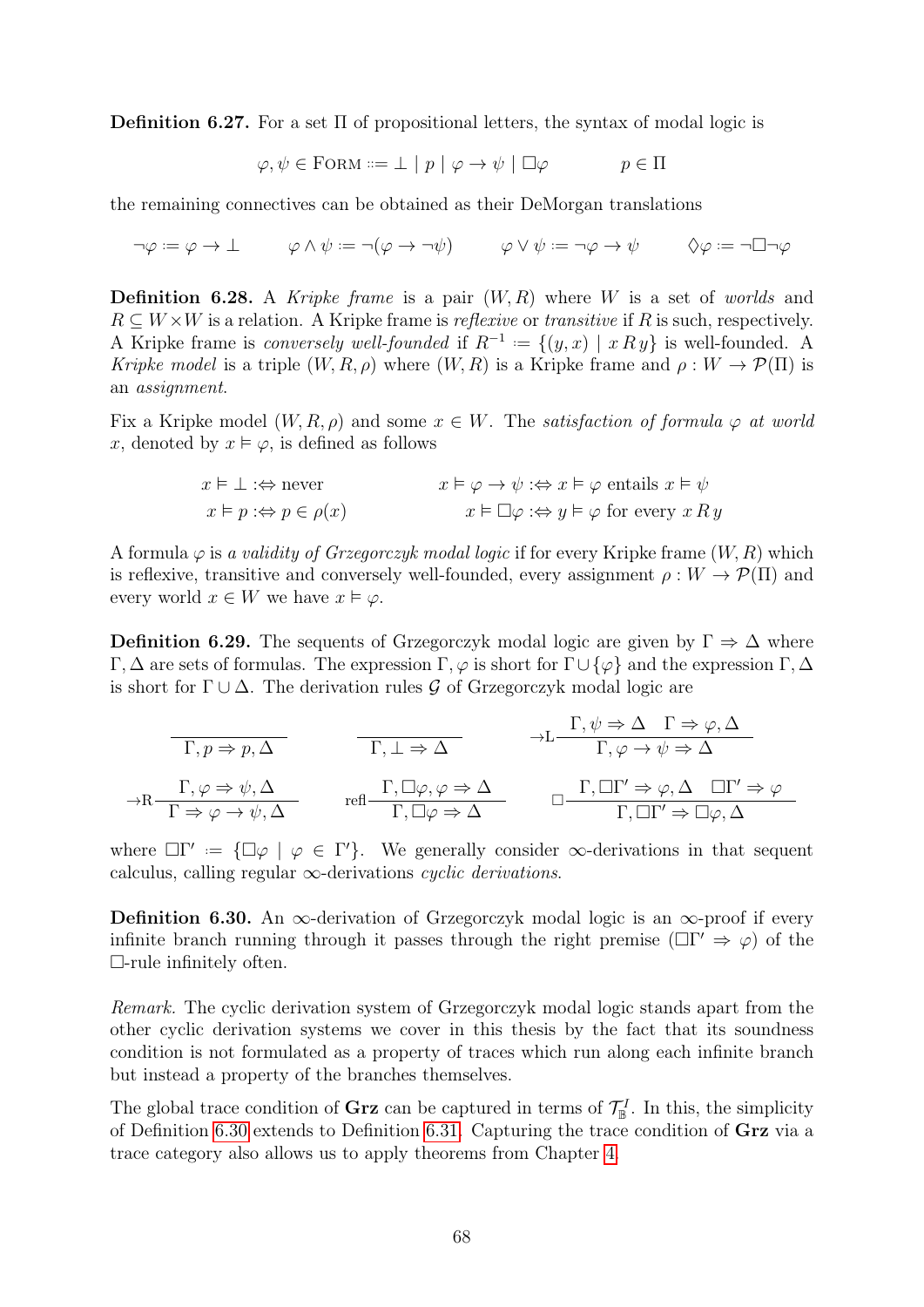**Definition 6.31.** Denoting the derivation system from Definition [6.29](#page-71-0) by  $\mathcal{G}$ , we define a trace-interpretation  $I: \mathcal{D}_{\mathcal{G}}^{\text{op}} \to \mathcal{T}_{\mathbb{B}}^I$  according to Lemma [3.25](#page-34-0) with the mapping  $i:$  SEQ  $\to$  $Ob(\mathcal{T}_{\mathbb{B}}^I)$  given by the constant function  $i(\Gamma \Rightarrow \Delta) := {\{\star\}}$ . For each  $R \in \mathcal{G}$  which is not an instance of the  $\Box$ -rule, we take  $\tau_j^R := \{(\star, \bot, \star)\}.$  For any  $\Box$  instance

$$
\Box \frac{\Gamma, \Box \Gamma' \Rightarrow \varphi, \Delta \qquad \Box \Gamma' \Rightarrow \varphi}{\Gamma, \Box \Gamma' \Rightarrow \Box \varphi, \Delta}
$$

we fix  $\tau_0^{\Box}$  $\mathcal{L}^{\square}_{0} := \{(\star, \bot, \star)\}\$ for the left side and for the right side we take  $\tau^{\square}_{1}$  $I_1^{\square} := \{(\star, \top, \star)\}.$ 

**Proposition 6.32.** Given some  $\infty$ -derivation D of a sequent  $\Gamma \vdash \Delta$ , it is an  $\infty$ -proof according to Definition [6.30](#page-71-1) if and only if  $D: \omega^{op} \to \mathcal{D}_{\mathcal{G}}^{\mathcal{P}}$  is an  $\infty$ -proof according to the trace condition induced by  $I: \mathcal{D}_{\mathcal{G}}^{op} \to \mathcal{T}_{\mathbb{B}}^I$  from Definition [6.11.](#page-66-0)

*Proof.* Simply observe that a branch's induced path  $P : \omega^{\rm op} \to \mathcal{T}_{\mathbb{B}}^I$  satisfies the trace condition only if the branch passes through the right side of a  $\Box$ -rule application infinitely often.  $\Box$ 

**Corollary 6.33.** For every cyclic derivation of  $\mathcal G$  it is decidable whether it is a proof.

*Proof.* Every cyclic derivation D is a regular  $\infty$ -derivation D :  $\omega^{\rm op} \to \mathcal{D}_{\mathcal{G}}^{\mathcal{P}}$ . From this, we can generate an equivalent abstract cyclic derivation  $D'$  on  $\mathcal{T}_{\mathbb{B}}^I$  via Proposition [3.37.](#page-39-0) Now, either the algorithm from Theorem [4.4](#page-42-0) or Theorem [4.14](#page-46-0) can be applied to decide whether  $D'$  is an abstract cyclic proof.

<span id="page-72-0"></span>**Proposition 6.34.** Every  $\infty$ -derivation of G is derived using a finite fragment of the derivation rules given in Definition [6.29.](#page-71-0)

*Proof.* For a set of formulas  $\Gamma$ , we define  $\text{SUB}(\Gamma) := \{ \psi \mid \varphi \in \Gamma, \psi \text{ subformula of } \varphi \}.$  Now consider some  $\infty$ -proof  $D : \omega^{\text{op}} \to \mathcal{D}_{\mathcal{G}}^{\mathcal{P}}$  such that  $D(0) = [\Gamma \Rightarrow \Delta]$ . We first claim that all of the sequent  $\Gamma' \Rightarrow \Delta'$  occurring within D we have  $\Gamma' \cup \Delta' \subseteq \text{SUB}(\Gamma \cup \Delta)$ . This is the case as every derivation rule only adds new formulas to the sequents in its premises which are subformulas of formulas already present in the premise, as is easily observed. This, in turn, means that all sequents which may ever occur in  $D$  are collected in the finite set

 $\{\Gamma' \Rightarrow \Delta' \mid \Gamma', \Delta' \in \text{SUB}(\Gamma \cup \Delta)\}\$ 

As only a finite number of derivation rules can be applied to any given sequent  $\Gamma' \Rightarrow \Delta'$ , there also exist only a finite number of derivation rules which can be applied within  $D$ .  $\Box$ 

Corollary 6.35. If  $\Gamma \Rightarrow \Delta$  can be proven by an  $\infty$ -proof of G, it can also be proven via a cyclic proof.

*Proof.* We may apply Theorem [4.6](#page-43-0) by viewing the  $\infty$ -proof  $D : \omega^{\rm op} \to \mathcal{D}_{\mathcal{G}}^{\mathcal{P}}$  as  $D : \omega \to \mathcal{D}_{\mathcal{G}}^{\mathcal{P}}$ where  $\mathcal{G}'$  is the category of derivations generated by the finite fragment of  $\mathcal{G}$  used within D according to Proposition [6.34.](#page-72-0)

Corollary 6.36. It is decidable whether any given sequent of Grz is provable.

*Proof.* Follows from Corollary [4.7](#page-44-0) in the same manner as the result above.  $\Box$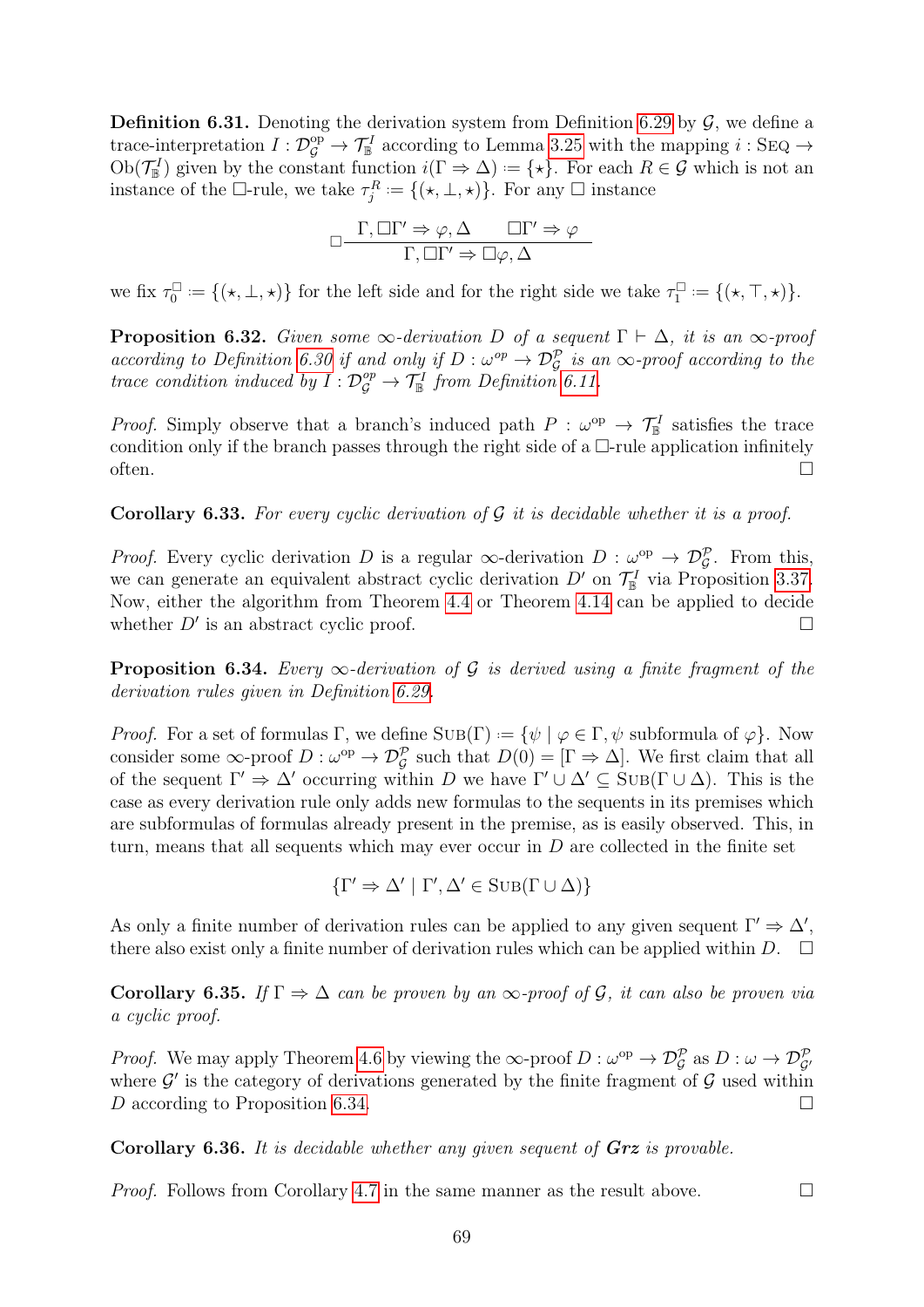Remark. Another modal logic worth mentioning in the context of cyclic proof theory is Gödel-Löb modal logic, the logic of transitive, conversely well-founded frames. Gödel-Löb modal logic also admits a cyclic derivation system [\[32\]](#page-79-0). Notably, its CUT-free cyclic derivation system does not require a GTC, which is why we did not pick it as the example of this section. If one was so inclined, one could model such a trivial global trace condition in  $\mathcal{T}_{\mathbb{B}}^I$  by mapping all sequents to the set  $\{\star\}$  and all traces through derivations to the map  $\tau = \{(*, \top, *)\}$ , although there seems little to be gained by such an exercise.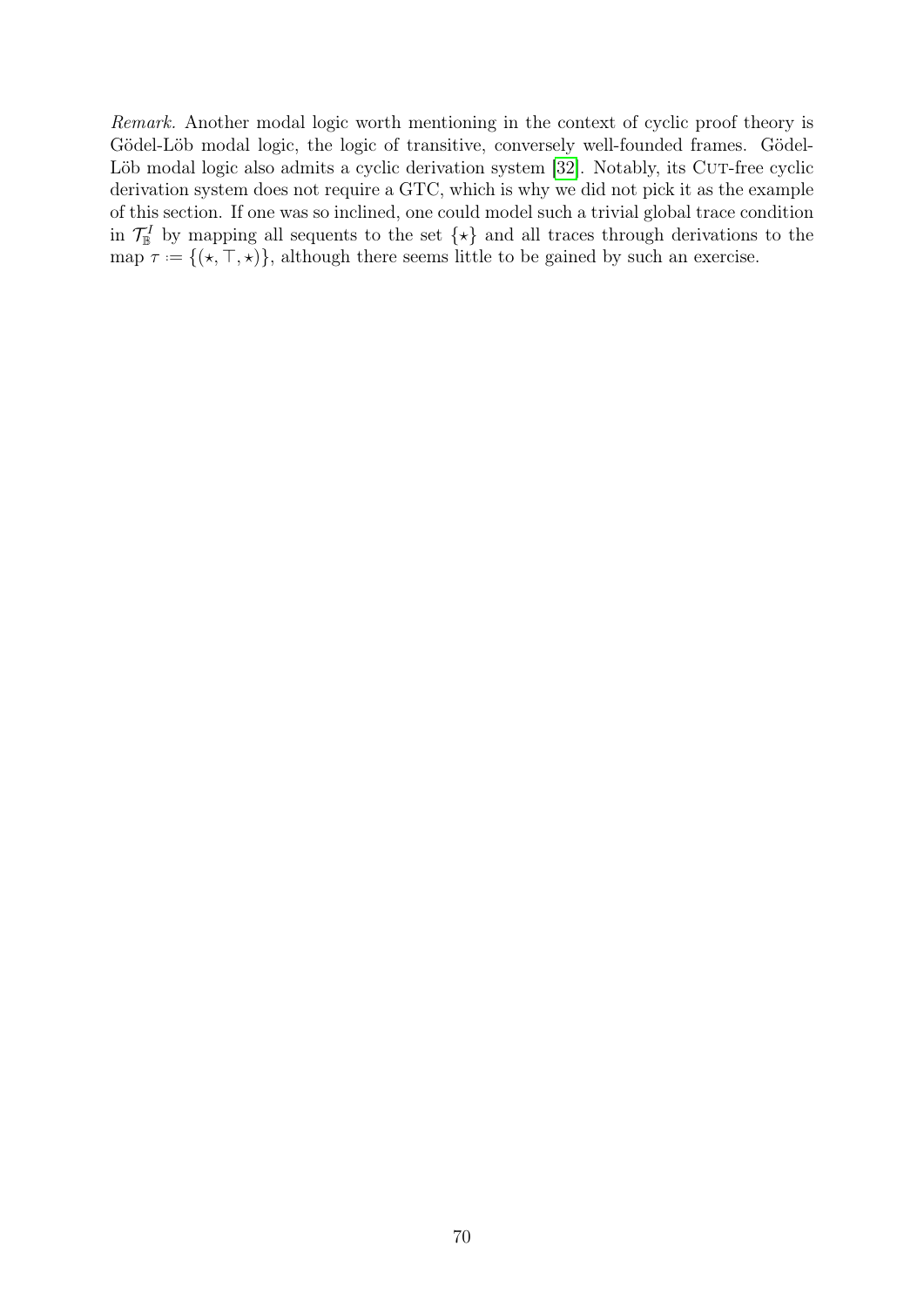### Chapter 7

# Discussion

#### 7.1 Related Work

Cyclic proofs whose soundness was guaranteed by a global trace condition (GTC) were first put forward by Sprenger and Dam [\[34\]](#page-79-1). They present a cyclic derivation system for first-order fixed-point logic with explicit ordinal approximations. Their trace condition is based on infinitely decreasing sequences of ordinals and, from a modern perspective, very similar to that of cyclic arithmetic [\[33\]](#page-79-2). This paper also pioneered the popular GTC decision procedure based on Büchi automata inclusion we present in Theorem [4.4.](#page-42-0)

Similarly to this thesis, Santocanale and Fortier [\[12,](#page-78-0) [30\]](#page-79-3) work at the intersection of cyclic proofs and category theory. Santocanale [\[30\]](#page-79-3) gives a CUT-free, cyclic derivation system describing the arrows of free  $\mu$ -bicomplete categories, a categorical generalization of complete lattices and thus the  $\mu$ -calculus. However, the system is incomplete as there exist arrows in free  $\mu$ -complete categories which are not described by any cyclic proof. This problem is alleviated by Fortier and Santocanale [\[12\]](#page-78-0) via the addition of Cut-rule to the derivation system. The way in which category theory and cyclic proof interact in their work and in ours is perfectly opposite. They use cyclic derivations to study an aspect of category theory, namely which kinds of arrows exist in free  $\mu$ -bicomplete categories. Our work, on the other hand, uses the notion of trace categories to study the properties of various cyclic derivation systems.

To the best of our knowledge, Brotherston's [\[4,](#page-78-1) [6\]](#page-78-2) is the only previous work examining cyclic systems from an abstract point of view. While the overarching goal of his dissertation [\[4\]](#page-78-1) is the definition and study of a cyclic derivation system for first-order logic with mutually inductive definitions à la Martin-Löf [\[25\]](#page-79-4), he also defines a generic notion of trace condition which is equivalent to the Boolean-activated trace category  $\mathcal{T}_{\mathbb{B}}$  we present in Section [5.1.](#page-48-0) He then studies various properties purely in terms of the induced notion of cyclic derivation. This line of work is continued by the CYCLIST generic automatic theorem prover for cyclic derivation systems which was developed by Brotherston et. al. [\[6\]](#page-78-2). It is designed in such a way that it can easily be extended to support any system whose trace condition can be described in terms of  $\mathcal{T}_{\mathbb{B}}$  from the perspective of our framework. There are a few points of comparison between our works:

− The point of view Brotherston takes is slightly different from ours. His abstract notion of cyclic and ∞-proof still consists of derivation trees labeled by sequents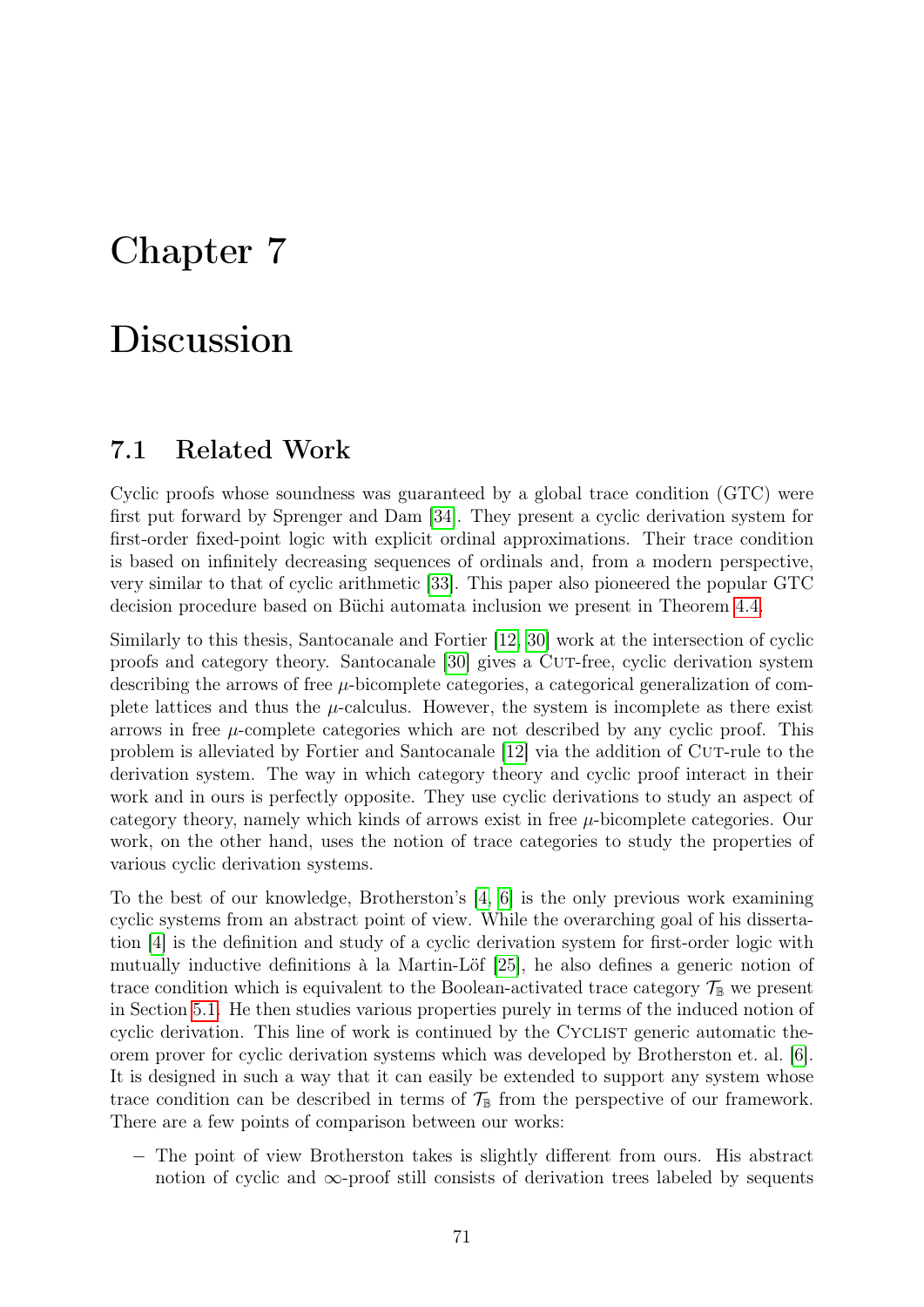which were derived by a rule-set and along whose branches the traces run. While we consider similarly generic  $\infty$ -proofs, we also study abstract cyclic derivations (ACDs) which are removed from concrete derivation systems.

- − Some theorems are proven in generalized manners by both theses. Both Brotherston and ourselves prove the decidability of GTC satisfaction via Büchi-automata. Furthermore, we both formalize the unfolding of cyclic proofs into an equivalent representation with backward edges.
- − Brotherston studies some properties which we do not consider. He introduces the notion of ordinal trace functions, assigning ordinals to semantic interpretations along a trace, which allow him to give a generic variant of the soundness proof for  $\infty$ -proofs. He also studies derivation graph homomorphisms, which can describe transformations between derivations which preserve certain paths (and thus traces). Furthermore, he describes an alternative, possibly weaker, soundness condition on cyclic proofs which is witnessed by finite objects called trace-manifolds.
- − We also prove results Brotherston does not cover. Most notable are the result about regularizing  $\infty$ -derivations (Theorem [4.6\)](#page-43-0) and the decision procedure justified via Ramsey's theorem (Theorem [4.14\)](#page-46-0). We also consider a transformation for "compressing ACDs" in Proposition [2.17](#page-21-0) which would not make sense in Brotherston's framework.
- − Our notion of trace categories does not have an analogue in Brotherston's work. However, Brotherston's abstract notion of traces and our A-activated traces lend themselves well to a direct comparison. As demonstrated in Theorem [5.30,](#page-58-0) any cyclic derivation system whose trace condition can be expressed in terms of some A-activated trace category can also be formalized in terms of  $\mathcal{T}_{\mathbb{B}}$  and thus Brotherston's notion of trace. Our more complicated formalism does thus not add any mathematical expressivity when compared to Brotherston's. However, trace conditions can sometimes be expressed more naturally in terms of activation algebras, as exhibited in Section [6.2,](#page-67-0) making them easier to reason about. Indeed, we point out some points of future work in Section [7.2](#page-75-0) for which expressing the trace condition more naturally may be of help.

In a more general sense, every cyclic derivation system that has been put forward in the literature may be considered related work. Such systems have been proposed for a breadth of logics such as those dealing with inductively defined structures [\[4,](#page-78-1) [20,](#page-79-5) [33\]](#page-79-2), fixed point logics [\[20,](#page-79-5) [28,](#page-79-6) [34,](#page-79-1) [35\]](#page-79-7) and modal logics [\[10,](#page-78-3) [28,](#page-79-6) [31\]](#page-79-8). The systems presented in Chapter [6](#page-62-0) are merely intended to be a representative sample. During our literature search, we have yet to come across a cyclic system whose trace conditions cannot be naturally expressed in terms of one of the  $\mathcal{A}$ -activated trace categories we define in Section [5.1,](#page-48-0) including all systems mentioned earlier in this paragraph.

### <span id="page-75-0"></span>7.2 Future Work

Continuing Chapter [6,](#page-62-0) one could continue looking into which cyclic derivation systems fit into the formalism of this thesis. In this direction, there are two particularly interesting questions. First, are there cyclic systems in the literature which cannot be described in terms of A-activated trace categories? Such a system could inspire new kinds of trace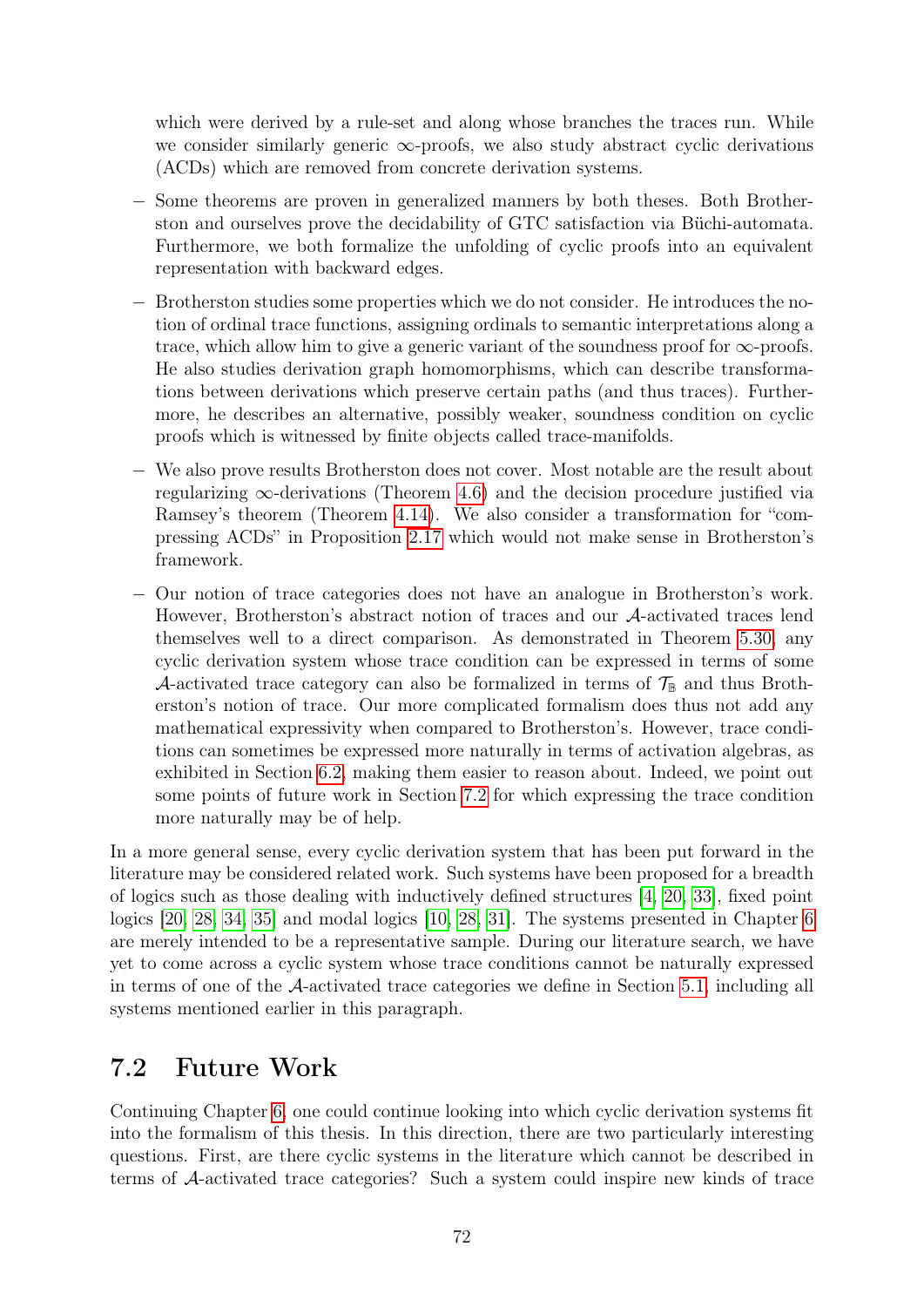categories or changes to the formalism as a whole. For the second question, note that so far, only two activation algebras ( $\mathbb B$  and  $\mathbb F$ ) were needed to naturally formalize the trace conditions of all cyclic systems we have surveyed. This raises the question whether there exist cyclic derivation systems whose GTC is most naturally expressed in terms of a more exotic activation algebra, such as one of the binomial  $\binom{n}{k}$  $\binom{n}{k}$  algebras. We conjecture that such a cyclic system might manifest for a logic whose central concern is not induction but some other principle, such as fairness conditions.

A considerable part of this thesis was concerned with demonstrating the aptitude of our framework by deriving generalized variants of well-known results about said cyclic systems. Moving beyond this, we believe that the formalism of trace categories and abstract cyclic derivations can also be used to derive new results which apply to many concrete cyclic derivation systems uniformly. We close this section by listing some problems suited to this line of inquiry.

Checking whether a cyclic derivation constitutes a proof is computationally expensive. While verifying that every derivation rule has been applied correctly only takes the usual  $O(n)$ , the automaton based method of verifying the GTC is at least  $2^{\Omega(n \log n)}$  as it involves an emptiness check for an automaton of that size [\[37\]](#page-80-0). To alleviate this, it is interesting to search for soundness conditions different from the usual "every infinite path has a good trace". Jungteerapanich [\[17\]](#page-79-9) and Stirling [\[36\]](#page-80-1) propose one such condition for the cyclic derivation system of the modal  $\mu$ -calculus we cover in Section [6.2.](#page-67-0) They present it in the form of an alternative derivation system in which the sequents and modal quantifiers occurring in sequents are annotated with sequences of the quantifiers that have been unfolded, requiring certain "progress" to be made between buds and their companions. Notably, proof checking in their system is of complexity  $O(n)$ . So far, their approach has not been transferred to other cyclic systems. We believe that by connecting their system with the trace condition in terms of the injective F-activated trace category we give in Section [6.2,](#page-67-0) we should be able to capture the idea behind their system in terms of an abstract notion of trace and thus be able to extent their approach to other cyclic derivation systems. Our presentation in terms of the F activation algebra is uniquely well-suited for this task as the objects in the finite sets along which the traces run are precisely the quantifier variables which are also the basis of the annotations in their derivation system. The ability to cleanly separate "what is being tracked" from "how the tracked objects activate" afforded by A-activated trace categories should thus be crucial to tackling this problem.

The literature contains quite a few alternative soundness conditions, such as those put forward by Sprenger and Dam [\[34,](#page-79-1) [35\]](#page-79-7), Brotherston [\[4\]](#page-78-1), Stratulat [\[37\]](#page-80-0), Jungteerapanich [\[17\]](#page-79-9) and Stirling [\[36\]](#page-80-1). An important property of such soundness conditions is their completeness. That is, does every formula (or, more generally, every sequent) provable via a cyclic proof satisfying the usual global trace condition also have a cyclic proof satisfying the alternative soundness condition? Examples of complete soundness conditions are Stirling's proofs with names for the modal  $\mu$ -calculus [\[36\]](#page-80-1) and Sprenger and Dam's tree-dischargeable proofs for the first-order  $\mu$ -calculus with explicit approximations [\[35\]](#page-79-7). While there have been abstract accounts of alternative soundness conditions [\[4\]](#page-78-1), their completeness proofs are always tied to specific systems, often relying on semantics properties of the logic embodied by the cyclic system. It is thus of interest to study, either based on these already existing soundness conditions or by finding a novel one, whether and to what extend the completeness of alternative soundness conditions can be proven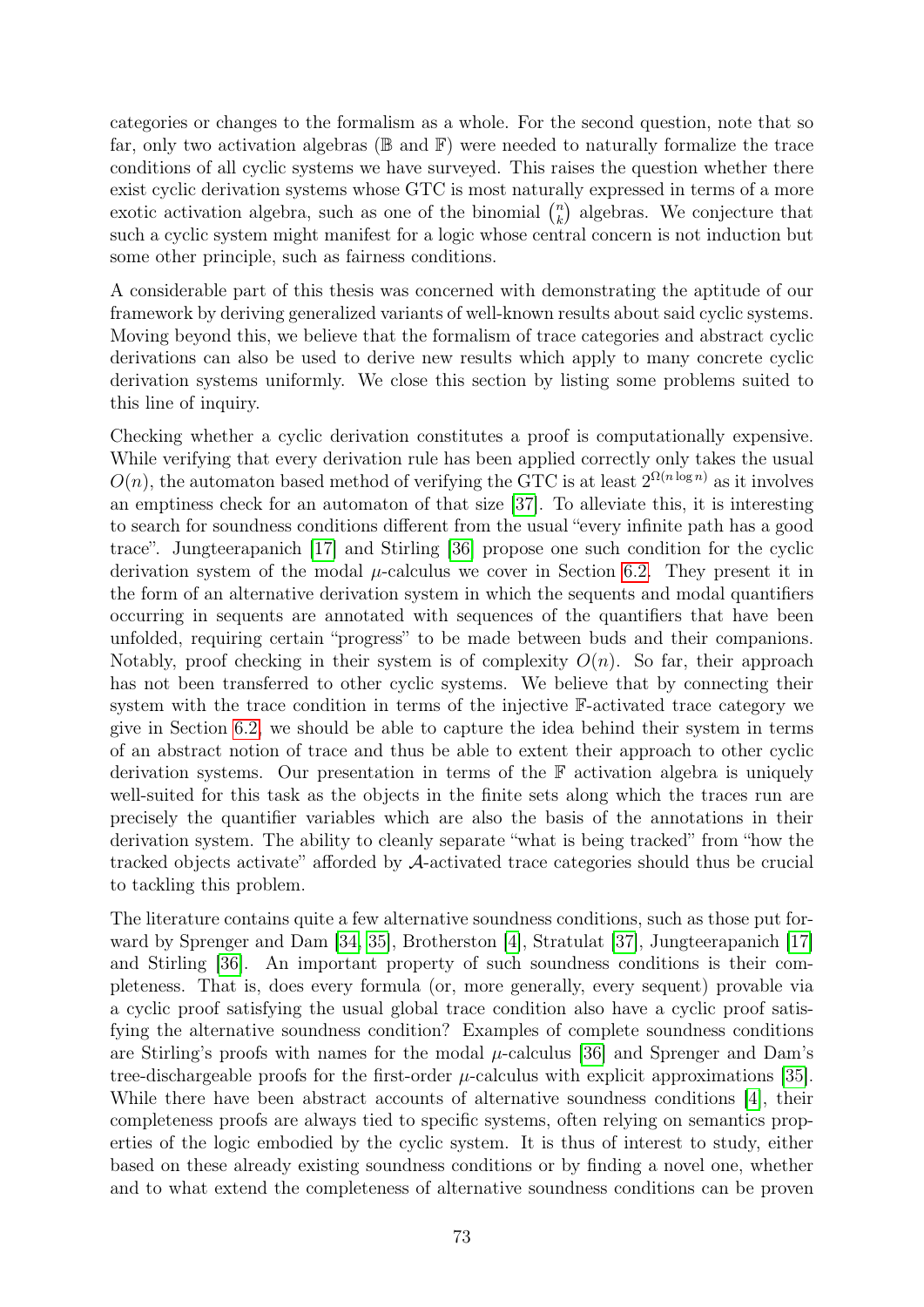in an abstract framework of cyclic derivation systems, such as the one we present in this thesis.

One of the problems of cyclic derivation systems in general is that nontrivial proof transformations, such as CUT-elimination procedures, are very difficult to prove correct. In non-cyclic, finite derivation systems, it suffices to check that every derivation rule is applied correctly to guarantee that the derivation produced by such a procedure always constitutes a proof. When working with cyclic systems, it must also be verified that the transformation does not "disturb" the global trace condition. Thus proof transformations involving cyclic proofs have either been derived via semantic methods [\[11\]](#page-78-4), forgoing an explicit transformation algorithm, or spend considerable effort verifying that the given procedure maintains the GTC [\[3,](#page-78-5) [12,](#page-78-0) [31\]](#page-79-8). We believe that by analyzing the proof techniques used in the latter case through the lens of our abstract framework, we may find conditions in terms of trace categories which guarantee that certain transformation steps do not disturb the GTC, thereby making it easier to derive proof transformation procedures for cyclic derivations systems. This could facilitate deriving Cut-elimination procedures for systems for which none have been found so far.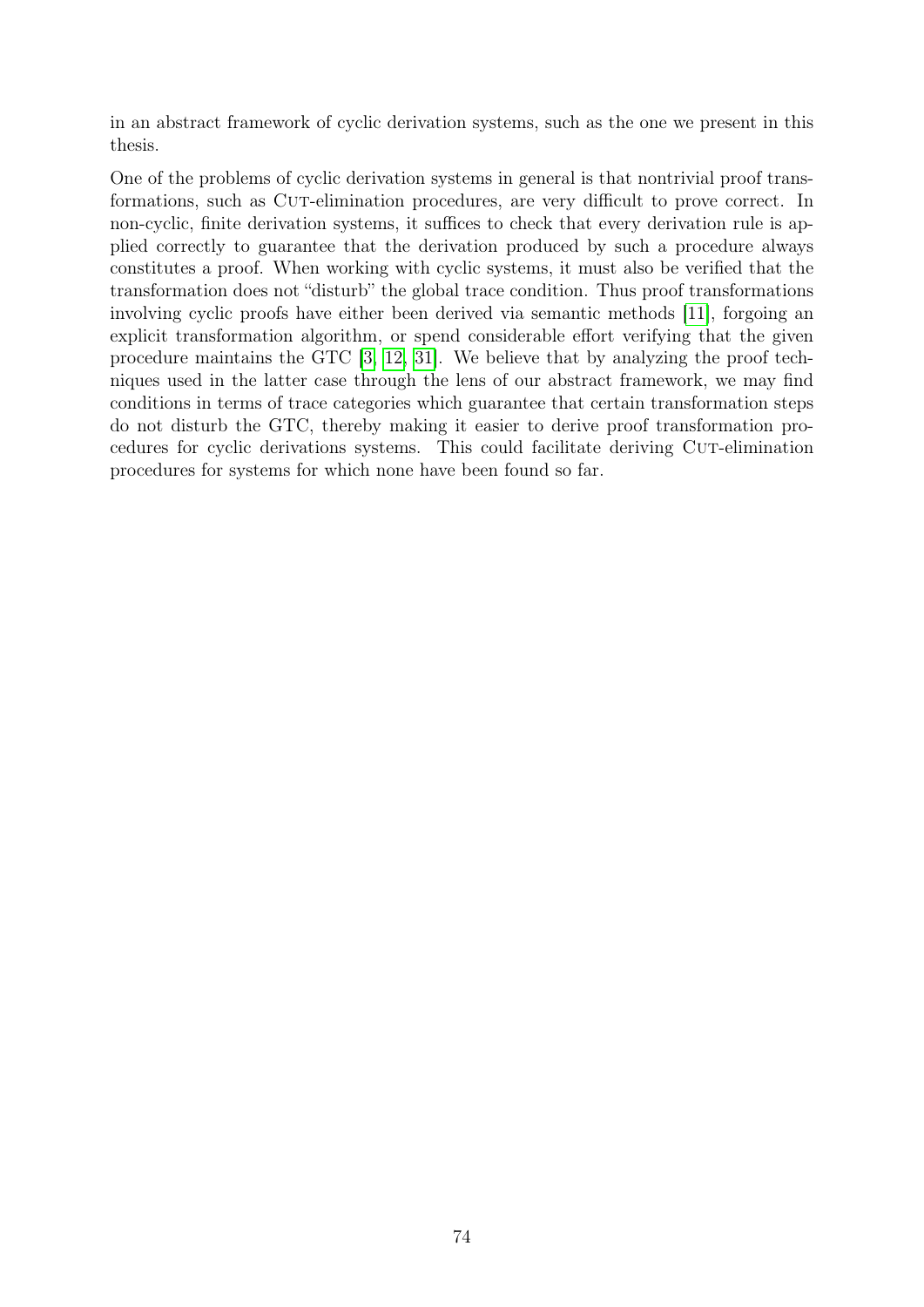## Bibliography

- [1] Bahareh Afshari and Graham E. Leigh. "Finitary Proof Systems for Kozen's  $\mu$ ". In: Mathematisches Forschungsinstitut Oberwolfach (Dec. 30, 2016).
- [2] Bahareh Afshari, Graham E. Leigh, and Guillermo Menéndez Turata. "Uniform interpolation from cyclic proofs: the case of modal mu-calculus". In: TABLEAUX 2021 (Sept. 2021).
- <span id="page-78-5"></span>[3] David Baelde, Amina Doumane, and Alexis Saurin. "Infinitary Proof Theory: The Multiplicative Additive Case". In: 25th EACSL Annual Conference on Computer Science Logic (CSL 2016). June 29, 2016.
- <span id="page-78-1"></span>[4] James Brotherston. "Sequent Calculus Proof Systems for Inductive Definitions". PhD thesis. University of Edinburgh. College of Science and Engineering. School of Informatics., Nov. 2006.
- [5] James Brotherston, Dino Distefano, and Rasmus Lerchedahl Petersen. "Automated Cyclic Entailment Proofs in Separation Logic". In: Automated Deduction – CADE-23 (2011).
- <span id="page-78-2"></span>[6] James Brotherston, Nikos Gorogiannis, and Rasmus L. Petersen. "A Generic Cyclic Theorem Prover". In: Programming Languages and Systems. Lecture Notes in Computer Science. 2012.
- [7] Giovanna D'Agostino. "Interpolation in non-classical logics". In: Synth. 164.3 (2008).
- [8] Anupam Das. "On the Logical Complexity of Cyclic Arithmetic". Version 1. In: Logical Methods in Computer Science 16 (Jan. 6, 2020).
- [9] Anupam Das. A Circular Version of Gödel's T and Its Abstraction Complexity. Jan. 16, 2021. url: <http://arxiv.org/abs/2012.14421> (visited on 05/18/2021).
- <span id="page-78-3"></span>[10] Anupam Das, Rajeev Goré, and Sonia Marin. "On Cut-Elimination for Non-Wellfounded Proofs: The Case of PDL". In: Circularity in Syntax and Semantics (Nov. 20, 2019).
- <span id="page-78-4"></span>[11] Anupam Das and Damien Pous. "A Cut-Free Cyclic Proof System for Kleene Algebra". In: Automated Reasoning with Analytic Tableaux and Related Methods. Lecture Notes in Computer Science. 2017.
- <span id="page-78-0"></span>[12] Jérôme Fortier and Luigi Santocanale. "Cuts for Circular Proofs: Semantics and Cut-Elimination". In: Computer Science Logic 2013 (CSL 2013). Vol. 23. Leibniz International Proceedings in Informatics (LIPIcs). 2013.
- [13] Erich Grädel, Wolfgang Thomas, and Thomas Wilke, eds. Automata, Logics, and Infinite Games: A Guide to Current Research. Lecture Notes in Computer Science. Berlin Heidelberg: Springer-Verlag, 2002.
- [14] Andrzej Grzegorczyk. "Some relational systems and the associated topological spaces". In: Journal of Symbolic Logic 34.4 (1969).
- [15] Martin Hofmann. "Syntax and Semantics of Dependent Types". In: Extensional Constructs in Intensional Type Theory. Ed. by Martin Hofmann. CPHC/BCS Distinguished Dissertations. London: Springer, 1997.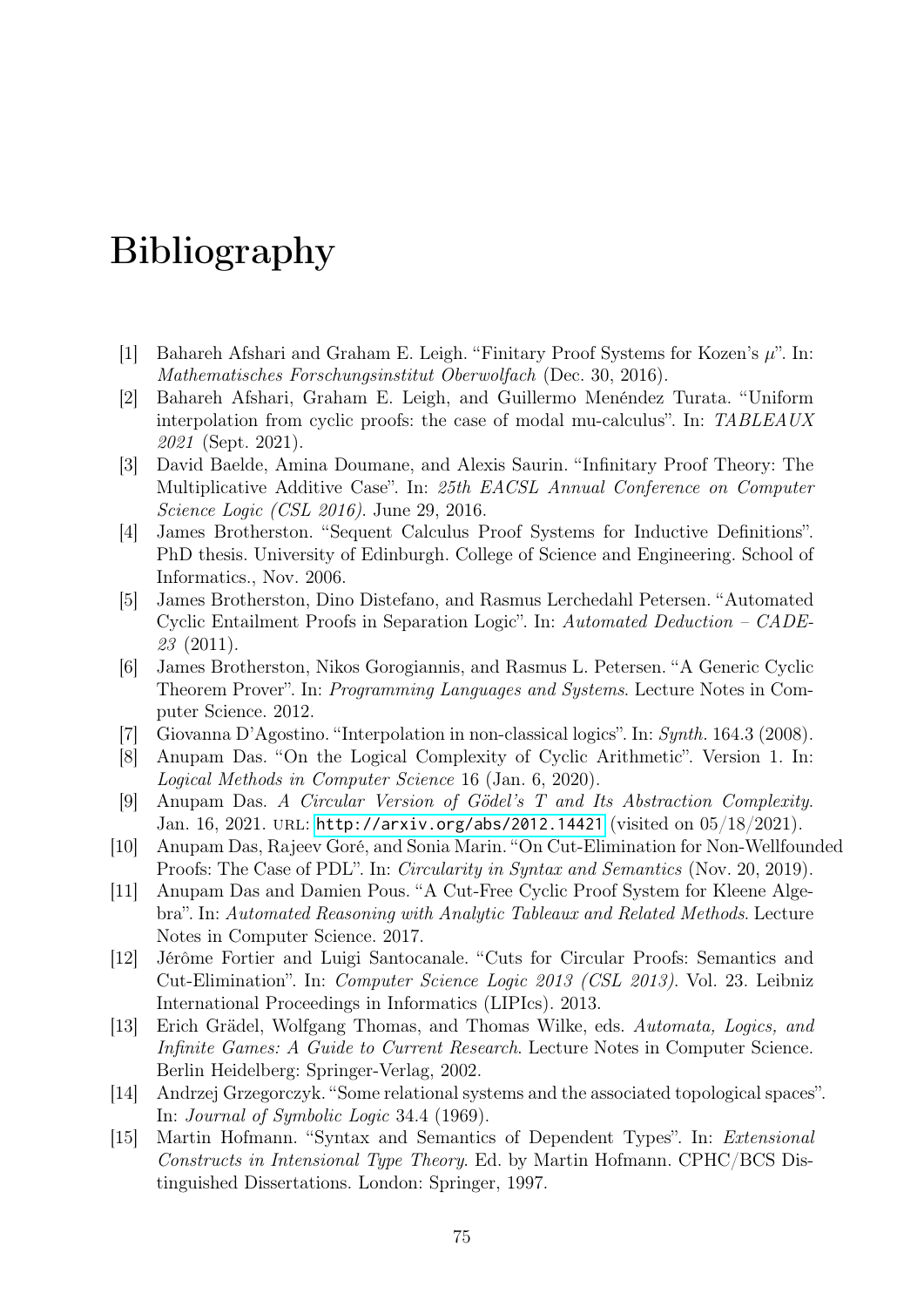- [16] J. M. E. Hyland. "Proof Theory in the Abstract". In: Annals of Pure and Applied Logic. Troelstra Festschrift 114.1 (Apr. 15, 2002).
- <span id="page-79-9"></span>[17] Natthapong Jungteerapanich. "A Tableau System for the Modal  $\mu$ -Calculus". In: Automated Reasoning with Analytic Tableaux and Related Methods. Ed. by Martin Giese and Arild Waaler. Lecture Notes in Computer Science. 2009.
- [18] Naoki Kobayashi, Takeshi Nishikawa, Atsushi Igarashi, and Hiroshi Unno. "Temporal Verification of Programs via First-Order Fixpoint Logic". In: Static Analysis. Lecture Notes in Computer Science. 2019.
- [19] Naoki Kobayashi, Takeshi Tsukada, and Keiichi Watanabe. "Higher-Order Program Verification via HFL Model Checking". In: Programming Languages and Systems. Lecture Notes in Computer Science. Cham: Springer International Publishing, 2018.
- <span id="page-79-5"></span>[20] Mayuko Kori, Takeshi Tsukada, and Naoki Kobayashi. "A Cyclic Proof System for HFLN". In: 29th EACSL Annual Conference on Computer Science Logic (CSL 2021). Vol. 183. Leibniz International Proceedings in Informatics (LIPIcs). 2021.
- [21] Dexter Kozen. "Results on the Propositional  $\mu$ -Calculus". In: Theoretical Computer Science 27.3 (1983).
- [22] F. William Lawvere. "Adjointness in Foundations". In: Dialectica 23.3/4 (1969).
- [23] Tom Leinster. Basic Category Theory. Cambridge University Press, July 24, 2014.
- [24] Johannes Marti and Yde Venema. Focus-Style Proof Systems and Interpolation for the Alternation-Free mu-Calculus. Apr. 30, 2021. URL: [http://arxiv.org/abs/](http://arxiv.org/abs/2103.01671) [2103.01671](http://arxiv.org/abs/2103.01671) (visited on 07/14/2021).
- <span id="page-79-4"></span>[25] Per Martin-Löf. "Hauptsatz for the Intuitionistic Theory of Iterated Inductive Definitions". In: Studies in Logic and the Foundations of Mathematics 63 (Jan. 1, 1971).
- [26] Robert McNaughton. "Testing and Generating Infinite Sequences by a Finite Automaton". In: Information and Control 9.5 (Oct. 1, 1966).
- [27] Koji Nakazawa, Makoto Tatsuta, Daisuke Kimura, and Mitsuru Yamamura. "Cyclic Theorem Prover for Separation Logic by Magic Wand". In: ADSL 18 (2018).
- <span id="page-79-6"></span>[28] Damian Niwiński and Igor Walukiewicz. "Games for the  $\mu$ -Calculus". In: Theoretical Computer Science 163.1-2 (Aug. 30, 1996).
- [29] F. P. Ramsey. "On a Problem of Formal Logic". In: Proceedings of the London Mathematical Society 1 (1930).
- <span id="page-79-3"></span>[30] Luigi Santocanale. "A Calculus of Circular Proofs and Its Categorical Semantics". In: Foundations of Software Science and Computation Structures. Lecture Notes in Computer Science. 2002.
- <span id="page-79-8"></span>[31] Yury Savateev and Daniyar Shamkanov. "Non-Well-Founded Proofs for the Grzegorczyk Modal Logic". In: The Review of Symbolic Logic 14.1 (Mar. 2021).
- <span id="page-79-0"></span>[32] Daniyar Shamkanov. "Circular Proofs for the Gödel-Löb Provability Logic". In: Mathematical Notes 96.3 (Sept. 1, 2014).
- <span id="page-79-2"></span>[33] Alex Simpson. "Cyclic Arithmetic Is Equivalent to Peano Arithmetic". In: Foundations of Software Science and Computation Structures. Lecture Notes in Computer Science. 2017.
- <span id="page-79-1"></span>[34] Christoph Sprenger and Mads Dam. "On Global Induction Mechanisms in a  $\mu$ -Calculus with Explicit Approximations". In: RAIRO - Theoretical Informatics and Applications 37.4 (4 Oct. 1, 2003).
- <span id="page-79-7"></span>[35] Christoph Sprenger and Mads Dam. "On the Structure of Inductive Reasoning: Circular and Tree-Shaped Proofs in the  $\mu$ -Calculus". In: Foundations of Software Science and Computation Structures. Lecture Notes in Computer Science. 2003.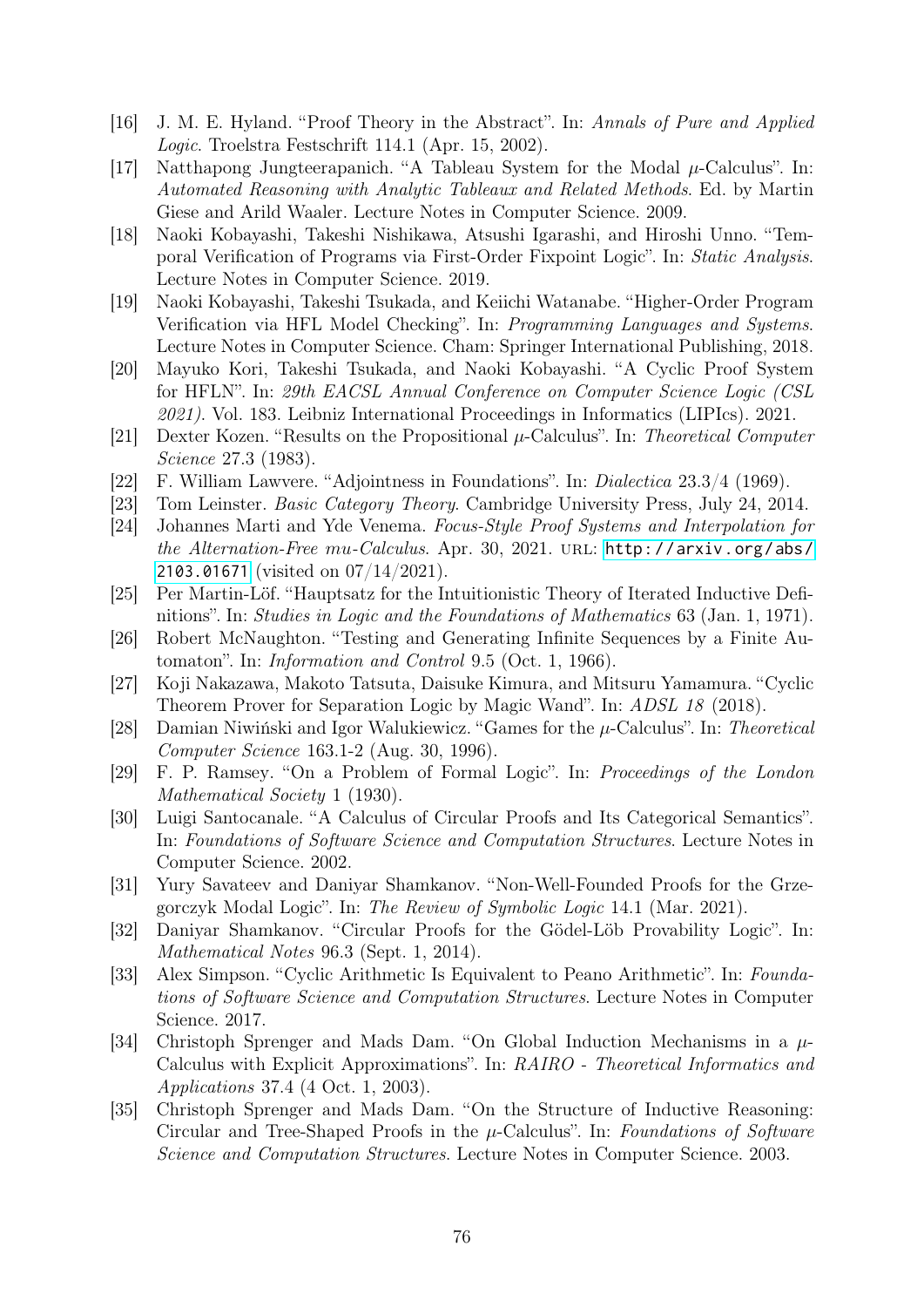- <span id="page-80-1"></span>[36] Colin Stirling. "A Proof System with Names for Modal Mu-Calculus". In: Electronic Proceedings in Theoretical Computer Science 129 (Sept. 19, 2013).
- <span id="page-80-0"></span>[37] Sorin Stratulat. "Cyclic Proofs with Ordering Constraints". In: Automated Reasoning with Analytic Tableaux and Related Methods. Lecture Notes in Computer Science. 2017.
- [38] Gadi Tellez and James Brotherston. "Automatically Verifying Temporal Properties of Pointer Programs with Cyclic Proof". In: Automated Deduction – CADE 26. Lecture Notes in Computer Science. 2017.
- [39] Takeshi Tsukada. "On Computability of Logical Approaches to Branching-Time Property Verification of Programs". In: Proceedings of the 35th Annual ACM/IEEE Symposium on Logic in Computer Science. LICS '20: 35th Annual ACM/IEEE Symposium on Logic in Computer Science. July 8, 2020.
- [40] Mahesh Viswanathan and Ramesh Viswanathan. "A Higher Order Modal Fixed Point Logic". In: CONCUR 2004 - Concurrency Theory. Lecture Notes in Computer Science. 2004.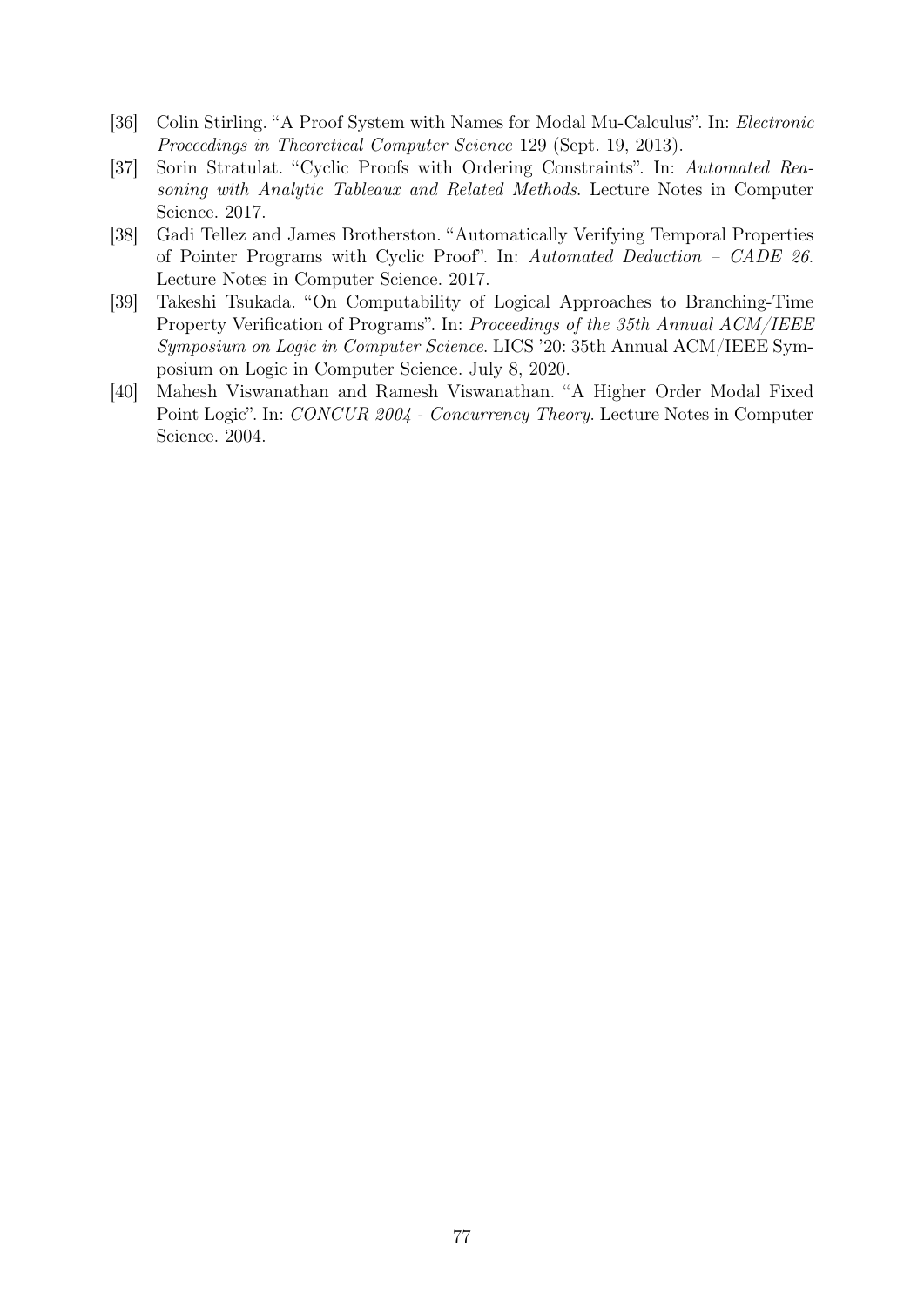# Appendix A

### Purely Categorical Matters

We begin by defining the categorical concepts employed throughout this thesis which we consider somewhat uncommon.

**Definition A.1.** A semi-category  $\mathcal C$  consists of

- (i) A collection of *objects*  $Ob(\mathcal{C})$ ;
- (ii) For each pair  $X, Y \in Ob(\mathcal{C})$  a collection  $Hom_{\mathcal{C}}(X, Y)$  of morphisms;
- (iii) A composition operation which, given  $f \in Hom_{\mathcal{C}}(X, Y), g \in Hom_{\mathcal{C}}(Y, Z)$ , yields a  $g \circ f \in \text{Hom}_{\mathcal{C}}(X, Z).$

Furthermore, composition operation is required to be associative. In other words, a semicategory is a category which may lack identity morphisms.

**Definition A.2.** Given two semi-categories  $\mathcal{C}, \mathcal{D}$ , a semi-functor  $F : \mathcal{C} \to \mathcal{D}$  consists of

- (i) A mapping on objects  $F: Ob(\mathcal{C}) \to Ob(\mathcal{D});$
- (ii) A mapping on morphisms  $F : Hom_{\mathcal{C}}(X, Y) \to Hom_{\mathcal{D}}(F(X), F(Y))$  for each  $X, Y \in$  $Ob(\mathcal{C})$

Furthermore, we require  $F(q) \circ F(f) = F(q \circ f)$  for every  $f: X \to Y, q: Y \to Z$ .

**Definition A.3.** A *monoidial category* is a category C together with a binary functor  $-\otimes -:\mathcal{C}\times\mathcal{C}\rightarrow\mathcal{C}$ , a unit object  $1\in Ob(\mathcal{C})$  and the following natural isomorphisms

- $-$  associativity:  $\alpha$  :  $(A \otimes B) \otimes C \simeq A \otimes (B \otimes C)$  natural in  $A, B, C \in Ob(\mathcal{C})$
- $− \text{left unit: } \lambda : (1 \otimes A) \simeq A \text{ natural in } A \in Ob(\mathcal{C})$
- $− right unit: ρ: (A ⊗ 1) ≈ A natural in A ∈ Ob(C)$

such that the following diagrams commute for all  $A, B, C, D \in Ob(\mathcal{C})$ :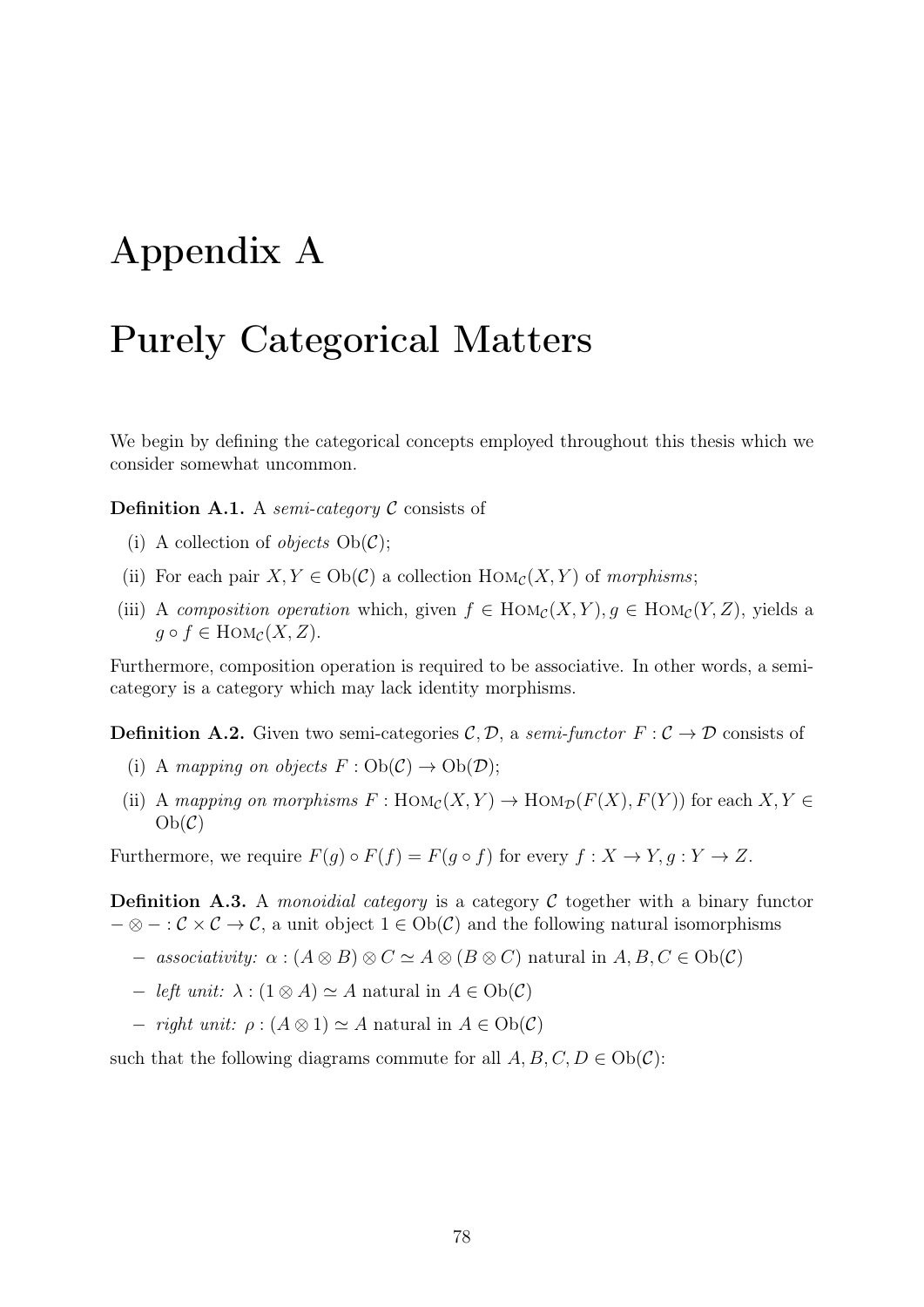

**Definition A.4.** Let  $(C, \otimes_C, 1_C)$  and  $(D, \otimes_D, 1_D)$  be monoidal categories. A functor F:  $\mathcal{C} \rightarrow \mathcal{D}$  is strongly monoidal if the following isomorphisms exist

tensor:  $\eta$ :  $F(A \otimes_{\mathcal{C}} B) \simeq F(A) \otimes_{\mathcal{D}} F(B)$  natural in  $A, B \in Ob(\mathcal{C})$ unit:  $\epsilon$ :  $F(1_c) \simeq 1_D$ 

and the following diagrams commute for all  $A, B, C, D \in Ob(\mathcal{C})$ 

$$
(F(A) \otimes_{\mathcal{D}} F(B)) \otimes_{\mathcal{D}} F(C) \xrightarrow{\alpha_{F(A),F(B),F(C)}^{p} F(A) \otimes_{\mathcal{D}} (F(B) \otimes_{\mathcal{D}} F(C))}
$$
  
\n
$$
\downarrow_{r(A) \otimes_{\mathcal{D}} P(C)} \qquad \qquad \downarrow_{r(A) \otimes_{\mathcal{D}} P(B \otimes_{\mathcal{C}} C)}
$$
  
\n
$$
F(A \otimes_{\mathcal{C}} B) \otimes_{\mathcal{D}} F(C) \qquad \qquad F(A) \otimes_{\mathcal{D}} F(B \otimes_{\mathcal{C}} C)
$$
  
\n
$$
\downarrow_{r_A, B \otimes_{\mathcal{C}} C}^{r \to 1}
$$
  
\n
$$
F((A \otimes_{\mathcal{C}} B) \otimes_{\mathcal{C}} C) \xrightarrow{F(\alpha_{A,B,C}^{C})} F(A \otimes_{\mathcal{C}} (B \otimes_{\mathcal{C}} C))
$$

$$
1_{\mathcal{D}} \otimes_{\mathcal{D}} F(A) \xrightarrow{\epsilon^{-1} \otimes_{\mathcal{D}} 1_{F(A)}} F(1_{\mathcal{C}}) \otimes_{\mathcal{D}} F(A) \longrightarrow F(A) \otimes_{\mathcal{D}} 1_{\mathcal{D}} \xrightarrow{1_{F(A)} \otimes \epsilon^{-1}} F(A) \otimes_{\mathcal{D}} F(1_{\mathcal{C}})
$$
\n
$$
\downarrow^{\lambda_{A}^{\mathcal{D}}} \downarrow^{\lambda_{A}^{\mathcal{D}}} F(A) \longleftarrow F(A) \longleftrightarrow F(A) \otimes_{\mathcal{D}} F(1_{\mathcal{C}})
$$
\n
$$
F(A) \longleftarrow F(A) \longleftrightarrow F(A) \leftrightarrow F(A) \otimes_{\mathcal{C}} F(1_{\mathcal{C}})
$$
\n
$$
F(A) \longleftarrow F(A) \otimes_{\mathcal{C}} F(A) \otimes_{\mathcal{C}} 1_{\mathcal{C}}
$$

We now proceed by proving Lemma [A.8,](#page-84-0) which is required by the proof of Lemma [3.30.](#page-35-0) Towards this, we first prove a few lemmas yielding various useful properties of the natural isomorphisms  $\eta_{A_0,...,A_n}: I(A_0 \otimes ... \otimes A_n) \to I(A_0) \times ... \times I(A_n)$ .

<span id="page-82-0"></span>**Proposition A.5.** Pick  $A_0, \ldots, A_n, A_{n+1}, \ldots, A_{n+m} \in Ob(\mathcal{D}_\mathcal{R})$  then

$$
\eta^{n+m} = \sigma \circ (1^n \times \eta^m) \circ \eta^n
$$

where  $\sigma: I(A_0) \times \ldots I(A_n) \times (I(A_{n+1}) \times \ldots \times I(A_{n+m})) \rightarrow I(A_0) \times \ldots I(A_{n+m})$  and further  $\eta^{n+m} := \eta_{A_0,...,A_{n+m}}$  and  $\eta^m := \eta_{A_{n+1},...,A_m}$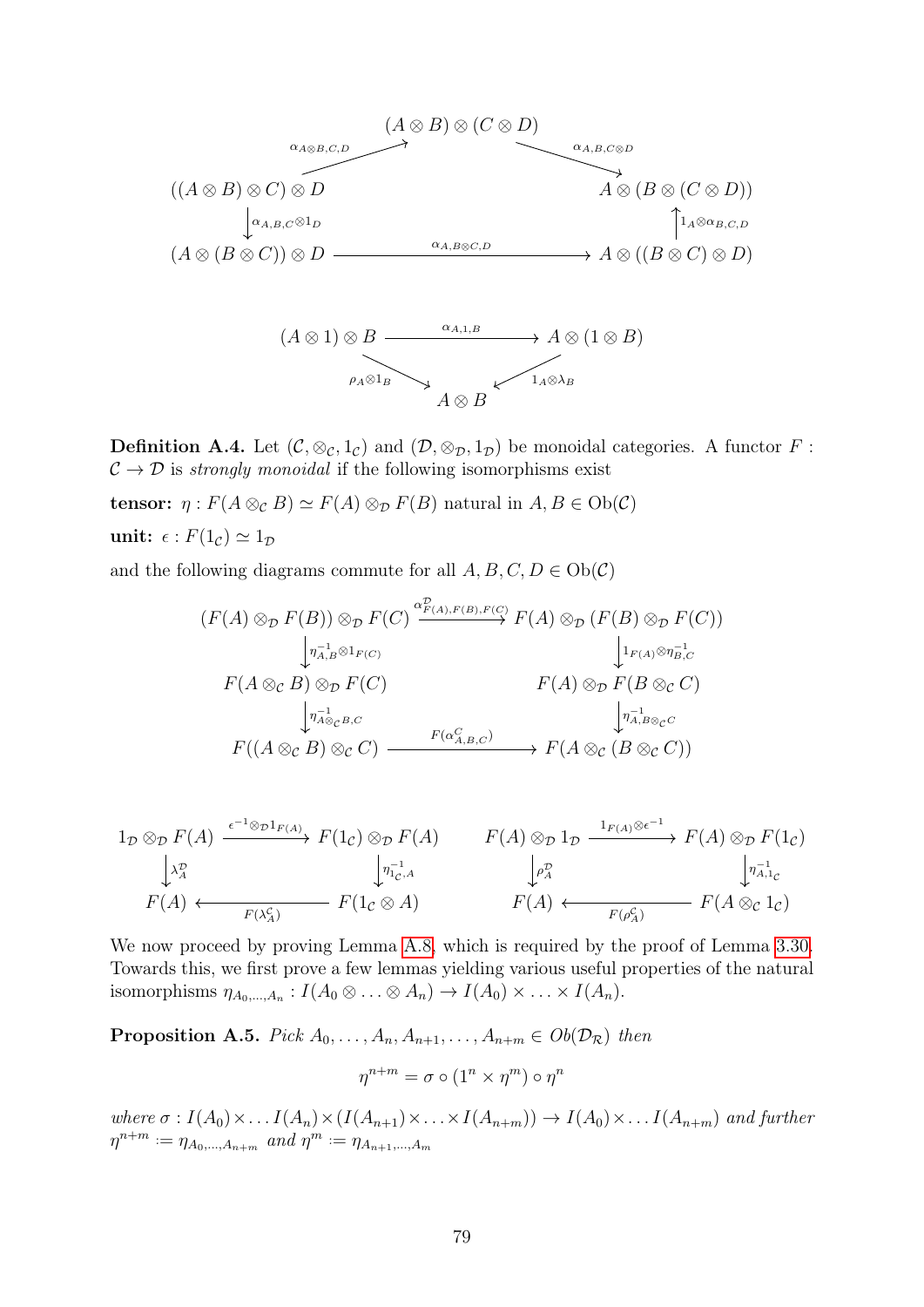*Proof.* Proof per induction on m. For  $m = 1$  the claim holds per definition. Thus let  $m > 1$ , then we have

$$
\eta^{n+m+1}
$$
\n
$$
\begin{aligned}\n&= \sigma_1 \circ (1^{n+m-1} \times \eta_{A_m, A_{m+1}}) \circ \eta^{n+m} \\
&= \sigma_1 \circ (1^{n+m-1} \times \eta_{A_m, A_{m+1}}) \circ \sigma_2 \circ (1^n \times \eta^m) \circ \eta^n \\
&= \sigma_1 \circ \sigma_3 \circ (1^n \times (1^m \times \eta_{A_m, A_{m+1}})) \circ (1^n \times \eta^m) \circ \eta^n \\
&= \sigma_4 \circ (1^n \times ((1^m \times \eta_{A_m, A_{m+1}}) \circ \eta^m)) \circ \eta^n \\
&= \sigma_5 \circ (1^n \times \sigma_6) \circ (1^n \times ((1^m \times \eta_{A_m, A_{m+1}}) \circ \eta^m)) \circ \eta^n \\
&= \sigma_5 \circ (1^n \times (\sigma_6(1^m \times \eta_{A_m, A_{m+1}}) \circ \eta^m)) \circ \eta^n \\
&= \sigma_5 \circ (1^n \times \eta^{m+1}) \circ \eta^n\n\end{aligned} \tag{*}
$$

where  $\sigma_i$  denote the following instances of the natural isomorphisms between product functors

$$
\sigma_1: A^{n+m-1} \times (I(A_m) \times I(A_{m+1})) \to A^{n+m+1}
$$
  
\n
$$
\sigma_2: A^n \times (A^{m-1} \times I(A_m \otimes A_{m+1})) \to A^{n+m-1} \times I(A_m \otimes A_{m+1})
$$
  
\n
$$
\sigma_3: A^n \times (A^{m-1} \times (I(A_m) \times I(A_{m+1}))) \to A^{n+m-1} \times (I(A_m) \times I(A_{m+1}))
$$
  
\n
$$
\sigma_4: A^n \times (A^{m-1} \times (I(A_m) \times I(A_{m+1}))) \to A^{n+m+1}
$$
  
\n
$$
\sigma_5: A^n \times (A^{m+1}) \to A^{n+m+1}
$$
  
\n
$$
\sigma_5: A^{m-1} \times (I(A_m) \times I(A_{m+1}) \to A^{m+1}
$$

with  $A^n := I(A_0) \times \ldots \times I(A_n)$  and so forth. The steps marked with (\*) follow by the uniqueness of said isomorphisms which in turn follow from the fact that they are induced by the universal properties of the various products involved.  $\Box$ 

<span id="page-83-0"></span>**Proposition A.6.** Pick  $A_0, \ldots, A_n, B, C \in Ob(\mathcal{D}_{\mathcal{R}})$  then

$$
\eta_{A_0,\dots,A_n,B\otimes C}\circ\eta_{A_{\otimes}^n\otimes B,C}^{-1}=(1^n\times\eta_{B,C}^{-1})\circ\sigma\circ(\eta_{A_0,\dots,A_n,B}\times 1_C)
$$

where  $A^n_{\otimes} := A_0 \otimes \ldots \otimes A_n$  and  $\sigma : (A^n \times I(B)) \times I(C) \simeq A^n \times (I(B) \times I(C)).$ 

Proof. Proof per induction on n.

 $n = 0$ : This is precisely the commuting diagram for the associativity induced by the fact that  $I: \mathcal{D}^{\text{op}} \to \mathcal{T}$  is a strong monoidal functor.

 $n > 0$ : Then

$$
\eta_{A^{n+1},B\otimes C} \circ \eta_{A^{n+1}_{\otimes B,C}}^{-1}
$$
\n
$$
= \sigma_1 \circ (1^n \times \eta_{A_{n+1},B\otimes C}) \circ \eta_{A^n,A_{n+1}\otimes B\otimes C} \circ \eta_{A^{n}_{\otimes A_{n+1}\otimes B})}^{-1}
$$
\n
$$
(1)
$$

$$
= \sigma_1 \circ (1^n \times \eta_{A_{n+1},B \otimes C}) \circ (1^n \times \eta_{A_{n+1} \otimes B,C}^{-1}) \circ \sigma_2 \circ (\eta_{A^n,A_{n+1} \otimes B} \times 1_C)
$$

$$
= \sigma_1 \circ (1^n \times (\eta_{A_{n+1},B\otimes C} \circ \eta_{A_{n+1}\otimes B,C}^{-1}) \circ \sigma_2 \circ (\eta_{A^n,A_{n+1}\otimes B} \times 1_C)
$$
  

$$
= \sigma_1 \circ (1^n \times ((1_{A_{n+1}} \times \eta_{B,C}^{-1}) \circ \sigma_3 \circ (\eta_{A_{n+1},B} \times 1_C)) \circ \sigma_2 \circ (\eta_{A^n,A_{n+1}\otimes B} \times 1_C) (2)
$$

$$
= (1^{n+1} \times \eta_{B,C}^{-1}) \circ \sigma_4 \circ (1^n \times (\sigma_3 \circ (\eta_{A_{n+1},B} \times 1_C)) \circ \sigma_2 \circ (\eta_{A^n,A_{n+1} \otimes B} \times 1_C) \tag{3}
$$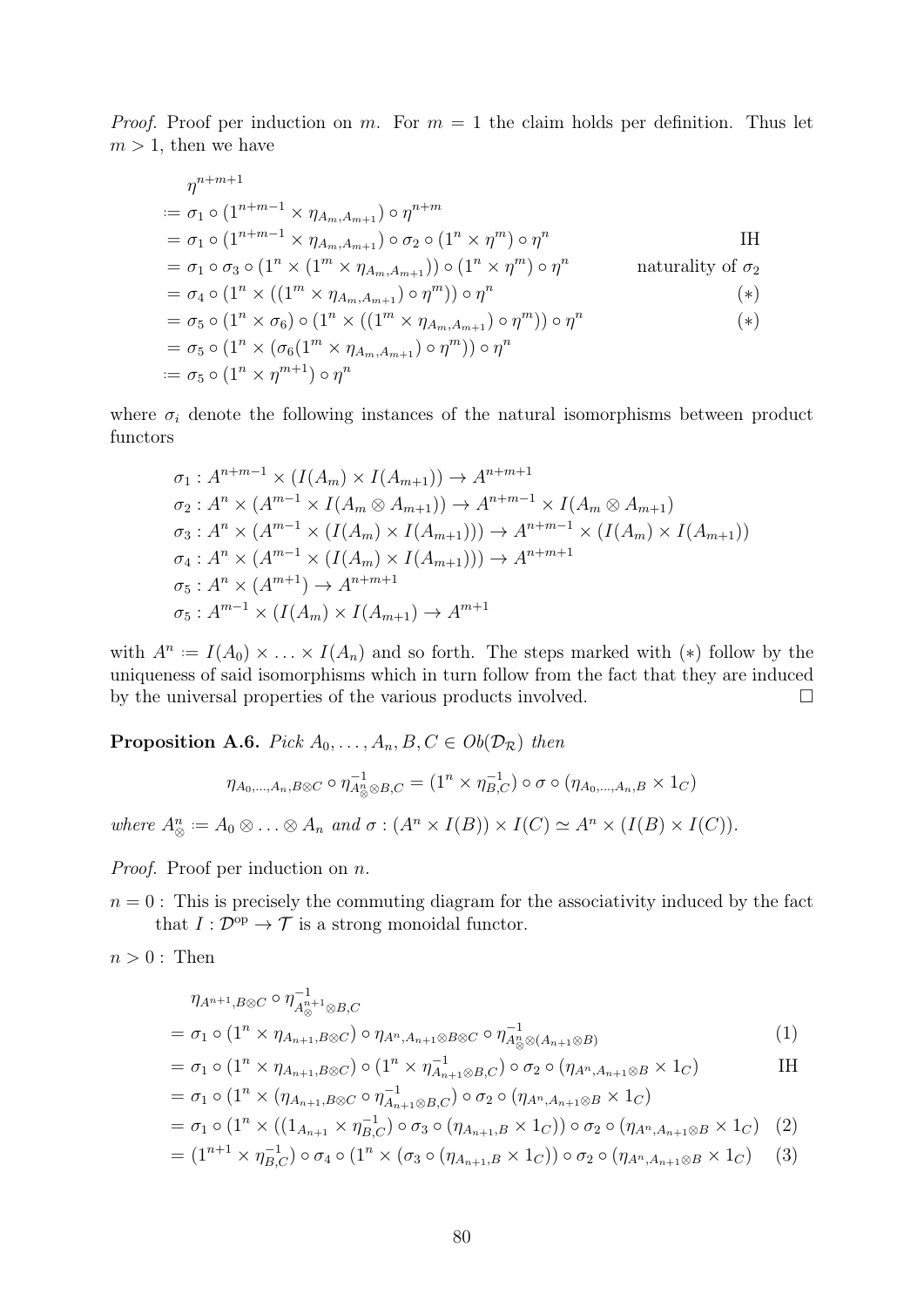$$
= (1^{n+1} \times \eta_{B,C}^{-1}) \circ \sigma_4 \circ (1^n \times \sigma_3) \circ \sigma_5 \circ ((1^n \times \eta_{A_{n+1},B}) \times 1_C) \circ (\eta_{A^n,A_{n+1} \otimes B} \times 1_C) \quad (4)
$$

$$
= (1^{n+1} \times \eta_{B,C}^{-1}) \circ \sigma_6 \circ (((1^n \times \eta_{A_{n+1},B}) \circ \eta_{A^n,A_{n+1} \otimes B}) \times 1_C) \tag{5}
$$

$$
= (1^{n+1} \times \eta_{B,C}^{-1}) \circ \sigma_7 \circ (\sigma_8 \times 1_C) \circ (((1^n \times \eta_{A_{n+1},B}) \circ \eta_{A^n,A_{n+1} \otimes B}) \times 1_C)
$$
(5)

$$
= (1^{n+1} \times \eta_{B,C}^{-1}) \circ \sigma_7 \circ ((\sigma_8 \circ (1^n \times \eta_{A_{n+1},B}) \circ \eta_{A^n,A_{n+1} \otimes B}) \times 1_C)
$$
  
 := 
$$
(1^{n+1} \times \eta_{B,C}^{-1}) \circ \sigma_7 \circ (\eta_{A^{n+1},B} \times 1_C)
$$

where (1) follows by Proposition [A.5,](#page-82-0) (2) by the strong monoidality of  $I$ , (3) and (4) by the naturality of  $\sigma_1$  and  $\sigma_2$ , respectively, and (5) again by the uniqueness of product natural isomorphisms. These isomorphisms are

$$
\sigma_1: A^n \times (I(A_{n+1}) \times I(B \otimes C)) \simeq A^{n+1} \times I(B \otimes C)
$$
  
\n
$$
\sigma_2: (A^n \times (I(A_{n+1} \otimes B))) \times I(C) \simeq A^n \times (I(A \otimes B) \times I(C))
$$
  
\n
$$
\sigma_3: (A^{n+1} \times I(B)) \times I(C) \times A^{n+1} \times (I(B) \times I(C))
$$
  
\n
$$
\sigma_4: A^n \times (I(A_{n+1}) \times (I(B) \times I(C))) \simeq A^{n+1} \times (I(B) \times I(C))
$$
  
\n
$$
\sigma_5: (A^n \times (I(A_{n+1}) \times I(B))) \times I(C) \simeq A^n \times ((I(A) \times I(B)) \times I(C))
$$
  
\n
$$
\sigma_6: (A^n \times (I(A_{n+1}) \times I(B))) \times I(C) \simeq A^{n+1} \times (I(B) \times I(C))
$$
  
\n
$$
\sigma_7: (A^{n+1} \times I(B)) \times I(C) \simeq A^{n+1} \times (I(B) \times I(C))
$$
  
\n
$$
\sigma_8: A^n \times (I(A_{n+1}) \times I(B)) \simeq A^{n+1} \times I(B)
$$

<span id="page-84-1"></span>Corollary A.7. Pick  $A_0, \ldots, A_n, B \in Ob(\mathcal{D}_{\mathcal{R}})$  then

$$
\eta_{A^n,B}\circ\eta_{A^n_{\otimes},B}^{-1}=\sigma\circ(\eta_{A^n}\times 1_B)
$$

where  $\sigma : (A^n) \times I(B) \simeq A^n \times I(B)$ .

Proof. Observe that

$$
\eta_{A^n, B} \circ \eta_{A^n_{\otimes}, B}^{-1}
$$
\n
$$
= \sigma_1 \circ (1^{n-1} \times \eta_{A_n, B}) \circ \eta_{A^{n-1}, A_n \otimes B} \circ \eta_{A^{n-1}_{\otimes} A_n, B}^{-1}
$$
\n
$$
= \sigma_1 \circ (1^{n-1} \times \eta_{A_n, B}) \circ (1^{n-1} \times \eta_{A_n, B}^{-1}) \times \sigma_2 \circ (\eta_{A^n} \times 1_B)
$$
\n
$$
= \sigma \circ (\eta_{A^n} \times 1_B)
$$
\n
$$
\text{Proposition A.6}
$$

where

$$
\sigma_1: A^{n-1} \times (I(A_n) \times I(B)) \simeq A^n \times I(B)
$$
  

$$
\sigma_2: A^n \times I(B) \simeq A^{n-1} \times (I(A_n) \times I(B)) \square
$$

<span id="page-84-0"></span>**Lemma A.8.** Choose  $A_0, \ldots, A_{i_0}, A_{i_0+1}, \ldots, A_{i_1}, \ldots, A_{i_n} \in Ob(\mathcal{D}_{\mathcal{R}})$  then

$$
\eta_{A^0,\dots,A^n} \circ \eta_{A^0_{\otimes},\dots,A^n_{\otimes}}^{-1} = \sigma \circ (\eta_{A^0} \times \ldots \times \eta_{A^n})
$$

where  $A^j := A_{i_{j-1}+1}, \ldots, A_{i_j}$  and  $A^j_{\delta}$  $\stackrel{j}{\otimes}$   $\; := \; A_{i_{j-1}+1} \otimes \ldots \otimes A_{i_j} \; \; and \; \sigma \; : \; A^0 \times \ldots A^n \; \simeq \;$  $A_0 \times \ldots \times A_{i_n}$ .

Proof.